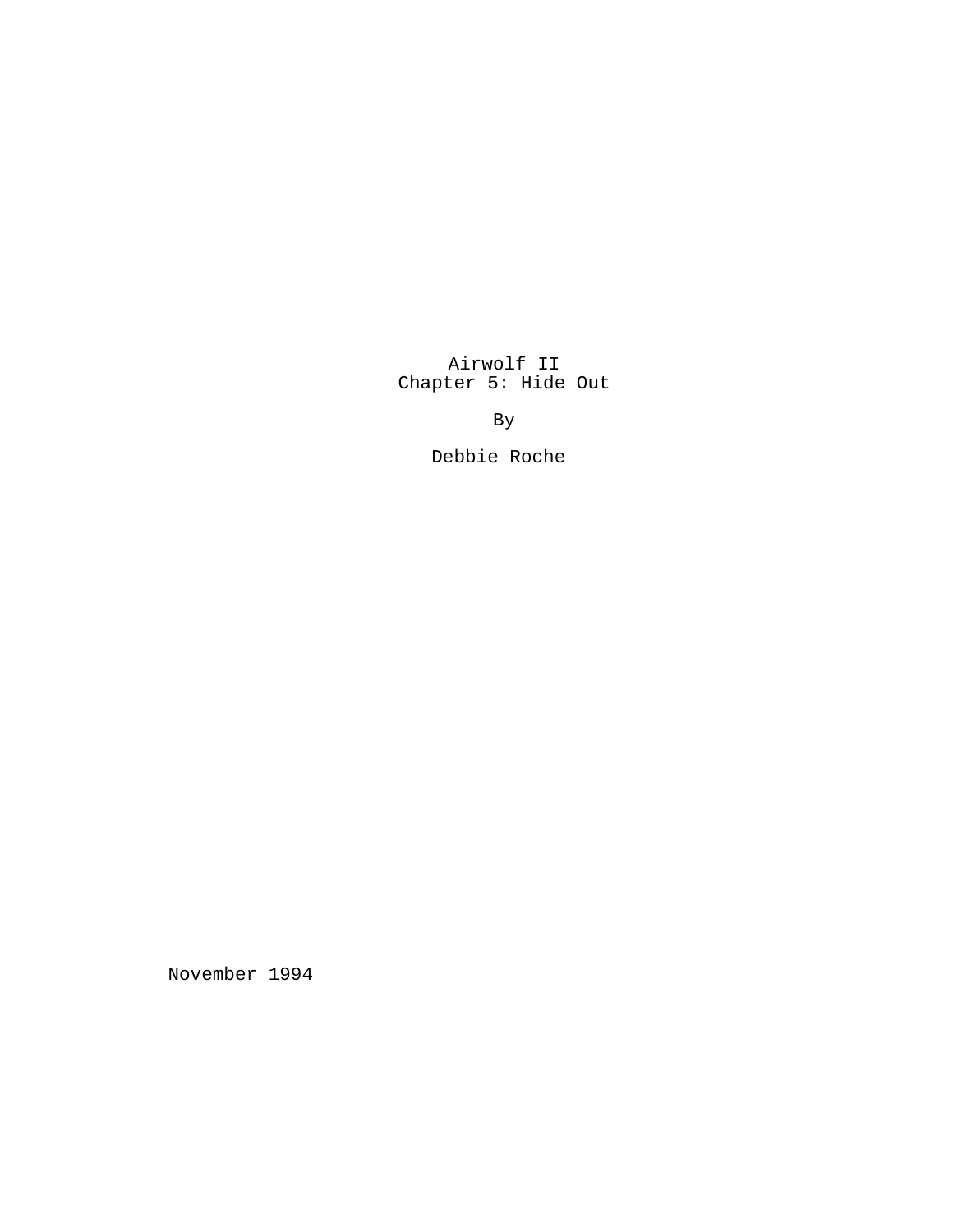# **FRIDAY MAY 14th 1993**

1 INT: SANTINI AIR - OFFICE (10:00AM MST) / DEBBIE'S BASEMENT (NOON EST) 1 ST. JOHN is alone on the phone. ST. JOHN Yeh, I'm sorry. (beat) I just can't get out of this Armed Forces Day luncheon tomorrow. DEBBIE You can come up on Saturday evening. ST. JOHN (smile) I'll see what I can do. (beat) No promises though. DEBBIE Okay. (beat) As for the other matter... (beat) Everything up here is going according to schedule. ST. JOHN Same here. DEBBIE Construction will still begin on Monday, then? ST. JOHN Yep. DEBBIE So, I'll hear from you tomorrow on whether or not... ST. JOHN Yeh. MIKE enters and stands in the doorway. DEBBIE I love you.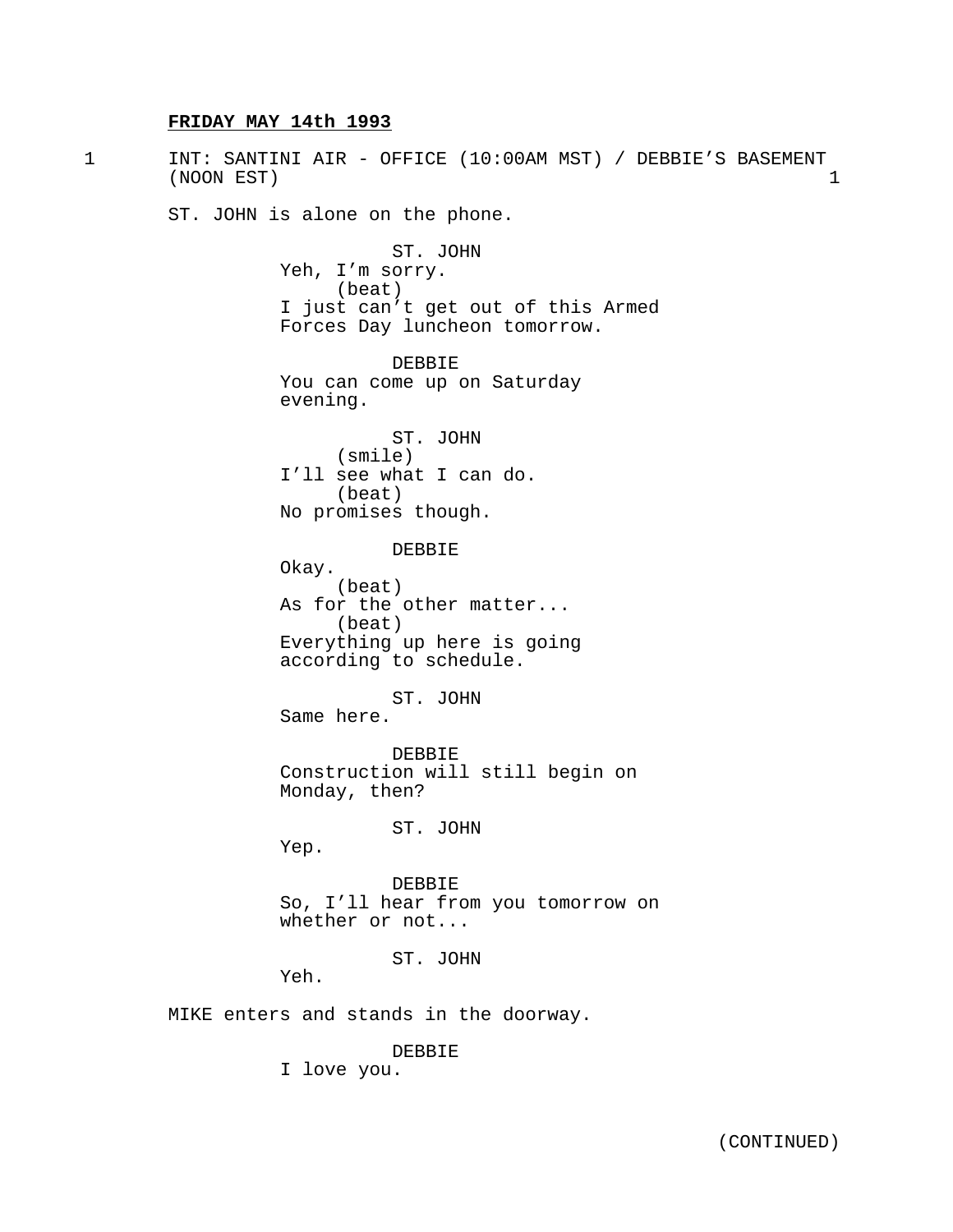CONTINUED: 2.

ST. JOHN

Me too.

DEBBIE

Bye.

ST. JOHN

Bye.

ST. JOHN hangs up the phone.

2 INT: SANTINI AIR - OFFICE 2

ST. JOHN turns and sees MIKE.

ST. JOHN How long have you been standing there?

MIKE

Not long.

MIKE stays standing in doorway, leaning on wall.

MIKE I take it that was Deb?

ST. JOHN

Yep.

MIKE Did she say how the plans were coming for the base?

ST. JOHN On schedule.

MIKE So her parents are still leaving today, and returning in August?

ST. JOHN Yep. In fact, they've already left.

JUMP TO: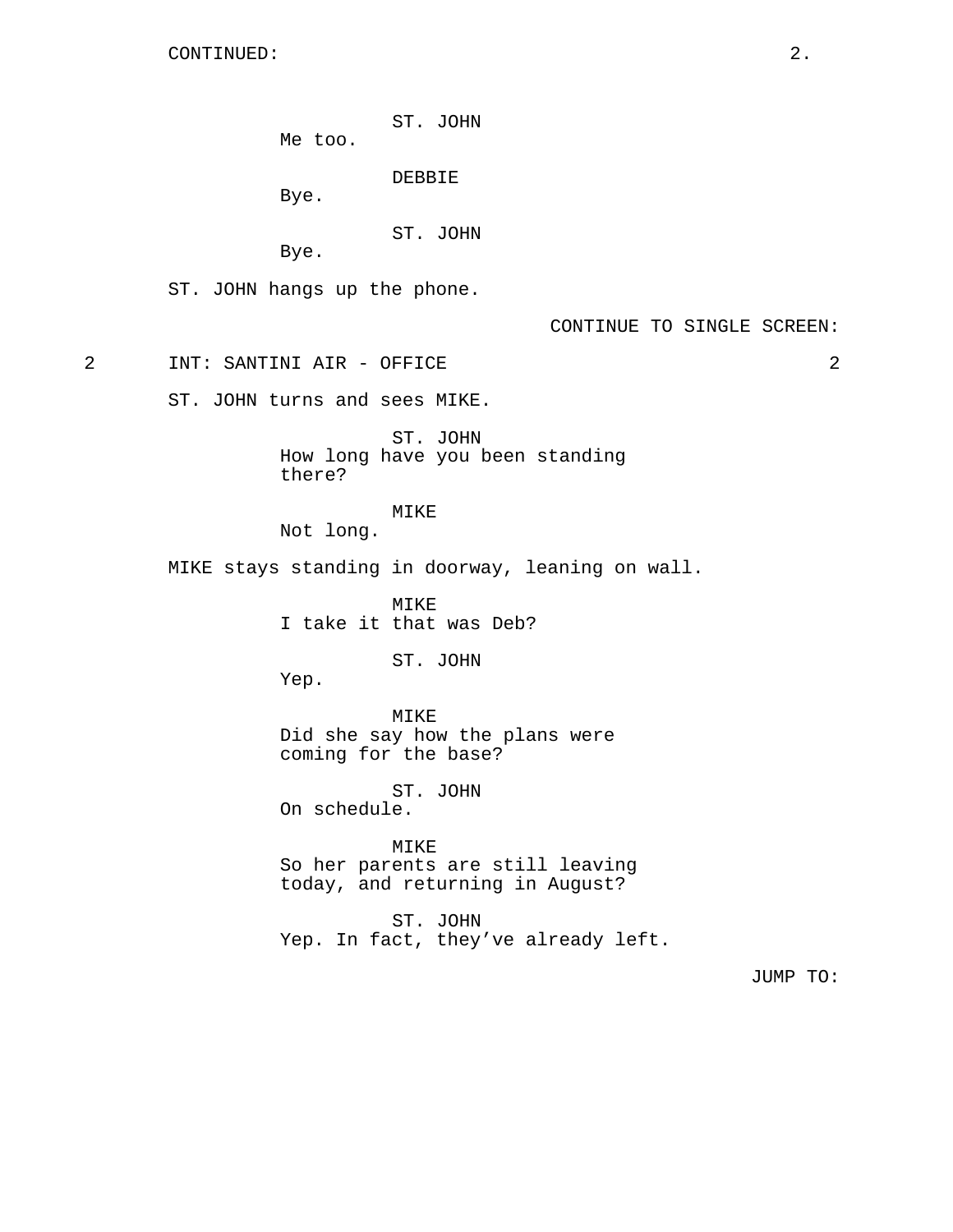DEBBIE is on the phone.

ANNA (VO) You're going out of town for two months!

DEBBIE Well, not two full months. I'll be back on June 30th.

ANNA (VO)

Oh.

DEBBIE By the way, can you still make it for July 1st?

ANNA (VO) Make what?

DEBBIE Wonderland, remember?

ANNA (VO) That depends.

DEBBIE

On what?

ANNA (VO) Has Mike decided if he's coming yet?

DEBBIE Last time I talked to him, he could still make it.

ANNA (VO) Well, if Mike's going, I'm going.

#### DEBBIE

Okay.

ANNA (VO) Call me when you get back.

DEBBIE

Yeh, bye.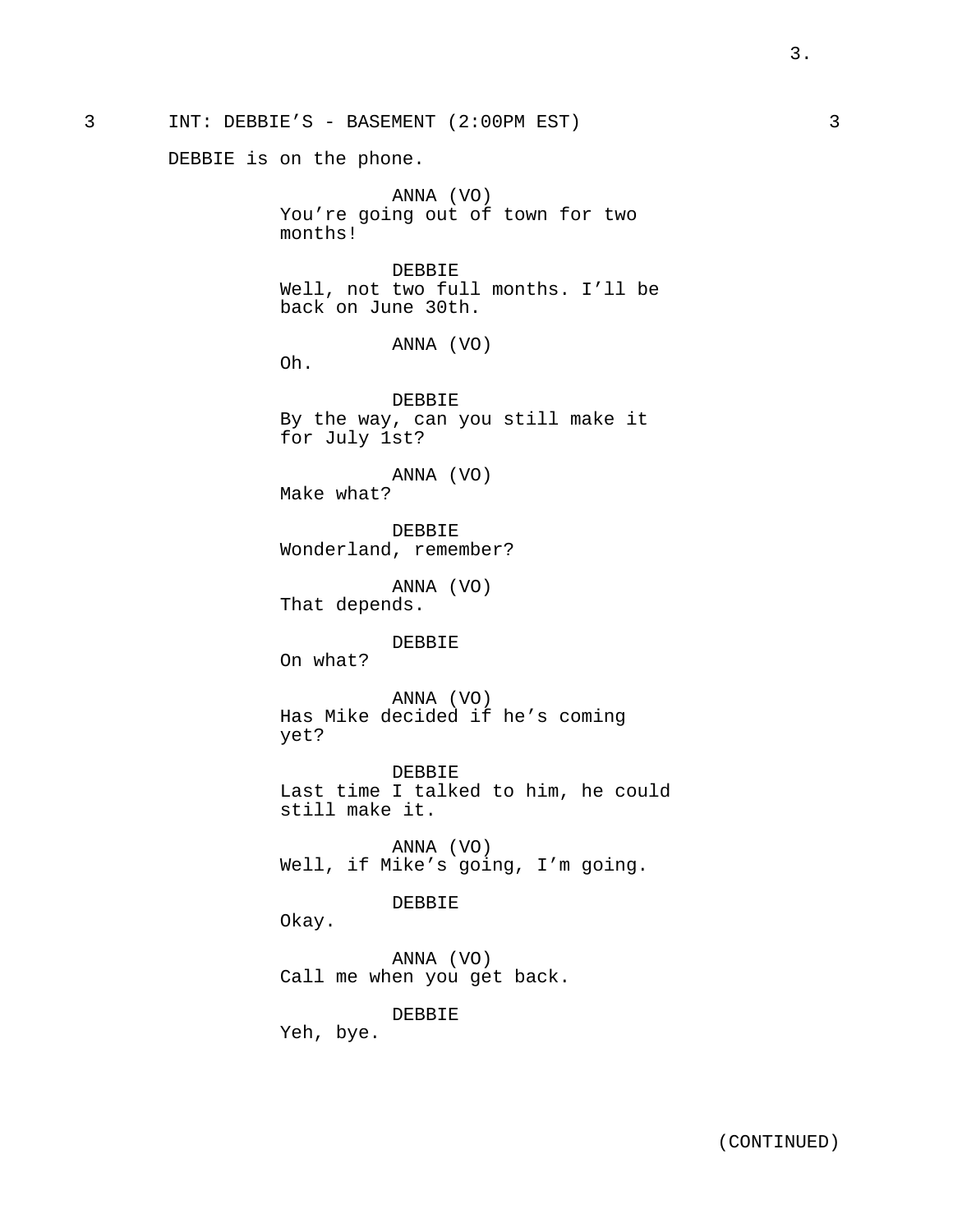CONTINUED: 4.

ANNA (VO) Bye. Have fun.

DEBBIE

I will.

DEBBIE hangs up the phone.

CUT TO:

## **SATURDAY MAY 15th 1993**

4 INT: SANTINI AIR - OFFICE (10:00AM MST) 4

JO is sitting at the desk. MIKE, ST. JOHN, and JASON exit inner office, in their uniforms. (MIKE: Air Force, ST. JOHN and JASON: Military) JO looks up at them.

> JO Well, don't you guys just look so...

JASON Don't say it.

JASON turns to MIKE and ST. JOHN.

JASON Come on guys. Let's go get this over with.

JO

Have fun.

MIKE Hold down the fort for us.

JO (mock salute) Yes Major.

ST. JOHN / JASON / MIKE Bye.

JO

Bye.

ST. JOHN, MIKE, and JASON, exit.

CONTINUE TO: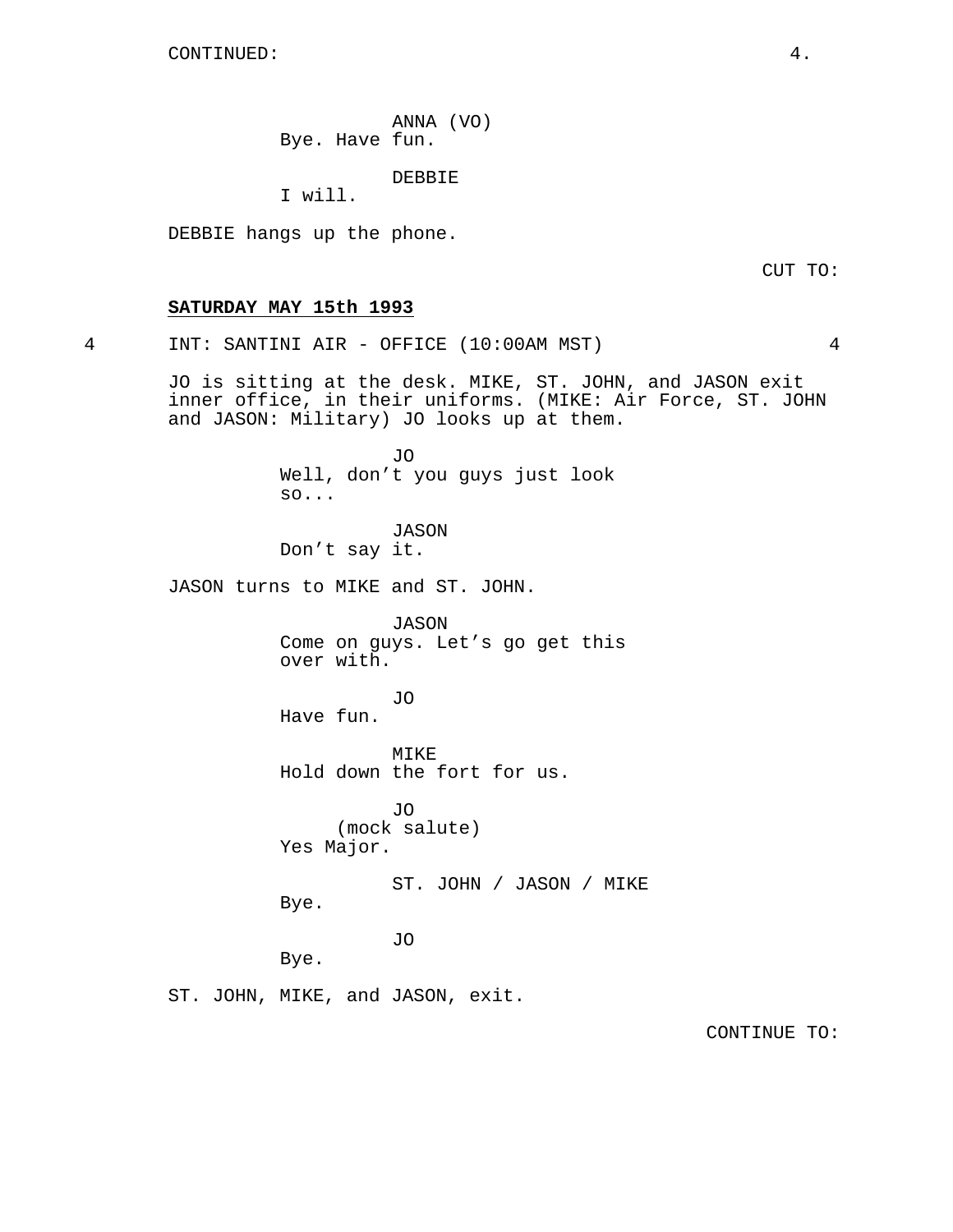## 5 TIME FLIES 5

They exit the hanger and get into JASON's car. JASON drives, with MIKE in the back and ST. JOHN in the front, to the hotel. They park the car, then enter the hotel. They mingle with the various other officers there. (Military. Air Force. Navy. Marines.) They eat lunch. They reminisce about fallen comrades, and swap stories. Celebrations die down around 5:00pm. MIKE, ST. JOHN, and JASON, exit hotel, and go to JASON's car. JASON drives them back to SANTINI AIR.

CONTINUE TO:

6 TIME RESUMES (6:30PM) 6

ST. JOHN and MIKE exit the car. JASON drives off. ST. JOHN and MIKE walk toward the hanger.

> MIKE I guess you're off to see Deb now, hunh?

> > ST. JOHN

Yep. (beat) You think I should call her, or surprise her?

MIKE consults his watch and does a time zone calculation.

MTKE<sup>®</sup> Well for her it's 8:30 now, and it's a 7 hour flight, so...

ST. JOHN

Call.

**MTKE** Yeh. Call. (beat) I'll see ya Monday, buddy.

ST. JOHN

Night Mike.

MIKE walks to his car and drives off. ST. JOHN walks to the hanger.

CONTINUE TO: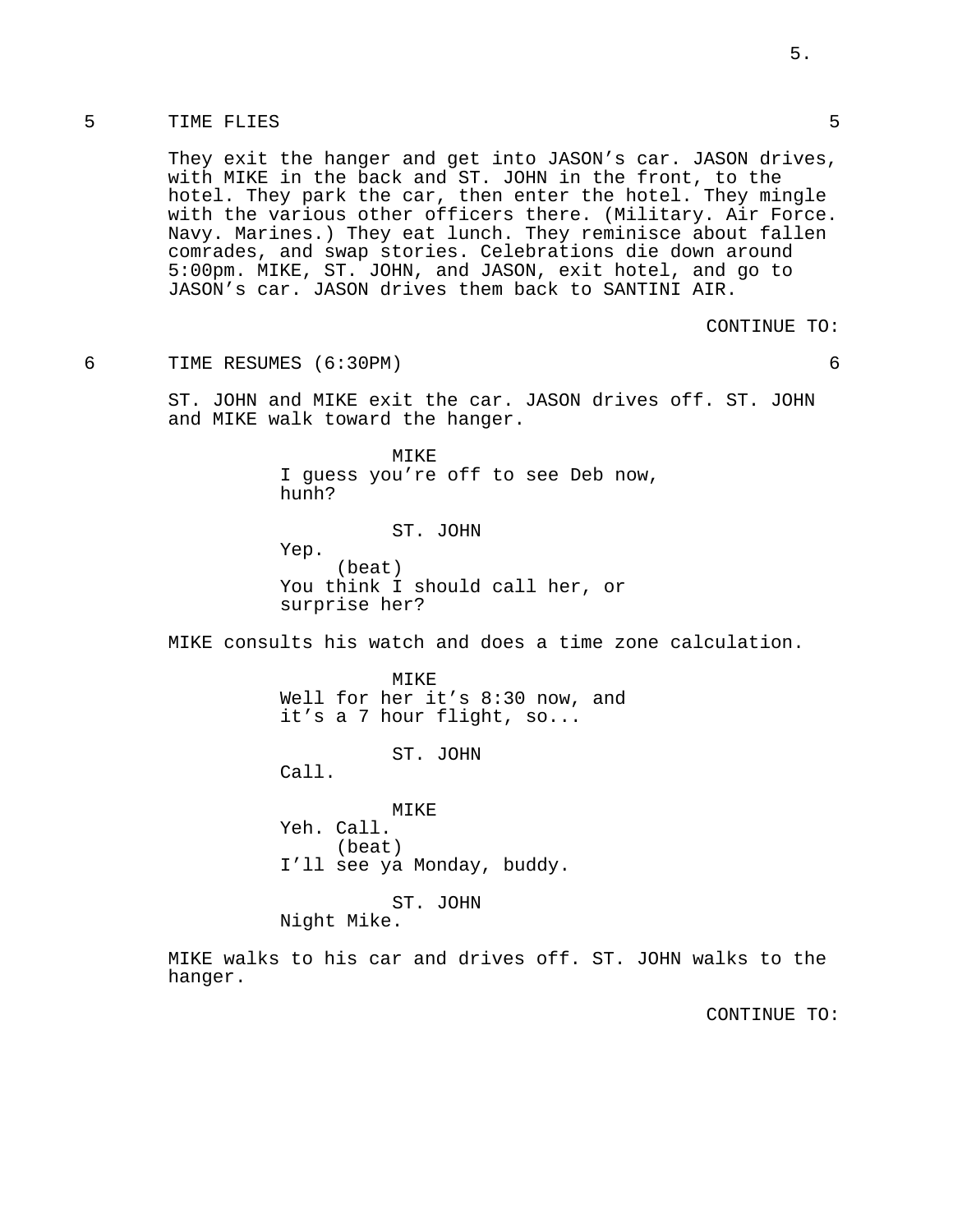# 7 INT: HANGER 7

ST. JOHN enters and walks to the office.

#### CONTINUE TO:

8 INT: OFFICE 8

ST. JOHN enters, and sits at the desk. He picks up the phone, and dials DEBBIE's number.

CONTINUE TO SPLIT SCREEN:

9 SPLIT SCREEN: DEBBIE'S - BASEMENT / SANTINI AIR - OFFICE 9

DEBBIE is lying on the couch, reading. The phone rings. She checks the call display. The number is SANTINI AIR. She answers phone.

> DEBBIE Hello. ST. JOHN Hi hon, it's me. DEBBIE I know. ST. JOHN How'd... DEBBIE Call Display, remember? ST. JOHN Ah, the wonders of modern technology. DEBBIE Are you calling to say you're on your way, or... ST. JOHN I'm on my way. DEBBIE See you in about 7 hours then? ST. JOHN

Yep.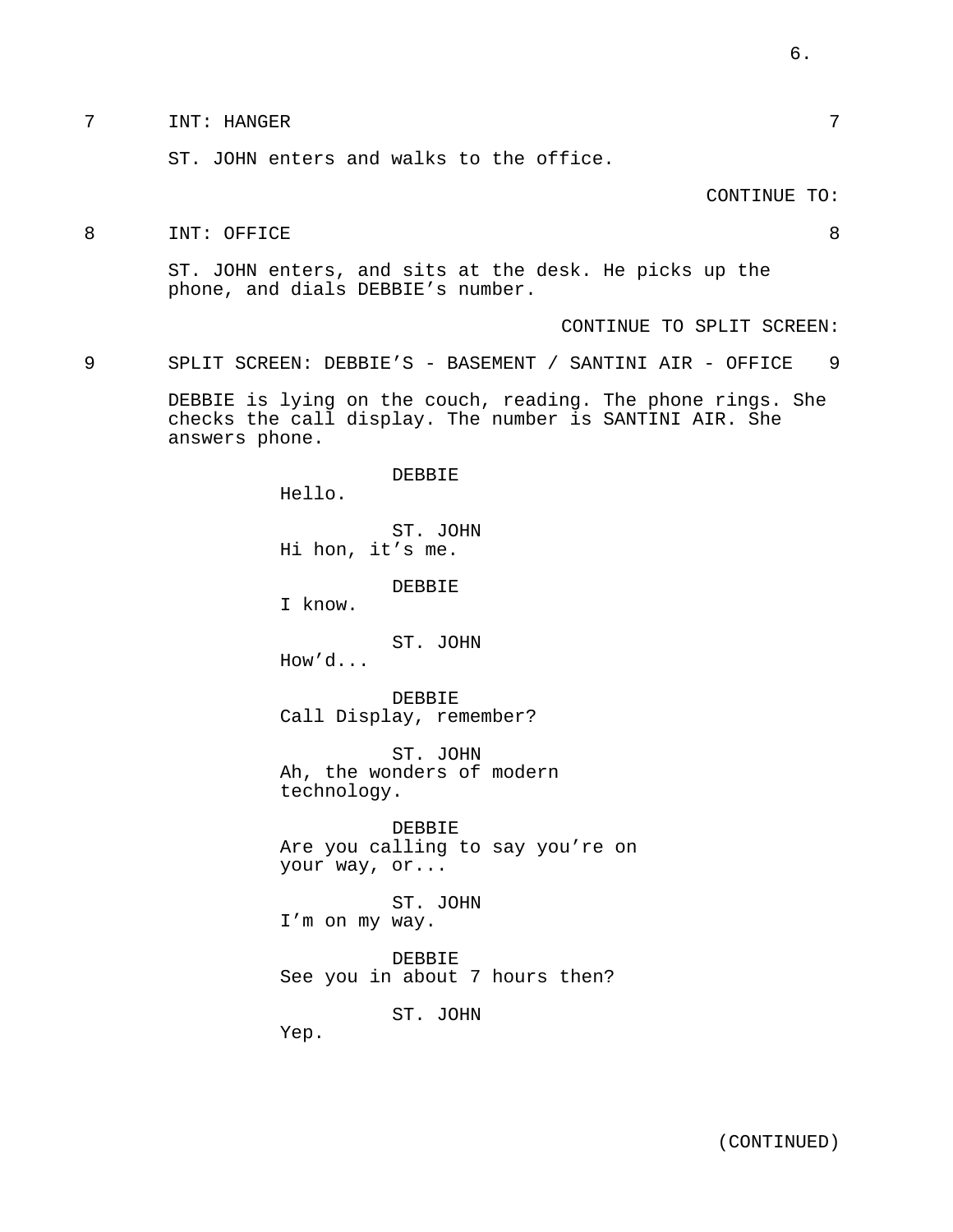DEBBIE

Okay. Bye.

ST. JOHN

Bye.

Both of them hang up the phone.

CUT TO:

## **SUNDAY MAY 16th 1993**

10 EXT: DEBBIE'S - BACK YARD (4:00AM EST) 10

The Santini Air chopper lands. ST. JOHN shuts it down, and exits. He runs up the steps, where DEBBIE is waiting for him. He grabs her, and kisses her. They break the kiss after about 15 seconds. He looks into her eyes.

## ST. JOHN

Hi.

DEBBIE Hi yourself, Major.

ST. JOHN realizes he still has his uniform on.

ST. JOHN I didn't have time to...

DEBBIE Don't worry about it. I like it. It makes you look so...

ST. JOHN Don't say it.

DEBBIE Say what? All I was going to say was...

ST. JOHN Cute, adorable, right?

DEBBIE That to. But that's not what I was going to say.

ST. JOHN Oh? Then what...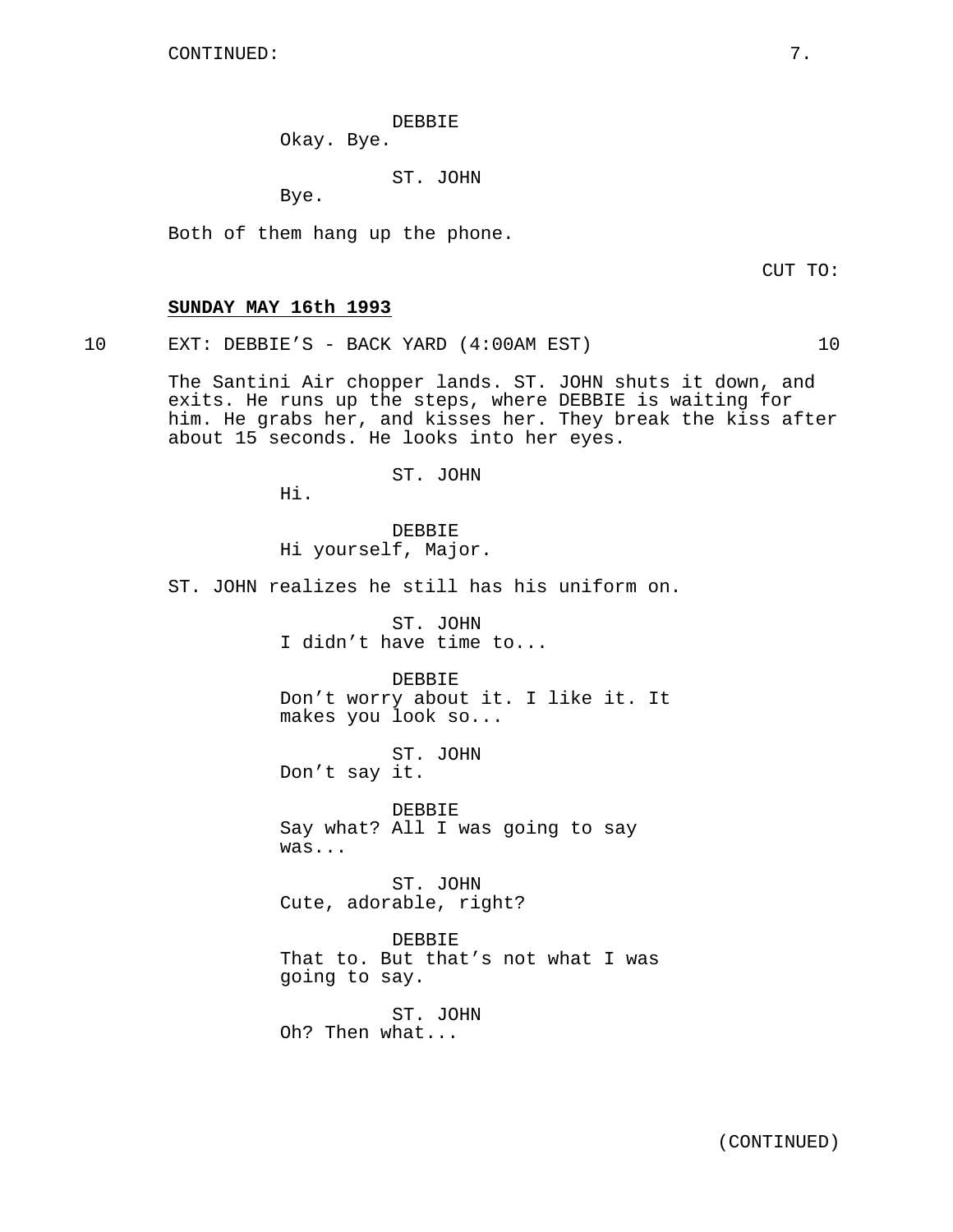DEBBIE (whisper in his ear) Sexy.

ST. JOHN looks at her with an arched eyebrow.)

ST. JOHN

Really?

DEBBIE Really. Come on, let's go inside.

They walk to the basement door. He has his arm around her.

CONTINUE TO:

11 INT: BASEMENT 11 11

DEBBIE opens the door and they enter. DUSTY runs to ST. JOHN. ST. JOHN pets him. DEBBIE closes the door.

> ST. JOHN Hi ya Dust. How are ya?

DUSTY licks ST. JOHN's hand.

DEBBIE Go back to bed, Dusty.

DUSTY leaves. ST. JOHN turns to her.

ST. JOHN That sounds like a good idea.

DEBBIE (innocently) What does? Dusty going back to bed?

ST. JOHN grabs her and pull her close.

ST. JOHN No. Just going to bed.

DEBBIE Is that an order, Major?

ST. JOHN smiles and kisses her. Passionately. They break the kiss after a few seconds. She takes his hand in hers, and leads him through the walk-through closet, and into her bedroom.

PAN TO: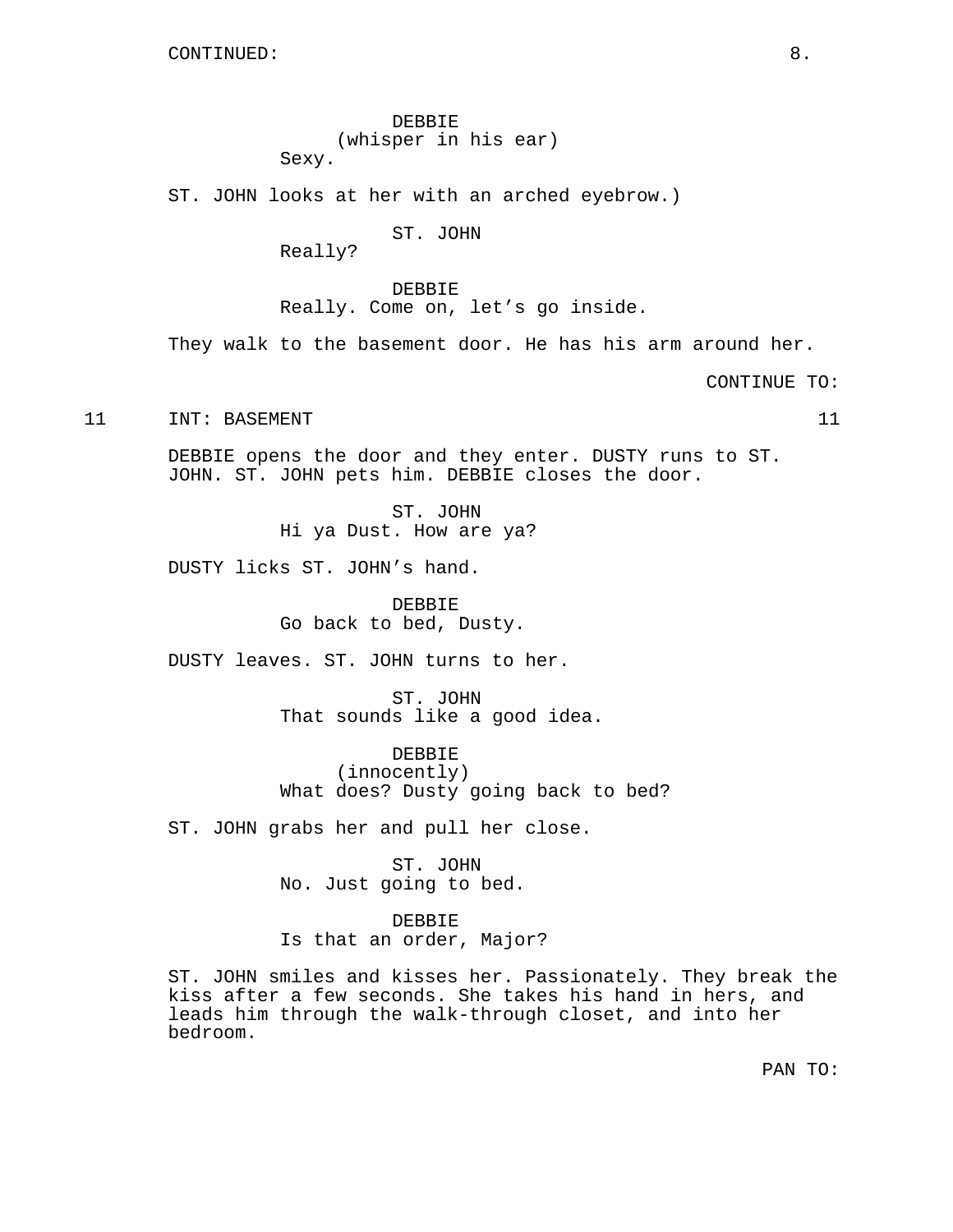# 12 INT: BEDROOM 12

They undress. ST. JOHN then gently leans her onto the bed. They fall onto the bed. He kisses her lips, neck, throat, etc. Then they make love.

JUMP TO:

# 13 INT: BEDROOM (11:00AM) 13

ST. JOHN and DEBBIE are asleep. DUSTY enters the room, and jumps up onto the bed. He wakes them up. Once he has succeeded in waking them, he jumps down, and leaves. ST. JOHN turns to DEBBIE.

ST. JOHN

Morning.

DEBBIE

Morning. (kiss him) So, what would you like for breakfast?

ST. JOHN smiles, and kisses her again.

JUMP TO:

14 INT: KITCHEN (NOON) 14

ST. JOHN and DEBBIE are just finished breakfast. The phone rings. DEBBIE checks Call Display. It's Frank. She answers it.

DEBBIE

Hello.

FRANK (VO) Hi cous, is St. John there?

DEBBIE

Yes.

FRANK (VO) Can I speak with him?

DEBBIE I don't know, can you?

FRANK (VO) May I speak to him?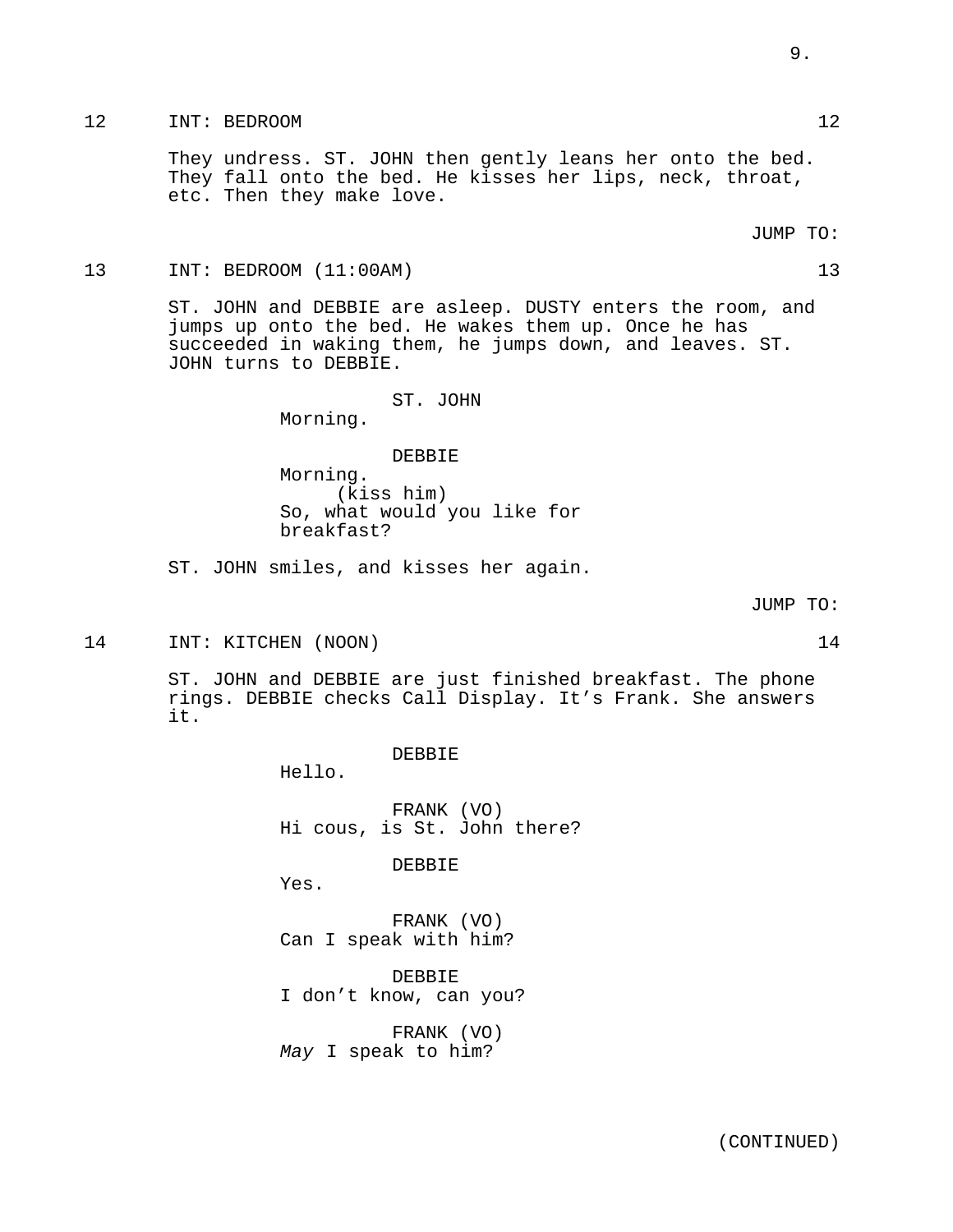DEBBIE

Hang on.

DEBBIE holds out the receiver to ST. JOHN.

DEBBIE It's Frank. He wants to talk to you.

ST. JOHN (take the receiver) Yes Frank. What is it?

15 INT: SANTINI AIR - OFFICE (NOON MST) 15

MIKE is on the computer. JO is on the phone. JASON can be seen walking through the hanger to the office.

> JO Yes. (beat x2) Yes. (beat x2) Ok. (beat) Bye.

JASON enters the office as JO hangs up the phone.

JASON

Hi guys.

JO

Hi Jason.

MIKE What do you want, Locke?

MIKE turns in his chair, and looks at JASON.

JASON What makes you think I want something?

MIKE gives JASON a "You can't be serious" look.

JASON Okay, okay. I'll admit it. I usually do want something.

(CONTINUED)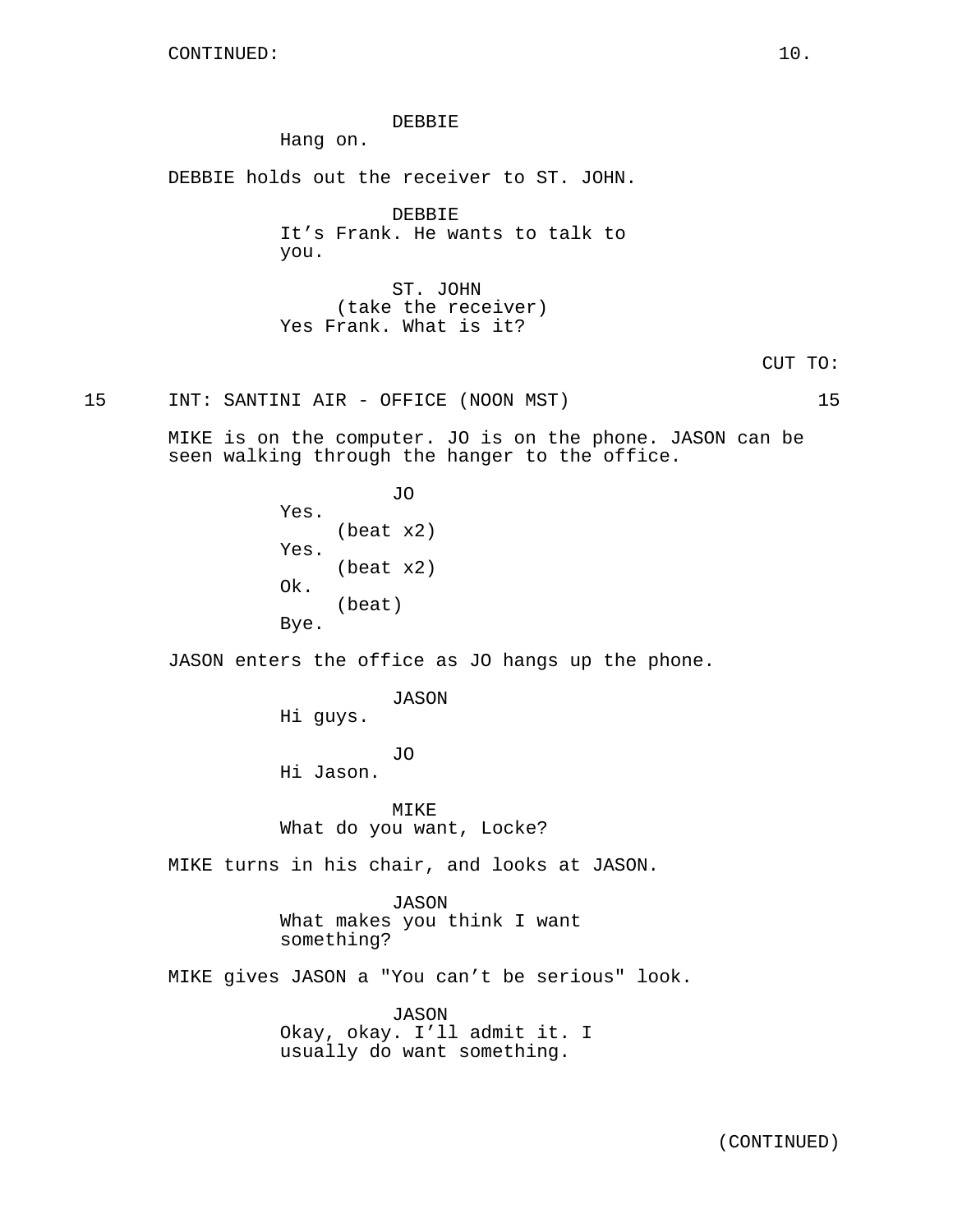JO Usually? MIKE More like always. JASON Okay. But not this time. MIKE Oh? What's the occasion? JASON Funny. (beat) I just wanted to know what time you guys were leaving tomorrow. JO Around 6:00. JASON A.M.? MIKE Yep. Bright and early. JASON Are you guys sure this is a good idea? MIKE casually drapes an arm around JASON's shoulder. MIKE Think of it as... (beat) ...a backup. JASON looks at MIKE with a raised eyebrow. JASON A backup? MIKE

Yeh, a backup. You know, in case the Lair is ever comprised and we need someplace to hide her.

JASON But Mike, we're talking about Canada. We can't just...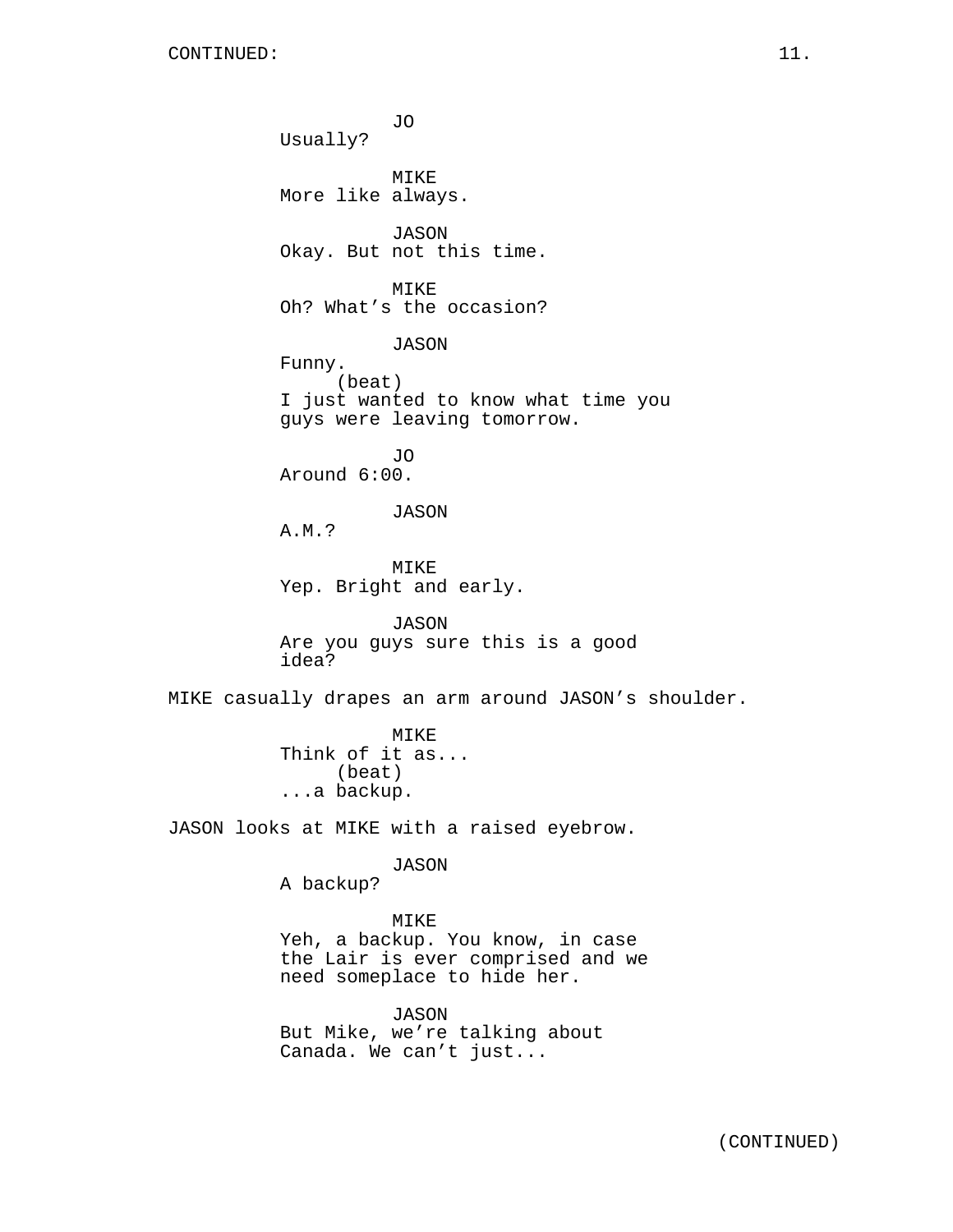MIKE Jason, we've already taken care of everything. JASON Yeh, but... MIKE Deb's used her contacts within CSIS and we've got the green light. JASON (give in) Okay. JO How are those requisitions coming? JASON For the comp-systems and power generators? JO Yeh. JASON If all goes well... (beat) ...they should be up there by the 12th. MIKE The 12th? That's cutting it pretty close, you know. JASON What do you... MIKE According to the plan, they'll be ready to install them on the 14th. JASON You know The Company. You never get something until you need it.

JUMP TO: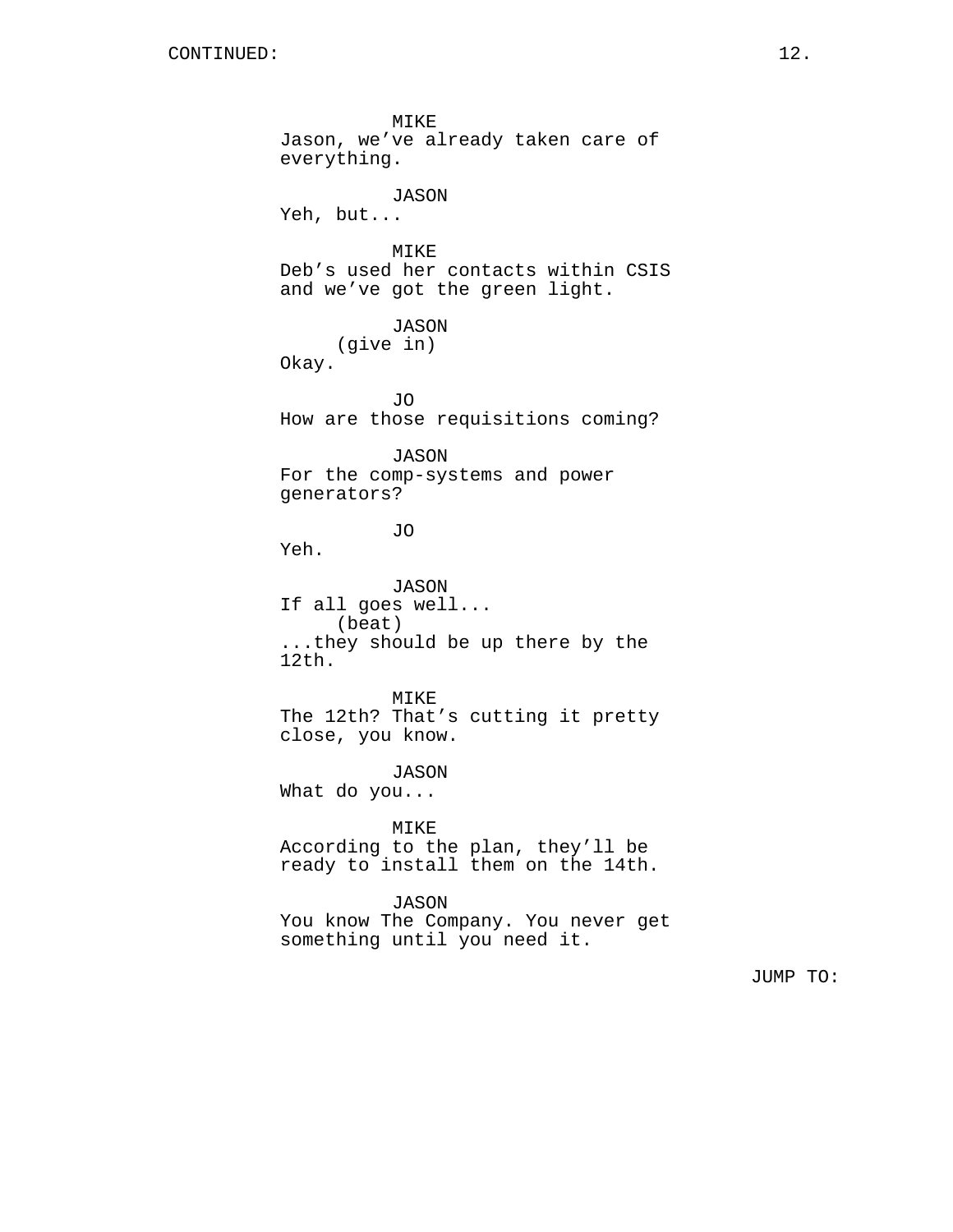ST. JOHN, DEBBIE, and DUSTY, are walking along the shore. ST. JOHN has his arm around her. DEBBIE has one arm around him, and is holding DUSTY's leash in the other.

> DEBBIE We should head back if you're gonna give me another flying lesson today.

ST. JOHN You think you're ready?

DEBBIE (look at him and smile) Ready as I'll ever be.

ST. JOHN Okay then, let's go.

They turn around and head back.

JUMP TO:

#### 17 INT: SANTINI AIR - OFFICE (4:00PM MST) 17

JO is sitting at the desk, and MIKE is leaning on the desk.

JO I just thought of something. Where are we gonna land the chopper tomorrow, if Debbie is tearing up the back yard?

MIKE We're flying into Toronto Island Airport. St. John and Deb will meet us there.

JO Tell me why we all need to be there again?

MIKE

What?

JO Won't we just be getting in the way?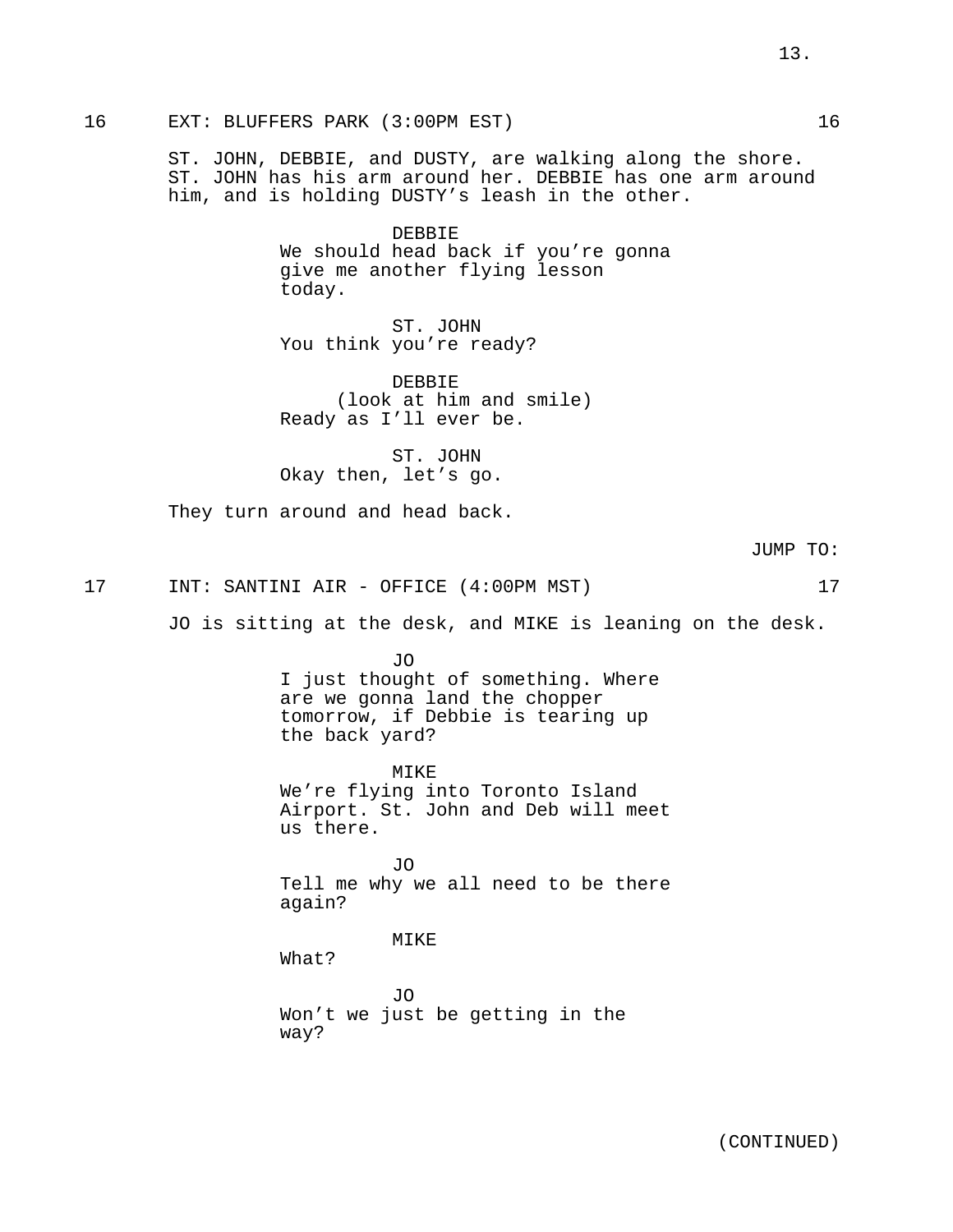MIKE If you don't want to go, you don't have to. JO I didn't say that. MIKE It sure sounded like... JO Maybe we could all go sight seeing, or something. MIKE Let's see what Deb and St. John suggest when we get there. The phone rings. JO answers it. JO Santini Air. FRANK (VO) Hi honey. JO Hi Frank. What can I do for you? FRANK (VO) What time are we leaving tomorrow? JO (surprise) We? FRANK (VO) Yeh, I'm going with you. JO You are? FRANK (VO) Sure. You'll need some... JO Frank, I don't... FRANK (VO) I've already cleared it with Jason. And St. John and Debbie.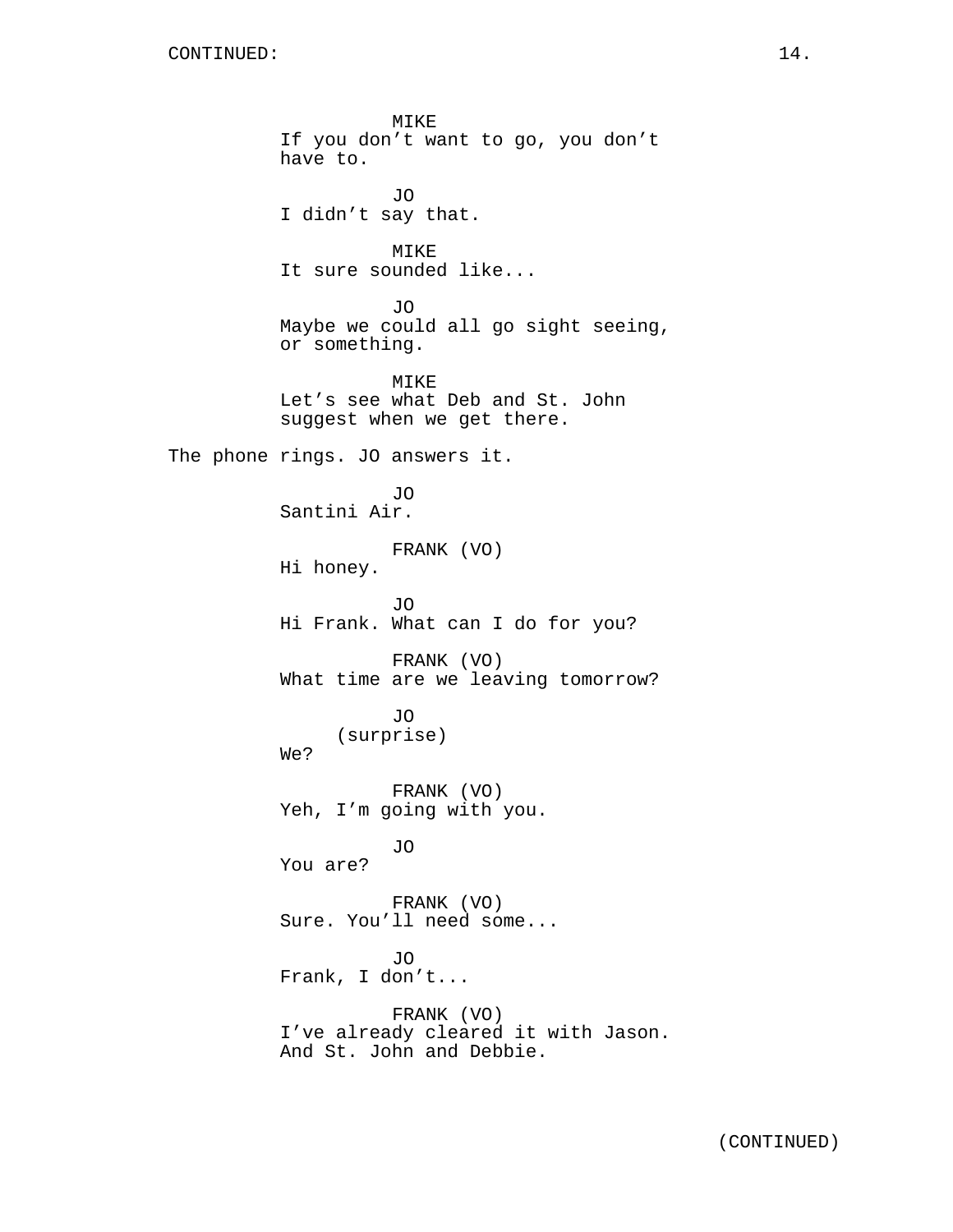JO Oh, so, I get no say in the matter. FRANK (VO) Nope, none. Nada, zip, zero, zilch. JO In that case... (beat) Be here at 6:00am sharp. And remember... (beat) ...we're not waiting around. If you're not here, we leave without you. FRANK (VO) Yes Mam! (beat) Bye honey. JO Bye sweetie. JO hangs up phone. MIKE looks at her with a raised eyebrow. MIKE Sweetie? JO throws a pile of blank paper at him. JUMP TO: 18 EXT: A SANTINI AIR CHOPPER (6:00PM EST) 18 The camera is focused on the chopper. After a few moments, the camera zooms in -- to the chopper. CONTINUE TO: 19 INT: CHOPPER 19 DEBBIE is flying it, and ST. JOHN is watching her. DEBBIE So, how am I doing teach? ST. JOHN Great. You really are a quick

study.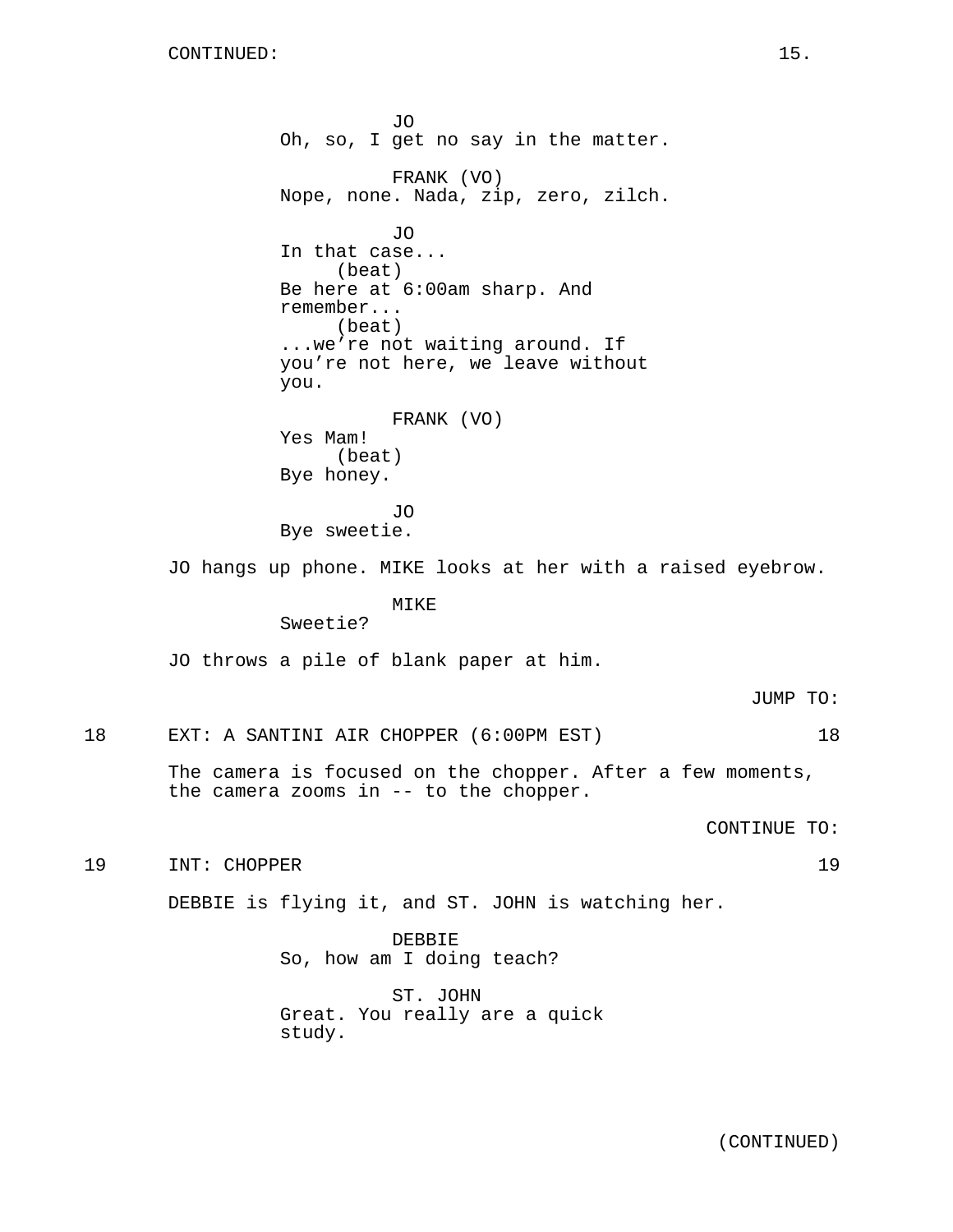DEBBIE

Thanks.

ST. JOHN Keep it up, and you'll be ready for The Lady in no time.

DEBBIE Let's not rush things, Stj.

ST. JOHN (smile) Turn her around. Slowly. And head for home.

DEBBIE Aye, aye, Captain. I mean, Major.

CONTINUE TO:

20 EXT: CHOPPER 20

It turns around, and heads back to DEBBIE's. Camera stays outside till the chopper is approaching her house.

CONTINUE TO:

21 INT: CHOPPER 21 21

ST. JOHN Now, I want you to land her.

DEBBIE What? I...

ST. JOHN You can do it. Just concentrate.

DEBBIE Easy for you to say, Major.

ST. JOHN looks at her.

DEBBIE Sorry. (beat) I move it this way, right? ST. JOHN

Right. (beat) Easy now, not to fast.

The chopper starts to descend.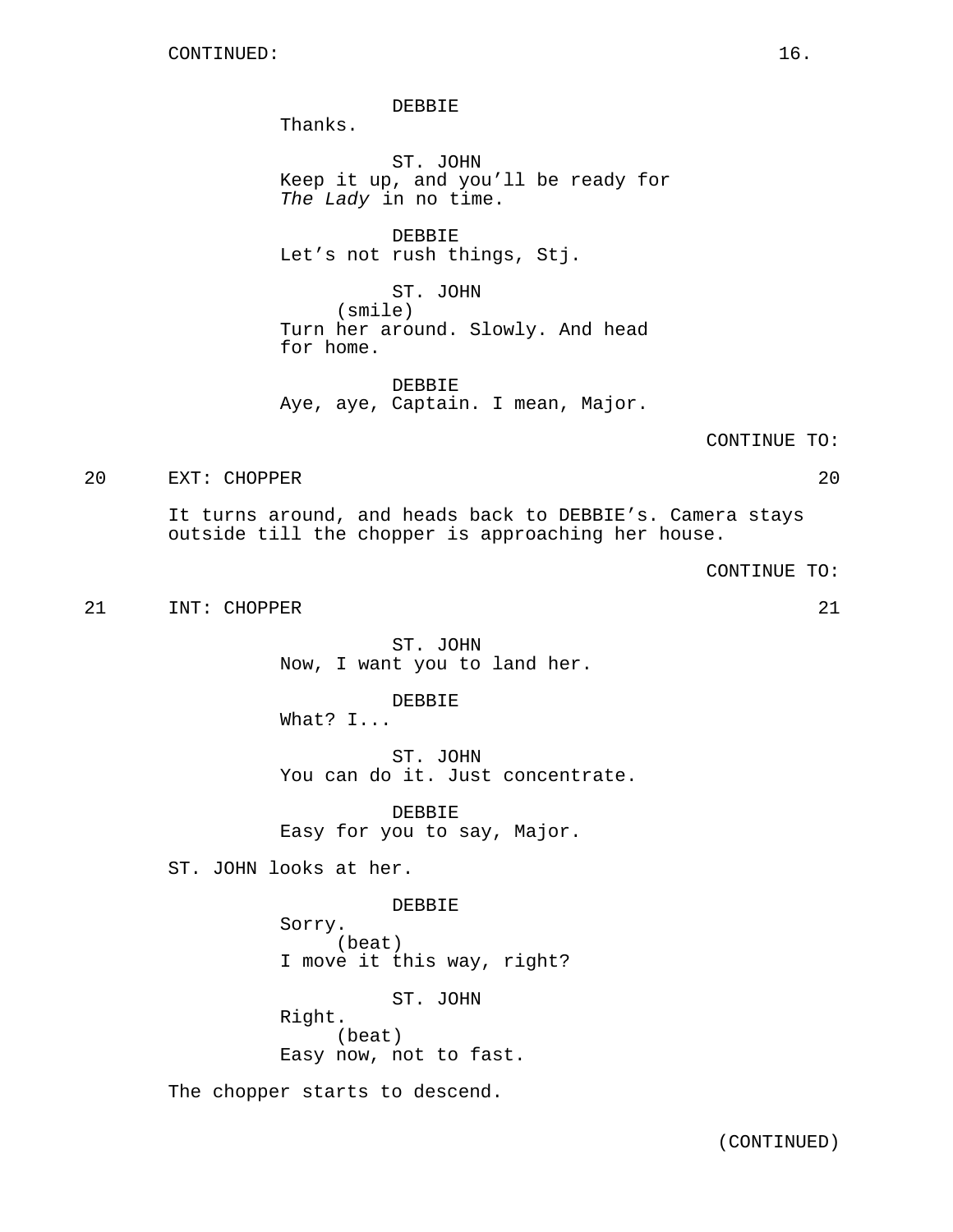ST. JOHN That's it. You've got it.

CONTINUE TO:

22 EXT: CHOPPER 22

It lands.

CONTINUE TO:

23 INT: CHOPPER 23

ST. JOHN shuts down the chopper.

ST. JOHN Not bad, for a first time.

DEBBIE

Not bad?

They remove their headsets.

DEBBIE What do you mean, not bad? It looked perfect to me.

ST. JOHN (open door) Not quite. You're off a few inches.

ST. JOHN exits.

DEBBIE Inches? I...

ST. JOHN Next time, you'll get it.

ST. JOHN closes his door. DEBBIE opens hers and exits.

CONTINUE TO:

24 EXT: BACK YARD 24

ST. JOHN is walking to stairs. DEBBIE closes her door and runs after him. She knocks him to the ground.

> DEBBIE Inches. I'll...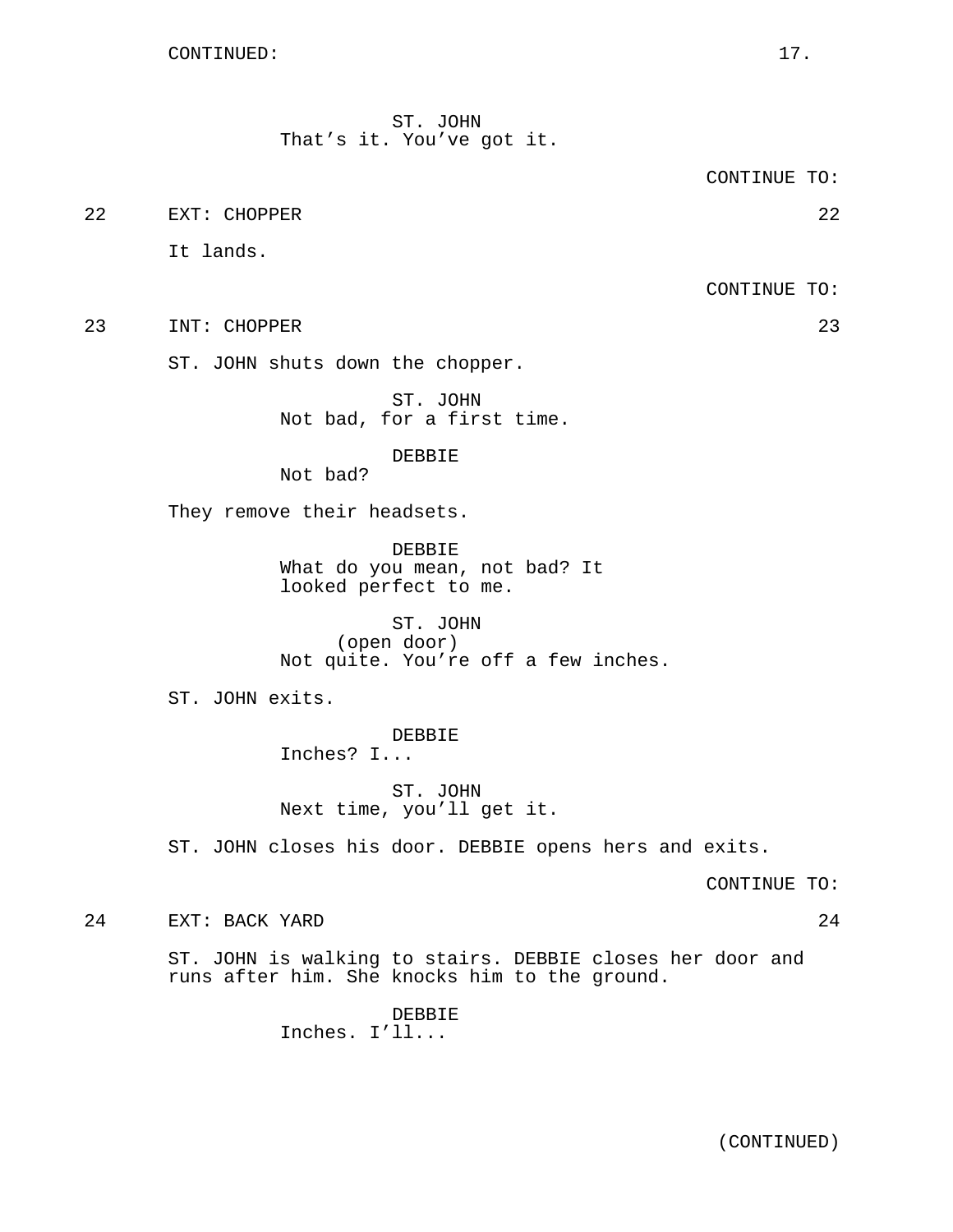ST. JOHN rolls over. He is now on top of her. He pins her arms to the ground. They look at each other, and their eyes lock. He kisses her. He lets go of her arms, and they go around his neck. She pulls him close.

#### **MONDAY MAY 17th 1993**

25 EXT: SANTINI AIR (5:50AM MST) 25

MIKE and JO are loading up the chopper. FRANK's car pulls up, and FRANK exits. He grabs his bag out of the trunk, and goes over to the chopper.

> MIKE Morning Frank.

> > FRANK

Morning.

MIKE takes FRANK's bag, and places it in the baggage compartment. JO gives FRANK a kiss.

JO

Morning.

#### FRANK

Morning.

JO

Just a few more things to tie up, then we are outta here.

JO walks off to the hanger and enters it.

CONTINUE TO:

26 INT: OFFICE 26

JO walks through the hanger, to the office. She picks up the phone, and calls DEBBIE. The phone rings twice.

DEBBIE (VO)

Hello?

JO Just calling to say we should be out of here in 5-10 minutes.

DEBBIE (VO) Great. St. John will meet you at the Island Airport.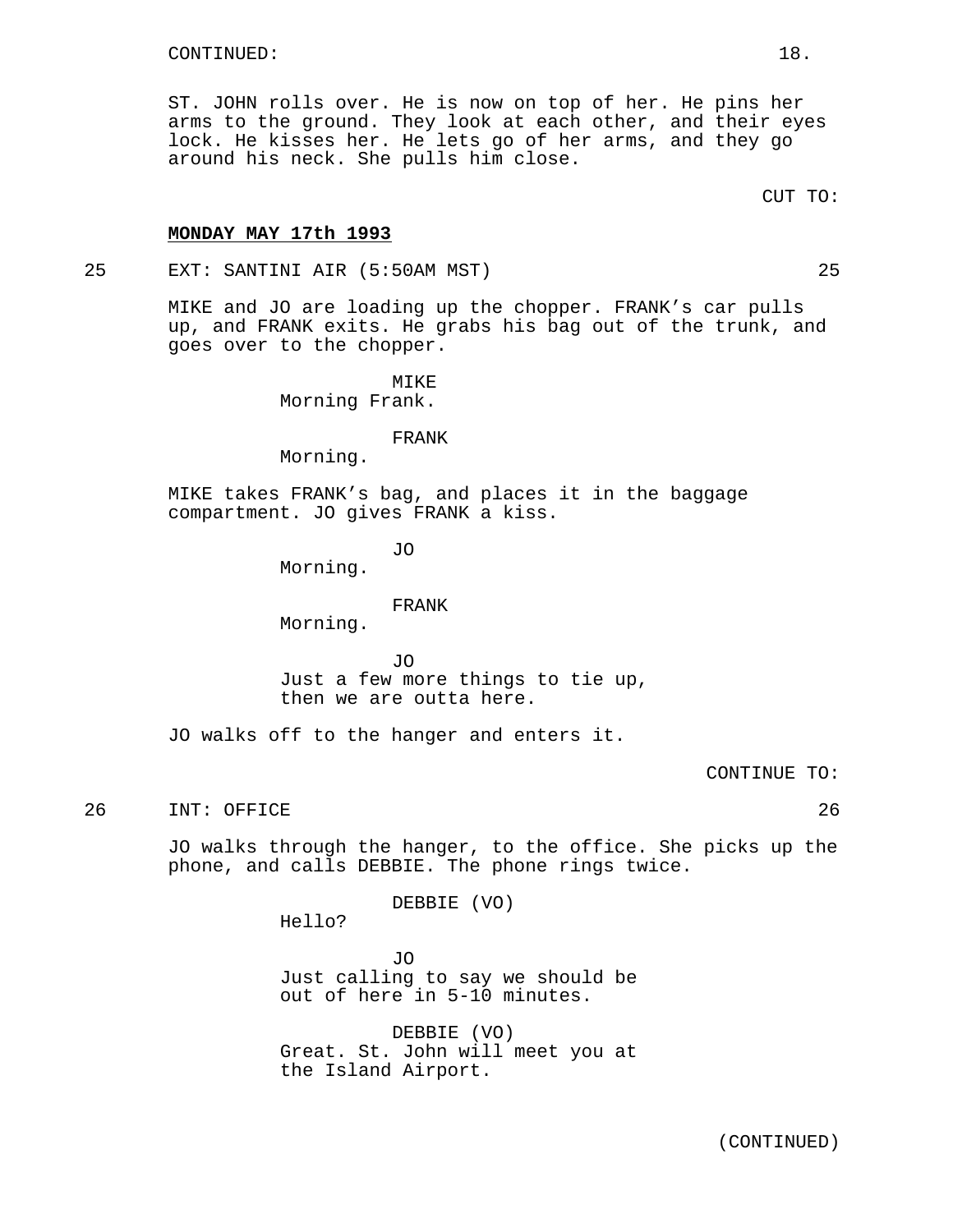JO Right. See ya.

DEBBIE (VO)

Bye.

JO hangs up the phone. She changes the answering machine message to: "Santini Air is closed. We will be back on July 5th." Then, she exits the office, and locks it. She walks through the hanger, and exits it.

CONTINUE TO:

#### 27 TIME FLIES 27 27

JO, MIKE, and FRANK, enter the chopper and fly off. MIKE flies the chopper to Toronto Island Airport. They arrive at the Airport at 3:00 pm EST. They land and exit the chopper. ST. JOHN helps them unload the stuff from the chopper into the car. Then they all get into the car, ST. JOHN is driving; MIKE is in the front passenger seat; JO and FRANK are in the back; and drive to DEBBIE's.

CONTINUE TO:

## 28 EXT: DEBBIE'S - BACK YARD (4:00PM EST) 28

ST. JOHN's Santini Air chopper, has been temporarily moved to the adjacent school yard. The construction crew's already hard at work in the yard. They've found the center of the yard, and are digging a 40' x 40' x 500' hole. The center of the hole, is in the center of the yard. There is a pitcher of water and glasses, on the picnic table. Which, is out of the way of the work site. DEBBIE approaches the Foreman, and hands him a piece of paper. The paper, is a copy of their schedule. It has 11 steps on it, and the allotted time for each step noted. The Foreman looks at the slip of paper.

> DEBBIE Do you think we'll be able to keep to that schedule?

FOREMAN We can try, Miss. No promises though.

DEBBIE nods, and turns to return to the house. She sees ST. JOHN, JO, MIKE, and FRANK, coming down the stairs. DEBBIE heads to the gang, and they all go inside via the basement door.

CONTINUE TO: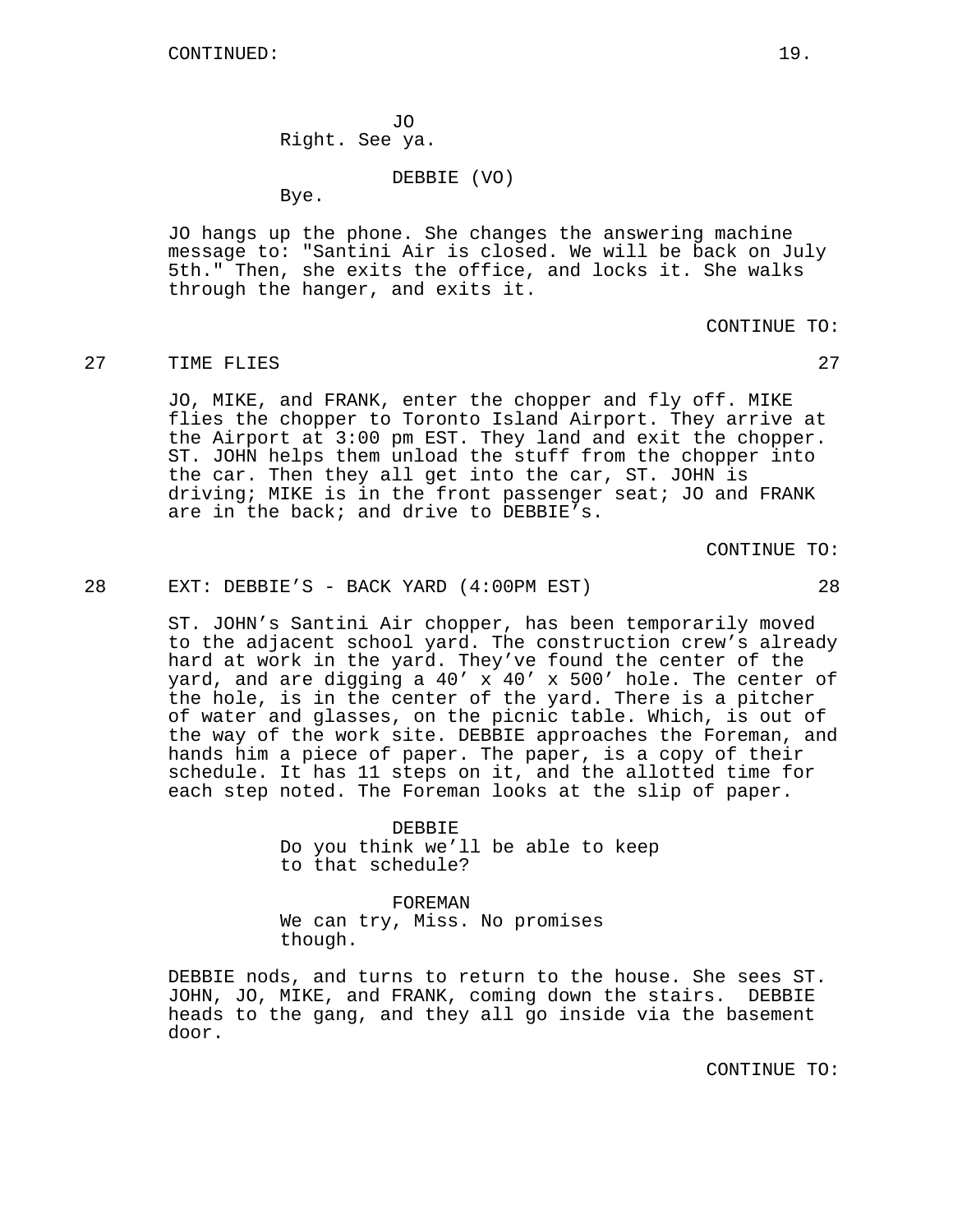# 29 TIME FLIES 29

It takes the construction crew exactly 10 working days to complete Step 1 (Dig a hole 40' x 40' x 500' from yard center) and step 2 (Line the sides with concrete to the 200' mark. To keep the water/moisture from getting in). DEBBIE and gang stay out of the way. They occasionally watch the workers from the balcony. Steps 1 & 2 are completed on Friday, May 28, 1993.

CONTINUE TO:

# **FRIDAY MAY 28th 1993**

30 INT: BASEMENT (6:00PM) 30

ST. JOHN, MIKE, and FRANK, are playing pool. JO and DEBBIE are watching. The game in progress is almost over. MIKE wins. They play another game. This time ST. JOHN wins. They play a third game, and FRANK wins. MIKE is about to set up for game four, when DEBBIE walks up behind ST. JOHN, and puts her arms around his waist.

> DEBBIE Stj, honey. Why don't we take Dusty for a walk?

ST. JOHN puts down his cue and turns in her arms.

ST. JOHN Sure, why not. (smile) Where is Dusty anyway?

MIKE puts down his cue.

MIKE (yell) Dusty? Want to go for a walk?

DUSTY can be heard running from somewhere upstairs.

#### MTKE.

I guess that means yes.

DUSTY comes down the stairs, and stops on the landing. He stares at the gang.

> DEBBIE You guys want to come along?

FRANK puts down his cue, and looks at JO. She nods an "okay."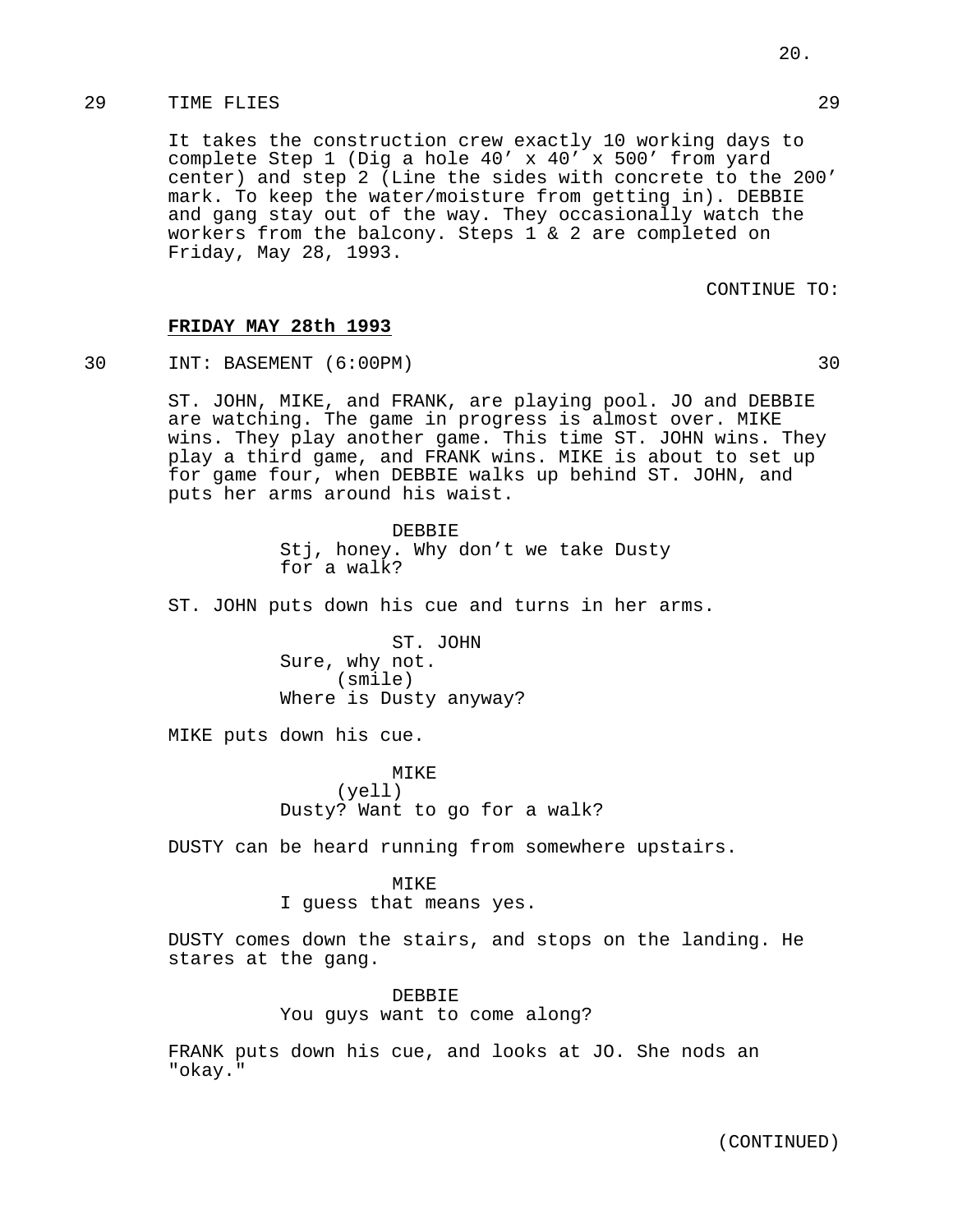#### FRANK

Sure.

MIKE Yeh, why not.

They all head upstairs.

CONTINUE TO:

31 INT: UPSTAIRS 31

DEBBIE gets DUSTY's leash from the closet, while everyone else exits via the side door.

CONTINUE TO:

32 EXT: DRIVEWAY / SIDE DOOR 32

DEBBIE exits and hands DUSTY's leash to MIKE. She closes the door and locks it. FRANK puts his arm around JO. MIKE walks on a bit with DUSTY. ST. JOHN puts his arm around DEBBIE. And they all head off, up the street.

CONTINUE TO:

33 EXT: PHYLLIS AVENUE 33

DEBBIE So far they're on schedule.

ST. JOHN According to the plan, the next step, is to dig outwards 20' from each corner, at the 200' mark. So the ground will be 80' x 80', with the semi-ceiling 300' up.

MIKE And the center of the ground, will be the LZ, which is a straight descent from the entrance.

FRANK That will be started on Monday?

ST. JOHN Yep. And, if they keep on schedule, Steps 3 and 4, should be completed by June 11th.

(CONTINUED)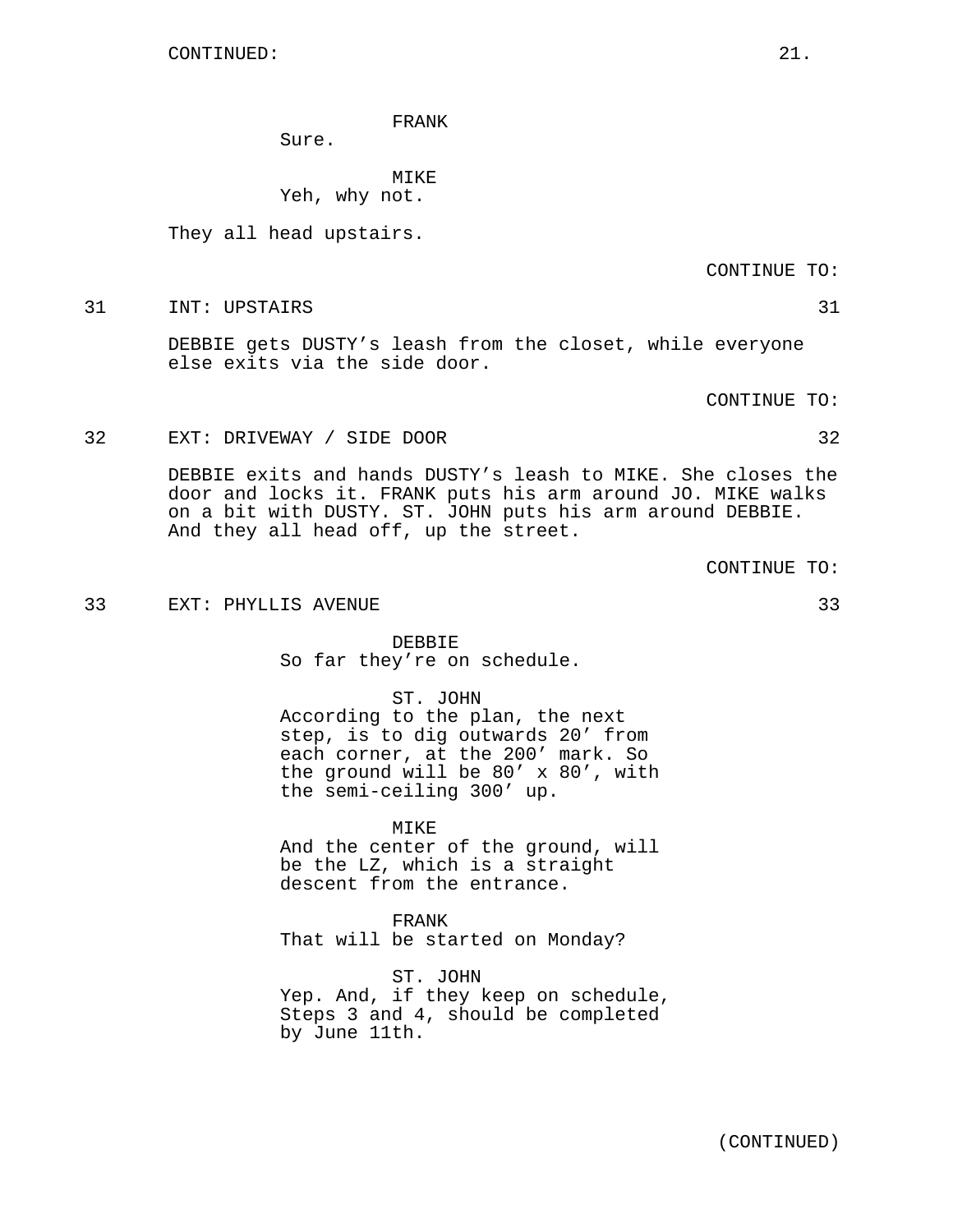DEBBIE Did Jase happen to mention when the computer... MIKE Would you believe June 12th? DEBBIE The 12th? Really? JO Really. DEBBIE That means we could install them ourselves on the 12th & 13th and the crew could start Step 7 on the Monday. FRANK 7? What happened to 5 & 6?

JO The computers are 5 & 6.

FRANK

Oh.

They walk on.

JUMP TO:

## **MONDAY MAY 31st to FRIDAY JUNE 11th 1993**

34 TIME FLIES: EXT: BACK YARD 34

The crew carries out Step 3 (Dig an 80' x 80' x 300' hole around the 40' x 40' hole, at the 200' mark of the 500' drop) and Step 4 (Line all the sides and floor, with concrete). The gang watches the work crew.

JUMP TO:

35 TIME RESUMES: INT: LIVING ROOM (9:00PM) 35

They are watching a movie on VHS. A big truck pulls into the driveway.

> DEBBIE What, is that?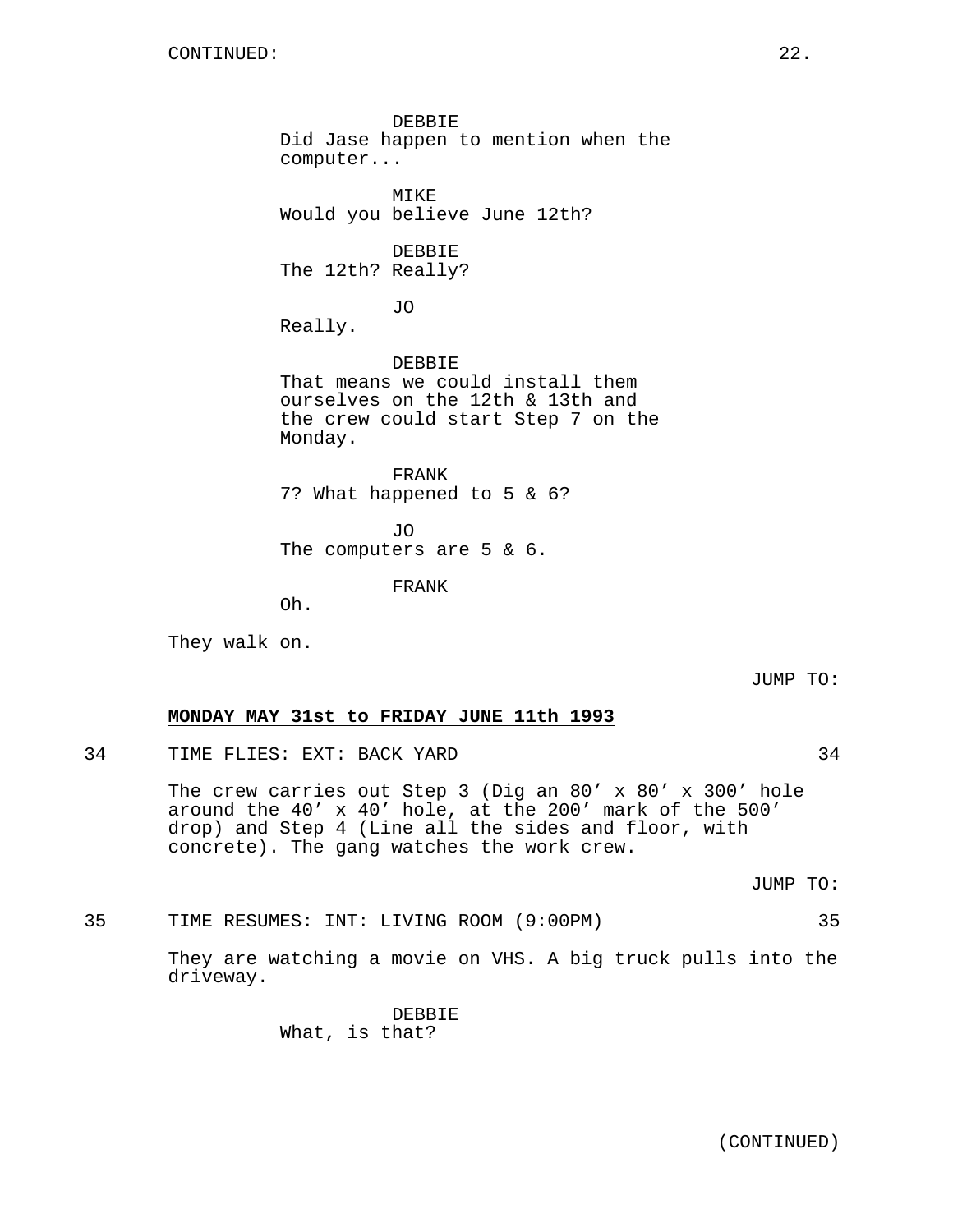MIKE I bet it's the computers. (beat) I'll go check.

MIKE exits the room. DEBBIE stops the tape. The gang goes to the window, and looks out. They see MIKE talking to the driver. MIKE returns to the house. MIKE enters the room.

> MTKE. Yep, it's them. He wants to know where we want them.

DEBBIE Downstairs for now, I guess.

MIKE

Right.

MIKE goes back outside. DEBBIE turns to ST. JOHN.

DEBBIE Well, looks like we have our weekend planned out for us.

CONTINUE TO:

#### 36 TIME FLIES 36

The delivery men, bring the computers etal downstairs. Once everything is in the basement, the gang says their good nights, and turn it.

## **SATURDAY JUNE 12th 1993**

They get up bright and early. They eat breakfast, then start bringing the computers etal down the back. They use the chopper to lower the equipment into the base. Once everything is in the base, they stop for lunch. They eat lunch, then return to the base, and start to set the equipment up. First, they hook up the power generators in the NE corner. Then, they start setting up the computer systems along the N wall. The sun goes down, and they decide to call it a day. They return to the house, shower and change, and go out for dinner.

# **SUNDAY JUNE 13 1993:**

They rise at 11:00am and have breakfast. Then, return to the base, at 11:45 and finish setting up. They complete set up, at 5:00pm. They exit base, and return to the house.

CONTINUE TO: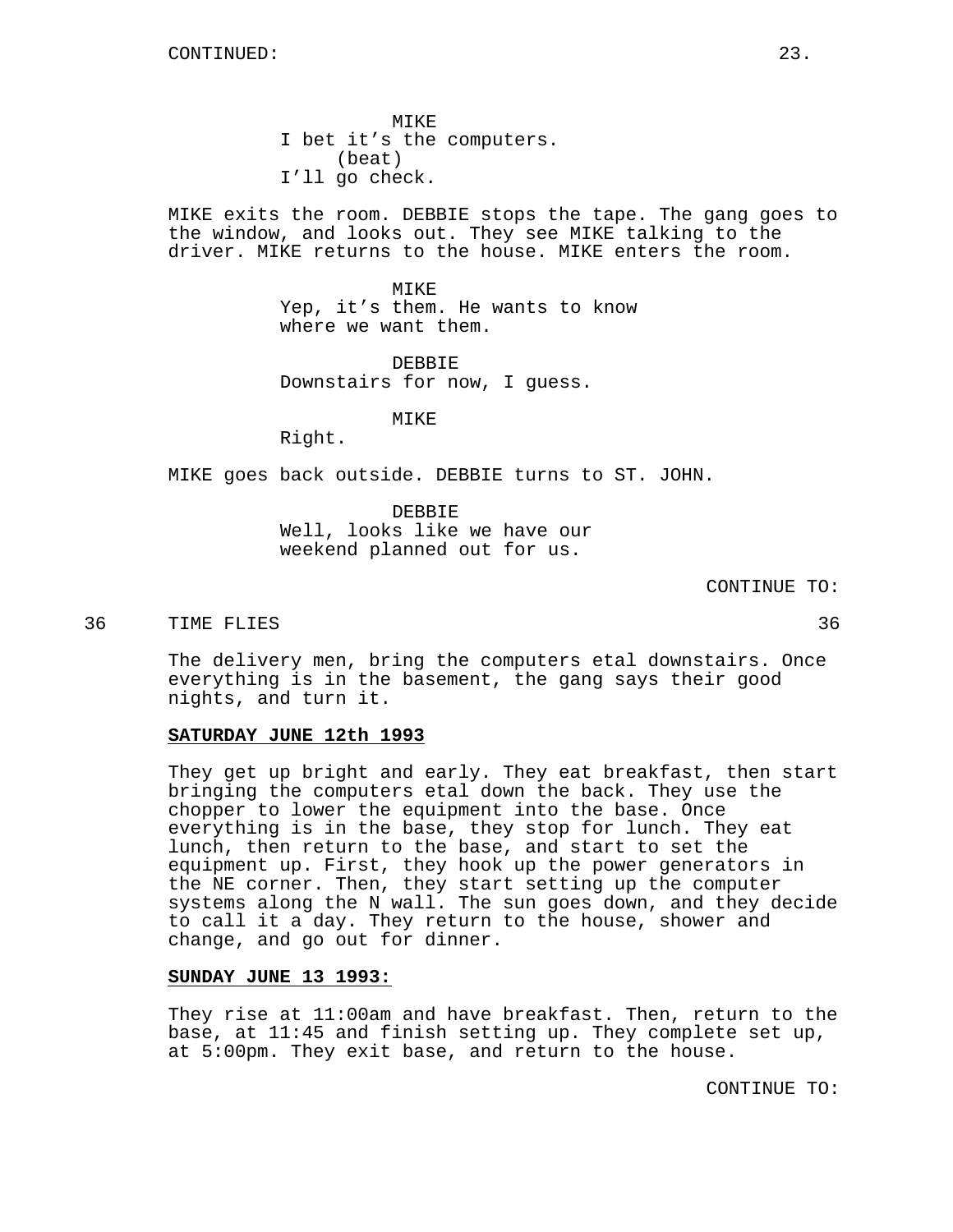37 TIME RESUMES 37

They are all eating sandwiches.

FRANK

What's Step 7?

DEBBIE Step 7. Turn the Southern portion, into an apartment. You know, kitchen, bedroom, etc.

FRANK How long is that scheduled for?

DEBBIE 8 working days.

FRANK That'll take us to the... (beat) ...23rd?

DEBBIE

Yep.

FADE TO:

38 TIME FLIES: (INT: BASE) 38

## **MONDAY JUNE 14th - FRIDAY JUNE 25th 1993**

The crew completes the apartment ahead of schedule, and moves onto Steps 8-10.

STEP 8: Place a 3' x 7' doorway in the center of the Western wall. And dig a tunnel from it, to the basement of the house.

STEP 9: Place a door in the floor, behind the basement door. Then dig a diagonal staircase path down. (One group starts on 8, while another starts on 9, and they meet.)

## **SATURDAY JUNE 26th - MONDAY JUNE 28th 1993**

STEP 10: An electrical crew, from DNS arrives. They install security access panels that will open the doors. Door 1 goes from the basement to the tunnel, and vice-versa. Door 2 goes from the tunnel to the base, and vice-versa. Each door has its own five-digit code. Door 1: 42953. Door 2: 52766. Each panel also contains a red and a green light. If the correct code is entered the green light lights up, and the door opens. If the incorrect code is entered, the red light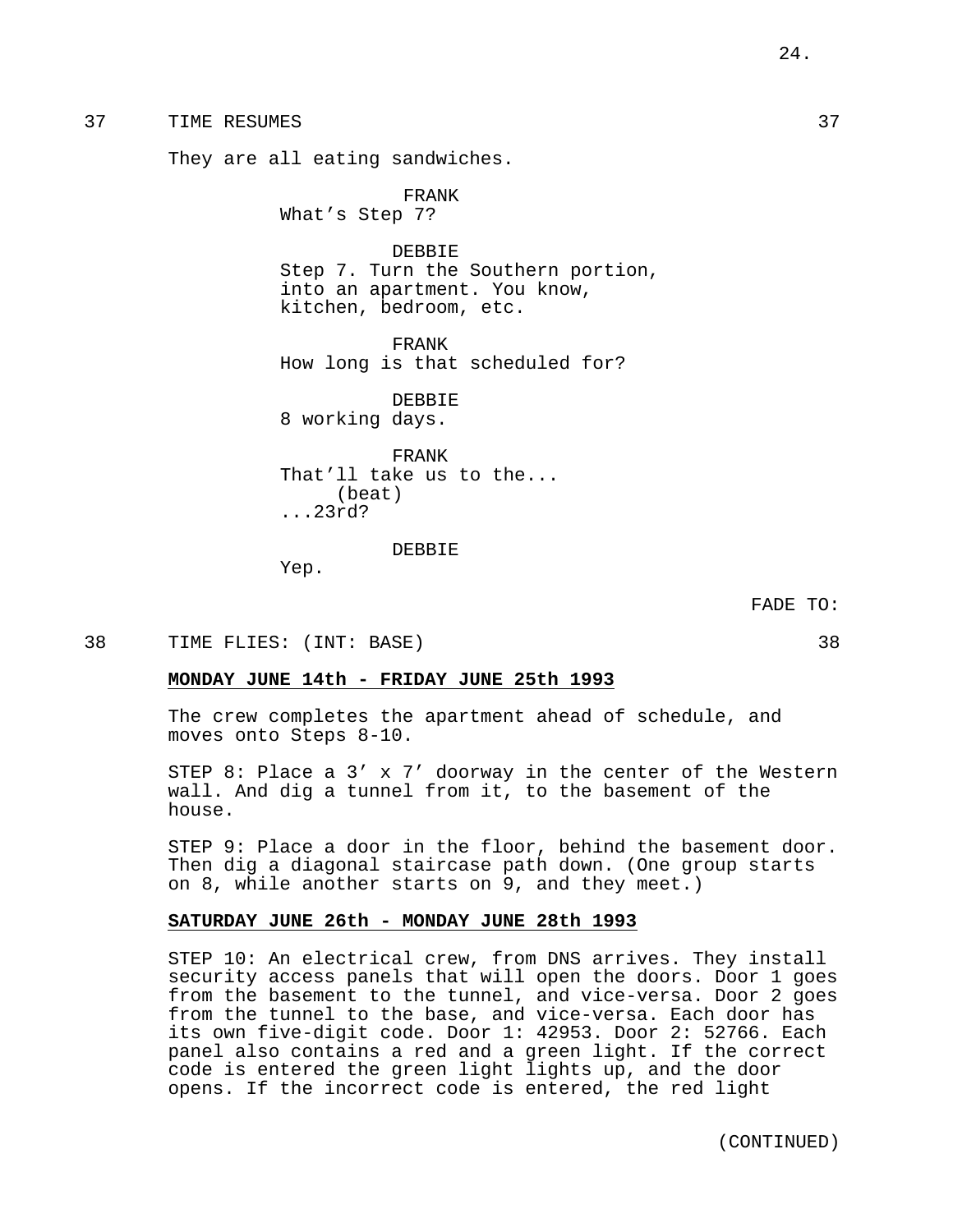lights up, and an alarm sounds in the base, and at the Lair. The access panel to get from the basement to the tunnel, is hidden on the basement wall. (There is a loose piece of wood, that you remove, then replace.) The panel to get from the tunnel to the base, is hidden on the wall. The door is also not clearly visible, until the code is entered. The panel used to get from the base to the tunnel, is right beside the door. The panel used to get from the tunnel to the house, is right beside the door. The electric crew also installs lights in the tunnel. Once you enter the tunnel, the lights come on. And when you exit, they automatically shut off.

## **TUESDAY JUNE 29th 1993**

The crew works on concealing the surface entrance, so that it is not visible to the naked eye. In fact, one could walk right over it, and not know that it was an entrance to an underground base. The surface covering, will also support a chopper, and like the doors, the surface opening can only be opened by entering a code. But, unlike the door, this one has to be sent from either the base, or AIRWOLF. The access code is 74837.

# **WEDNESDAY JUNE 30th 1993**

ST. JOHN's Santini Air chopper is back in the center of the yard, directly on top of the hidden entrance.. BRENDA arrives to pick up DUSTY. She is going away with a group of friends for July, and taking DUSTY with her.

CONTINUE TO:

## 39 INT: KITCHEN (5:00PM EST) 39

The gang is finishing dinner.

DEBBIE It's complete.

MIKE (smile) What do you say we go out and celebrate?

DEBBIE (remindingly) We have an early day tomorrow.

MIKE

We do?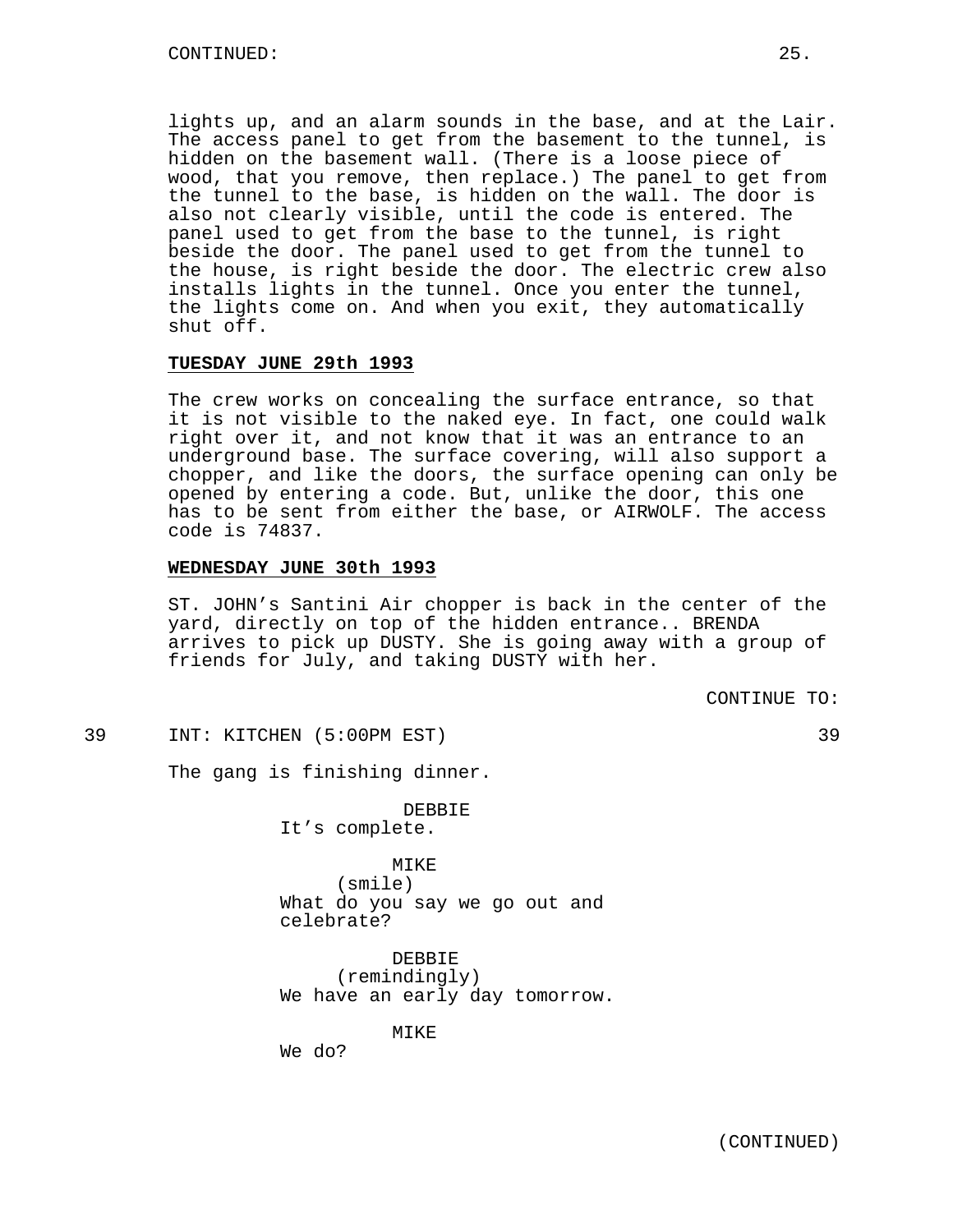DEBBIE Yes we do. Wonderland, remember?

MIKE So we won't stay out late, then.

The phone rings.

DEBBIE I bet that's Anna, wanting to know what time we're leaving tomorrow.

ST. JOHN Or Jason, wanting...

DEBBIE Everyone be quiet, okay?

ALL nod. DEBBIE picks up the phone.

DEBBIE

Hello?

ANNA (VO) Hi, it's me.

DEBBIE

Hi.

ANNA (VO) Did they make it up all right?

DEBBI

Who?

ANNA (VO) Santa and his elves, who do you think? Mike and St. John.

DEBBIE Yes, they did. As a matter of fact, we just got in.

ANNA (VO) So, what time are you guys picking me up at tomorrow?

DEBBIE Around 8:00am. Bright and Early. Oh, and... (beat) ...if you're not ready when we get there...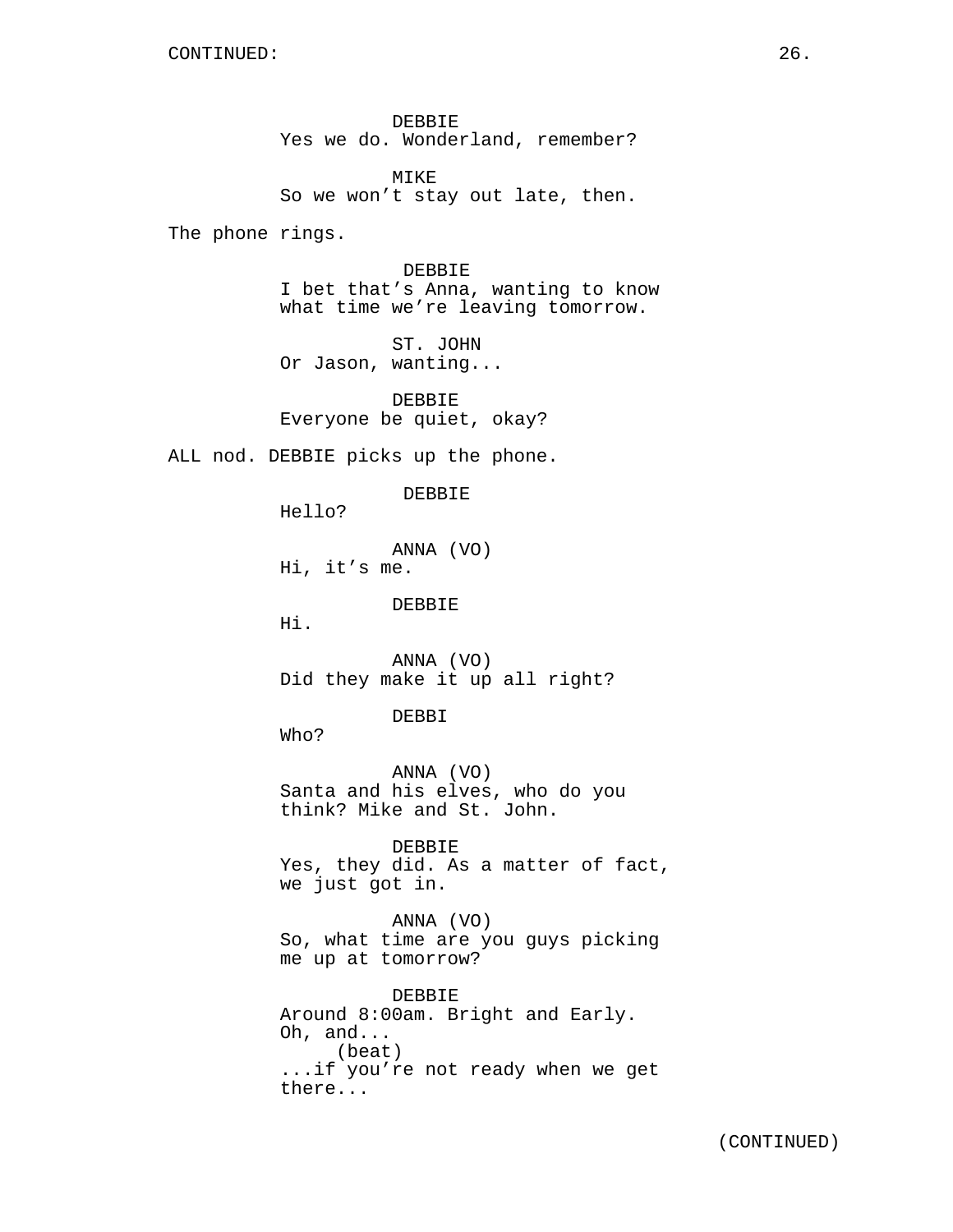(beat) ...we leave without you.

ANNA (VO) I guess I better get lots of sleep then.

DEBBIE

Yep.

ANNA (VO) Okay. See ya tomorrow then, bye.

DEBBIE

Bye.

DEBBIE hangs up. She is about to say something when the phone rings again.

DEBBIE

Now what!

She answers the phone, again, without checking Call Display.

DEBBIE

Hello?

JASON (VO) Hi Debbie.

DEBBIE Jase. What's up?

EVERYONE looks at the floor with an "oh great, Jason" look.

JASON (VO) How's the base...

DEBBIE

Finished.

JASON (VO)

Really?

DEBBIE Really. Now, why did you really call?

JASON (VO) Is Frank there?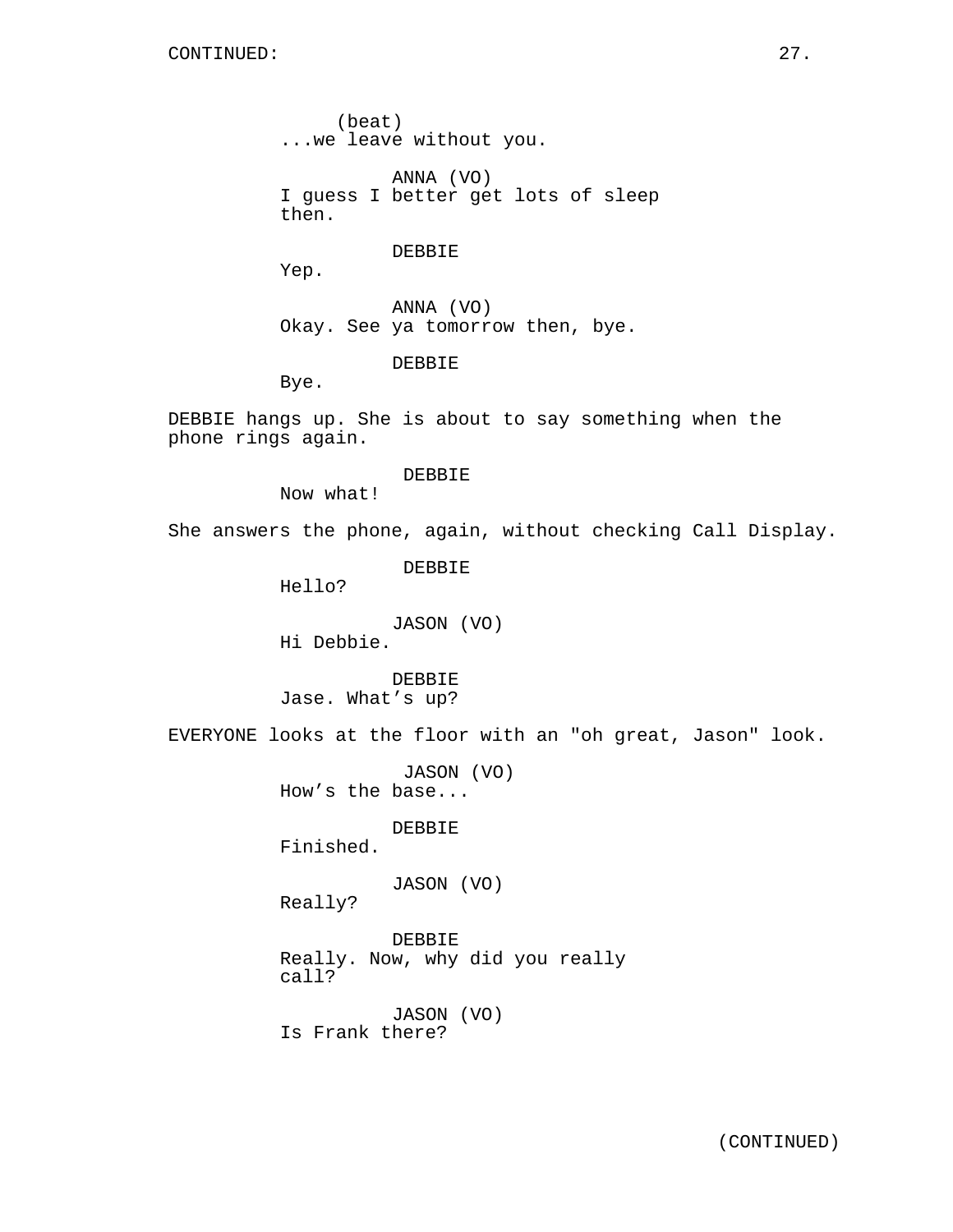DEBBIE

Yes.

JASON (VO) Can I speak to him?

DEBBIE

Hang on.

Everyone looks at her, wondering who JASON wants. DEBBIE looks at FRANK. DEBBIE offers the receiver to FRANK.

DEBBIE

Here, Jase wants to talk to you.

ST. JOHN and MIKE breathe a sigh of relief. FRANK takes the phone.

> FRANK Yes Jason. What can I do for you?

> > CUT TO:

## **THURSDAY JULY 1st 1993**

40 INT: CAR (8:30AM EST) 40

ST. JOHN is driving, and DEBBIE is in the front seat behind him. MIKE is in the back behind ST. JOHN, and ANNA is in the back, behind DEBBIE. They are en-route to the 401. ANNA taps DEBBIE on the shoulder.

DEBBIE

Yeh?

ANNA What do you want to go on first?

DEBBIE I don't know. (beat) Anything but a coaster.

ANNA That's right, you don't like 'em.

ANNA sits back in seat. MIKE turns to her.

MIKE Neither does St. John.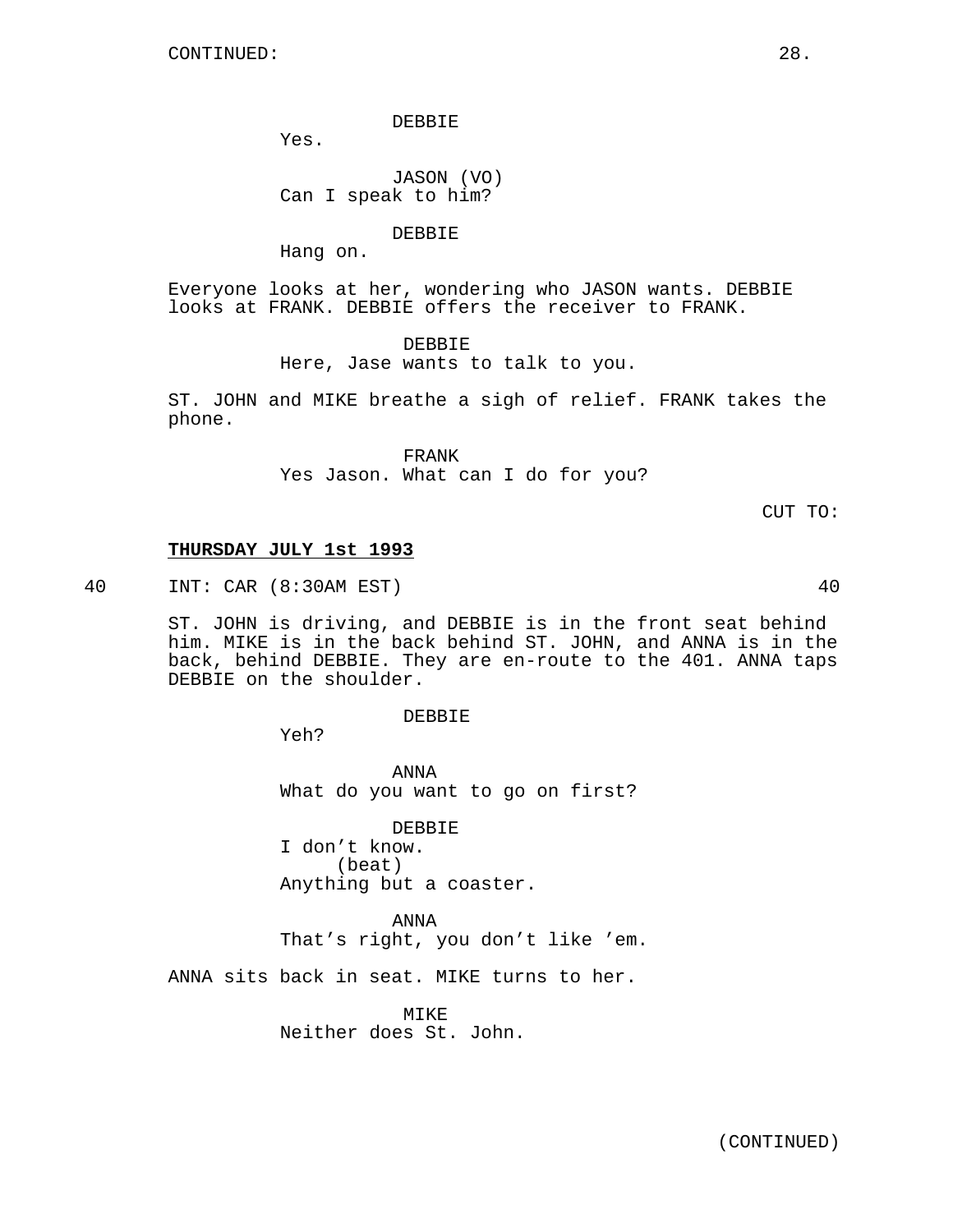ANNA (raise eyebrow) What? ST. JOHN looks at them through the rear-view mirror. ST. JOHN They make me sick. Always have. ANNA I don't believe that. (beat) You have no problem flying a chopper. Or doing stunt flying. But one little coaster ride makes you sick? MIKE It's true. (beat) I've seen him go green at the mere sight, nay, the mere mention of a roller coaster. Especially a looping one. DEBBIE turns and gives MIKE a hard stare. DEBBIE Okay, enough guys. MIKE gives her a "sorry" look, then turns to ANNA. MIKE But I love'em. ANNA (smile) Great, then I'll have someone to ride them with. MIKE smiles back at her. ANNA leans back in her seat. MIKE leans back in his. The car turns onto the 401. MIKE makes a general comment to no one in particular. MIKE To bad Jo and Frank had to leave. Jo just loves coasters. DEBBIE So does Frank. He's like a kid in a candy store. You just can't keep

him off them.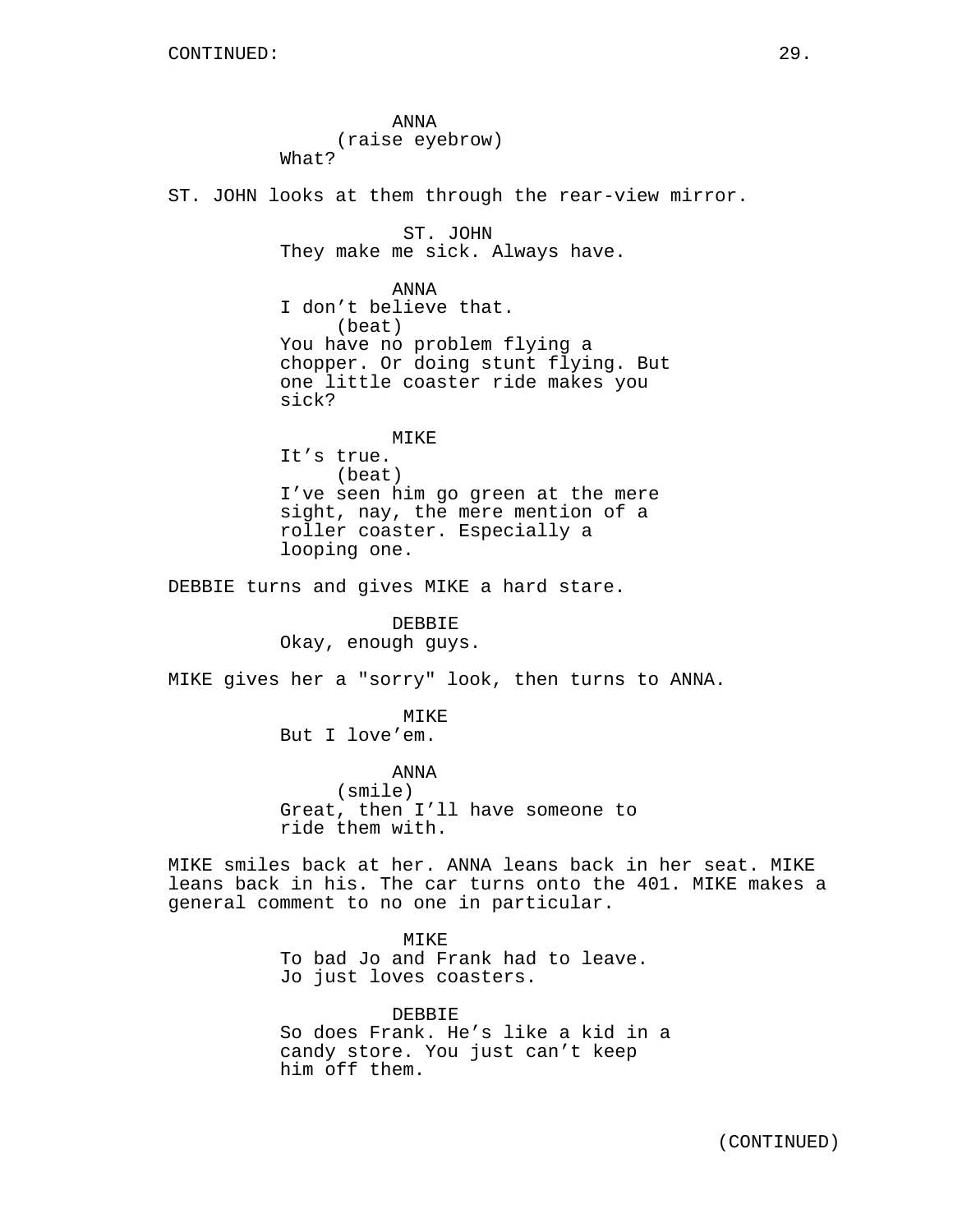ANNA Wait. Jo and Frank were here?

DEBBIE and MIKE realize they better think fast. They were only supposed to have gotten in last night.

# DEBBIE

Ah, yeh. No sooner got here, then they had to leave.

ANNA

Why?

MIKE Something came up. They flew back just before we left.

ANNA (not quite believing them) Oh.

MIKE The park opens at 10:00?

DEBBIE

Yep.

MIKE What time will we be getting there?

ST. JOHN Around 9:30.

CONTINUE TO:

41 TIME FLIES 41

The car drives on. It drives on the 401 to the 400. Then follows the 400 to Rutherford Road. Then follows Rutherford to the park. They enter the parking lot and park the car. They exit the car and walk to the gates. They stand in the line that is already forming.

CONTINUE TO:

42 TIME RESUMES 42

They enter the park. DEBBIE is looking at the show schedule she was handed along with her guidebook.

> MIKE Where to first?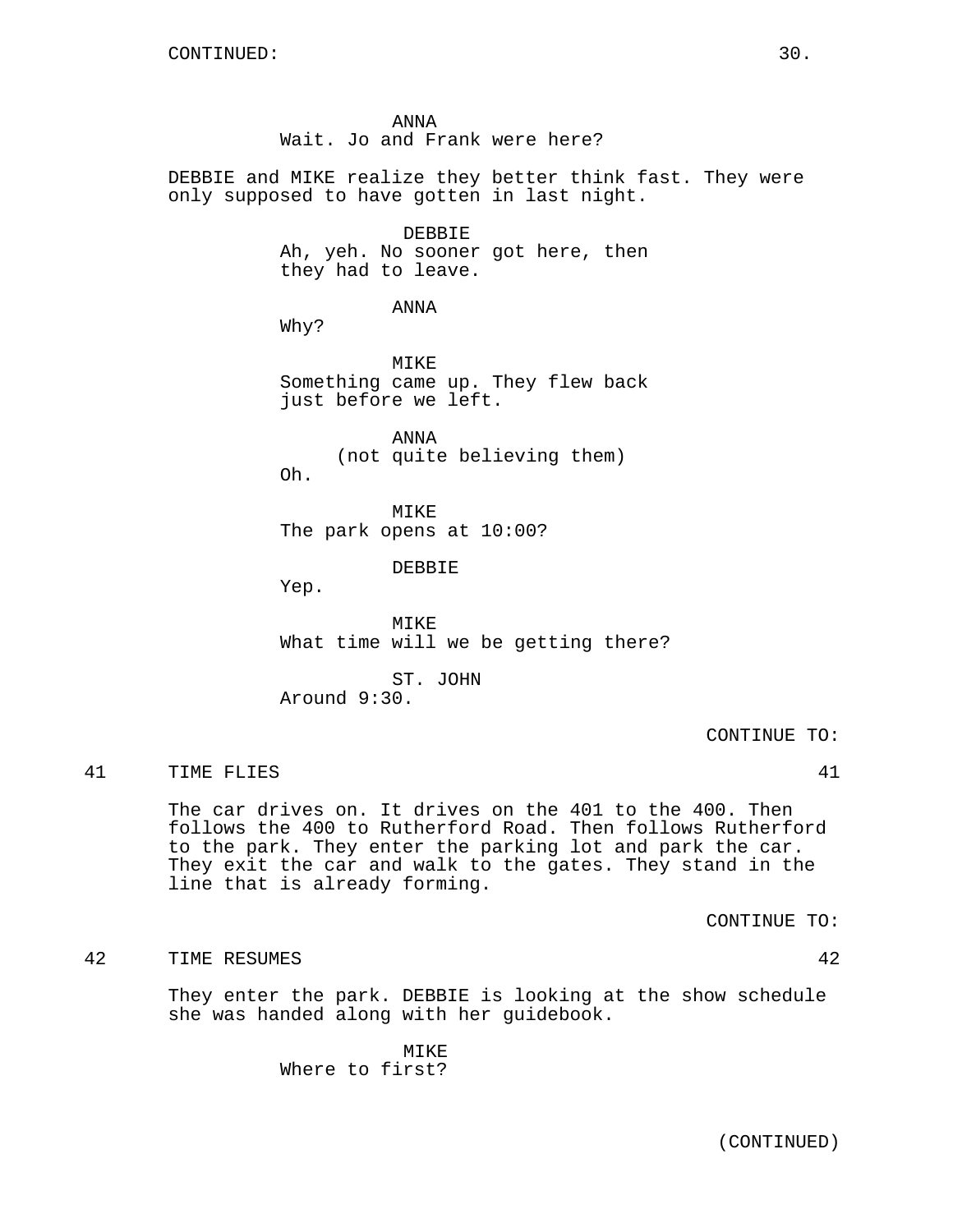DEBBIE Medieval Faire. We can ride "Quixote's Kettles", "Viking's Rage", and then the "Wilde Knight Mares".

BEAT Then go catch the Dolphin show at the Aquarium.

(NOTE: Quixote is pronounced key-o-tea. And Wilde is pronounced Wild.) ST. JOHN puts his arm around DEBBIE.

ST. JOHN

Let's go.

## CONTINUE TO:

#### 43 TIME FLIES 43

They go to Medieval Faire. They line up for "Quixote's Kettles". They ride the ride. MIKE and ANNA share a kettle, and ST. JOHN and DEBBIE share a kettle. The ride ends and they head for "Viking's Rage". They line up it. The line isn't too long. MIKE, ANNA, and ST. JOHN want to sit in the last row. DEBBIE protests, but ST. JOHN makes her give in. They enter the last row. ST. JOHN is at the far end, with DEBBIE next, then MIKE, then ANNA. Two other people get in beside ANNA. As the boat rises, MIKE and ANNA join everyone, except DEBBIE and ST. JOHN, in rising their hands up over their heads, and leaving them up as the boat descends. The ride ends, and they move on to "The Wilde Knight Mares". They stand in the short line, and ride the ride. The ride ends, and they exit.

CONTINUE TO:

44 TIME RESUMES 44

DEBBIE Is W-I-L-D-E pronounced Wild, or Will-da?

ANNA I think it's Will-da.

DEBBIE I'm not sure. (beat) Will-da makes sense for the Wilde Beast, but it doesn't work for the ride we were just on. (beat) (MORE)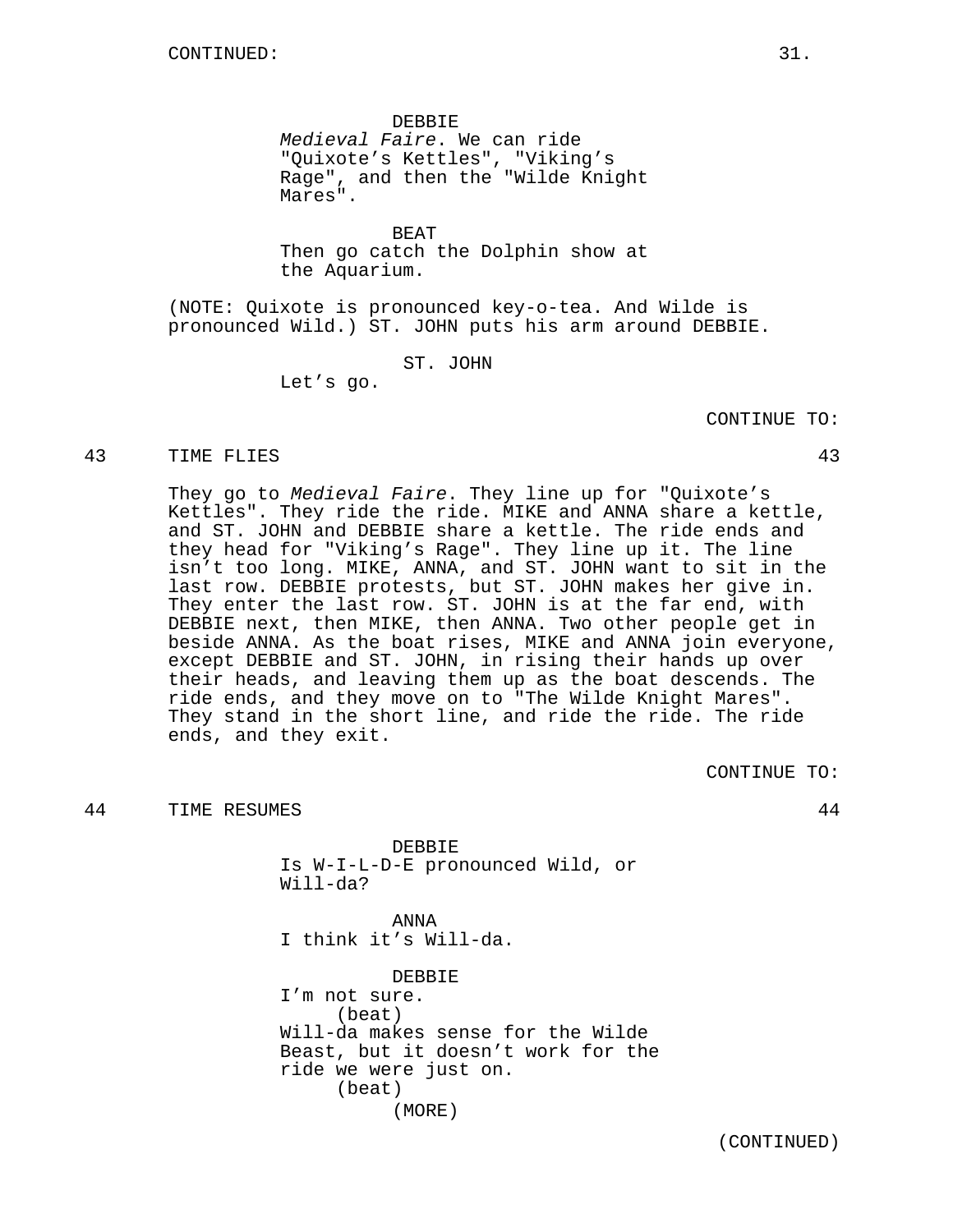DEBBIE (cont'd) Think about it. (Dracula accent) Will-da Knight Mares ever end-a, or will-da go on forever. Ha, ha, ha, ha.

ST. JOHN, MIKE, and ANNA all give her an "are you feeling okay" look.

> ST. JOHN Yeh, sure hon. Whatever.

ANNA Speaking of Wild things... (turn to Mike) Let's ride the Beast next. Then the Bat.

### DEBBIE

(consult watch) Look at the time. We have to leave now if we want to catch the 11:00 Dolphin Show.

ANNA (turn to Debbie) Why don't you and St. John go? Mike and I can ride the coasters, and meet you later?

#### DEBBIE

But...

ST. JOHN (put arm around Debbie) Sounds like a terrific idea to me, hon.

## DEBBIE

O-kay. We'll meet at the Castle at 2:00. That way we can get something to eat, before the 2:30 showing of HOT ICE.

# MIKE

2:00. Right.

ANNA Let's synchronize watches.

They all give ANNA a "what" look.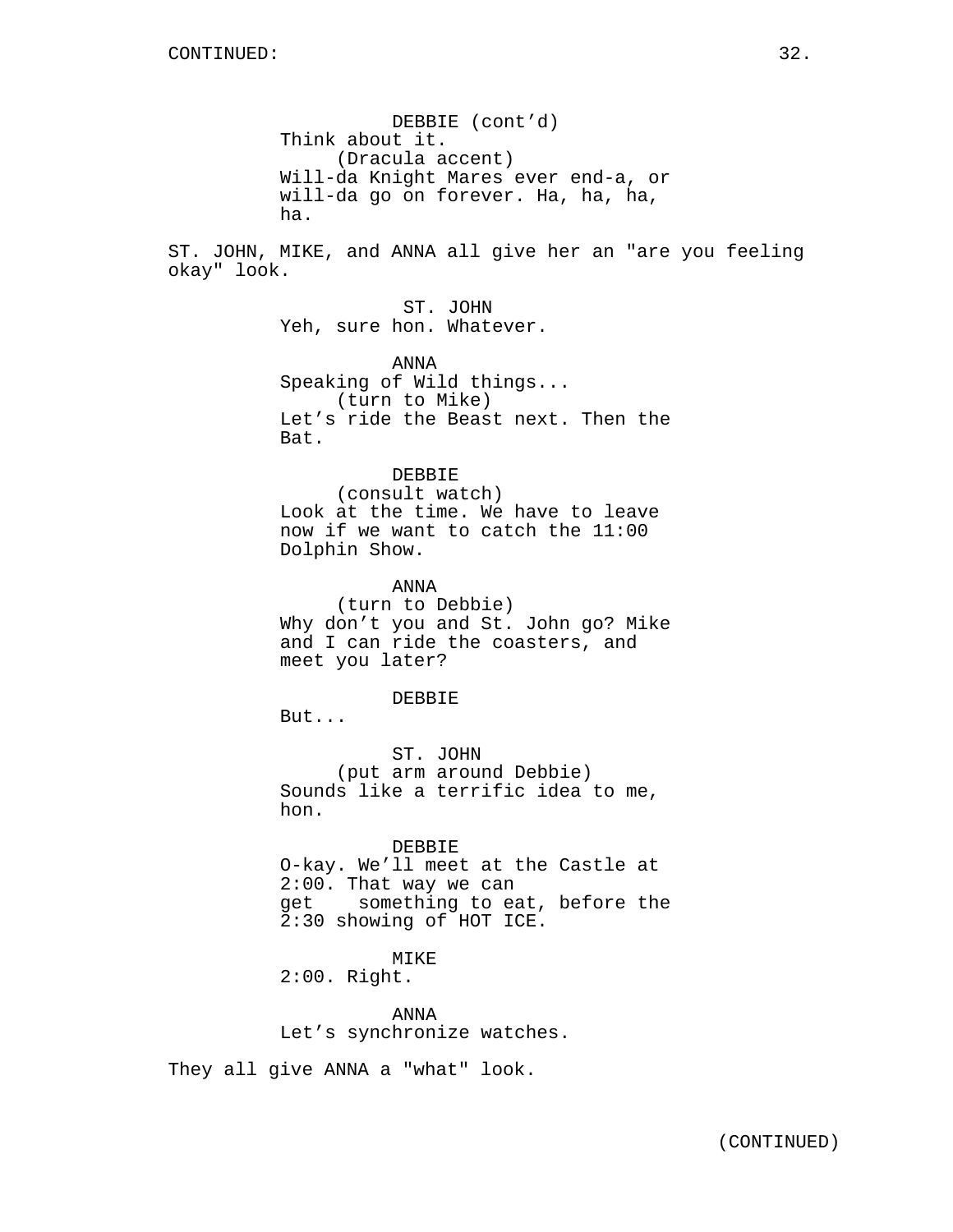#### ANNA

Don't give me that look. They always synchronize watches in the movies when a group splits up. That way everyone is on the same schedule.

They all synchronize their watches. Then ST. JOHN and DEBBIE head off to "The Bedrock Aquarium". MIKE and ANNA go to "The Beast".

- PAN TO:
- 45 THE BEAST 45 They take one look at the huge line, and head to "The Bat."

PAN TO:

# 46 THE BAT 46

It's the same thing. ANNA turns to him.

ANNA Let's go to "The Minebuster".

MIKE nods and they head for the Minebuster.

JUMP TO:

JUMP TO:

#### 47 BEDROCK AQUARIUM (11:00AM) 47

ST. JOHN and DEBBIE, are sitting in the front row, of the middle section. The show starts. First up, are the three California Sea Lions.

48 THE GREAT CANADIAN MINEBUSTER (11:06AM) 48

MIKE and ANNA are at the front of the line.

ANNA I can't believe how short this line was. Now look at it.

MIKE turns around. It is real long. MIKE turns back to ANNA.

MIKE You're not a screamer, are you?

ANNA flashes him a wicked smile.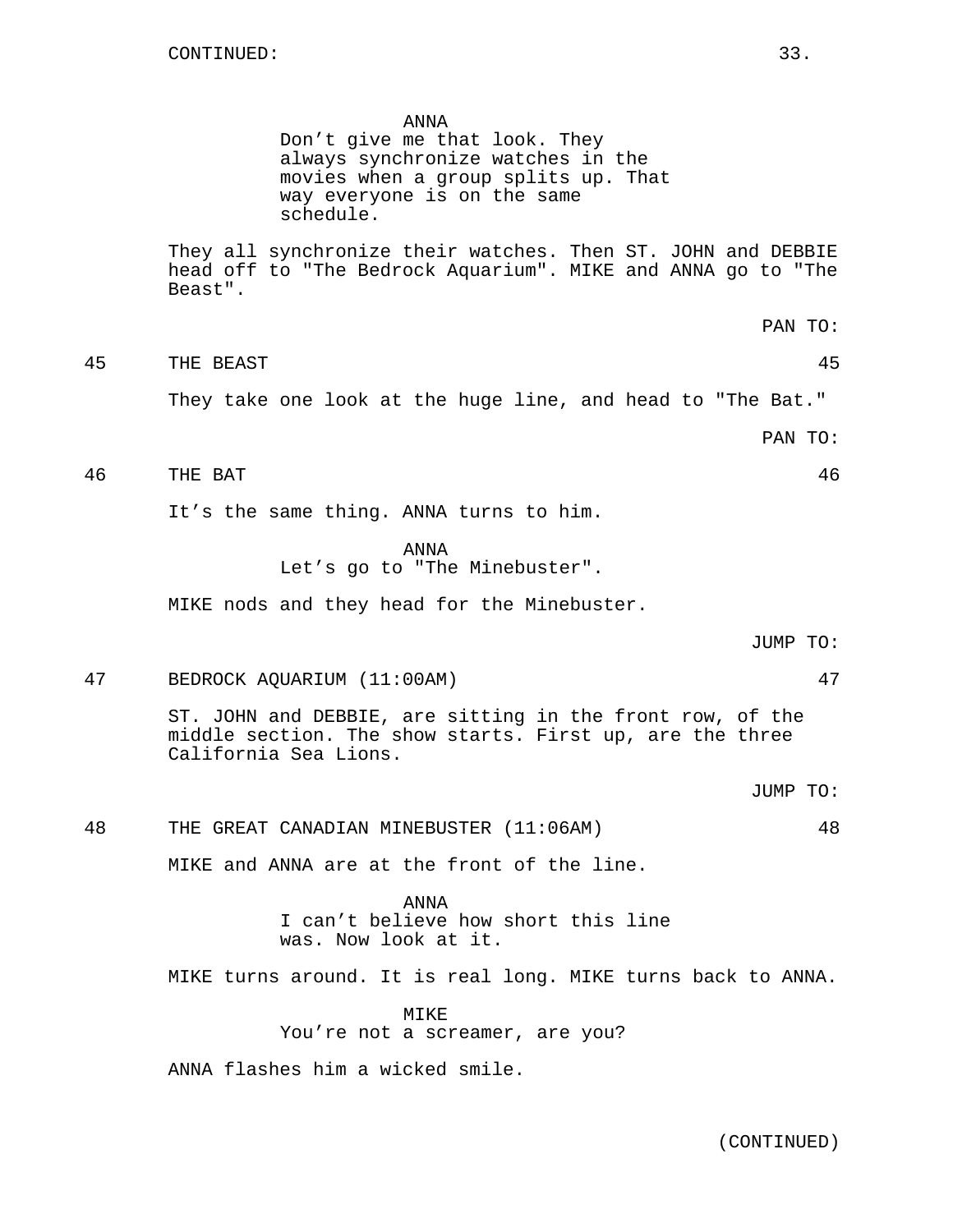# MIKE (mutter) Oh boy.

The coaster returns and everyone gets off. MIKE and ANNA, and the rest of the next group, get on. MIKE and ANNA take the back seat. The coaster leaves the platform, turns around, climbs the first hill, and just, as it is about to plunge down, it stops. Dead.

> MIKE Oh great, just my luck! It's stuck!!

> > JUMP TO:

# 49 BEDROCK AQUARIUM (11:12AM) 49

The Sea Lions finish their act, by waving and clapping to each section. ST. JOHN and DEBBIE, get to shake hands with them. The Sea Lions exit, and the Dolphin show starts.

JUMP TO:

# 50 THE GREAT CANADIAN MINEBUSTER (11:16AM) 50

The ride gets unstuck, and drops. It finishes the track and returns to the station. They all get off. MIKE is rubbing his butt.

> ANNA It's nick-named the assbuster.

MIKE Gee, I wonder why?

They exit the ride, and head for "GRANDE WORLD EXPOSITION of 1890".

CONTINUE TO:

# 51 GRANDE WORLD EXPOSITION OF 1890 51

They walk to "Racing Rivers". The line is super short, since it is to early for most people to get wet. They line up. ANNA turns to MIKE.

> ANNA You know, I think I'll call you Racing Rivers.

MIKE doesn't respond. He seems to be daydreaming. She nudges him.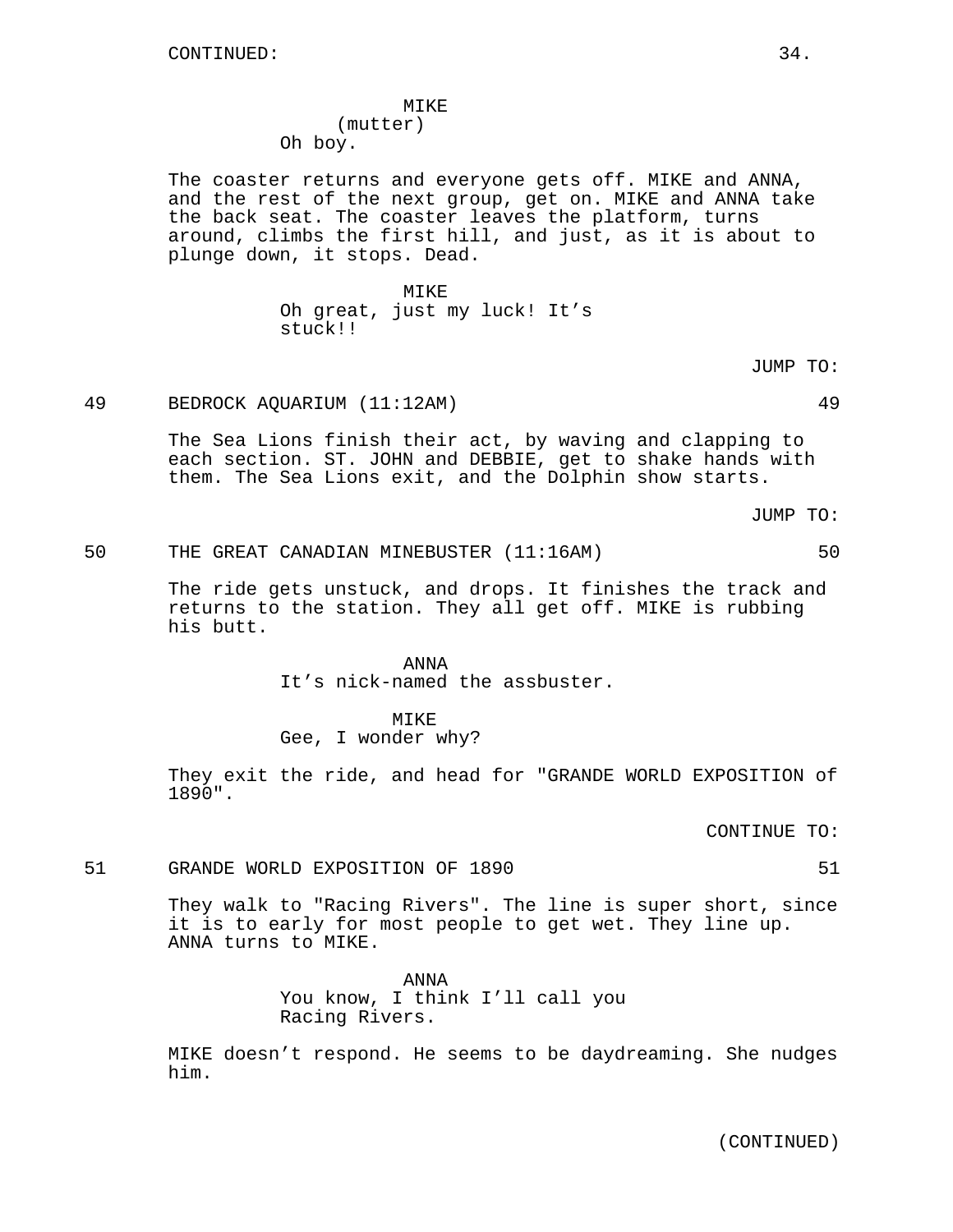MIKE

Hunh?

ANNA Where were you? You seemed a million miles away!

MTKF. 1 or 2, maybe. But not a million.

ANNA

Funny.

MIKE So, what were you saying?

ANNA I said, maybe I'll call you Racing Rivers.

She points to the sign. He smiles.

MIKE

Cute. Really cute.

ANNA

I thought so.

They are now at the front of the line, and it is their turn. They ride the ride, and exit. They are about to head back to "Medieval Faire", when MIKE stops and turns to ANNA.

MIKE

What about "The Vortex"? That looked like fun.

ANNA Nah. I went on it the year it opened. It was pathetic.

ANNA walks on. MIKE follows.

JUMP TO:

52 BEDROCK AQUARIUM (11:20AM) 52

One dolphin does a jump and splashes water everywhere. ST. JOHN and DEBBIE get soaked. The dolphins continue with their act.

JUMP TO: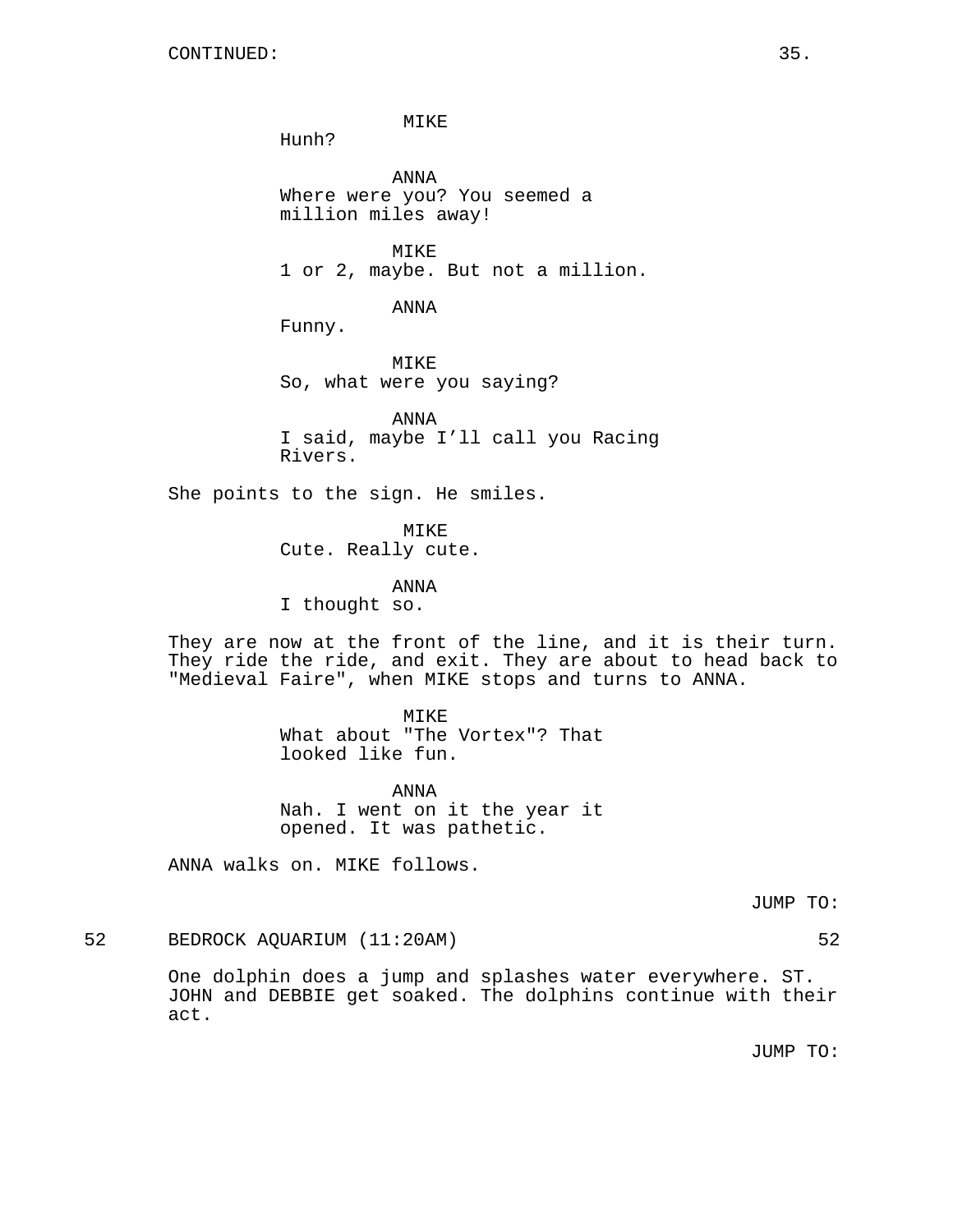## 53 MEDIEVAL FAIRE (11:22AM) 53

TIME FLIES: MIKE and ANNA line up for "The Bat". The line is shorter than before, much shorter. They ride the ride, then head for "The Beast". Again the line is super short. They get in line. They ride the ride.

## 54 BEDROCK AQUARIUM (11:45AM) 54

The show ends. ST. JOHN and DEBBIE head out.

ST. JOHN Where to next?

DEBBIE Well, since we are wet already... (beat) ..let's go to "Timberwolf Falls", then we can ride "White Water Canyon".

ST. JOHN Lead the way.

They exit the Aquarium.

CONTINUE TO:

55 HANNA BARBERA LAND 55

DEBBIE and ST. JOHN walk through "Hanna Barbera Land" and in to "Kid's Kingdom".

CONTINUE TO:

56 KID'S KINGDOM 56

They enter with their arms around each other.

DEBBIE You know... (beat) This area use to be called Smurf Forest. And that... (point to the cave) ...use to be Smurf village, on the inside. The ice cream vendor used to sell blue ice cream, and the speakers used to blare the Smurf theme song.

DEBBIE starts to sing it, then stops.

36.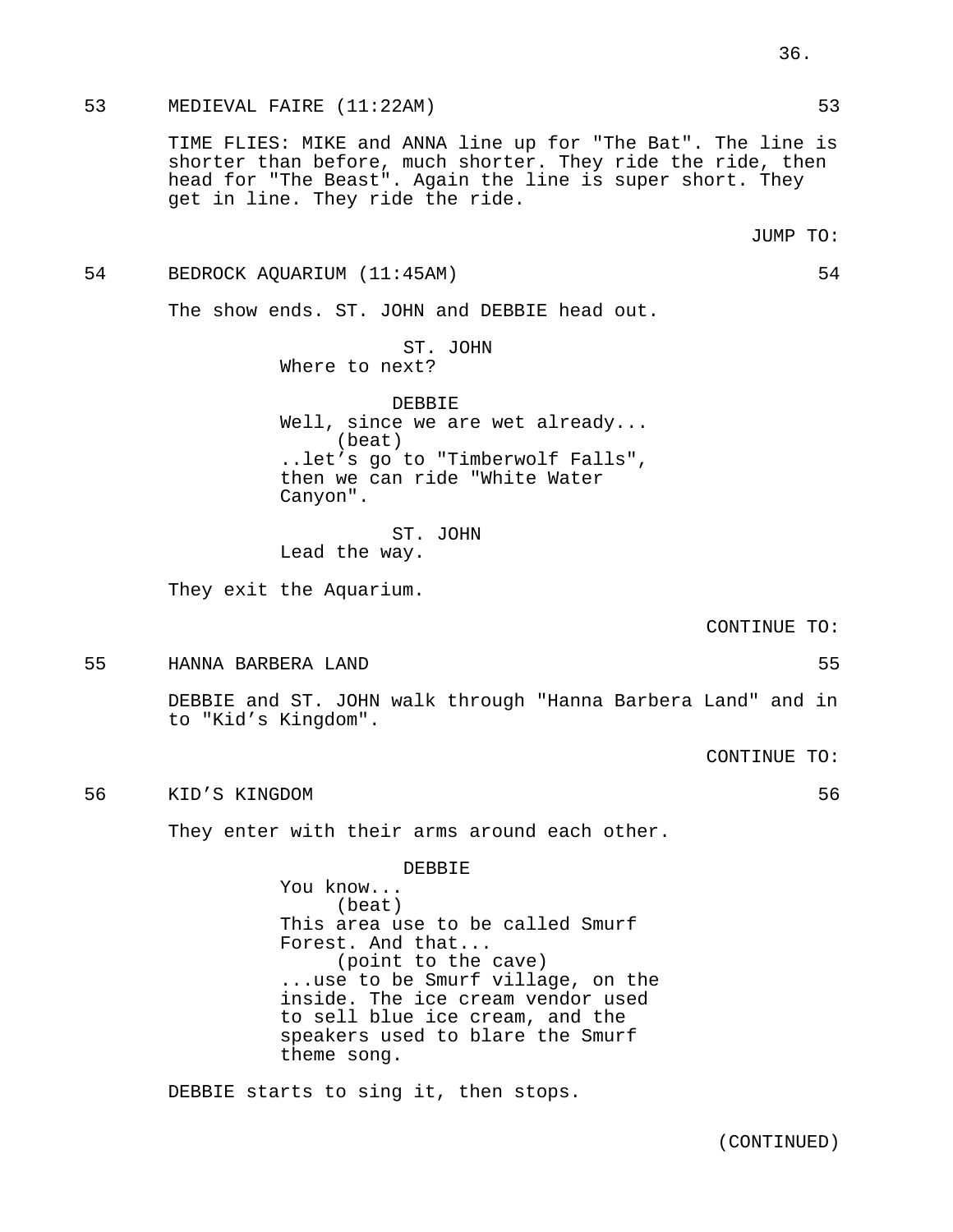DEBBIE Wonder why they changed it?

ST. JOHN Don't know hon.

They walk on.

JUMP TO:

57 MEDIEVAL FAIRE (11:50AM) 57

MIKE and ANNA walk past "Royal Sports & Courts".

ANNA You know, nobody has ever won me a stuffed animal.

MIKE (raise eyebrow) Nobody?

## ANNA

Nobody.

MIKE We're just gonna have to change that, aren't we.

MIKE flashes her a smile, and she smiles back. They walk over to a game.

CONTINUE TO:

58 TIME FLIES 58

MIKE tries and tries to win. He eventually does. He wins a giant pink bunny.

CONTINUE TO:

59 TIME RESUMES 59

He hands it to ANNA.

MIKE Here you are, my lady.

ANNA Why thank you, kind sir.

They walk off.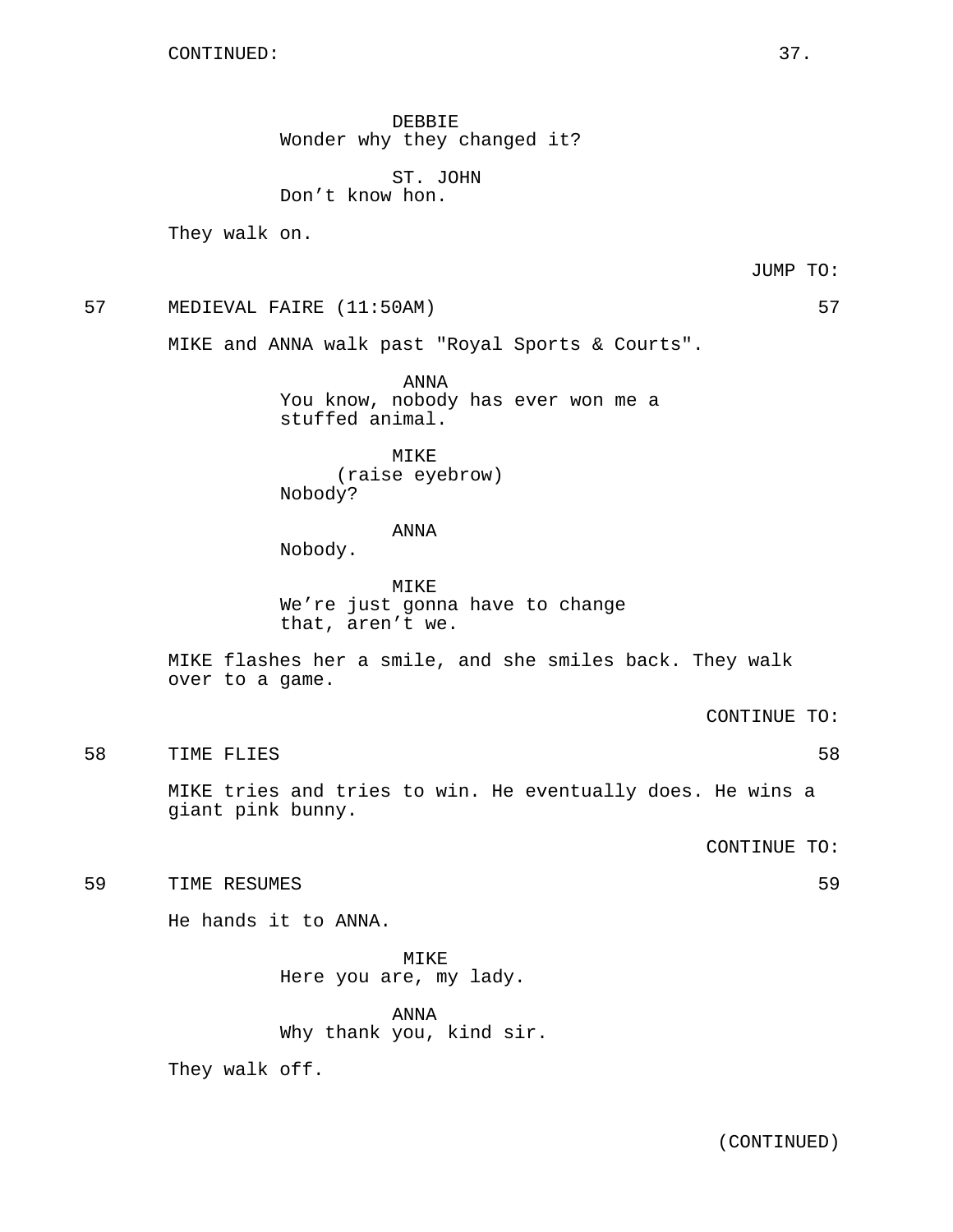ANNA Let's go to the front gate, and check this guy in.

They head off.

60 KID'S KINGDOM (NOON) 60

ST. JOHN and DEBBIE get to the fork in the road. One way leads to "White Water Canyon". The other way leads to "Timberwolf Falls".

> DEBBIE Which one do you want to go on first?

> ST. JOHN Is there enough time for both?

DEBBIE (consult watch) I think so.

ST. JOHN Let's do "Timberwolf" first then.

They head over and get in line.

JUMP TO:

61 INTERNATIONAL STREET - FRONT GATE - CHECK IN (12:15PM) 61

MIKE and ANNA check in the bunny, and walk off towards "Grande World Exposition of 1890".

> MIKE What are you gonna name her?

ANNA You mean him.

MIKE looks at her with a raised eyebrow.

ANNA Harvey, I think.

MIKE

Harvey?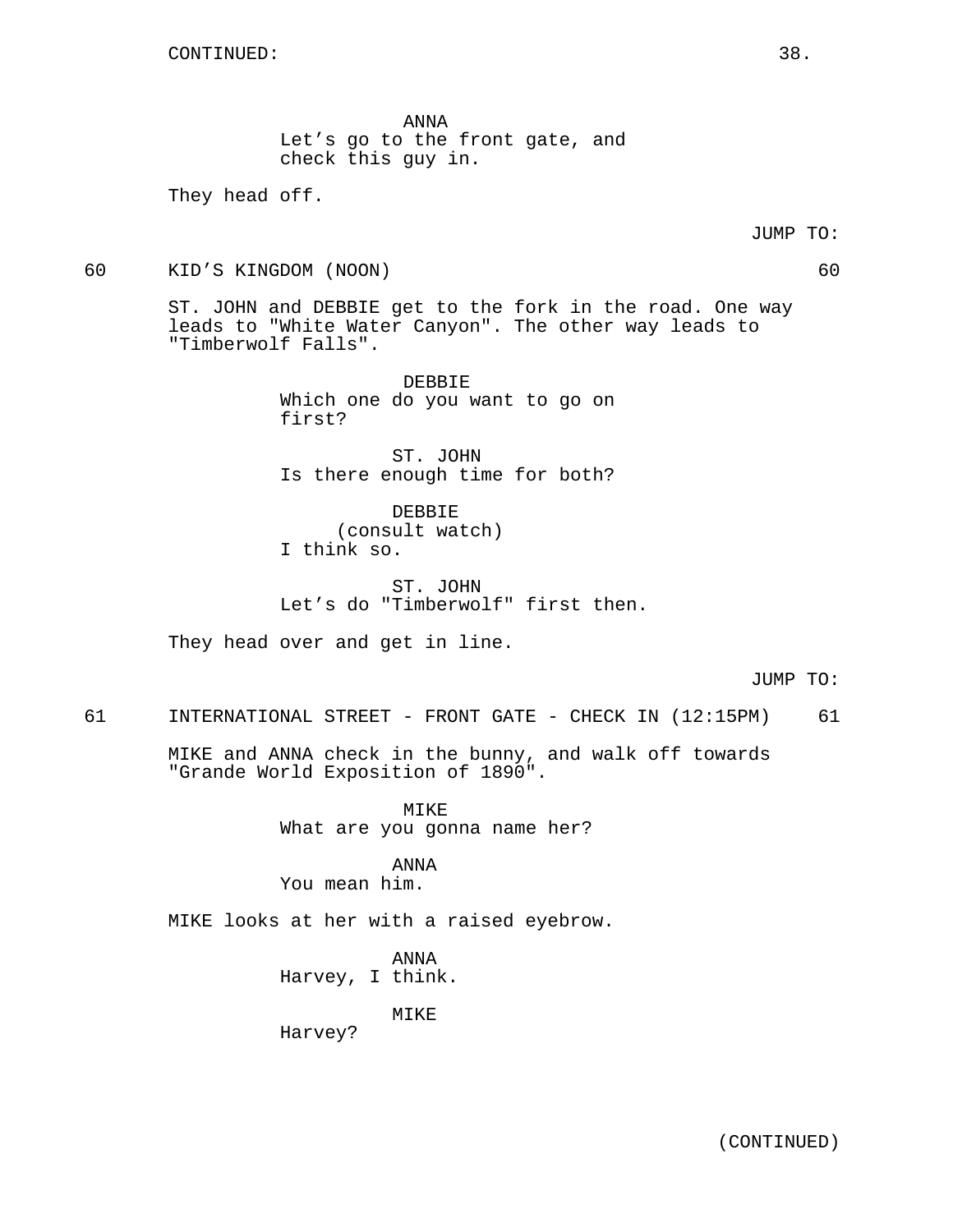ANNA Yeh, Harvey. As in that Jimmy Stewart movie.

MIKE The one with the huge invisible rabbit?

ANNA

Bingo. (beat) You look hot. Why don't we go to "White Water Canyon", and cool off.

MIKE White water canyon? Is that what I think it is?

ANNA Come on and find out.

They continue on INTERNATIONAL STREET.

JUMP TO:

62 TIMBERWOLF FALLS (12:25PM) 62

ST. JOHN and DEBBIE, enter the boat. They take the front compartment. Two other couples, share the boat. They ride the ride. ST. JOHN notices that the people standing on the bridge, get soaked as the boat slams down, and splashes water everywhere. They exit the ride, and head to the line for White Water Canyon.

JUMP TO:

63 TIMBERWOLF BRIDGE (12:35PM) 63

MIKE and ANNA are crossing the bridge. ANNA motions MIKE to stand right where he will get soaked when the next boat comes down. The boat comes down, and a huge wave covers MIKE. He screams, and ANNA starts laughing.

JUMP TO:

64 WHITE WATER CANYON 64

ST. JOHN and DEBBIE standing in line. DEBBIE turns to ST. JOHN.

> DEBBIE Did you hear that?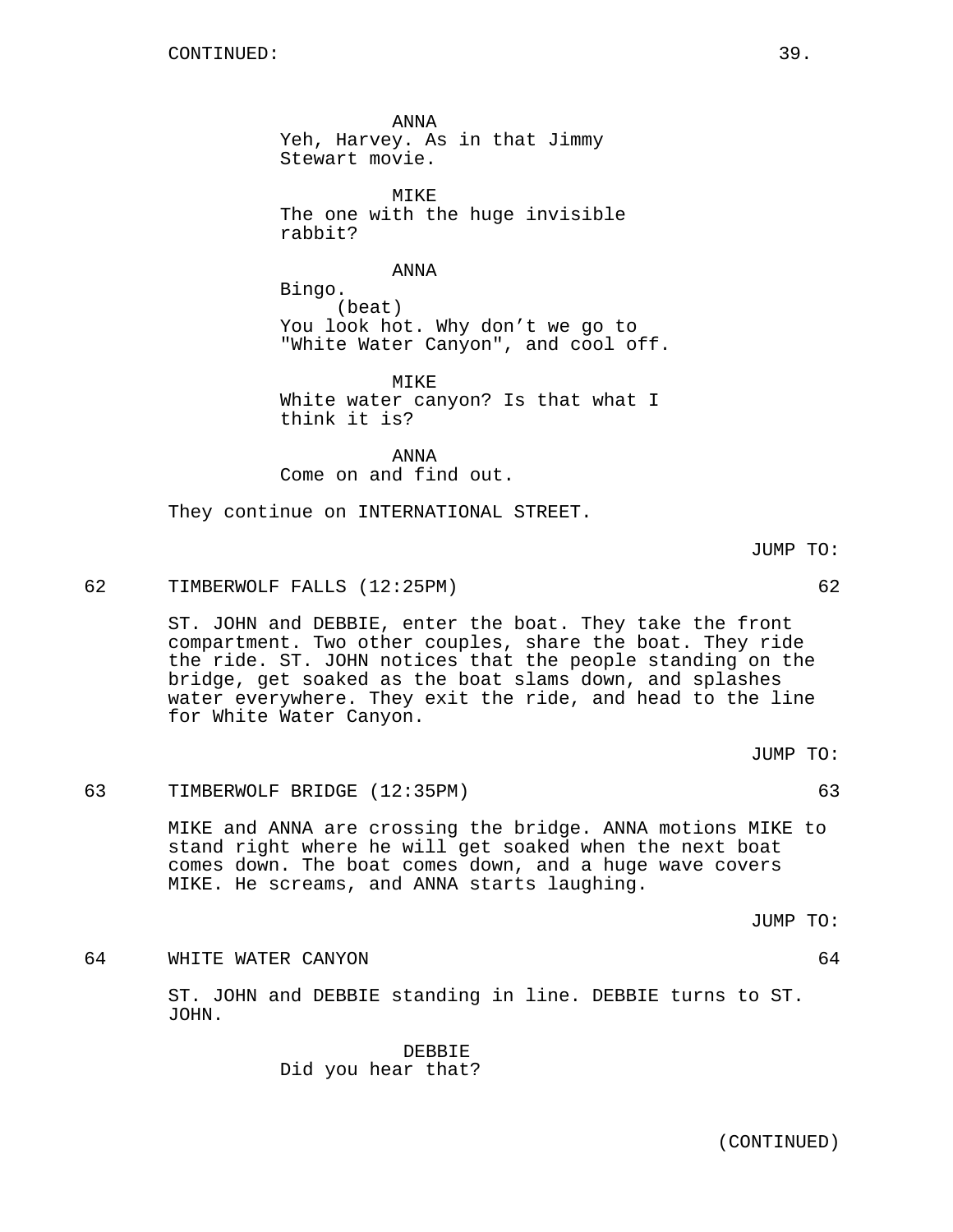ST. JOHN Hear what?

DEBBIE That scream? It sounded like Mike.

ST. JOHN Why would Mike scream?

JUMP TO:

## 65 TIMBERWOLF BRIDGE 65

ANNA is still laughing. MIKE is dripping water everywhere, as he walks over to her.

## MIKE

What? What!

#### ANNA

You look like a drowned... wolf.

MIKE raises his eyebrow. Then he remembers the name of the ride is "Timberwolf Falls". And that is what she was referring to. Not Airwolf, because she doesn't know about her.

#### MIKE

Ha, ha, ha, Very funny.

MIKE walks past her and on to the White Water Canyon line up.

#### ANNA

Mike, wait.

She runs after him. MIKE stops when he sees the line ends at a sign that says "3 hour wait from this point." ANNA catches up. MIKE turns to her.

#### MIKE

3 hours?

MIKE hears something and starts to walk on.

ANNA Where are you going?

MTKE<sup>1</sup> To see if Deb and St. John are in this line somewhere.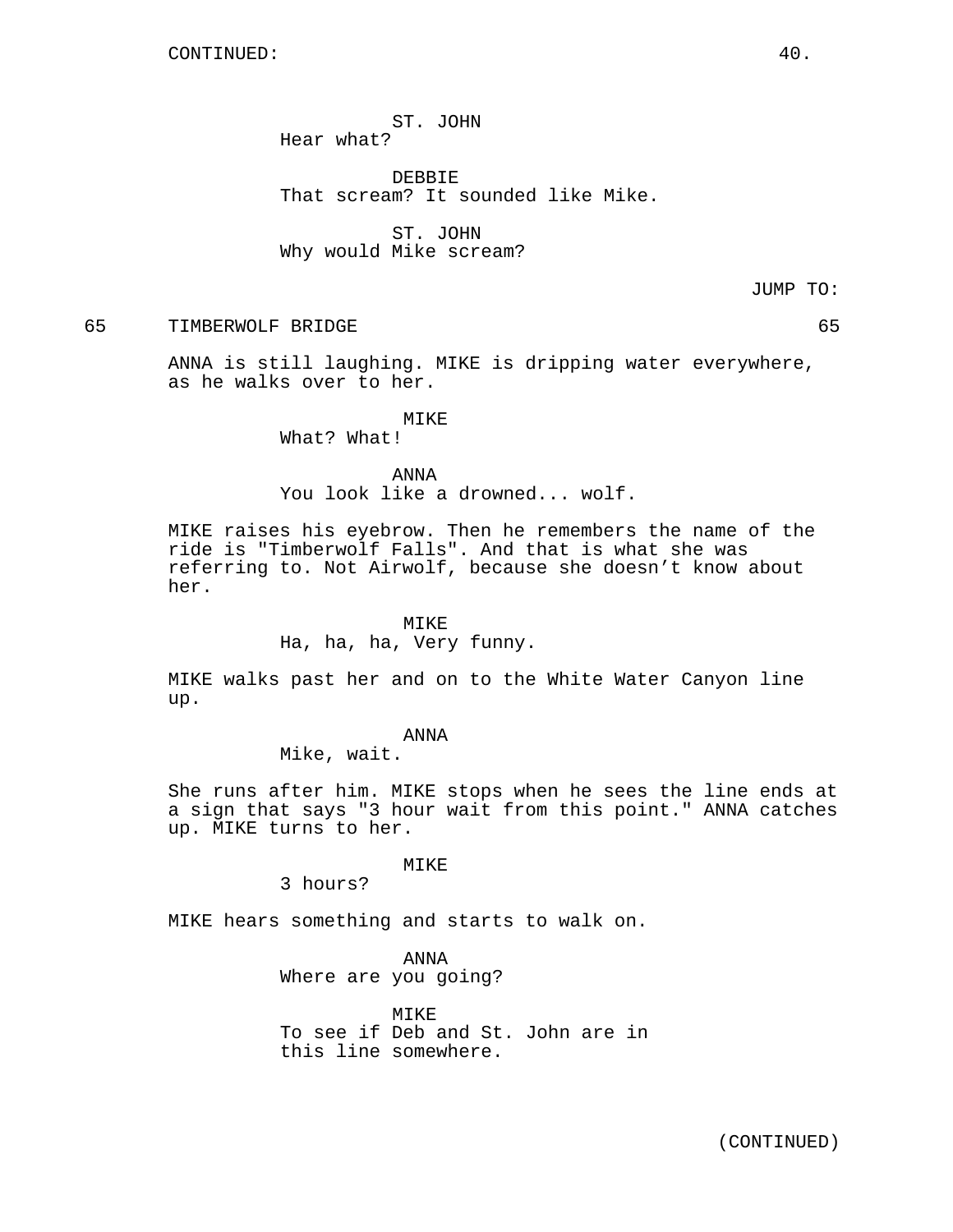ANNA

Oh.

MIKE Wait here, I'll be right back.

ANNA

Sure.

He runs off. ANNA watches him disappear. MIKE runs off, down the side of the path.

CONTINUE TO:

66 PATH / RIDE LINE 66

He is looking for DEBBIE and ST. JOHN. After about 5-6 minutes, he spots them. He stops running, and sneaks up behind them. He grabs DEBBIE's shoulders.

MIKE

Boo!

DEBBIE jumps and turns to him.

DEBBIE

Mike!

DEBBIE playfully punches him in the arm.

DEBBIE Don't do that! (beat) Wait, where's Anna? You didn't lose her did you?

MIKE gives her a "would I do that?" look.

MIKE Back there. (point) I thought I'd run ahead and see if you two were in line. (beat) I'll go back and get her.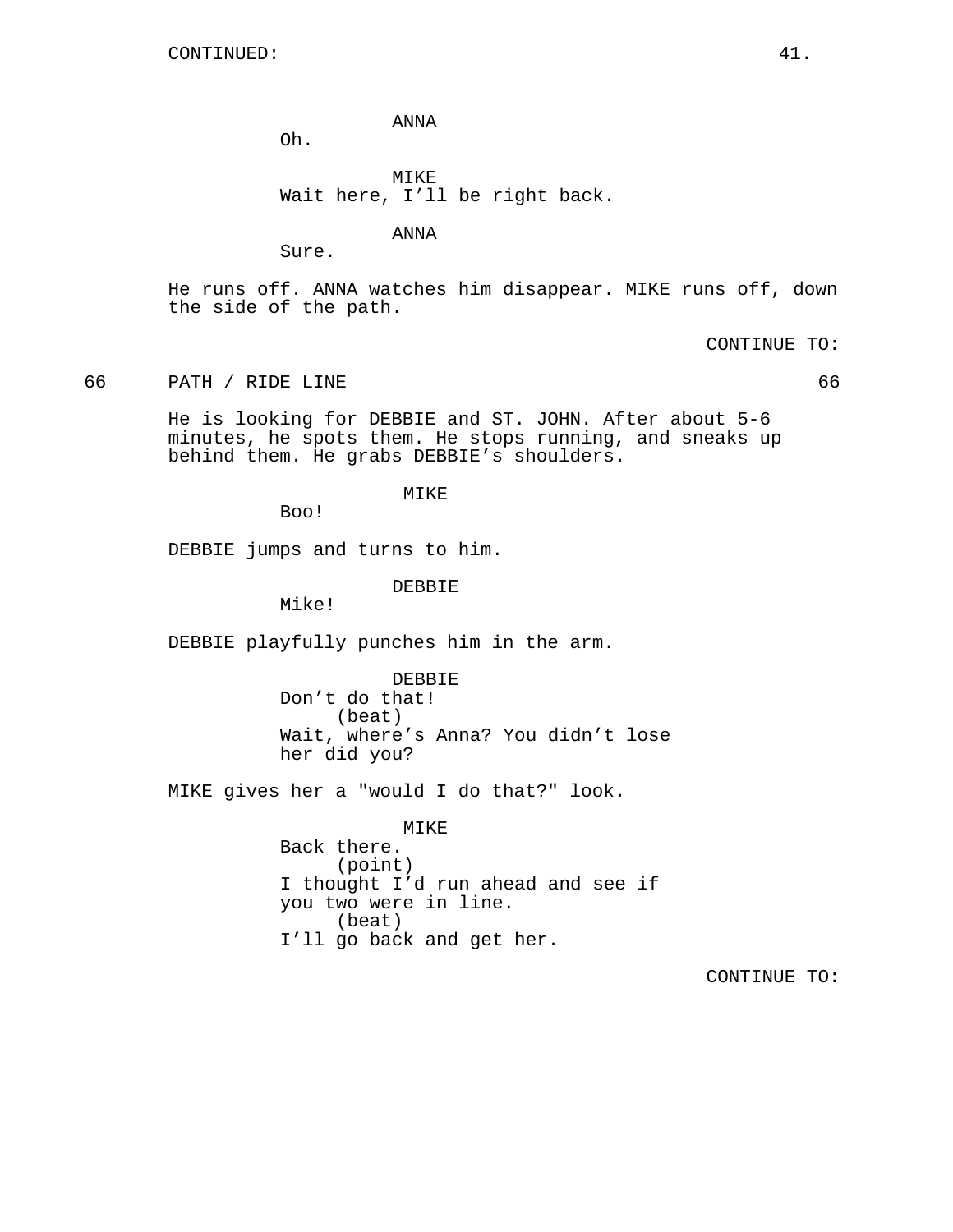MIKE runs back and gets ANNA. Then, MIKE and ANNA run back to ST. JOHN and DEBBIE.

## CONTINUE TO:

#### 68 DEBBIE AND ST. JOHN 68

DEBBIE consults her watch. It reads 1:12pm. MIKE and ANNA reach them. DEBBIE turns to MIKE.

> DEBBIE By the way, how did you get so wet?

ANNA starts laughing again.

DEBBIE You look like a drowned Wolf!

ANNA (still laughing) That's what I said.

ST. JOHN and DEBBIE raise their eyebrows and look at MIKE.

MIKE It's Timberwolf bridge, isn't it?

ST. JOHN and DEBBIE cover their initial surprise.

ST. JOHN / DEBBIE Right, right.

ANNA stops laughing and looks at the three of them.

ANNA Am I missing something?

DEBBIE What makes you say that?

ANNA You two just gave Mike the same look he gave me, when I said what you just said.

ST. JOHN

He did?

ANNA Yeh, he did.

42.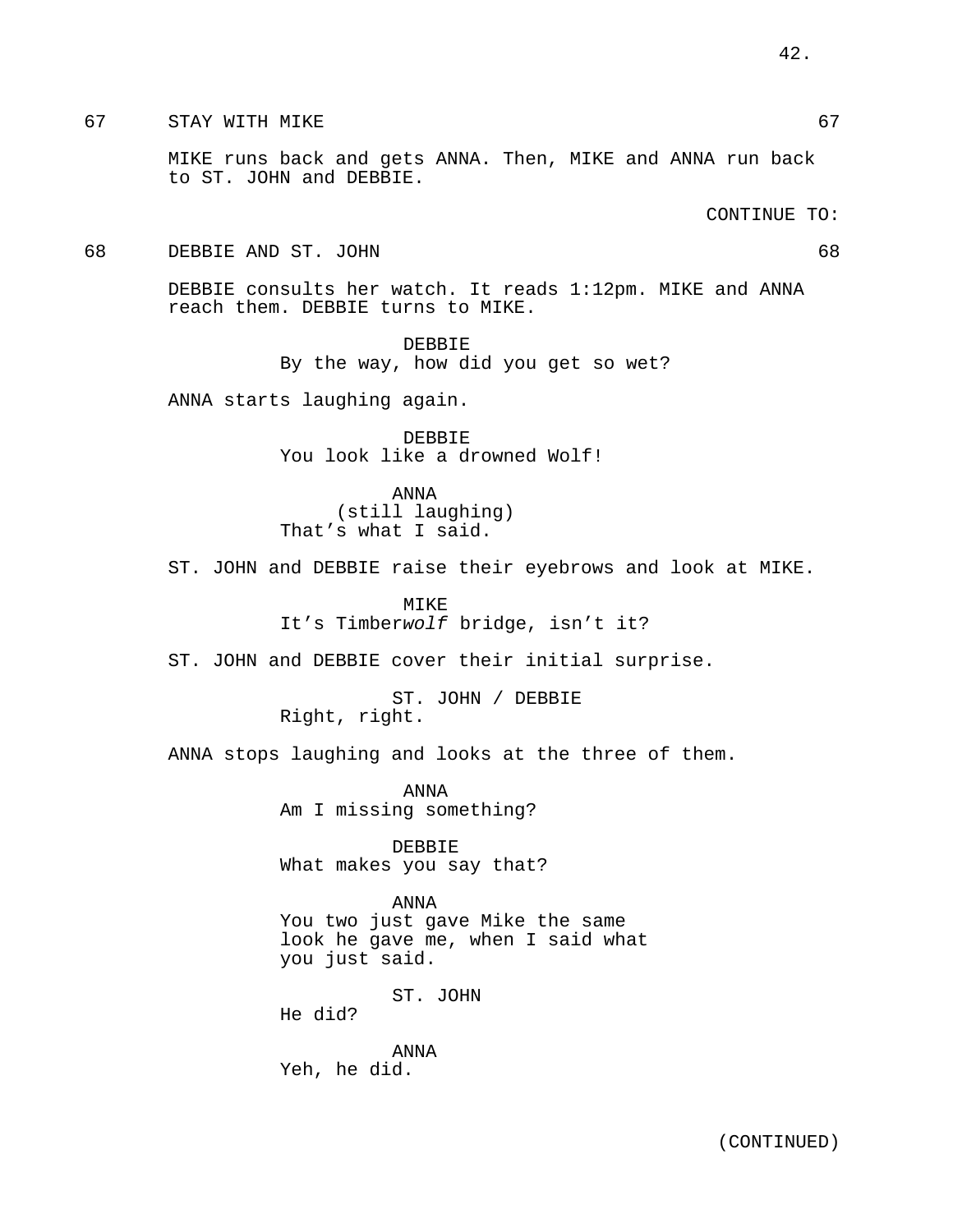ST. JOHN

Hmm.

EVERYONE falls quiet.

ANNA

Well?

MIKE

Well what?

ANNA opens her mouth to say something, then changes her mind.

ANNA

Never mind.

DEBBIE Did he scream when he got soaked?

ANNA Yeh. How'd you...

DEBBIE (turn to St. John) I told you that was Mike we heard.

MIKE (raise eyebrow) You heard me?

ST. JOHN and DEBBIE nod. MIKE points around at all the trees.

MIKE

In here?

They nod again.

ST. JOHN

Yeh, we did.

They all start laughing. (NOTE: The line has been constantly moving at its own pace.)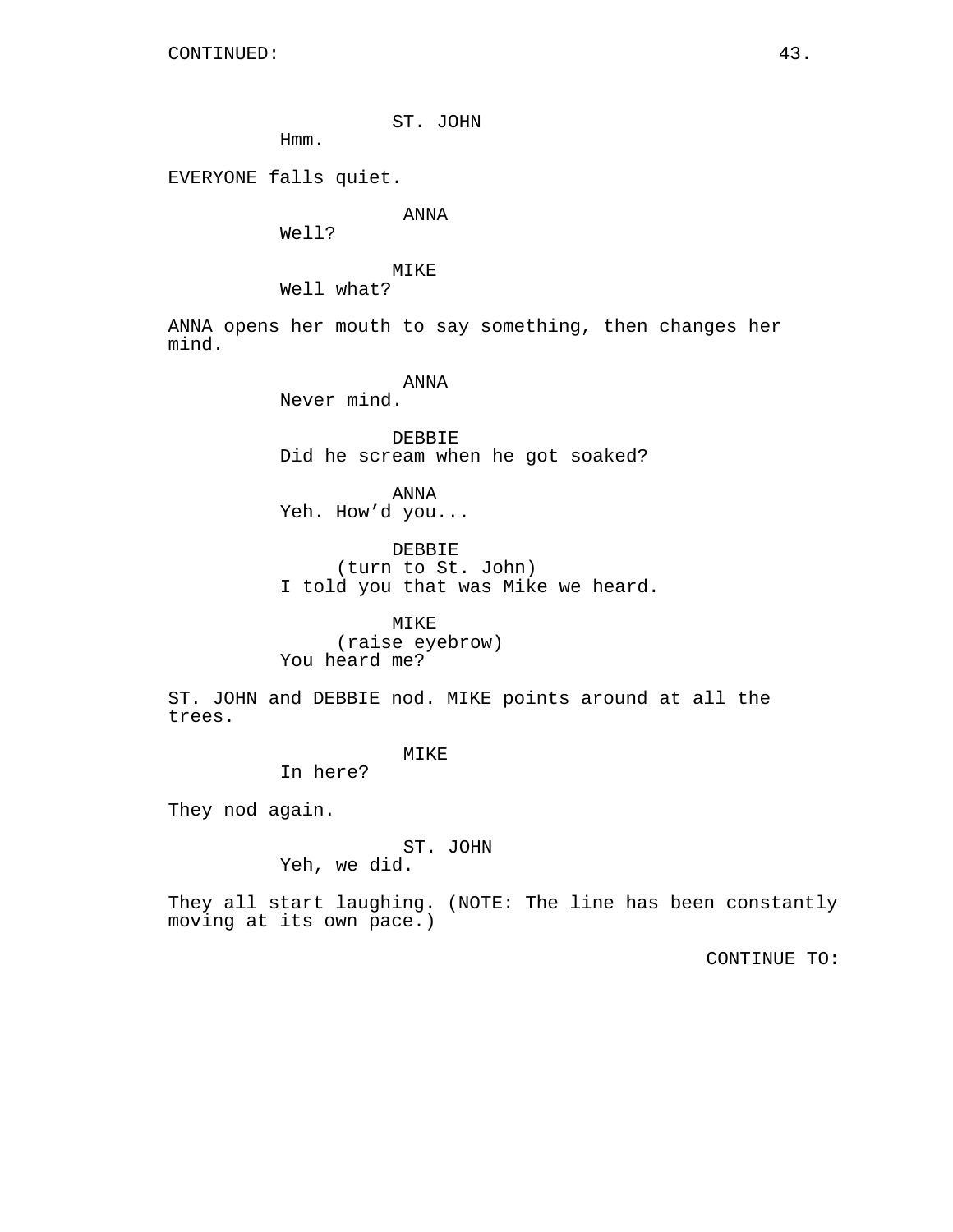## 69 TIME FLIES 69

The line moves on. They reach the front at 1:20pm. They get into the tire/boat, and ride the ride. They exit the ride, and walk out to the path. They follow the path to Wonder Mountain, then walk through International Festival. Then they turn onto International Street.

CONTINUE TO:

70 TIME RESUMES 70

MIKE Where do you guys want to grab lunch?

ANNA There's a place right across from the castle.

DEBBIE consults her Guidebook. She turns to page 23: Food for every taste and looks up "Medieval Faire".

> DEBBIE Arthur's Pub & Grille.

ANNA That's the one. It's licensed.

MIKE What do they serve?

DEBBIE reads the description from the book.

MIKE Sounds good to me.

DEBBIE And, we can keep an eye out on the line at the castle for the show. If it gets to long, we can leave.

ST. JOHN

Right.

They walk on. They reach the gates and enter "Medieval Faire".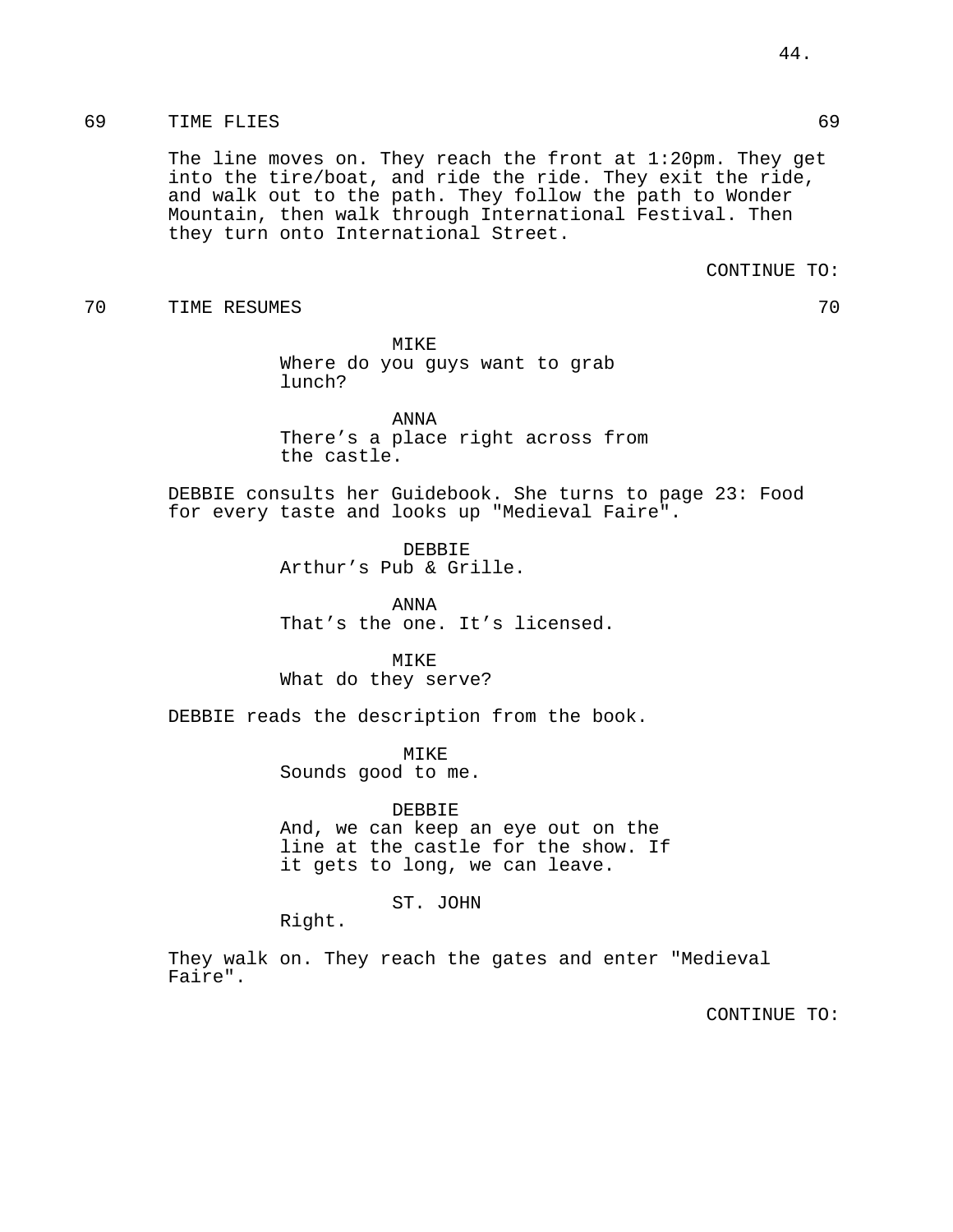## TIME FLIES 71

## **MEDIEVAL FAIRE - ARTHUR'S PUB & GRILLE (1:43PM)**

**They line up, order lunch, go around to the seats at the back, and eat. They exit.**

#### **EXT: CANTERBURY THEATER - 2:15PM**

They go to line up for the show. The side doors are open, so they enter the castle.

## **INT: CANTERBURY THEATER - 2:28PM**

They sit in the 5th row from the front, of the middle section. The show starts exactly at 2:30pm. They watch the show. (HOT ICE: An indoor live show extravaganza on ice. Be dazzled by costumes, lights, and sound. As a cast of 12 skaters enchant you in this beautifully choreographed production. Thrilling scenes from Pirate Adventures, James bond, Space Aliens and Star Trek, and The Phantom of the Opera, await you in this fantastic ice adventure.) The show ends, and they exit.

#### **EXT: CANTERBURY THEATRE - 3:00PM**

As they are exiting, ANNA notices that the Pirate Show is just starting in "Arthur's Baye". They head over.

#### **EXT: ARTHUR'S BAYE**

They watch the show.

CONTINUE TO:

72 TIME RESUMES (3:10PM) 72

ANNA turns to DEBBIE.

ANNA

What time's the next dolphin show?

DEBBIE consults the Show Schedule.

DEBBIE

5:00.

ANNA consults her watch. It reads 3:10. ANNA turns to MIKE.

ANNA That gives us enough time to ride "The Dragon Fyre" before we head to The Aquarium.

45.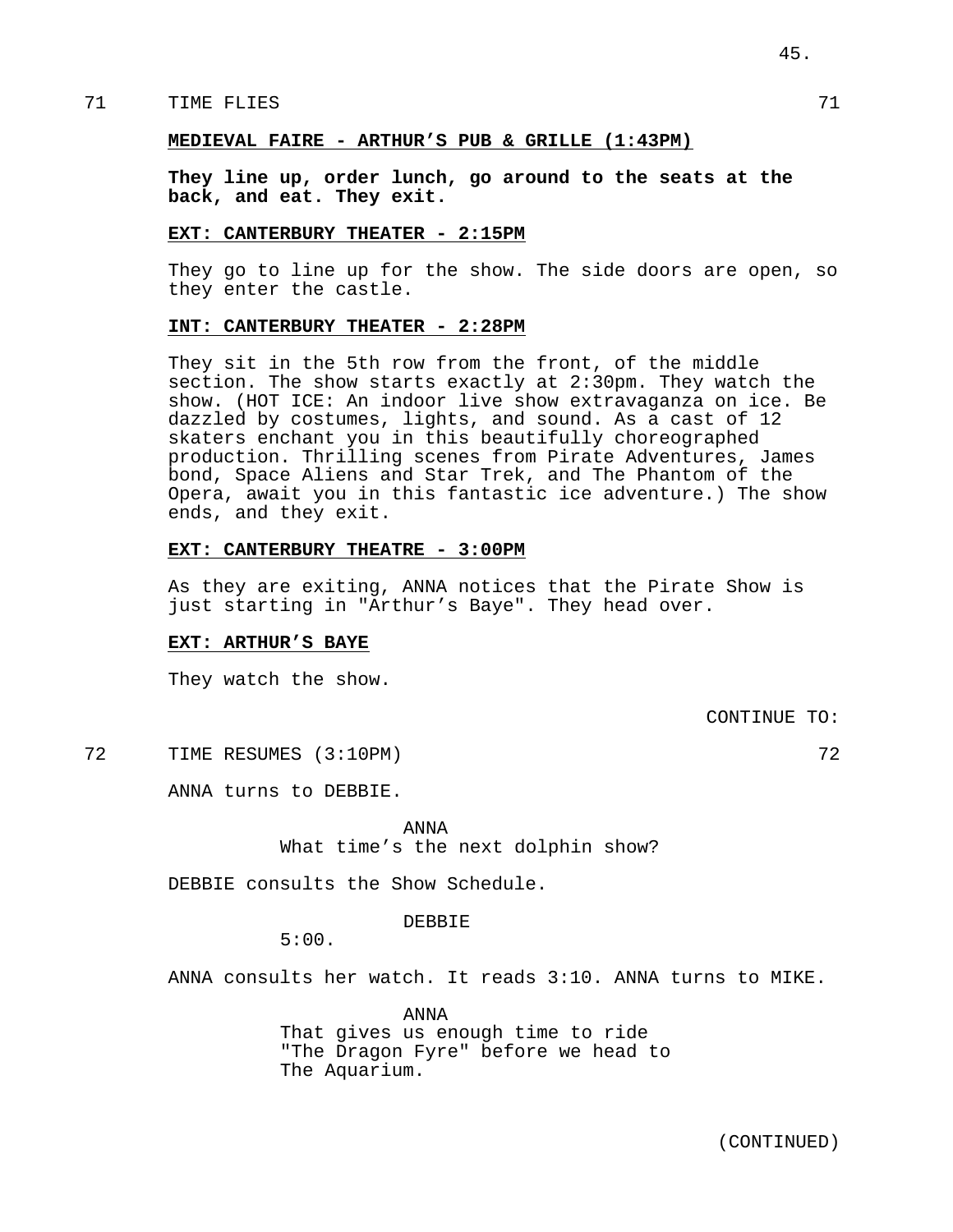DEBBIE You two leaving us again? MIKE (smile) Unless you two want to come on the coaster with us? DEBBIE No thanks. I'll pass. ANNA Where should we meet you? DEBBIE What about... (beat) ...under the Rainbow, at 6:30? ANNA The Rainbow? DEBBIE Yeh. ANNA What Rainbow? DEBBIE The entrance to Hanna Barbera Land? ANNA Oh, that Rainbow. MIKE Sounds good. (to Anna) Let's go. DEBBIE Bye guys. MIKE / ANNA Bye. ANNA (turn to Mike) Race ya Racing! ANNA runs. MIKE runs after her. DEBBIE turns to ST. JOHN with her eyebrow raised.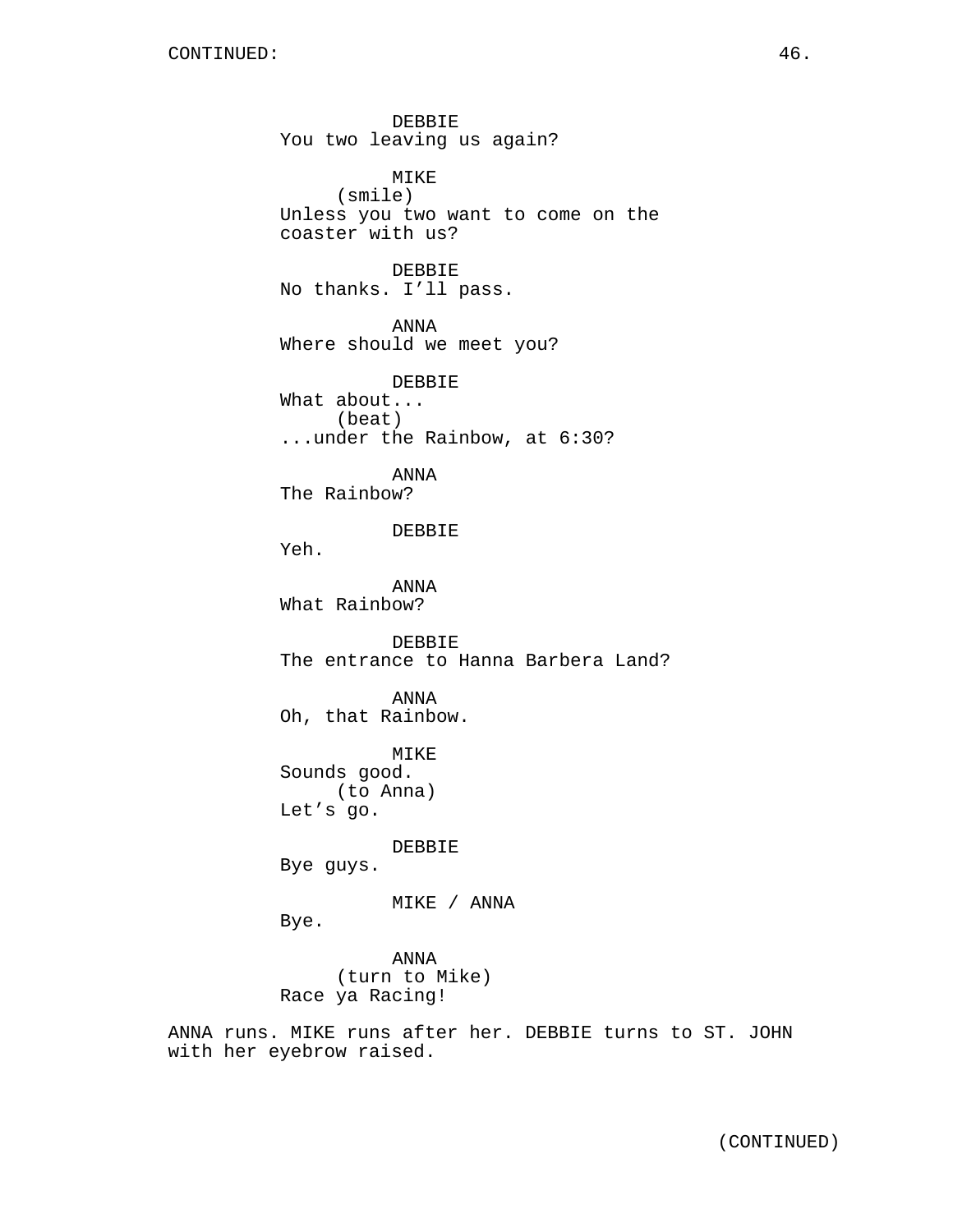(CONTINUED)

DEBBIE Did she just call him "racing"?

ST. JOHN I think so.

DEBBIE I wonder what it meant?

ST. JOHN (put arm around her) Who knows.

DEBBIE opens the GUIDEBOOK to the park map, which is in the center.

## DEBBIE

So, where to?

They both consult the map. ST. JOHN points to a spot.

ST. JOHN International Festival.

They walk off.

CONTINUE TO:

TIME FLIES 73

They exit Medieval Faire, and walk up International Street. They enter some of the candy stores. DEBBIE buys some candy, and fudge, lots of fudge. She puts them in her shoulder bag. They exit the stores, and continue on International Street. They eat some of the fudge. They turn off International Street, and enter International Festival. They line up for BAYERN CURVE, and ride the ride. Then they line up for THUNDER RUN, and ride the ride. Then they line up for the KLOCKWERKS, and ride the ride.

CONTINUE TO:

74 TIME RESUMES (6:00PM) 74

They exit the ride.

ST. JOHN What's next?

DEBBIE (consult map) Everything that's left, is over here.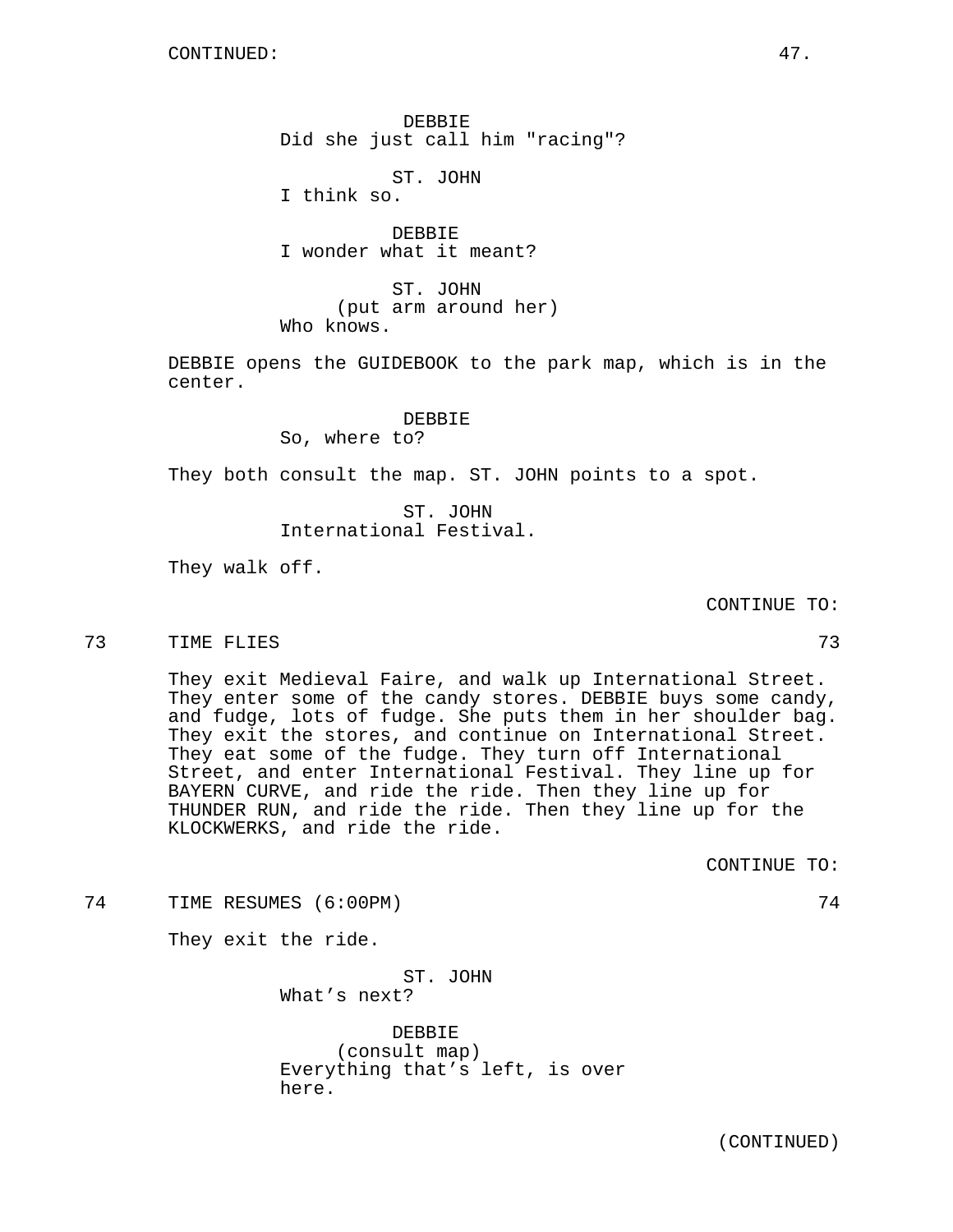DEBBIE points to Grande World Exposition of 1890.

ST. JOHN

So?

#### DEBBIE

By the time we got there, we wouldn't have enough time to line up for anything, before we'd have to turn around and head for the Rainbow, which is here.

DEBBIE points to the Rainbow on the map.

ST. JOHN Why don't we try a few games, then?

DEBBIE Sure, why not.

CONTINUE TO:

TIME FLIES 75

They walk to Alpenfest Game Complex. ST. JOHN tries to win the big bear.

CONTINUE TO:

76 TIME RESUMES (6:25PM) 76

He is still trying.

DEBBIE Come on Stj, we gotta go. You can try again later.

ST. JOHN One more time. Just one more time.

DEBBIE Okay, just one more time.

ST. JOHN takes his final turn, and wins. He gets his bear. DEBBIE kisses him, as he hands it to her.

> DEBBIE Now, where do we put him?

ST. JOHN Good question.

They head for the rainbow.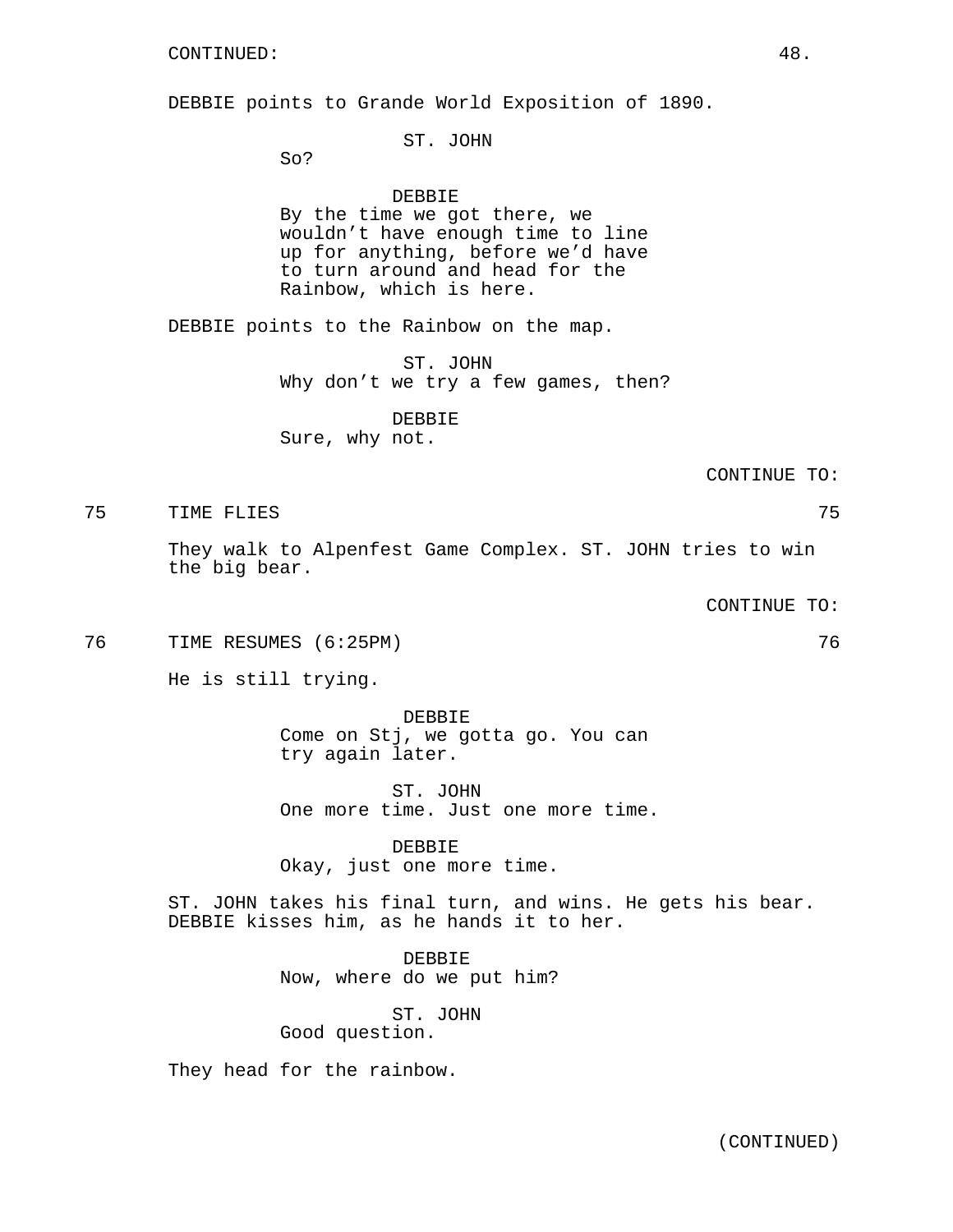DEBBIE I think there's a check-in at the front gate. After we meet Mike and Anna, let's go check this guy in.

ST. JOHN smiles, and puts his arm around her neck. They walk on.

JUMP TO:

77 EXT: HANNA BARBERA LAND - UNDER THE RAINBOW (6:40PM) 77

ST. JOHN is leaning on the bridge rail. The bear is beside him. DEBBIE is pacing.

> DEBBIE I don't believe it. (beat) Where could they be?

ST. JOHN Think we should go look?

DEBBIE Yeh, right. And the second we leave they'll show up.

ST. JOHN We'll give them five more minutes.

DEBBIE I've got a better idea.

DEBBIE opens her shoulder bag and starts looking through it.

ST. JOHN Whatcha looking for?

DEBBIE A pen and a piece of paper.

ST. JOHN For what?

DEBBIE To stick a note on the rainbow.

ST. JOHN You can't be serious?

DEBBIE (find them) Got'em.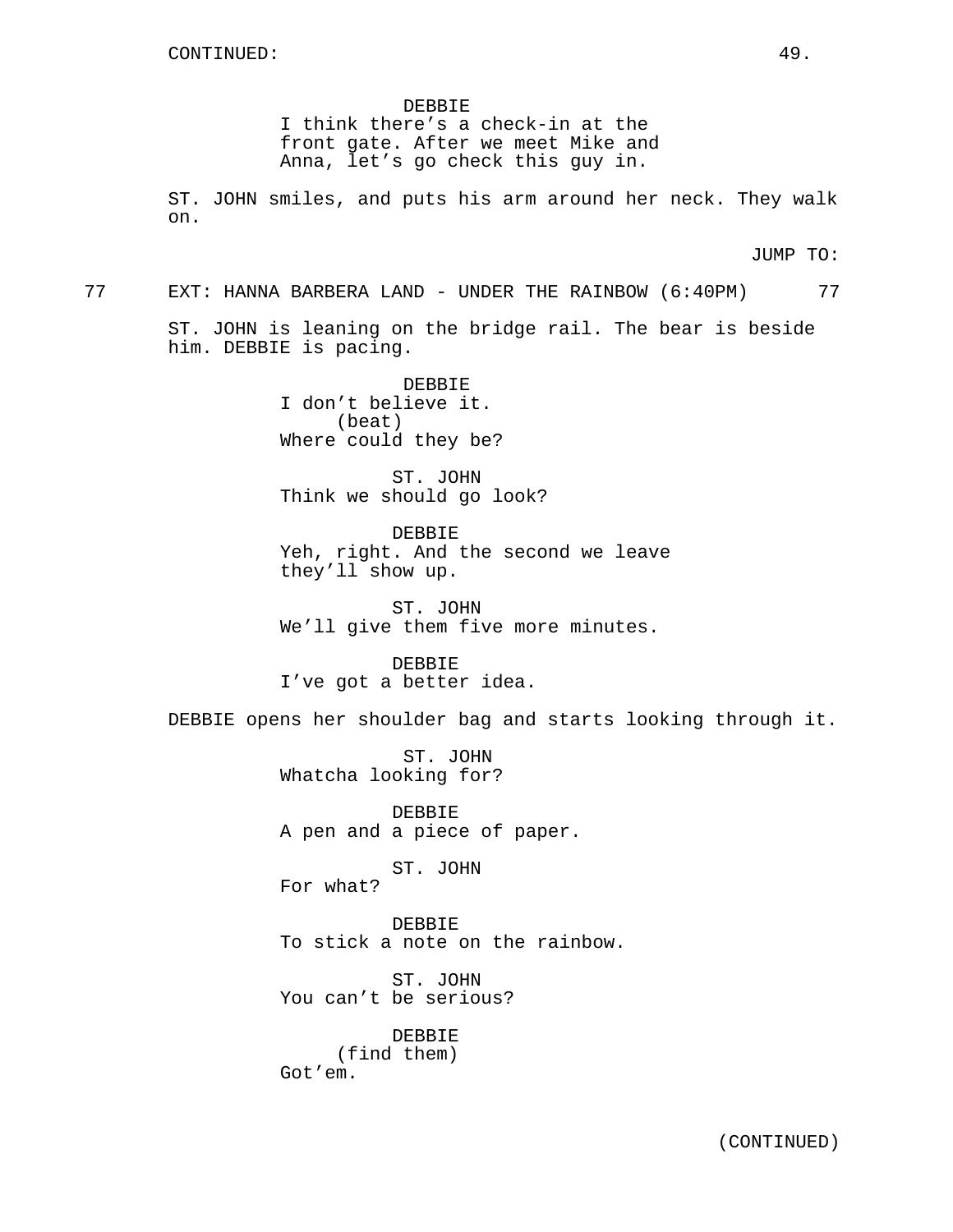ST. JOHN You are serious. I don't believe it.

DEBBIE leans on the rainbow and writes the note.

NOTE

Anna/Mike,

If you see this, stay here. We'll be right back.

DEB & STJ. 6:43PM.

DEBBIE then tapes the note to the Rainbow.

DEBBIE Okay. Let's give Hanna Barbera Land, a quick once over. Then head back here.

DEBBIE walks off. ST. JOHN picks up the bear, and follows. He shakes his head back and forth.

CONTINUE TO:

## 78 HANNA BARBERA LAND 78

They pass The City Zoo Golf, Scoobyville Rocket Port, Aerofield, and The Hanna-Barberry-Go-Round. As they pass by the Toy Store, DEBBIE spots MIKE goofing around with a Scooby Doo hat. She turns and calls ST. JOHN.

# DEBBIE

Stj, in here.

DEBBIE waits for ST. JOHN, then they both enter.

PAN TO:

79 INT: TOY STORE (6:57PM) 79

MIKE happens to look up, and sees them enter. ANNA's back is to the door.

> MIKE (mutters) Oh-oh.

> > ANNA

What?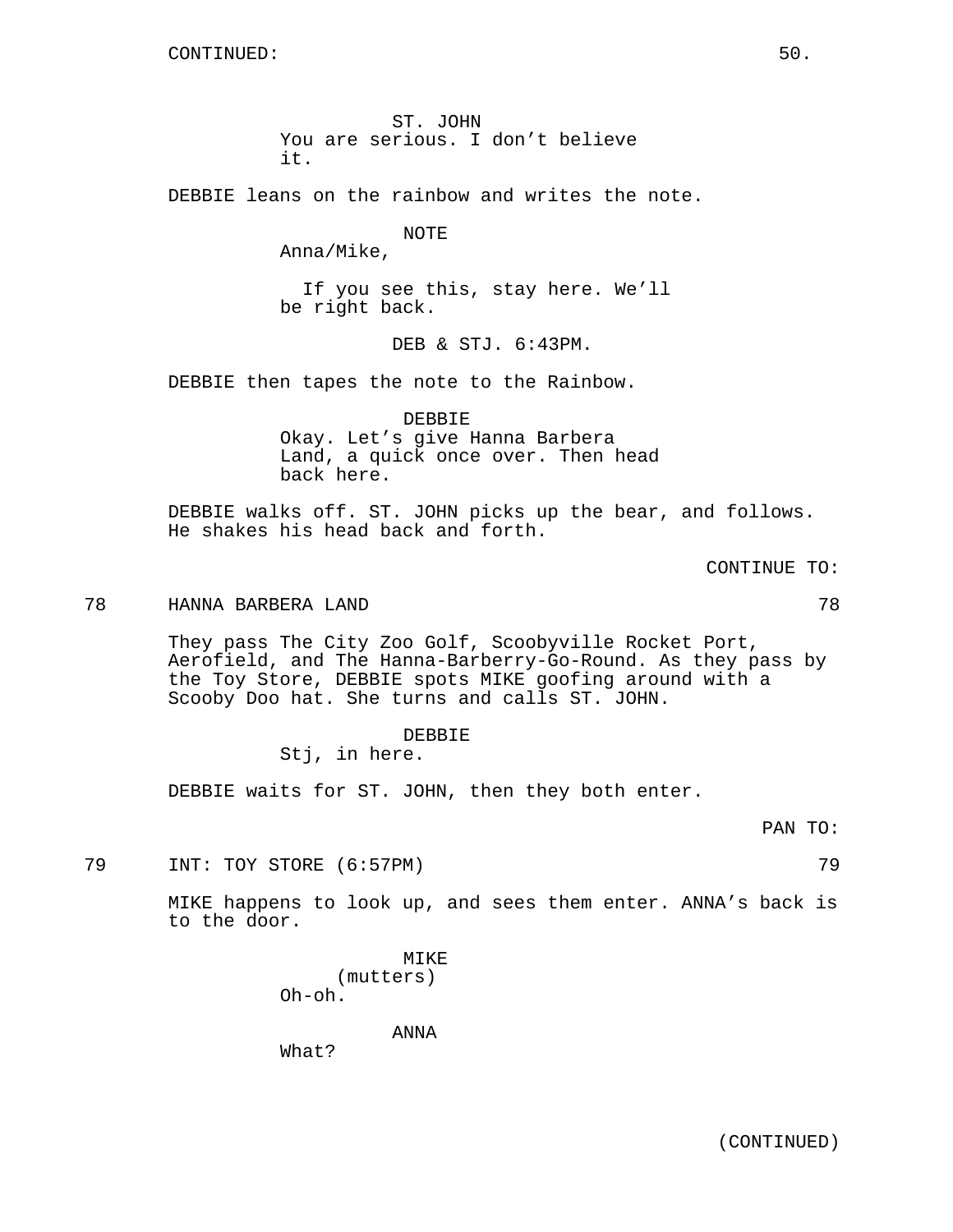MIKE What time is it?

ANNA (consult watch) 6:57. Why?

MIKE We were supposed to meet Deb...

ANNA ...at 6:30. They're gonna kill us. Come on, let's...

ST. JOHN and DEBBIE come up behind ANNA, as she is turning around.

> DEBBIE Going, somewhere?

> > ANNA

I... we...

MIKE takes off the hat and looks at them with puppy dog eyes.

> MIKE Sorry guys, we...

DEBBIE So, have you ridden all the coasters yet?

ANNA

All but one.

DEBBIE

Which one?

ANNA The Ghoster Coaster.

DEBBIE Okay then. Let's go.

ANNA To the Ghoster Coaster?

DEBBIE

Yeh.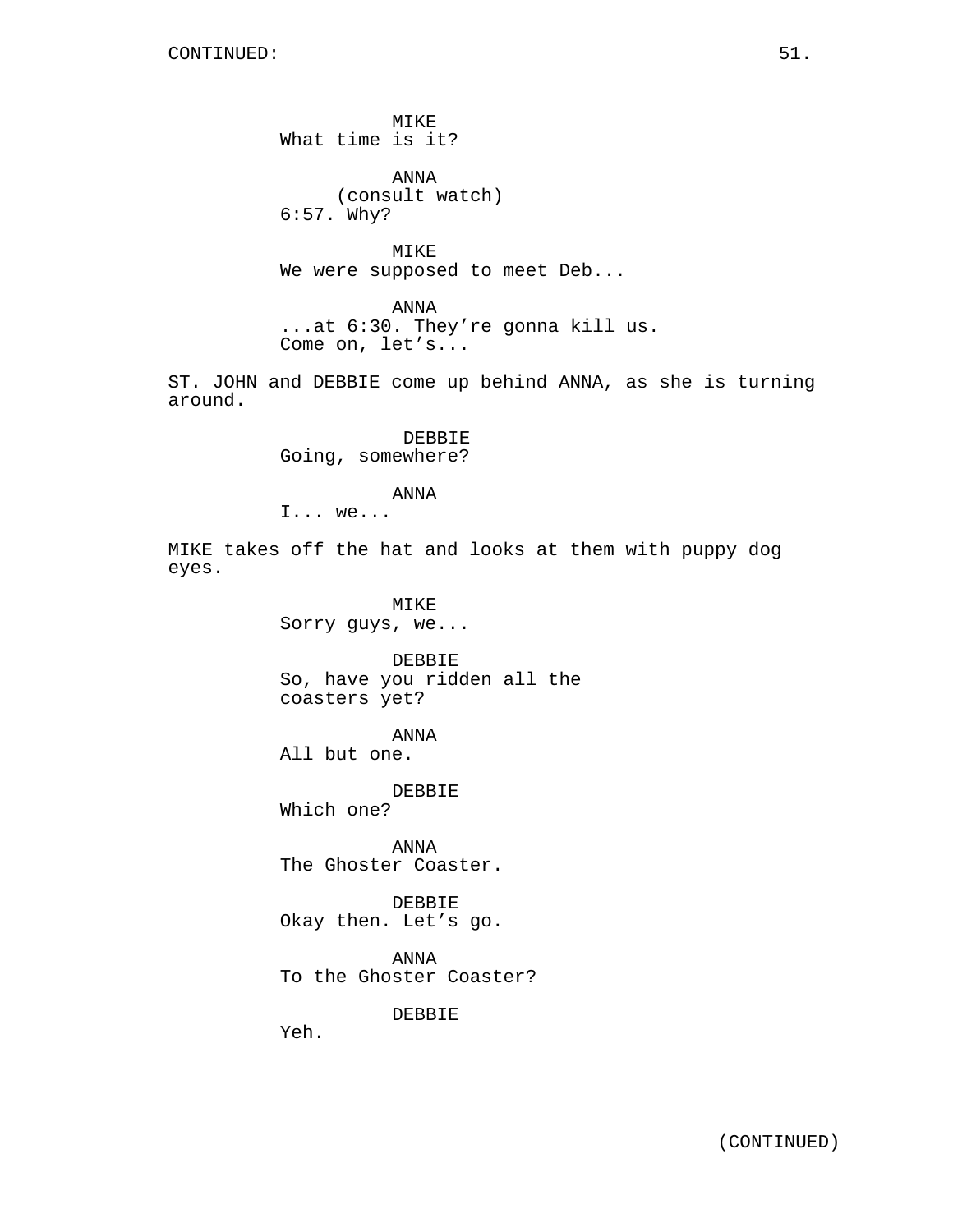MIKE But I thought... DEBBIE Mikey, the Ghoster Coaster is child's play. I think I can handle it. (turn to St. John) Come on honey. Let's show them we can handle that coaster.

DEBBIE exits, and ST. JOHN follows. ANNA and MIKE watch them exit.

> ANNA I thought she'd be more upset with..

MIKE She is. She just doesn't want to cause a scene. She'll get us later.

MIKE and ANNA follow DEBBIE and ST. JOHN.

CONTINUE TO:

80 GHOSTER COASTER **BUSINESS** 80

They line up for The Ghoster Coaster. When it is their turn, ST. JOHN leaves the bear with the ride operator. They ride the ride, then exit the ride.

> DEBBIE See, told ya. No problem. Piece of cake. Right Stj?

> > ST. JOHN

Right.

CONTINUE TO:

81 TIME FLIES 81 and 81 and 81 and 81 and 81 and 81 and 81 and 81 and 81 and 81 and 81 and 81

They head for the Rainbow, then exit Hanna Barbera Land, and head for the front gate.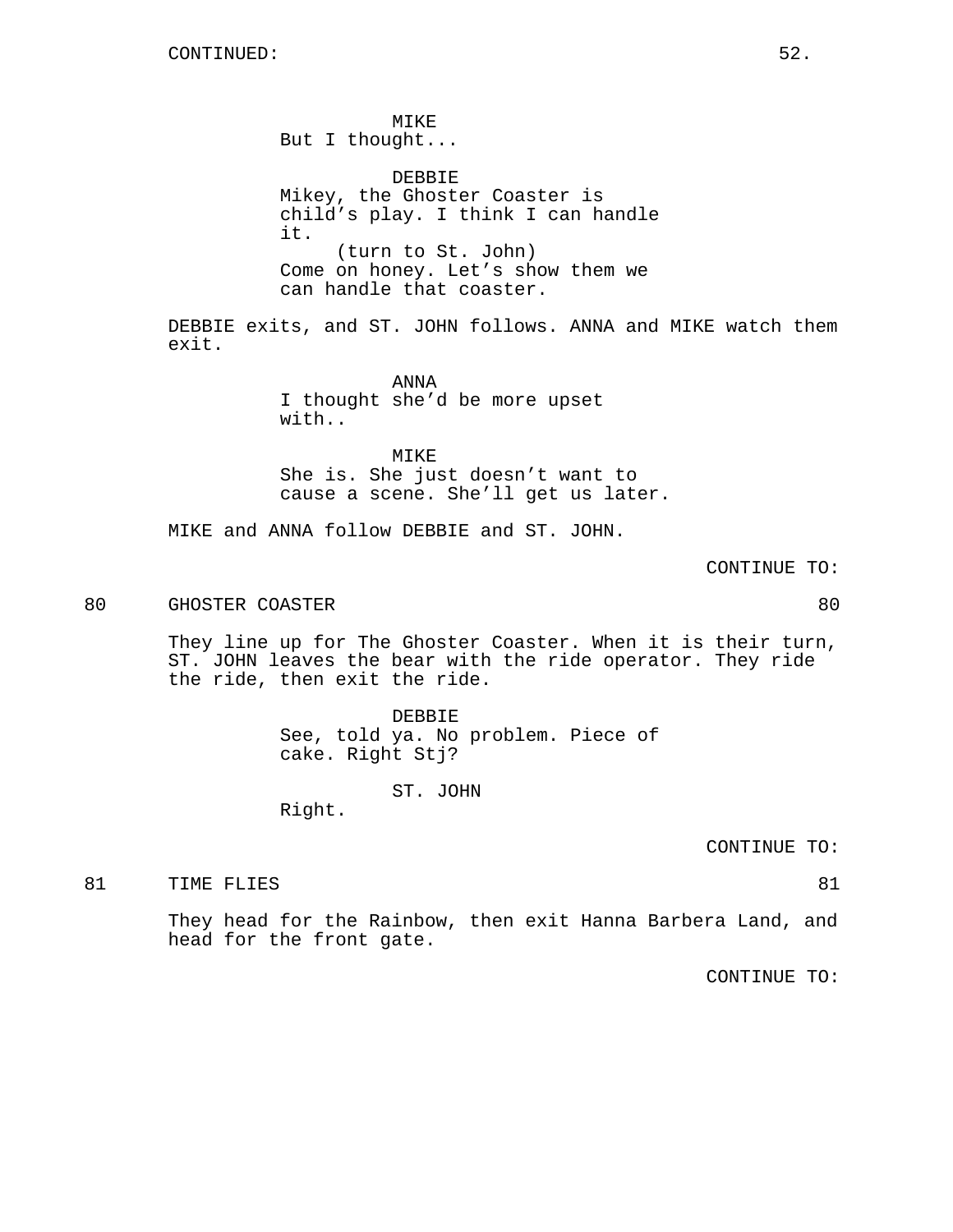82 FRONT GATE - CHECK-IN (7:35PM) 82

ST. JOHN and DEBBIE check in the bear. Then the four of them walk up International Street to The Grande World Exposition of 1890. They enter.

CONTINUE TO:

#### 83 GRANDE WORLD EXPOSITION OF 1890 (7:40PM) 83

They enter Dutch Treats for dinner. ST. JOHN and DEBBIE, have Chicken Nuggets and Fries. MIKE has Fish and Chips. ANNA has the Chicken Breast on a kaiser, with a side of fries. They all drink sodas. They finish dinner, and ride the "Sol Loco", then the "Jet Scream". Then they ride the "Swing of the Century", and "Shiva's Fury". Then "The Zumba Flume". Then they head to the firework display. They sit back, and watch the fireworks. Then they head to the front gate.

CONTINUE TO:

84 INTERNATIONAL STREET - FRONT GATE - CHECK-IN (10:30PM) 84 They check out their animals and then exit the park.

CONTINUE TO:

85 EXT: CANADA'S WONDERLAND - PARKING LOT (10:45PM) 85 They walk to the car.

CONTINUE TO:

86 EXT: CAR 86

They reach the car. ST. JOHN tosses MIKE the keys. ST. JOHN and DEBBIE get in the back with the two stuffed animals - one on either side of them. The animals have the window seats. MIKE gets in the driver's side, and ANNA gets in beside him.

CONTINUE TO:

87 INT: CAR 87

MIKE starts the car. ANNA turns on the radio. DEBBIE rests her head on ST. JOHN's shoulder. The only sound in the car, is the radio. MIKE drives off. He exits the parking lot, and turns onto Rutherford road, heading for the 400.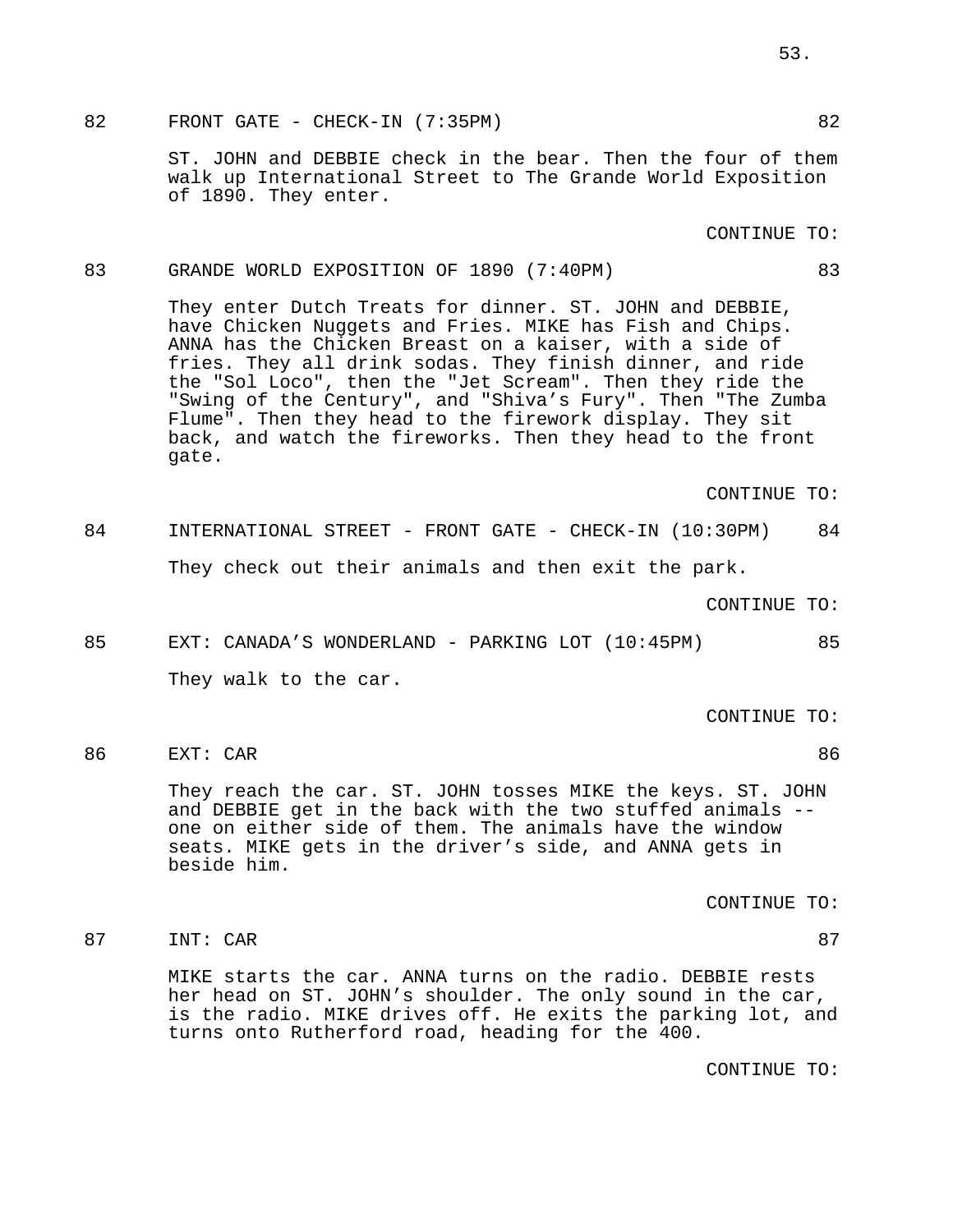MIKE Did you two have fun while we weren't there? (no answer) St. John?

ANNA turns around and looks at them. They are asleep. ANNA turns back to MIKE, and puts her fingers over her lips.

ANNA

Shh.

MIKE

Wh...

ANNA They're asleep.

MIKE

Asleep?

MIKE looks into the rear view mirror. He shakes his head from side to side, and continues driving to the 400.

CONTINUE TO:

#### 89 TIME FLIES 89

MIKE turns onto the 400, and says on it till they reach the 401. MIKE turns onto the 401, and stays on it till Warden. He takes the Warden exit, and travels south on Warden to Ellesmere. Then goes East on Ellesmere to Birchmount. Then travel south on Birchmount. MIKE stops the car, at ANNA's place. ANNA gets out. She opens the back door, to get her rabbit. She tries not to disturb ST. JOHN and DEBBIE, who are still asleep. ANNA closes the door, says goodnight to MIKE, then runs to the house. Once ANNA is inside, MIKE drives back to DEBBIE's.

CONTINUE TO:

#### 90 TIME RESUMES 90

The car is pulling into DEBBIE's driveway. MIKE parks the car, and gets out. MIKE opens the backdoor, and removes the bear from the car. Then he crawls in, and shakes DEBBIE.

> MIKE Deb. (beat) Deb.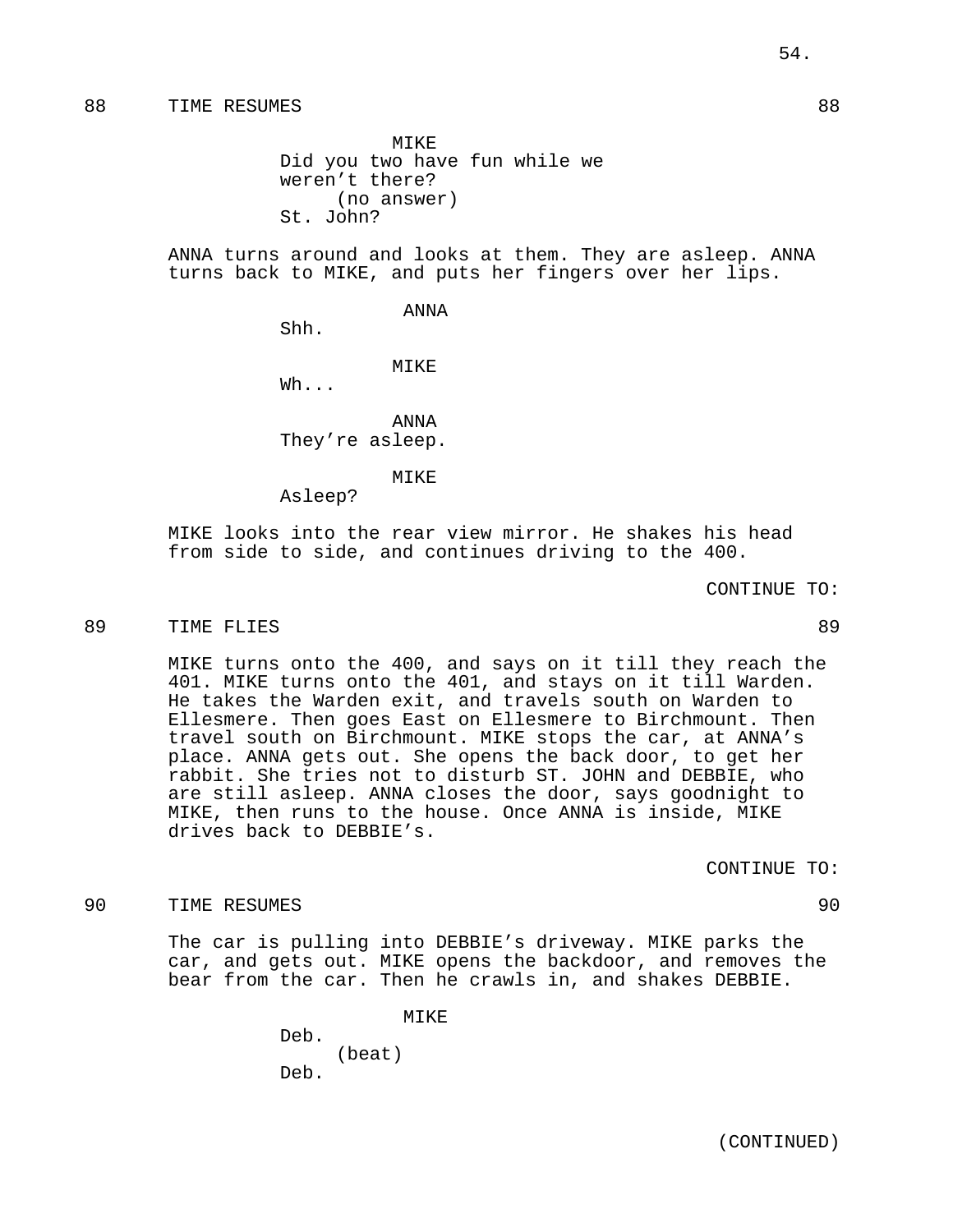DEBBIE (waking up) Hmm, what?

MIKE Wake up. We're home.

DEBBIE yawns and wakes up. The cold air blowing into the car helps. Once she moves out of ST. JOHN's arms, he stirs. They exit the car.

91 EXT: DRIVEWAY - SIDE DOOR 91

ST. JOHN and DEBBIE walk to the side door, with their arms around each other. MIKE removes the stuffed bear, and carries it to the house. DEBBIE gets the house key out of her pocket, and unlocks the door. She opens the door and they enter.

92 INT: HOUSE - SIDE DOOR 92

They say their good nights. Then MIKE heads upstairs. ST. JOHN and DEBBIE head downstairs. MIKE takes the bear with him.

CUT TO:

#### **FRIDAY JULY 2nd 1993**

93 INT: KITCHEN (11:00AM) 93

ST. JOHN, DEBBIE, and MIKE, are just finishing breakfast.

MTK<sub>E</sub> What's on the agenda for today?

DEBBIE is about to say something, when the phone rings.

MIKE How does he know? How does he always know?

DEBBIE picks up the phone, without checking Call Display.

DEBBIE

Hello?

(CONTINUED)

CONTINUE TO: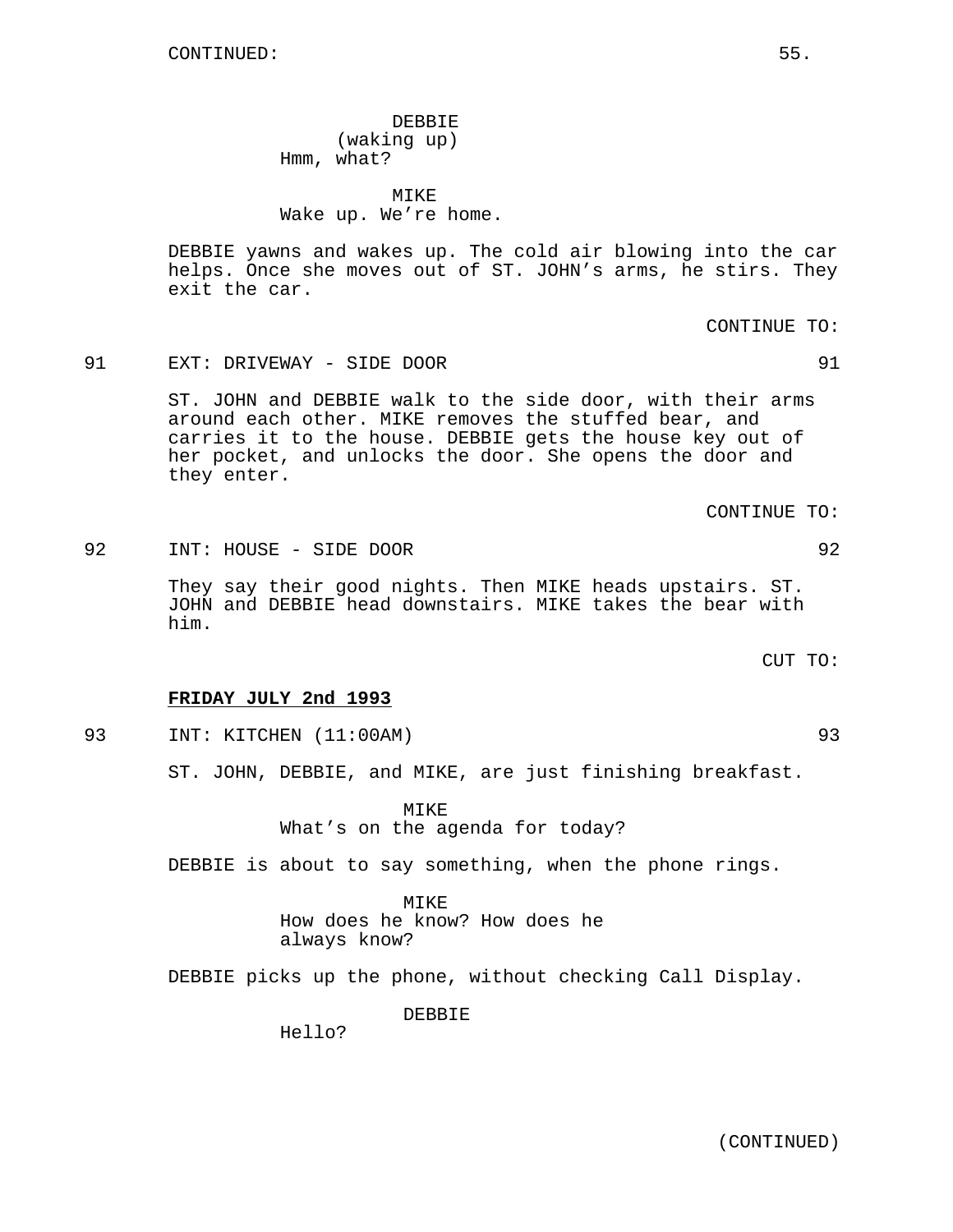FRANK (VO) Hi cous. Are the guys there? DEBBIE That depends. What do you want them for? FRANK (VO) It's not what you think. (beat) I was just wondering if the four of you could... DEBBIE The four of us? FRANK (VO) You, St. John, Mike, and Anna. DEBBIE Oh. FRANK (VO) Like I was saying. I was wondering if you guys wanted to join Jo and myself for a July 4th weekend party? DEBBIE Sounds like fun to me. Let me call her first and ask her. I'll call you back. FRANK (VO) Okay. I'm at Jo's. DEBBIE

Okay. Bye.

FRANK (VO)

Bye.

DEBBIE hangs up. ST. JOHN and MIKE are giving her a "Well, what did he want?" look.

> DEBBIE That was Frank. (beat) He and Jo are throwing a July 4th weekend party and they asked us if we wanted to go.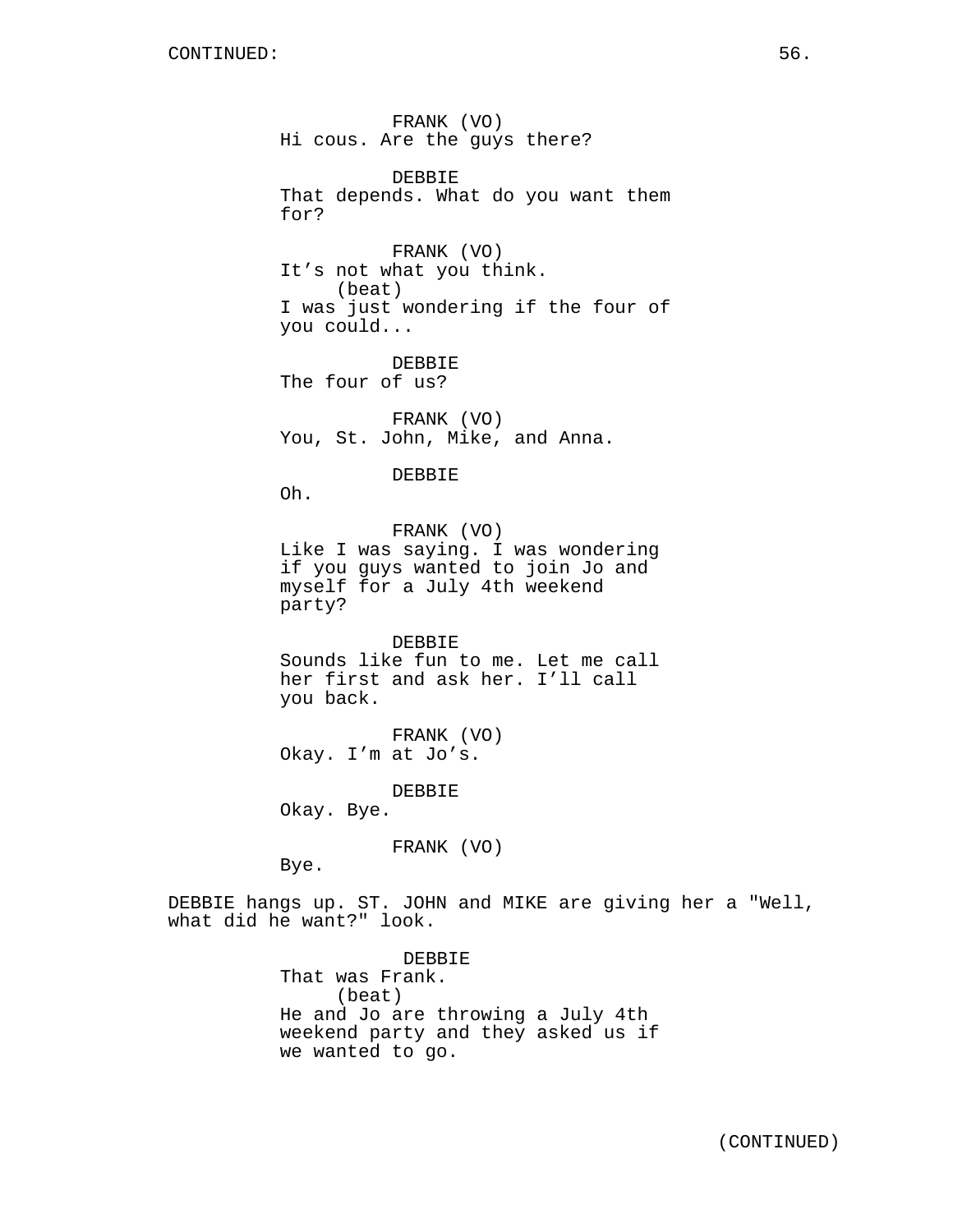MIKE You said "the four of us", who's number four?

### DEBBIE

Anna.

ST. JOHN When did he want us there?

DEBBIE I'll ask him when I call back with Anna's answer.

DEBBIE picks up the phone, and dials ANNA's number.

ANNA (VO)

Hello?

DEBBIE It's me. What are you doing this weekend?

ANNA (VO)

Why?

DEBBIE Frank is throwing a party and he wants to know if you'd like to come.

ANNA (VO) I'd love to. When do we leave?

DEBBIE I'll call you back on that. But I suggest you get some stuff together while you're waiting.

ANNA (VO)

Right.

DEBBIE Talk to ya soon.

ANNA (VO)

Bye.

DEBBIE disengages the line and dials JO's number.

JO (VO)

Hello?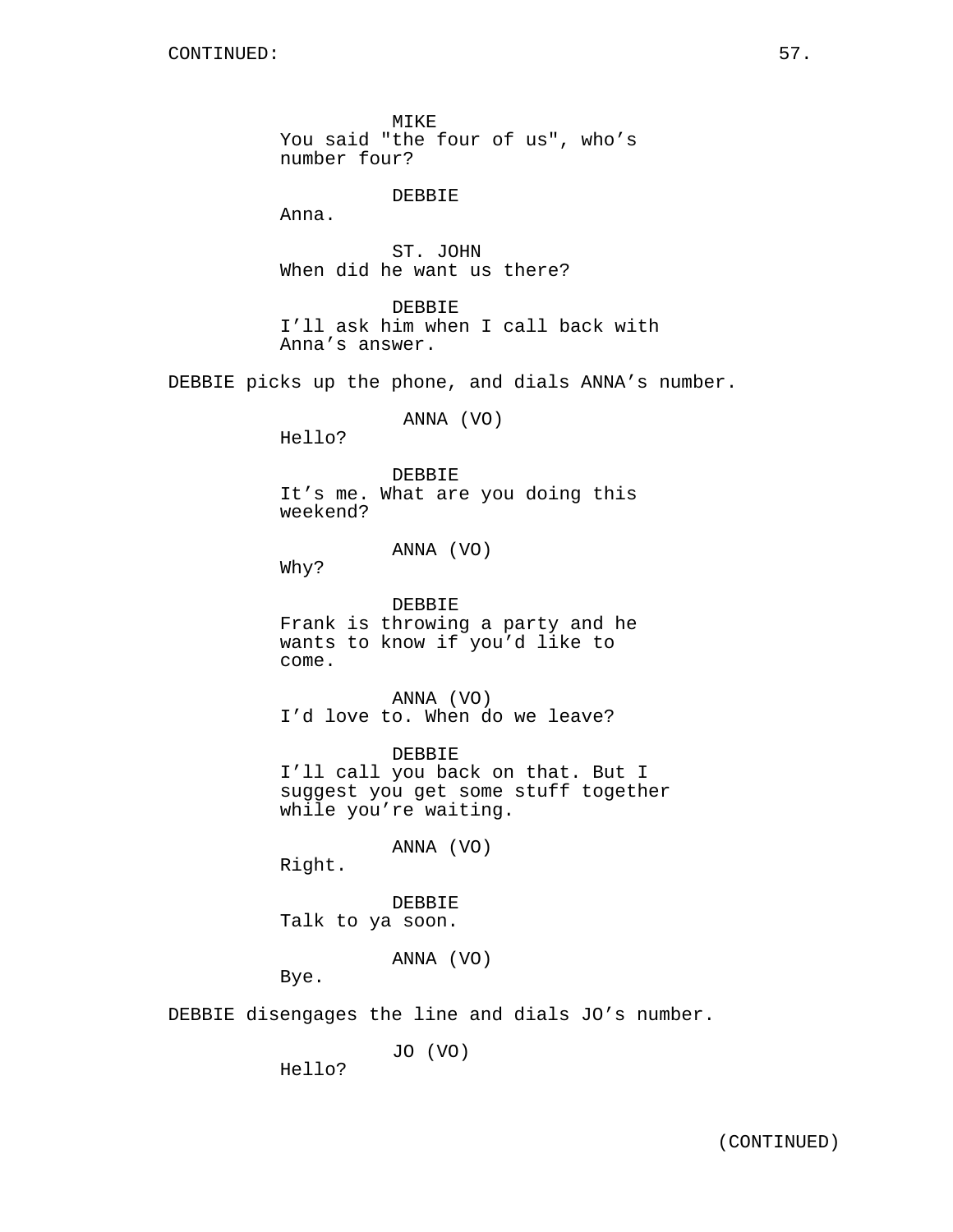DEBBIE Hi Jo, can I talk to Frank? JO (VO) Sure, hang on. Momentary pause while Frank comes to the phone. FRANK (VO) Yes. DEBBIE Hi Cous. Anna says she'd love to come. So... FRANK (VO) Great. As I said, it's a weekend party. Starts tonight, and lasts all weekend. DEBBIE Sounds like fun. FRANK (VO) It should be. DEBBIE We should be outta here by 1:00, which means we'll see you around 7:00. FRANK (VO)

Perfect.

DEBBIE

Bye.

FRANK (VO)

Bye.

DEBBIE hangs up. MIKE addresses both her and ST. JOHN.

MIKE I say we get our stuff together, and load up the chopper.

DEBBIE I'll call Anna and tell her to be here by 1:00.

MIKE rises from the table. He exits the kitchen, and goes to his room down the hall. ST. JOHN rises and kisses DEBBIE on the forehead.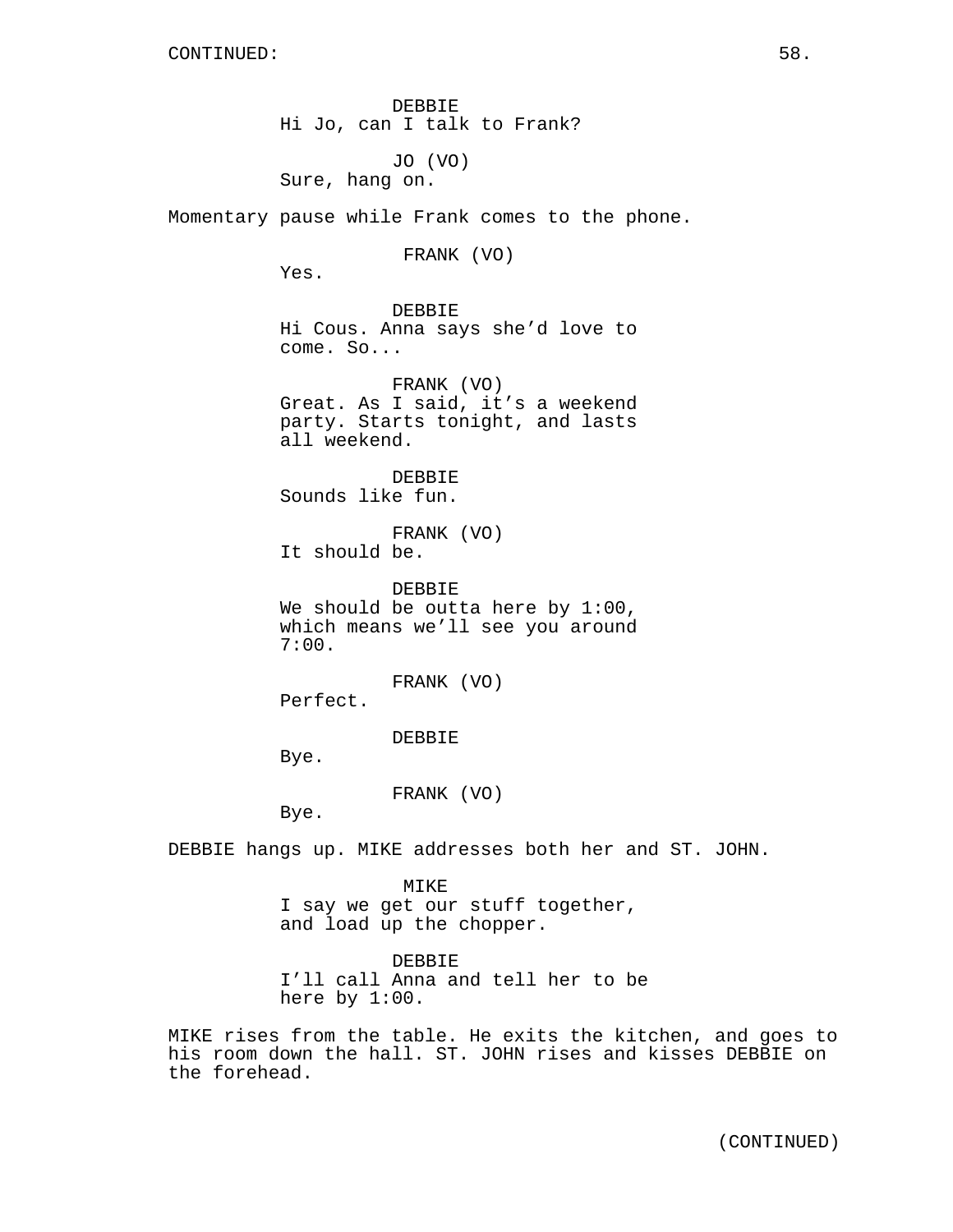ST. JOHN I'll meet you downstairs.

### DEBBIE

Okay.

DEBBIE dials ANNA's number. ST. JOHN descends the stairs.

CUT TO:

94 EXT: BACK YARD - CHOPPER (12:30PM) 94

ST. JOHN, DEBBIE, and MIKE, are standing around the chopper.

DEBBIE You know... (beat) ...they really did do a great job at concealing the entrance. (beat) You would never know there was anything there.

ST. JOHN That's the idea isn't it?

MIKE Speaking of the base, we still have to check it out. Do we have time?

ST. JOHN consults his watch. He nods a "yes."

ST. JOHN Time to check the tunnel locks, but this... (point to ground entrance) ...will have to wait.

**MTKE** 

Why?

ST. JOHN Because if you opened it now, this... (point to chopper) ...would fall in.

MIKE Right. I knew that.

ST. JOHN (beat) Are you going to check it out?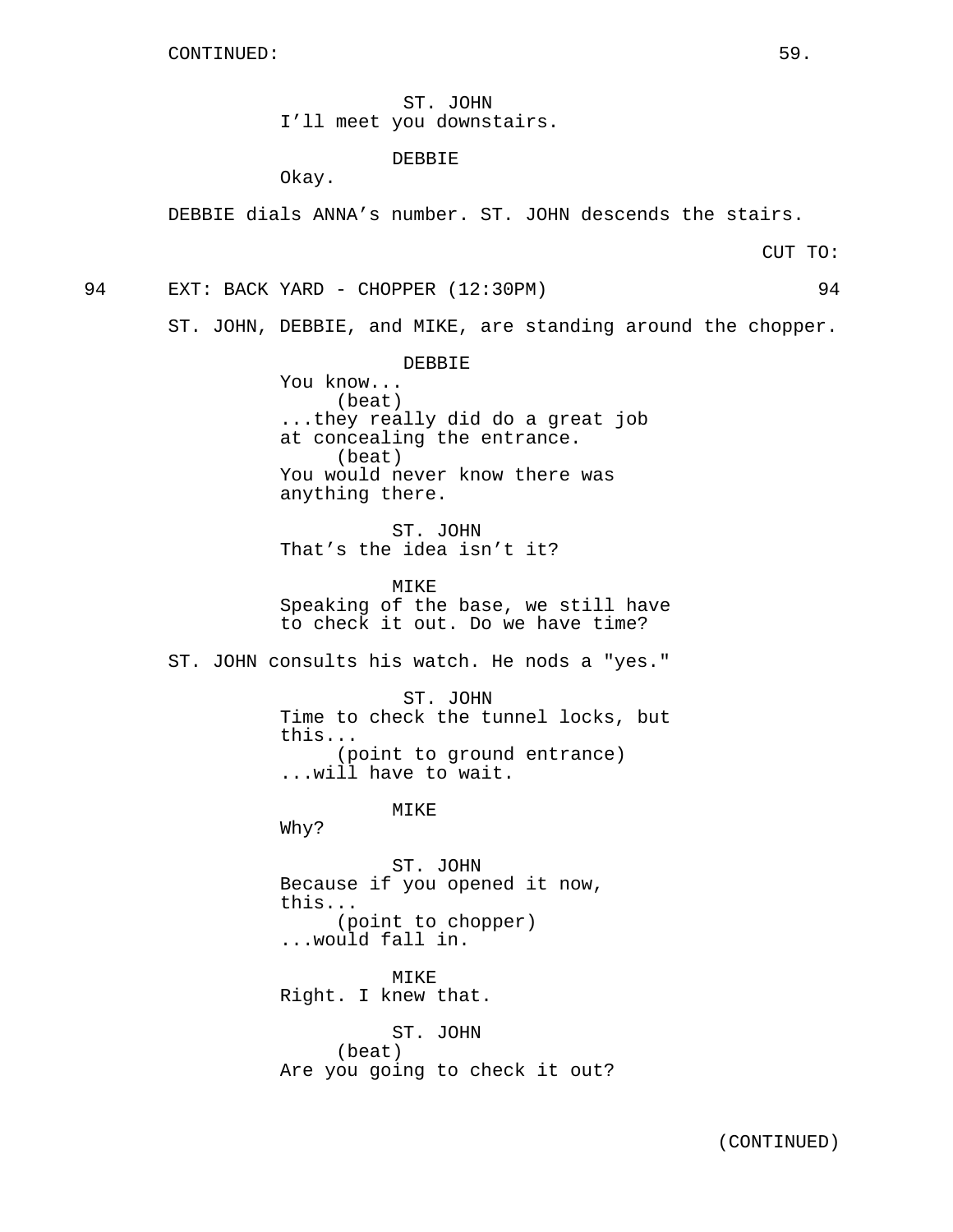MIKE Me? Why me? ST. JOHN It was your idea. MIKE So it was. (beat) Okay. Be right back.

MIKE heads off, to the house. DEBBIE grabs ST. JOHN, and kisses him. After a few seconds, she breaks the kiss. He looks at her, puzzled.

> ST. JOHN What was that for?

DEBBIE Does it have to be for something?

ST. JOHN No, not at all. All I meant was... (beat) Oh never mind. C'mer.

He pulls her close to him, and kisses her.

CUT TO:

95 INT: HOUSE - BASEMENT 95

MIKE moves the mat to reveal the trap door. Then he slides off the right piece of wood paneling on the wall, to reveal the control panel. MIKE stares at the panel.

> MIKE Okay, okay. What was that five digit code again? (think) That's it.

MIKE enters the numbers. Saying them as he enters them.

MIKE  $4-2-9-5-3$ .

The green light in the bottom corner, lights up. The door opens. MIKE puts the paneling back on the wall, and starts the stop watch on his watch. Then he enters the door.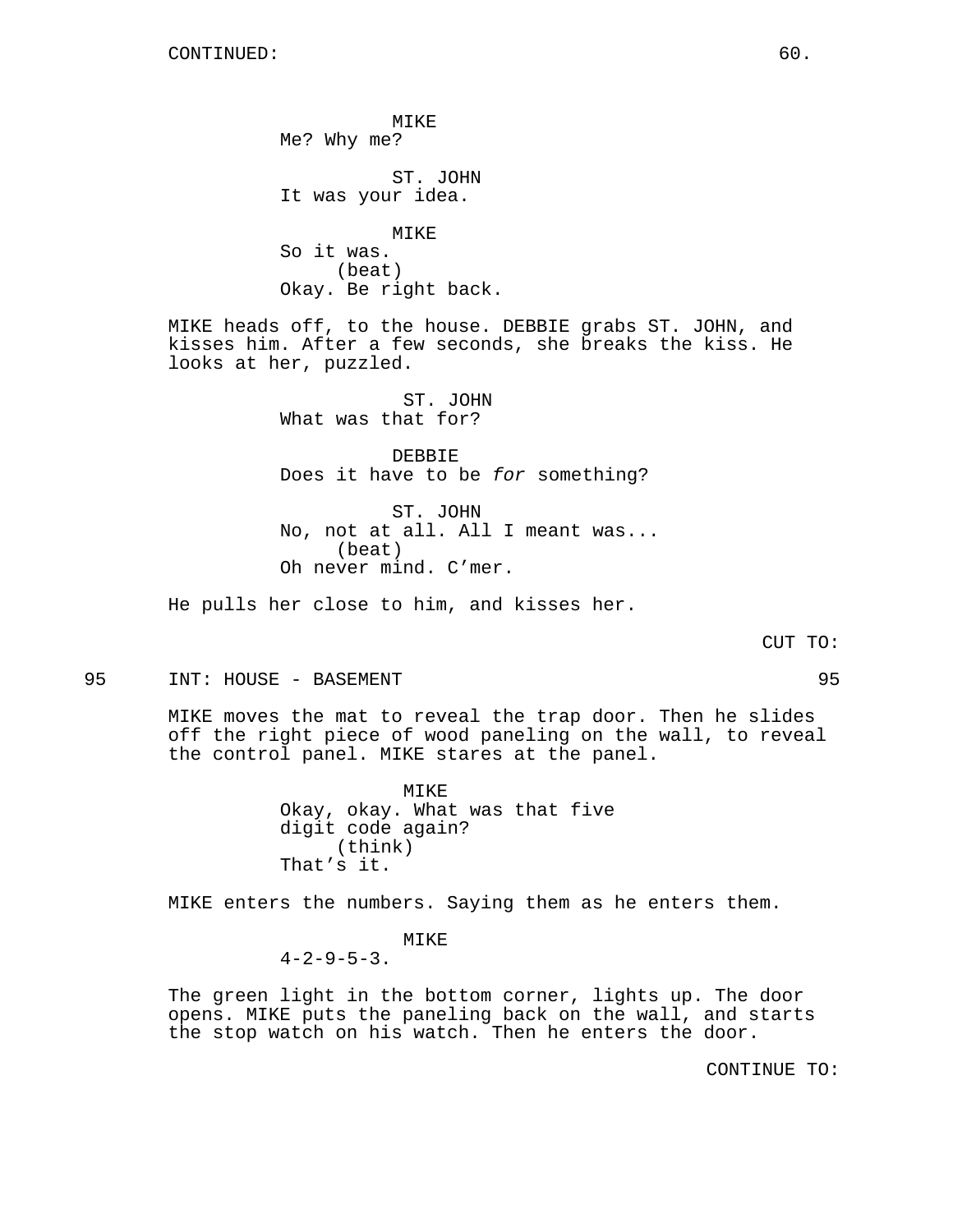96 INT: TUNNEL 96

MIKE descends the staircase. The door closes once he has cleared it. And the tunnel lights come on. MIKE continues down the stairs. The stairs end, and the tunnel continues, on a straight flat level. MIKE reaches, what apparently looks like a dead end. MIKE looks along the wall.

MIKE

Now... (beat) Where was that panel? (beat)(find it) Ah, there it is.

MIKE places his hand on the wall. Actually, he places it on a heat-sensor scanner. An access panel appears. MIKE enters the code. 5-2-7-6-6. The green light in the corner lights up. The door appears, and opens. The lights in the base, automatically come on as the door opens. And, the tunnel lights, go out. The panel "cloaks" itself again. MIKE enters, and the door closes.

CONTINUE TO:

97 INT: BASE 97

MIKE stops the timer. It reads 0:07:45. MIKE resets the stop watch timer to 0:00:00.

> MTKE<sup>®</sup> Okay. Now, let's try it running.

MIKE starts the watch. He runs to the door. He enters the access code on the panel. 5-2-7-6-6. The door opens. The base lights go out, and the tunnel lights come on. MIKE runs out. The door closes.

CONTINUE TO:

98 INT: TUNNEL 98

MIKE runs down the tunnel, then he goes up the stairs. He enters the access code, 4-2-9-5-3, and the door opens. As he exits, the tunnel lights go out.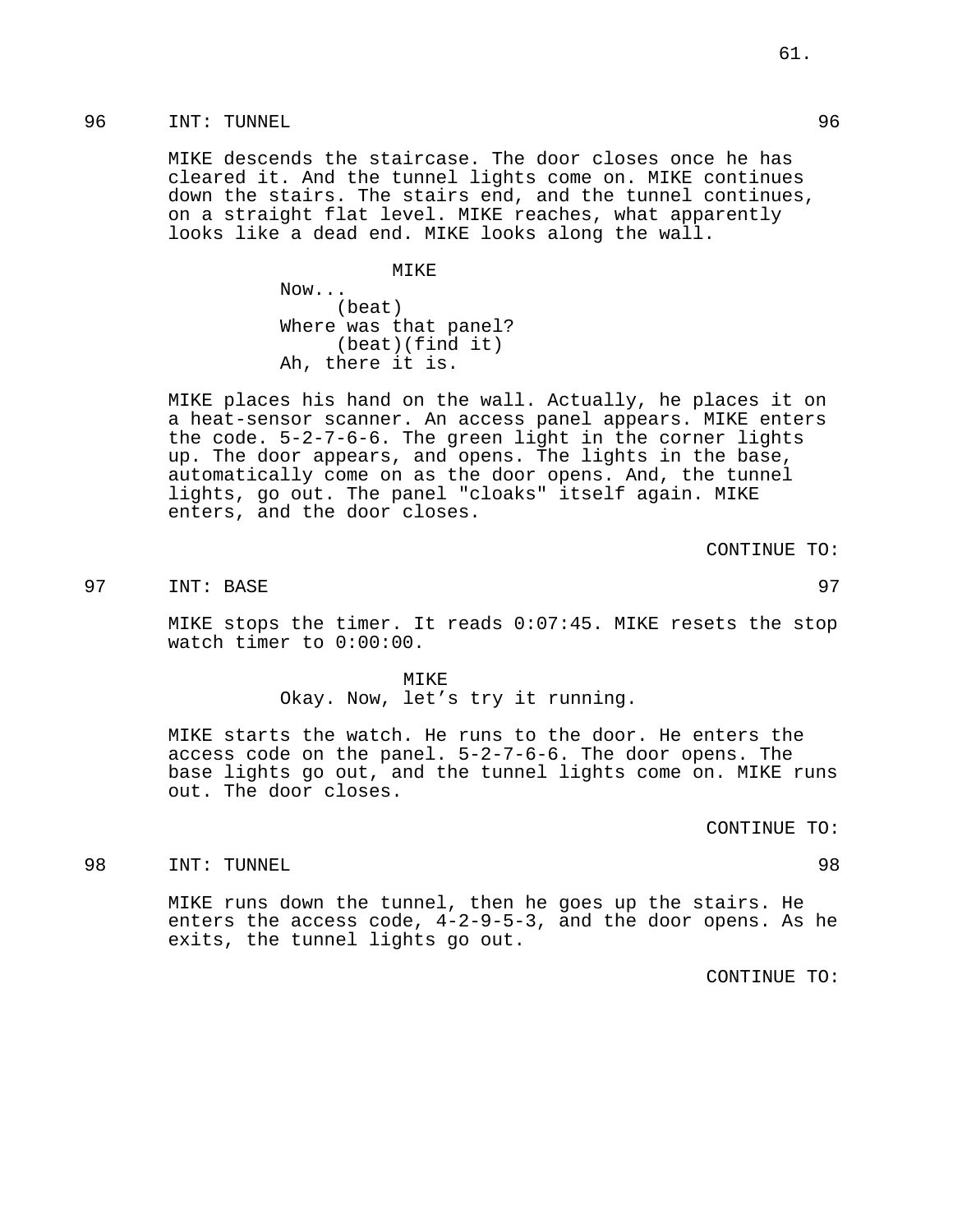99 INT: BASEMENT 99

The door closes. MIKE stops the watch. It reads 0:03:53. MIKE puts the mat back over the trap door. He exits the house, via the back door.

CONTINUE TO:

100 EXT: SCREEN HOUSE 100

MIKE locks the basement door, then exits the screen house.

CONTINUE TO:

101 EXT: BACK YARD (12:48PM) 101

ST. JOHN and DEBBIE are sitting on the swing. DEBBIE is on his lap. MIKE walks over to them. ST. JOHN looks at him.

ST. JOHN

Well?

MIKE Everything works perfectly. (beat) It takes approximately 8 minutes to walk from the basement entrance, to the base. And approximately 4 minutes to run it.

ST. JOHN You mean it takes you 8 minutes to walk it, and 4 minutes to run it.

MIKE What's that supposed to...

DEBBIE (look at St. John) Stj, I don't...

MIKE Yeh "Stj", just what...

MIKE is cut off by ANNA. Who yells at them as she comes down the stairs.

ANNA

Hi guys!!!

They all look at her.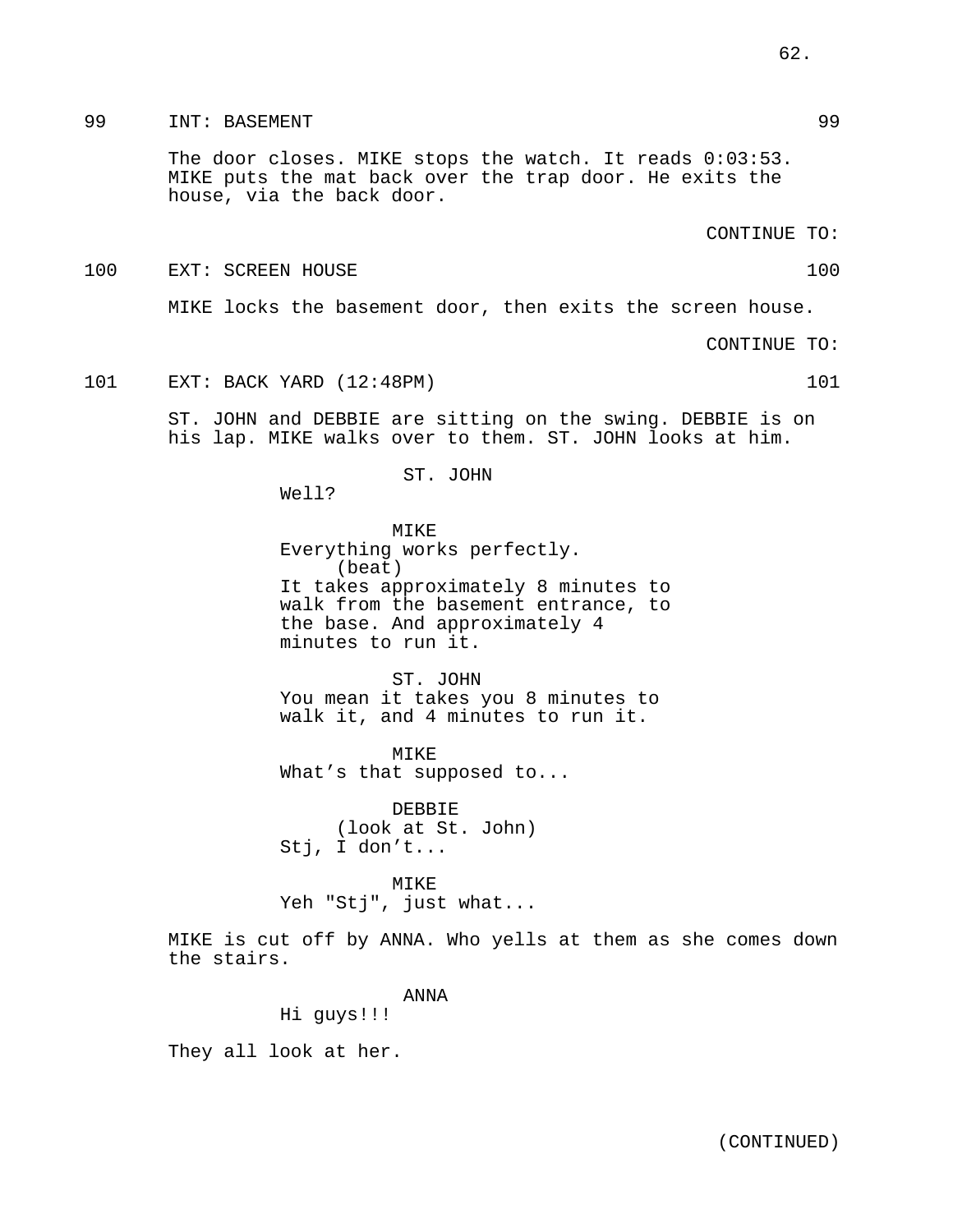DEBBIE She's early! I don't believe it.

ST. JOHN (to Mike) Everything loaded?

MIKE I believe so.

ST. JOHN

Okay then.

ST. JOHN gives DEBBIE a "Time to go" look. She doesn't want to get up right now.

> DEBBIE (coo) Do we have to leave right now?

She runs her fingers through his hair.

ST. JOHN

Well, I...

MIKE Why don't I help Anna get her stuff in the chopper, then I'll call you two?

DEBBIE turns to Mike and flashes him a smile.

DEBBIE Thanks Mike.

MIKE (smile back) No problem Deb. See ya "Stj".

MIKE walks to the chopper and meets ANNA. ST. JOHN turns to DEBBIE.

> ST. JOHN Now look what you started.

> > DEBBIE

What?

ST. JOHN Did you notice that Mike just called me Stj, twice?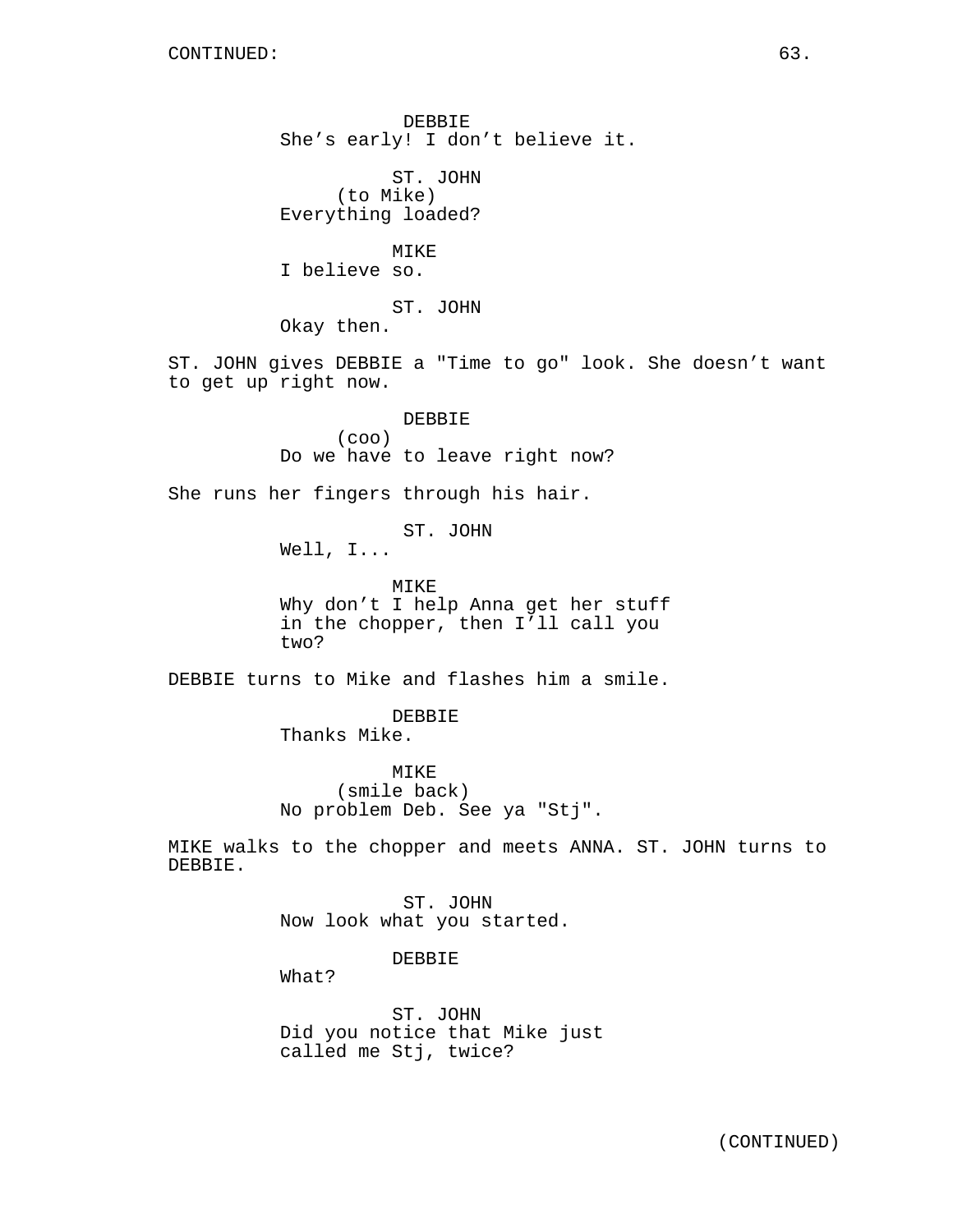DEBBIE Yeh, so? ST. JOHN So? So, I... DEBBIE (look at him lovingly) I shorten everyone's name. If I can. ST. JOHN I've noticed. Jason is Jase. DEBBIE I bet no-one else calls him that. ST. JOHN No. No-one does. It's either Jason or Locke. DEBBIE See. (beat) Besides, I've been calling you Stj for months. Mike's just goofing around. I bet he'll be back to St. John, or Hawke before we reach Frank's. ST. JOHN I don't think... MIKE (yell) Deb, St. John, come on. Let's go. DEBBIE looks at ST. JOHN with a "see, I told ya so" look. ST. JOHN (yell) Coming.

DEBBIE gives ST. JOHN a kiss, then gets off his lap. They walk over to the chopper. ANNA's already gotten into the front. MIKE opens the back door, and motions ST. JOHN and DEBBIE inside.

> MIKE Step inside.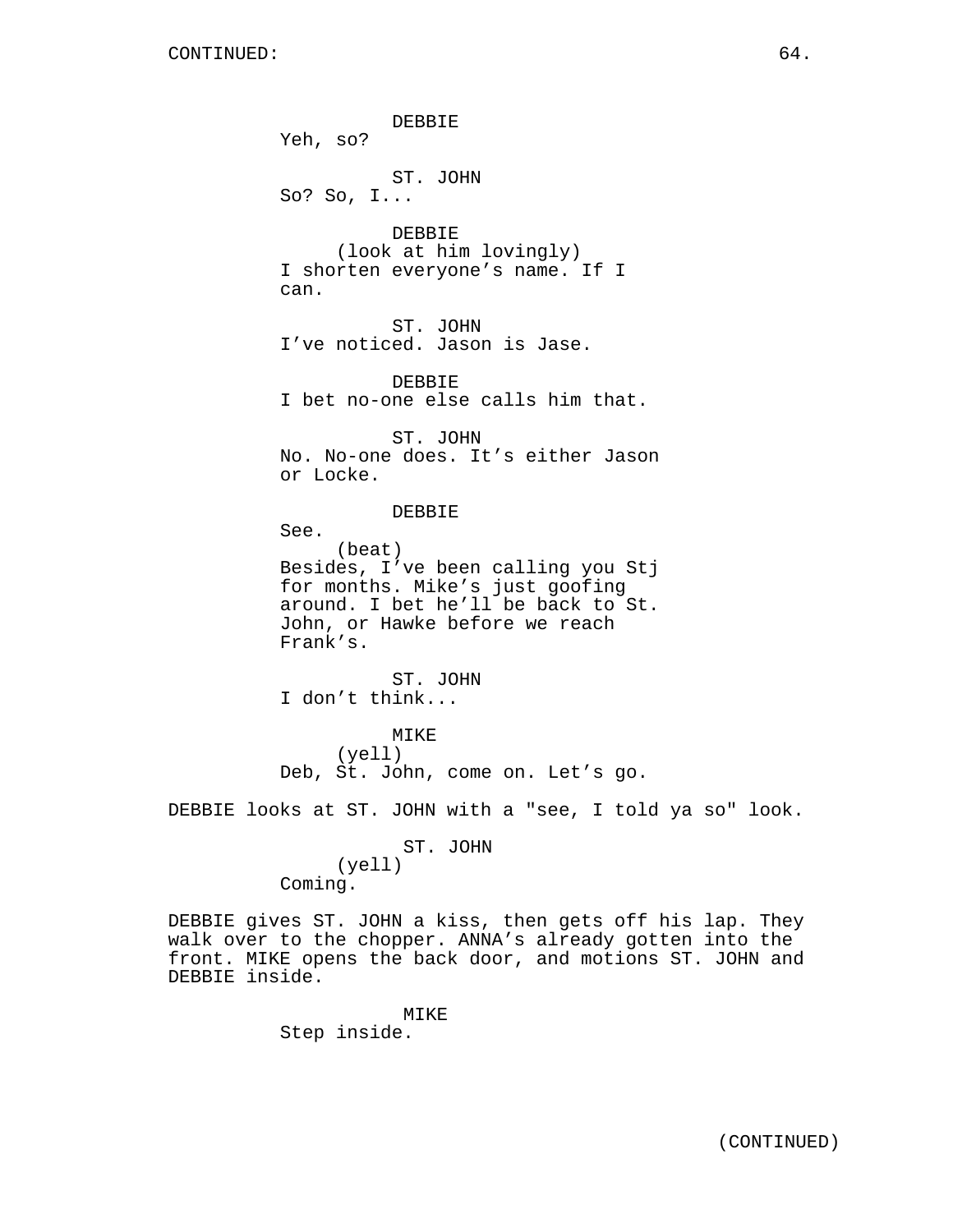## ST. JOHN

But...

MIKE No buts. I'm flying this bird home. You two lovebirds can sit in back.

ST. JOHN and DEBBIE enter. MIKE closes the door, and opens his. MIKE enters.

CONTINUE TO:

102 INT: CHOPPER 102

MIKE starts up the chopper.

MIKE This is your Captain speaking. (beat) Will all passengers please be seated and fasten your seat belts. We are about to lift off.

ST. JOHN and DEBBIE stifle a giggle, and relax in each others arms. MIKE lifts off.

CONTINUE TO:

103 EXT: CHOPPER 103

The chopper flies off.

JUMP TO:

### **SUNDAY JULY 4th 1993**

104 EXT: FRANK'S - BACK YARD (10:00PM MST) 104

FRANK, JO, JASON, KAREN, ST. JOHN, DEBBIE, MIKE, and ANNA, are standing around, watching FRANK's firework display. Each of them are holding a sparkler, which they throw into the air when the display is over.

> FRANK Looks like that's it. Happy 4th guys.

EVERYONE Happy 4th.

FRANK Let's go inside and have some more punch.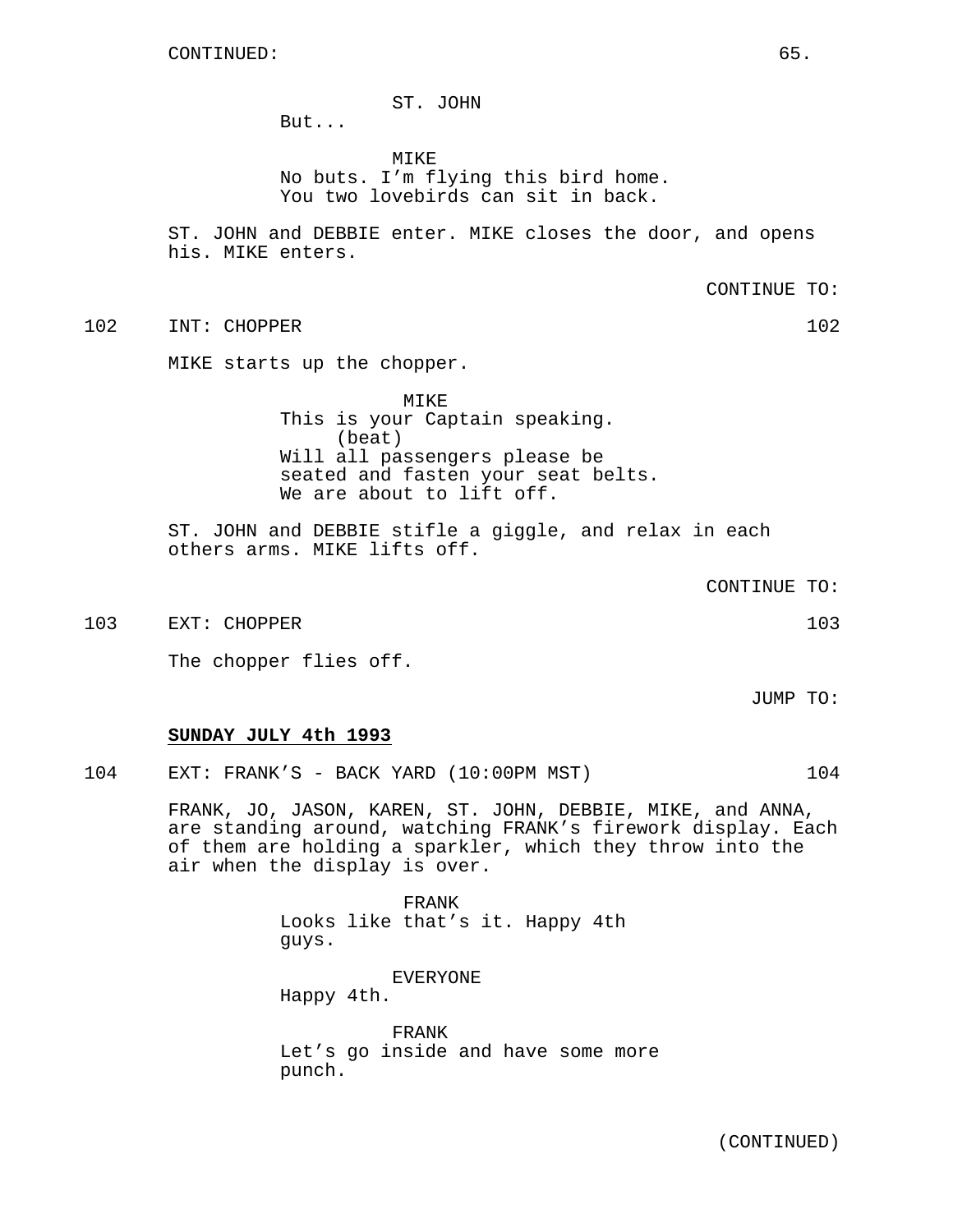JASON Lead the way Frank, lead the way.

FRANK and JO lead the way. Everyone follows.

JUMP TO:

## **MONDAY JULY 5th 1993**

105 EXT: SANTINI AIR - CHOPPER (10:00AM) 105

DEBBIE is sitting in the front, and ANNA is in the back. ST. JOHN is just about to enter. JO comes running from the hanger.

> JO (yell) St. John! (beat) Wait.

ST. JOHN gives DEBBIE an "oh-oh" look. He stops in the door. JO reaches the chopper.

> ST. JOHN Yes Jo. What is it? JO Jason. (beat)

He needs you and Mike for...

ST. JOHN cuts her off because ANNA is there.

ST. JOHN Yeh. (turn to Debbie) Call you later, okay? DEBBIE (smile) You better. ST. JOHN (smile) Bye. DEBBIE Bye. ST. JOHN (turn to Anna) Bye.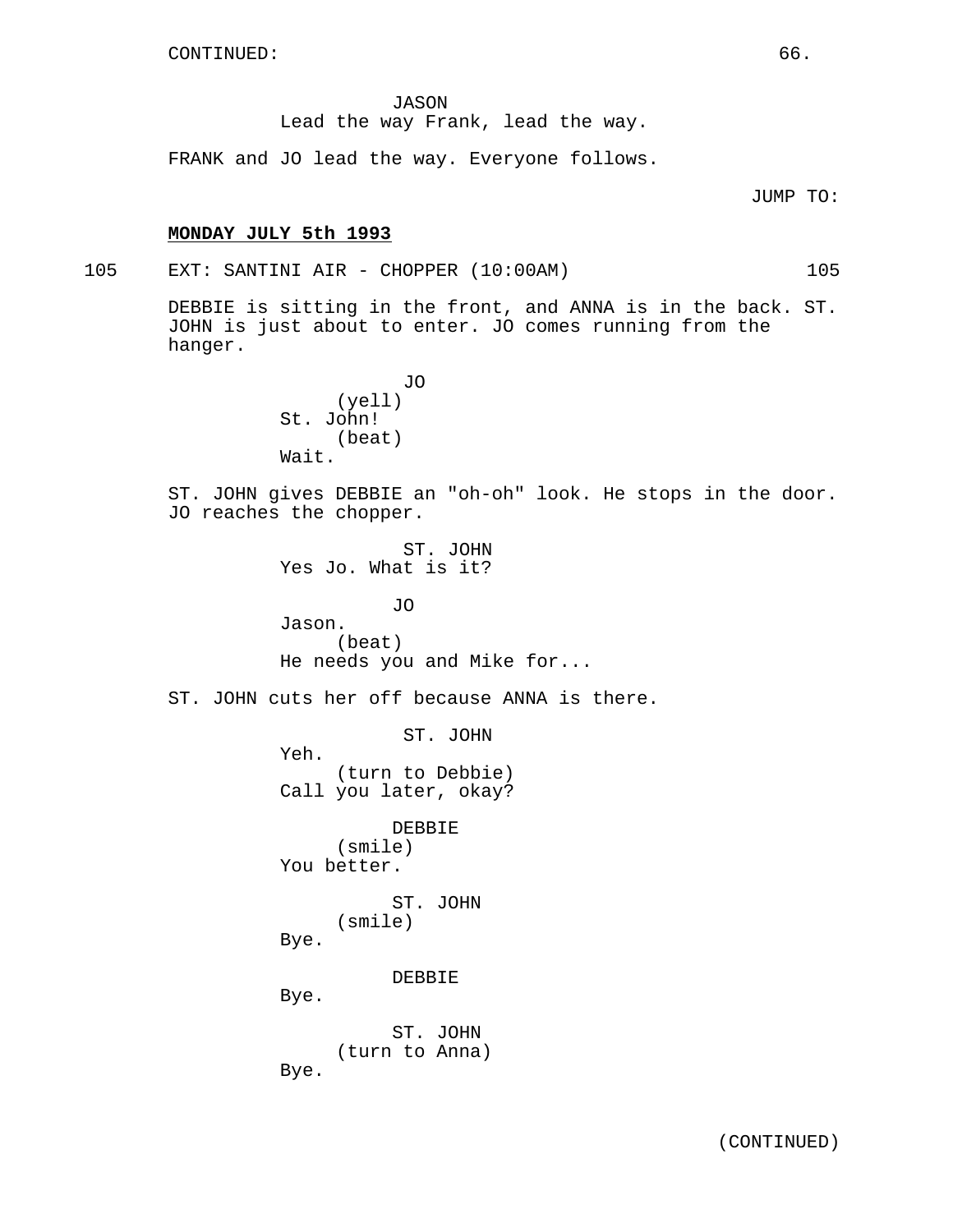ANNA

Bye.

ST. JOHN (exit and look at Jo) All yours. JO (quietly) I tried to get...

ST. JOHN

I know.

JO enters and ST. JOHN closes the door. JO starts up the chopper. ST. JOHN heads to the hanger. DEBBIE opens her door and exits the chopper.

> DEBBIE (yell) Stj, wait.

She runs to him, and he turns around. She runs into his arms, and gives him a long, deep, passionate kiss. She breaks the kiss.

> ST. JOHN You better go. Jo's waiting.

DEBBIE I hate these good-byes.

ST. JOHN So do I Deb. So do I.

She hugs him for a few seconds, then returns to the chopper. The enters the chopper, and it lifts off. ST. JOHN continues to the hanger.

JUMP TO:

## **FRIDAY JULY 9th 1993**

106 INT: DEBBIE'S - BASEMENT (9:30AM EST) 106

DEBBIE is on the phone.

DEBBIE I'll meet you at the bus stop in 45 minutes?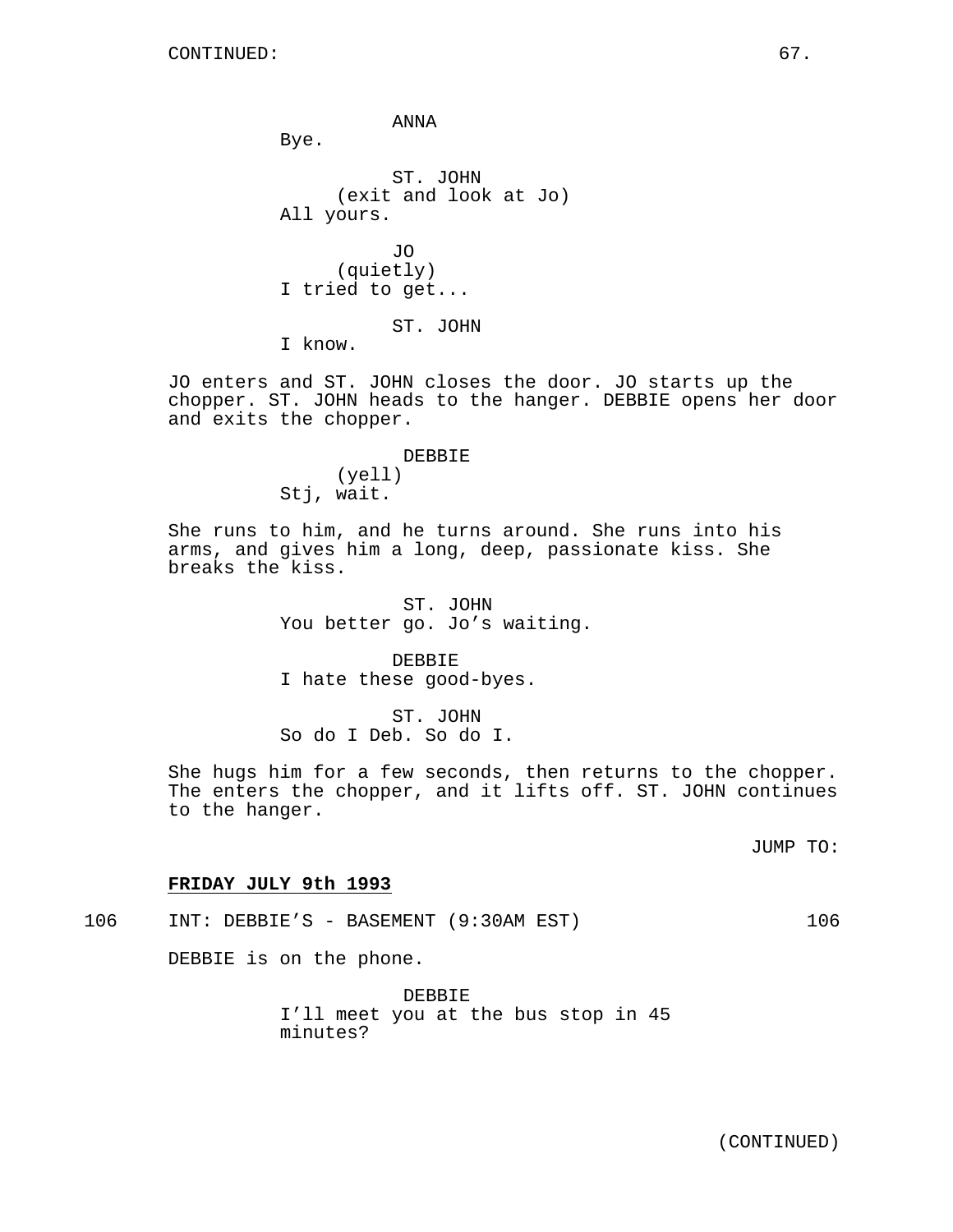ANNA (VO) About that.

DEBBIE

Okay. Bye.

ANNA (VO)

Bye.

DEBBIE hangs up the phone.

JUMP TO:

107 INT: JO'S (8:30AM MST) 107

JO and FRANK, are just finished breakfast. There is a knock on the door.

> JO I wonder who that could be?

FRANK I'll get it.

FRANK rises and exits the dining room. He goes to the front door. FRANK looks through the peephole, and sees a man selling flowers. FRANK opens the door.

> MAN Good morning sir. I'm selling flowers for the...

> > FRANK

I'll...

MAN Before you say no, would you care to smell them? They have a very enchanting fragrance.

FRANK

I...

The man places them under FRANK's nose. FRANK smells them.

FRANK

Yes, they...

FRANK gets dizzy and faints. The man drops the flowers, and enters. JO calls from the dining room.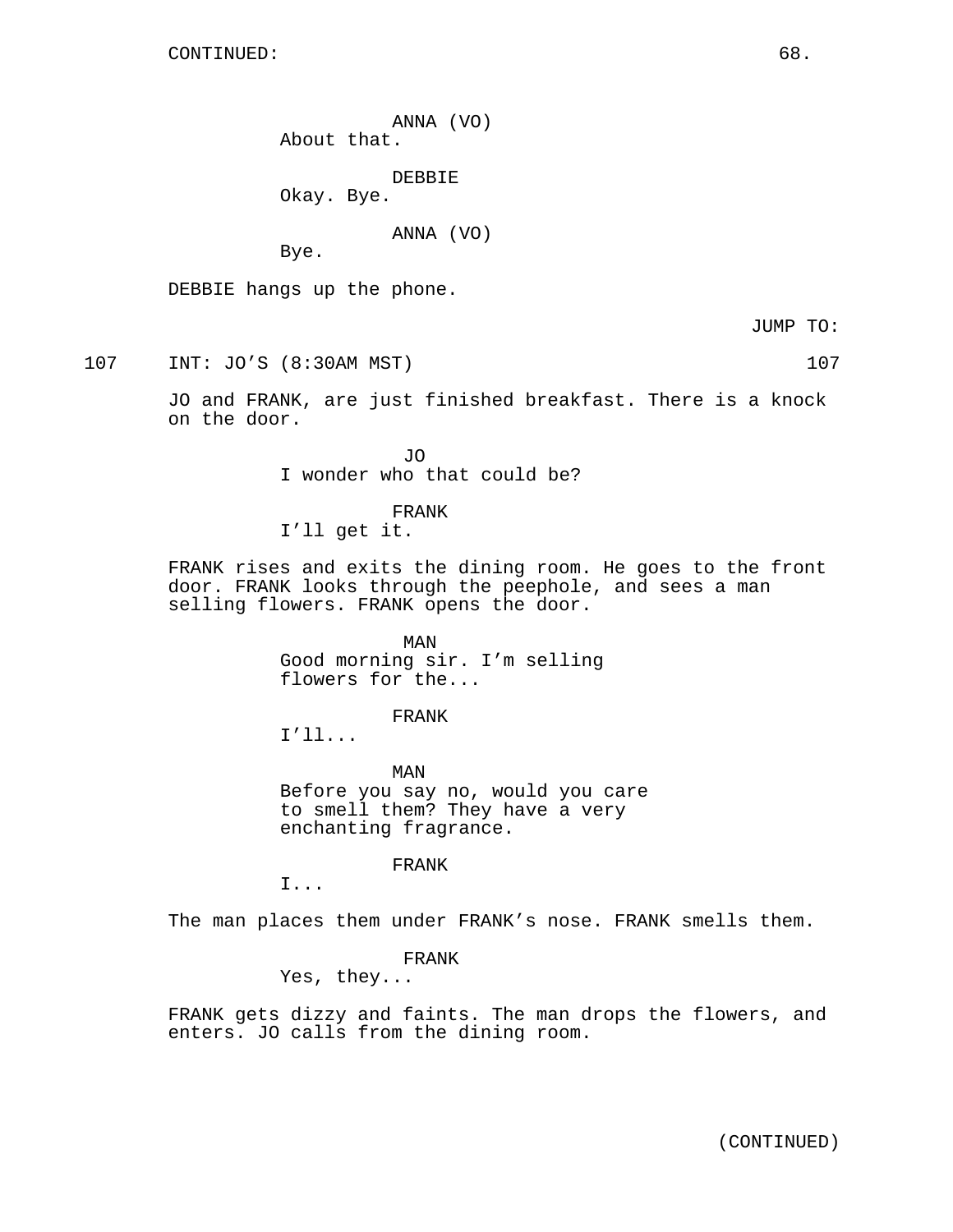## JO (VO) Frank, who's...

She enters the living room, and sees FRANK on the ground. She does not see the man, who is now behind her.

JO

Frank!!!!

She is about to run to him, when the man injects a needle in her neck. She collapses. The man picks her up, and they exit.

JUMP TO:

## 108 INT: SANTINI AIR - OFFICE (10:00AM) 108

MIKE is sitting at the desk. ST. JOHN is pacing.

ST. JOHN This is so unlike her. (beat) Something must have happened. She...

ST. JOHN just happens, at that moment, to look out the window into the hanger. He sees FRANK staggering in.

ST. JOHN

FRANK!!!!

ST. JOHN runs out, and MIKE follows.

CONTINUE TO:

109 INT: HANGER 109

They reach him, just as he is about to fall. Luckily, MIKE catches him.

> FRANK A... a man... selling flow... flowers. (beat) Took J... Jo. I...

ST. JOHN Easy Frank. Are you okay?

FRANK Fine... Jo's... Jo's...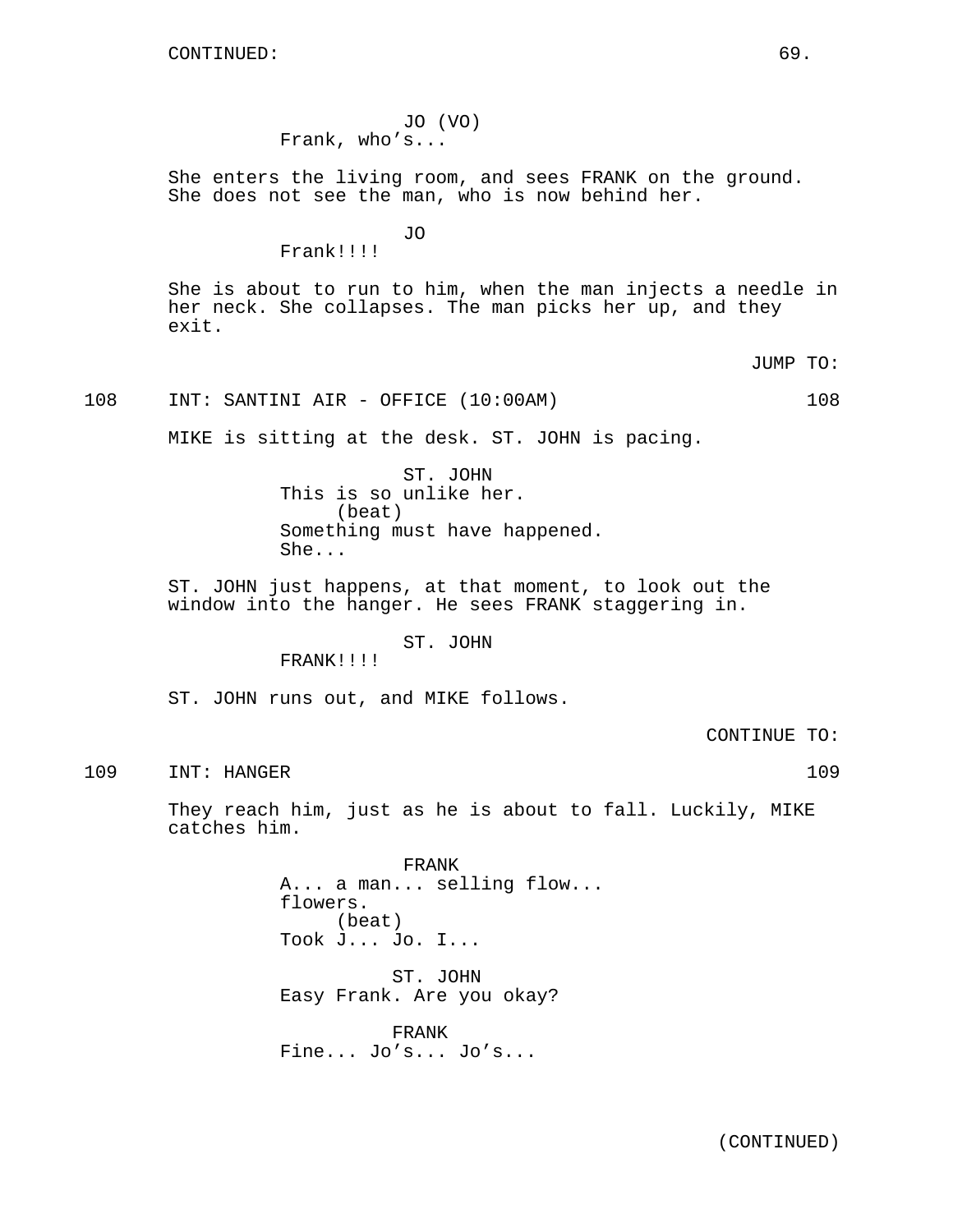MIKE Yeh, we heard you. ST. JOHN You really should get that looked at. FRANK I'm fine... really. I'm... fine. FRANK falls again. This time they both catch him. They support FRANK between them, and head for hanger exit. FRANK Find... Jo. (beat) You have to... ST. JOHN We will. (beat) But first we're taking you to Memorial. FRANK No. I'm... MIKE No arguing. (beat) Besides, it's on the way. ST. JOHN looks at MIKE with an "on the way to what?" look. MIKE To Jo's. We'll want to look around there first. ST. JOHN gives MIKE an "of course" look. CONTINUE TO: 110 EXT: HANGER - ST. JOHN'S JEEP 110 ST. JOHN and MIKE carry FRANK to the jeep. They place him in the back seat. Then they get in the front. ST. JOHN starts the jeep.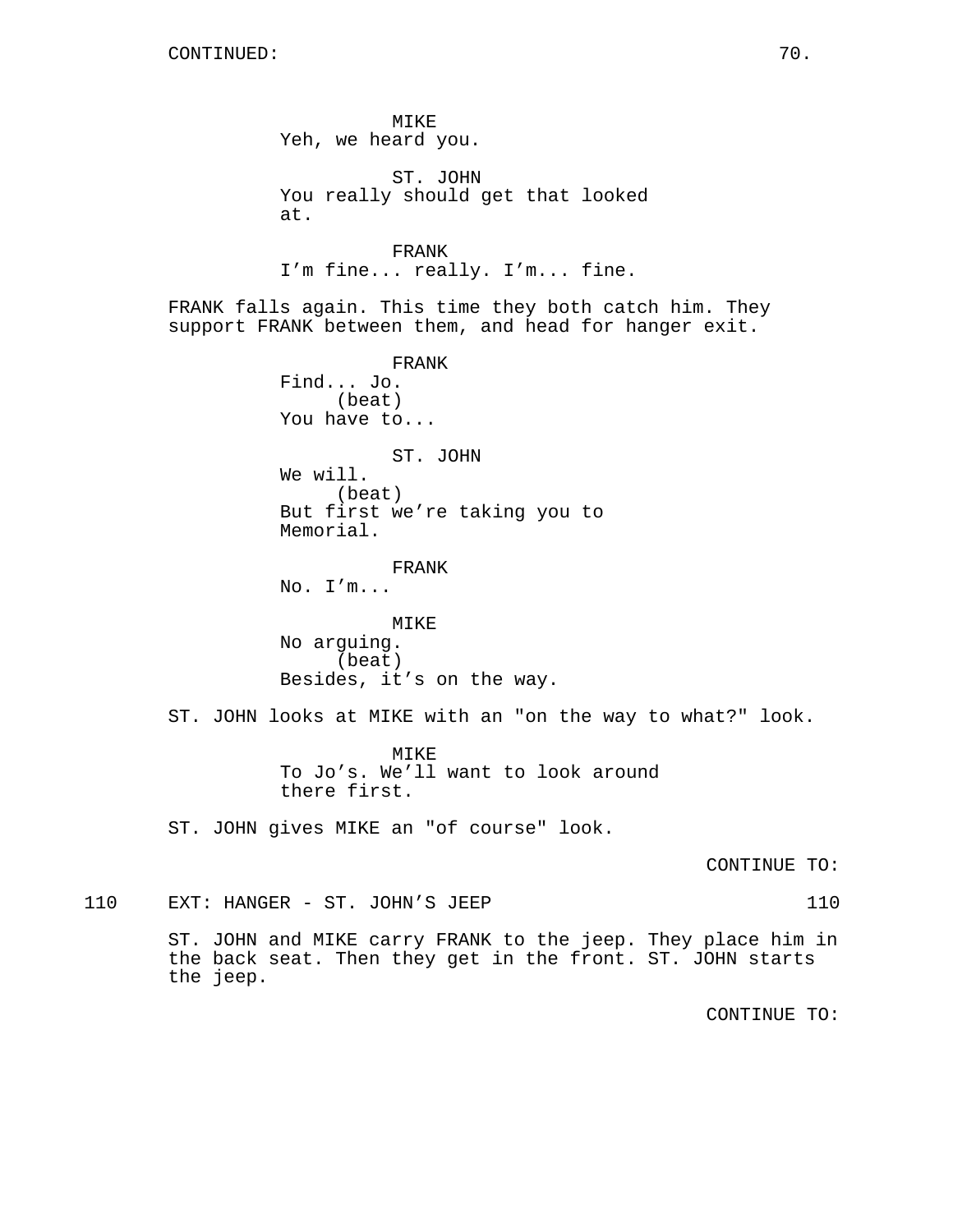MIKE picks up the car phone and presses the Code button, then the #1. (Preprogrammed numbers.) ST. JOHN drives off.

> MIKE Jason, it's me. (beat) Looks like Jo's been kidnapped. (beat) Don't know yet. (beat) We're taking Frank to Memorial. (beat) We're not sure on that either. (beat) Send a team over to Jo's. See if they find anything. (beat) St. John and I will take The Lady out, once Frank is at Memorial. (beat) Yeh, I know. (beat) Aren't we always? (beat) Bye.

MIKE hangs up the phone.

ST. JOHN Always what?

## MIKE

Careful.

MIKE turns and looks at FRANK. He's drifting to sleep.

MIKE Hey, Frank, buddy, don't fall asleep. You got to stay awake. (look at St. John) Can't this thing go any faster?

ST. JOHN gives MIKE a "you want faster?" look.

ST. JOHN Engaging warp engines.

ST. JOHN floors the pedal. MIKE wasn't expecting it, and falls back in his seat.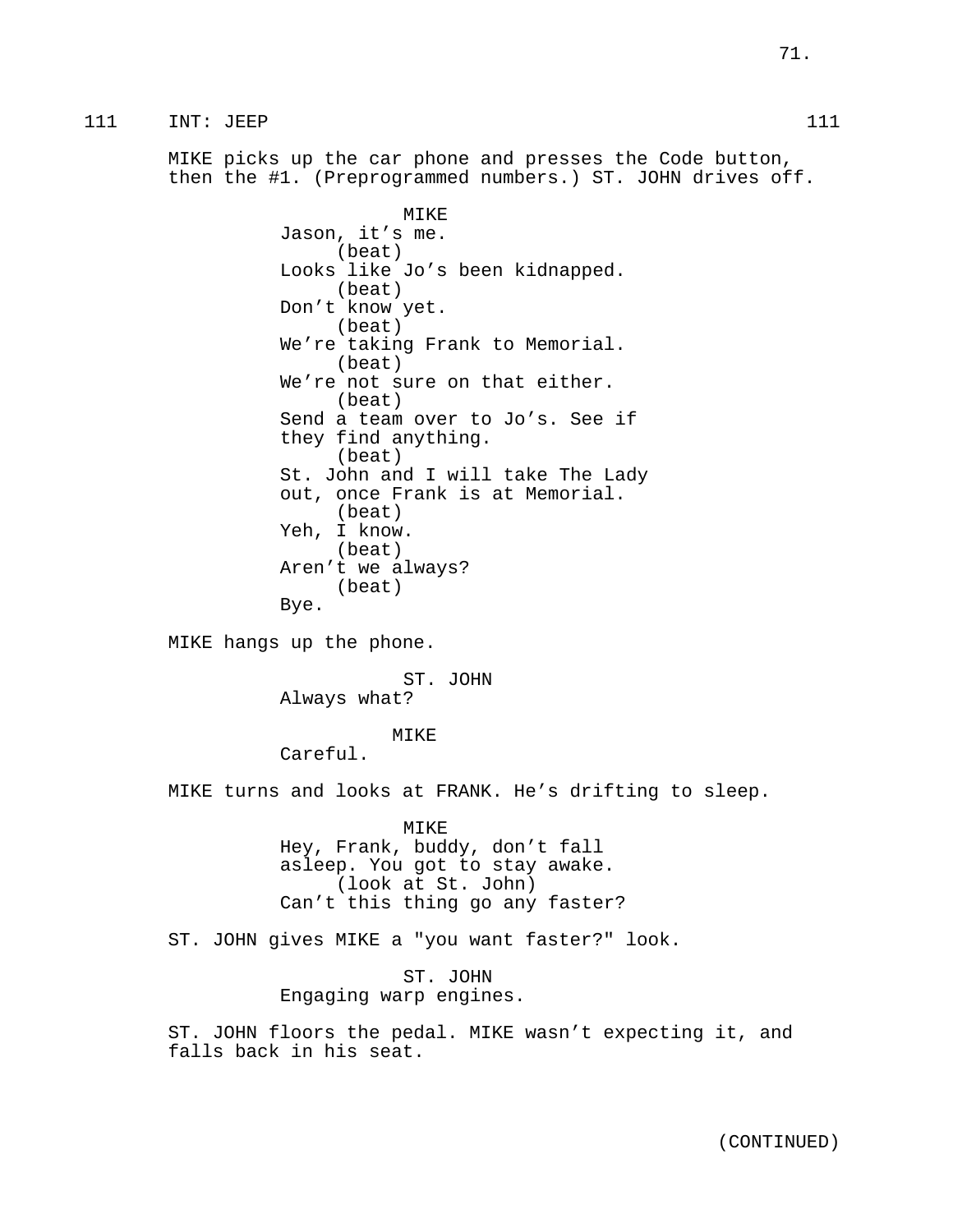ST. JOHN Fast enough for ya?

JUMP TO:

#### 112 INT: DEBBIE'S - BASEMENT (3:00PM EST) 112

DEBBIE and ANNA, are sitting at the computer. They are playing a game of Trivial Pursuit. It is ANNA's turn, therefore she is looking at the screen. DEBBIE leans back in her chair, and looks out the basement window. She sees AIRWOLF descending, into the base. (NOTE: AIRWOLF is in Whisper Mode, and therefore, cannot be heard.)

> DEBBIE (mutter)

Damn!

ANNA

What?

DEBBIE Nothing. Look, um, I just remembered, there's something I have to do. You have to go.

ANNA

(surprise) Now!?

DEBBIE

Yes! Now!

DEBBIE turns off the computer.

JUMP TO:

113 INT: BASE 113

The lights are on. (They automatically came on when the roof opened.) AIRWOLF has landed, and ST. JOHN is exiting her. ST. JOHN closes the door, and runs to the tunnel door. He enters the code, 5-2-7-6-6, on the panel. The tunnel door opens, and he exits. The door closes.

CONTINUE TO: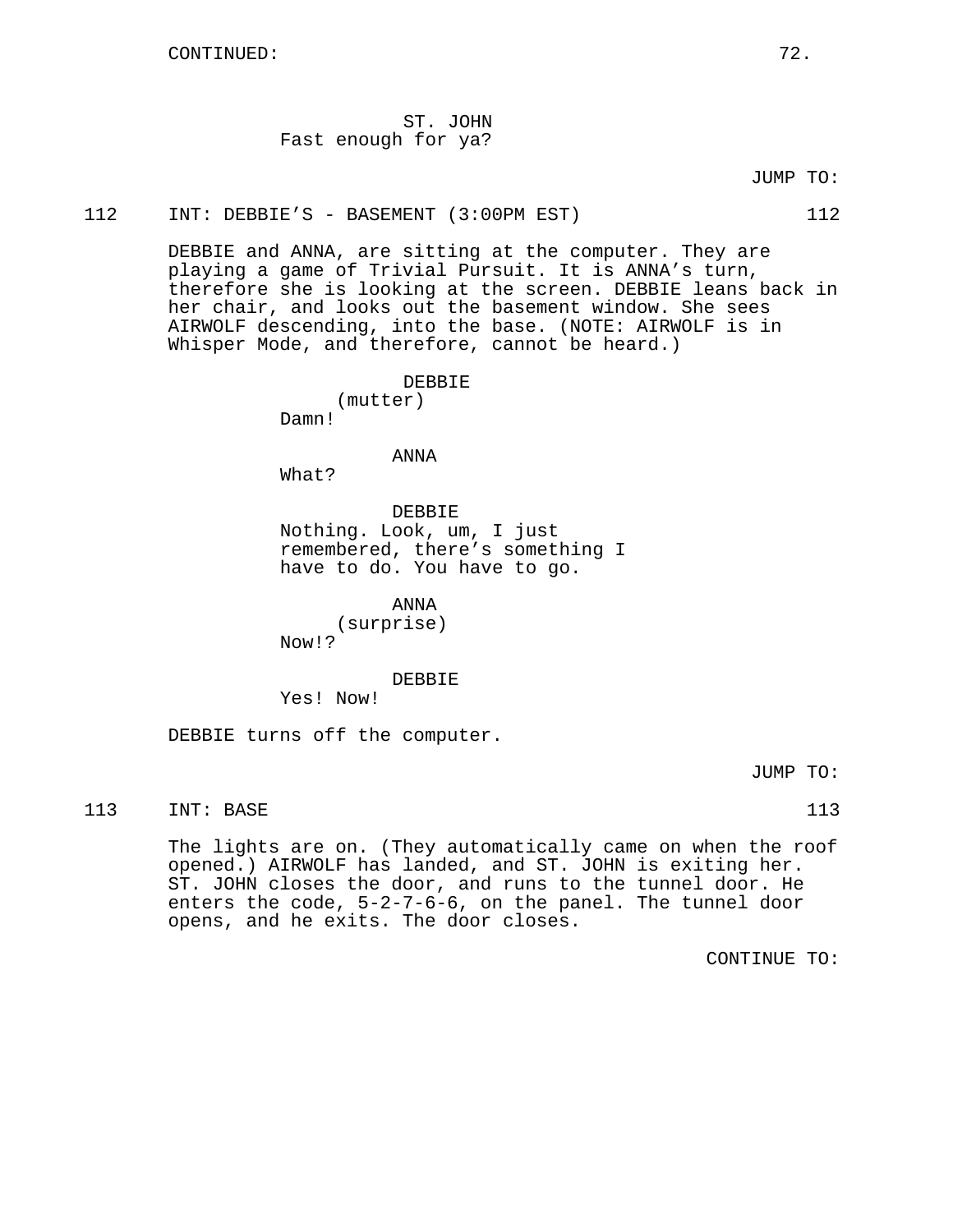114 INT: TUNNEL 114 114

ST. JOHN runs though the tunnel, and then up the stairs. He enters the code, 4-2-9-5-3, on the panel. The door opens, and he exits.. The door closes.

CONTINUE TO:

115 INT: BASEMENT 115 115

ANNA has all her stuff together. DEBBIE is showing her up the stairs. ST. JOHN calls out DEBBIE's name. Both of them stop.

ST. JOHN (VO)

Deb?

ANNA

Is that...

ST. JOHN enters the room, calling DEBBIE.

ST. JOHN

De...

ST. JOHN sees DEBBIE and ANNA standing there, and stops. ANNA stares at ST. JOHN's flight suit. DEBBIE also looks at him.

> ST. JOHN Sorry, I...

DEBBIE Don't worry about it. What is it?

ST. JOHN Jo. She's been kidnapped.

ANNA Kidnapped?!

ST. JOHN (look at Debbie) We need you.

DEBBIE Right. Let me show Anna out, then I'll be back.

ST. JOHN I'll wait here.

DEBBIE and ANNA go upstairs.

73.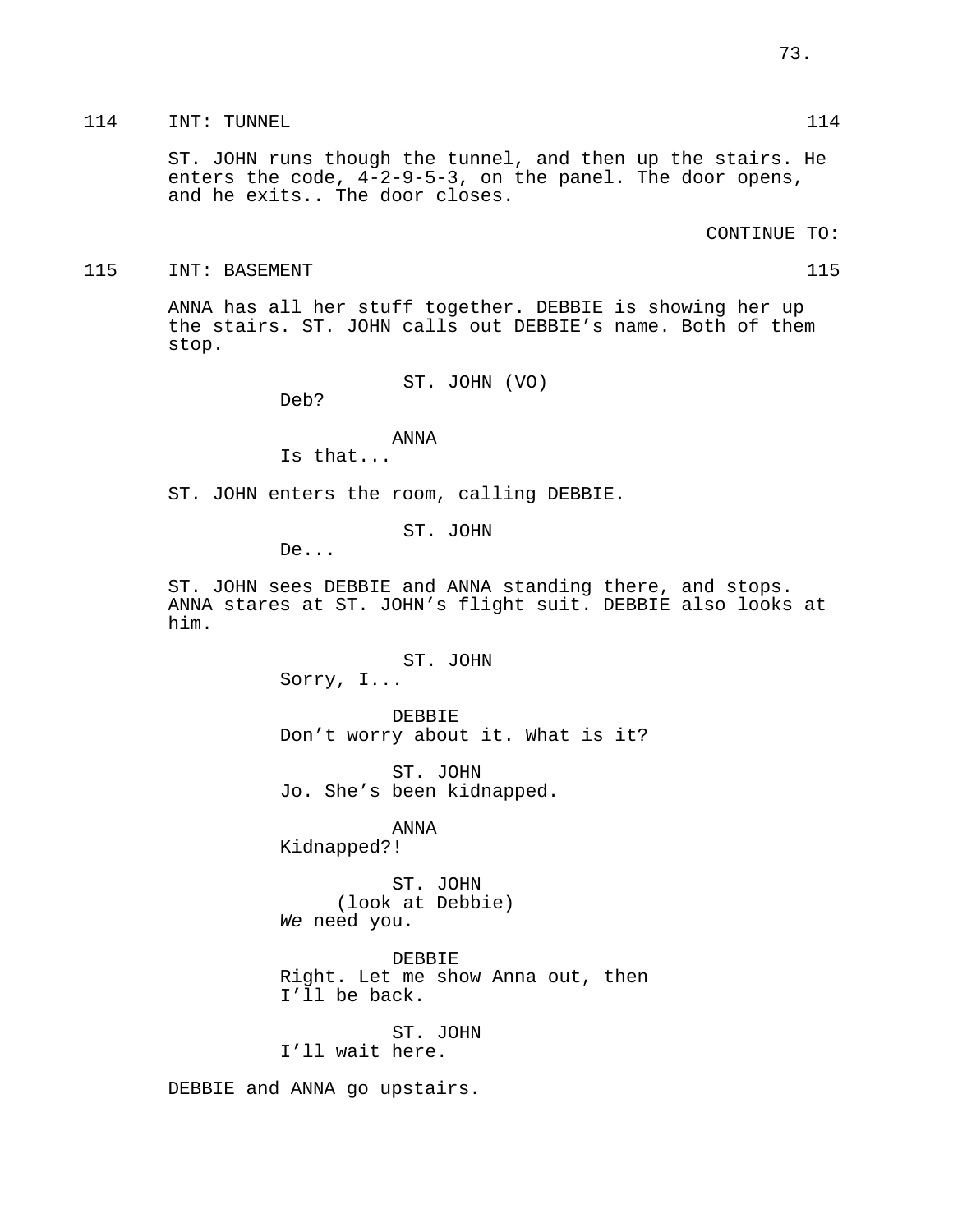CONTINUE TO:

116 SIDE DOOR 116 SIDE ROOP.

DEBBIE opens the side door and ANNA exits.

DEBBIE

See ya.

ANNA Call me when you get back?

DEBBIE

Sure. Bye.

ANNA

Bye.

CONTINUE TO:

117 EXT: DRIVEWAY 117

Door closes. ANNA looks around. No cars, or cabs for that matter, are on or around the driveway.

> ANNA (confused) Wait a minute. How did... (beat) A helicopter you idiot. He flew up. (beat) But, I would have heard a chopper. Wouldn't I?

ANNA walks to and looks through the fence -- no helicopter. She looks back in front of her.

> ANNA Now that's strange. (beat) If he didn't drive, and he didn't fly, then how'd he get here? I don't think he beamed in. Or, did he?

ANNA looks through the fence again and sees the ground open.

ANNA

Oh, my, god!

She sees a big black "helicopter" emerge from below. It is pointed south, and is making no noise. None. It hovers for about one or two seconds, then POOF, it's gone. And, there is no trace of it in the sky.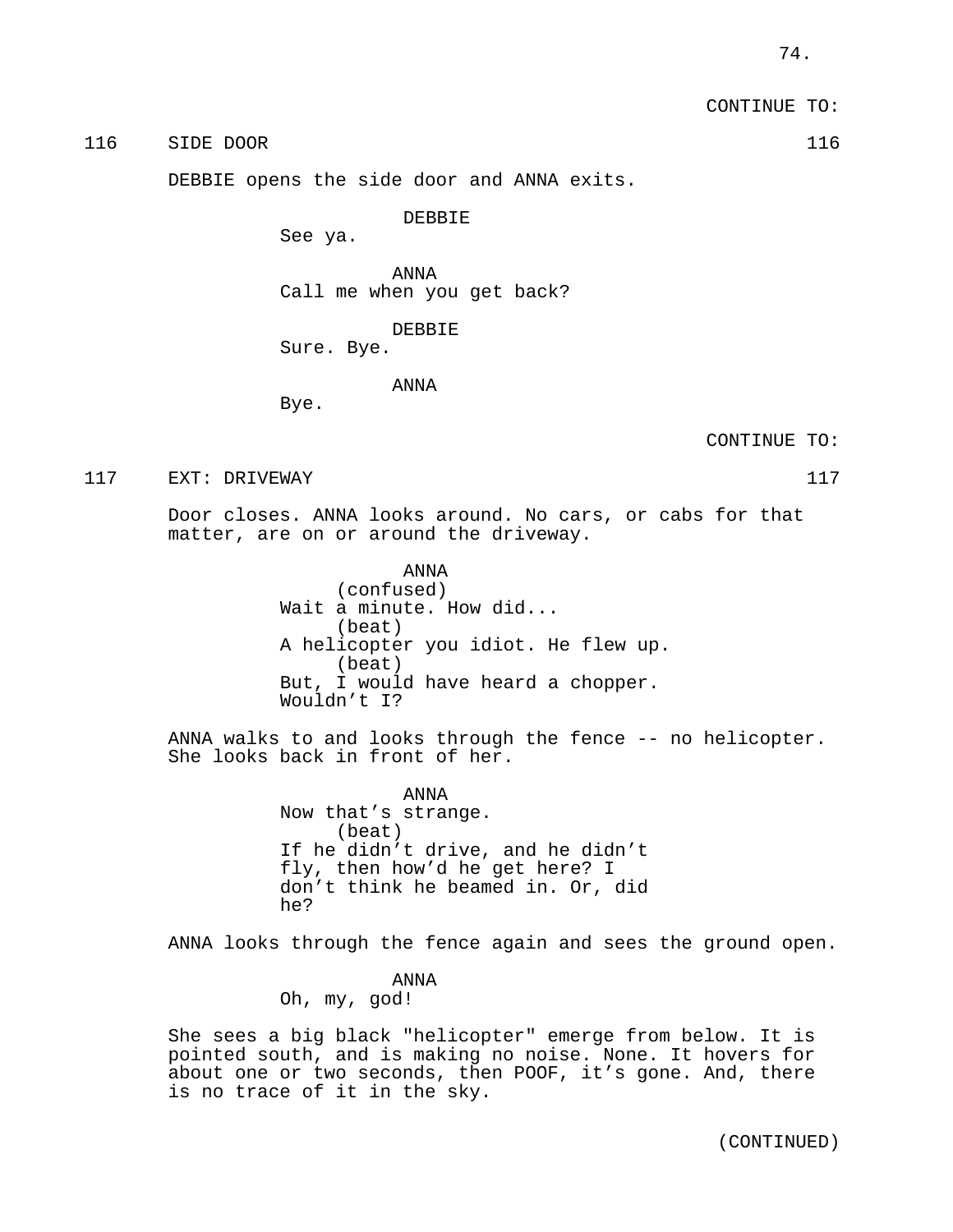ANNA (puzzlement) What was... (beat) Great. Now I'm seeing things. Even if it was there, there is no way it could have moved that fast. Nothing moves that fast. ANNA walks down the driveway. ANNA Wait a minute. (stop) St. John was wearing a really bizarre grey thing. And there was some sort of emblem on it. (beat) Now, if I could only remember what it looked like. ANNA starts walking again. She walks off the driveway. CONTINUE TO: 118 EXT: PHYLLIS AVENUE 118 She starts to head up the street. She is trying to visualize the emblem. ANNA Now, think Anna. (beat) Where have you seen that before. (beat) It looks so familiar. Where... (remember) Of course. Debbie has a pendant like that on a necklace. And where'd she get the necklace. St. John, Mike and gang gave it to her. So, what does that prove? (beat) Wait. There was something written on top of the emblem. Now think. (beat) Come on, think. What did it say? (beat) (Say letters one at a time) A...I...R...W...O...L...F.. (beat) A-I-R-W-O-L-F. Airwolf? (beat) (MORE)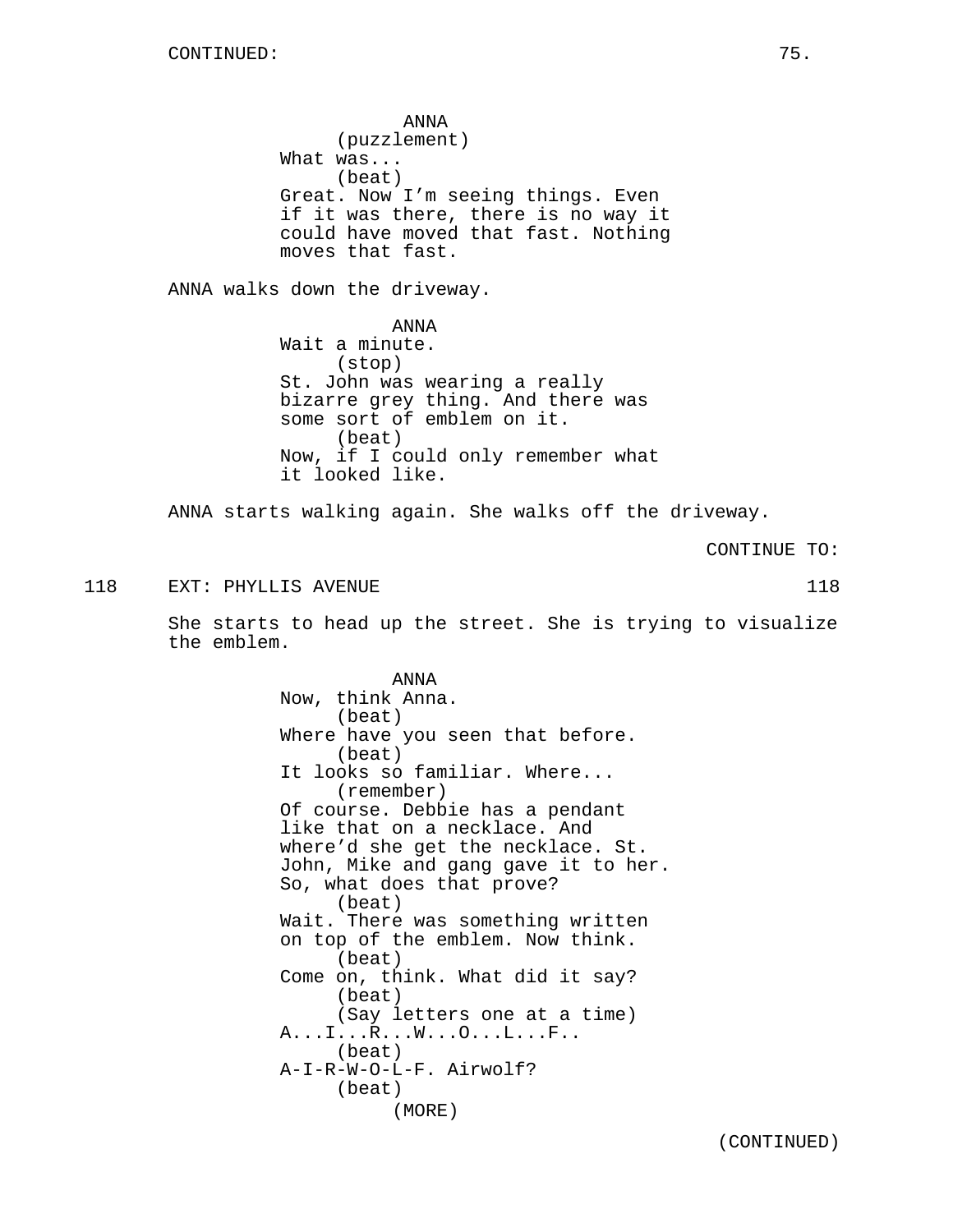ANNA (cont'd) Airwolf! That's Airwolf. It has to be. Wow. I wonder if I can get them to give me a ride in it. I mean, now that I know about it. (beat)(walk on) Wait a minute. It came from underground. That must mean that they've built some sort of underground hanger. (beat) And, since St. John just appeared in the basement, it must be accessed from the basem... (beat) Boy, when Debbie gets back I can't wait to ask her about it... I wonder where they got it? I mean Santini Air is just a small air service where would they... (beat) It is a front. I knew it. But not for something illegal. I bet they really work for a secret US government agency. (Excited) This is great. Really great. I wonder why I couldn't hear it though?

119 INT: AIRWOLF (4:55PM MST) 119

ST. JOHN and MIKE are in the front. DEBBIE is in the back. They are all wearing their standard headset. They are talking to JASON, on the monitor. AIRWOLF is still in whisper mode, and is traveling at a normal cruising speed.

> JASON The tests on those flowers just came in. It seems they are a very rare type. Only found in a few places.

MIKE Not your average run-of-the-mill flowers, then.

JASON Nope. Only a few nurseries sell them.

CUT TO: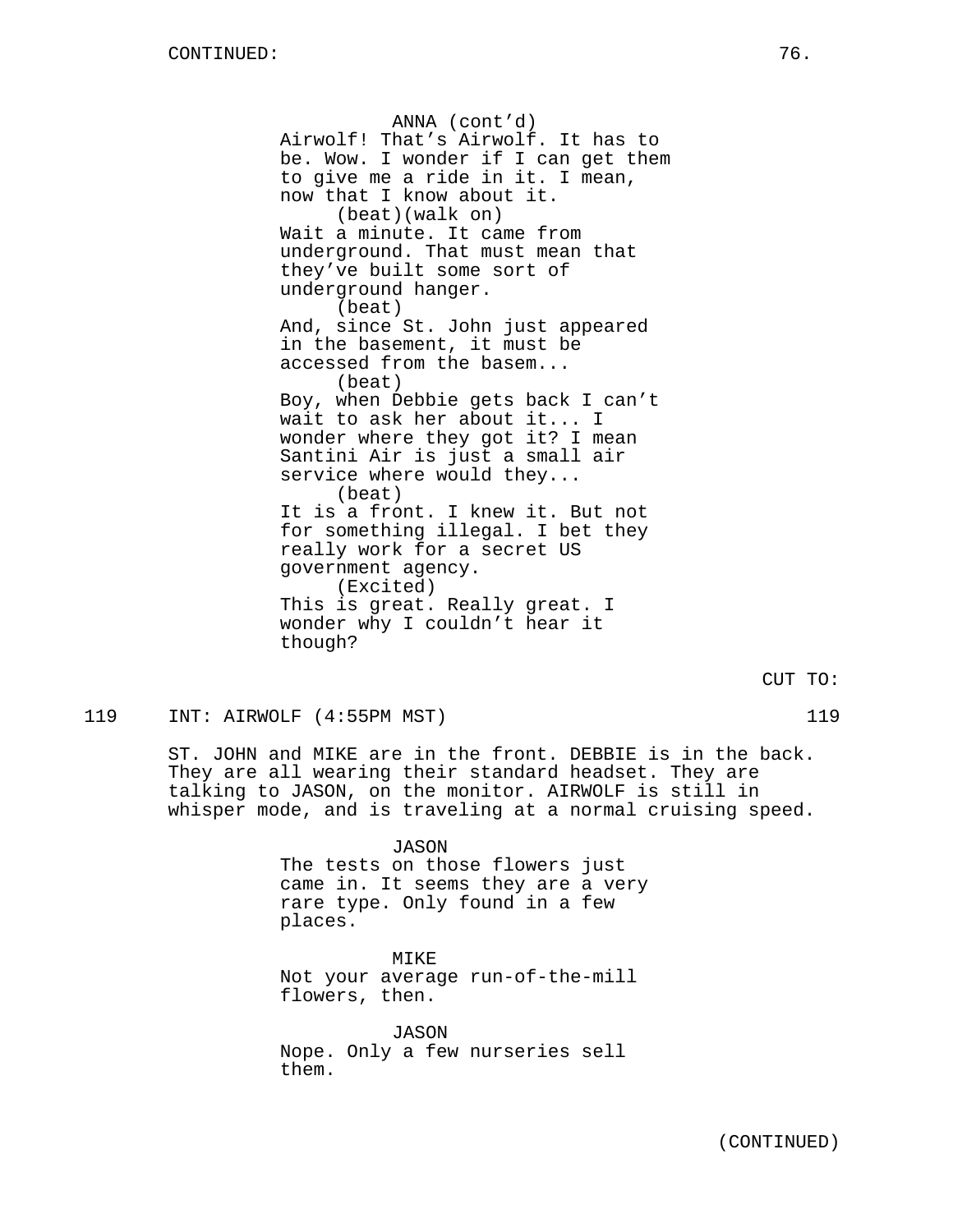ST. JOHN That should make it easy. If they bought them from a nursery. JASON I'm sending you a list of names and address. DEBBIE gets the computer ready to receive the transmission. JASON sends the file. DEBBIE (retrieve file) Got it. ST. JOHN We'll start checking them out. JASON I'll see what I can turn up from down here. DEBBIE Jase? JASON Yeh. DEBBIE How's Frank? FRANK (on monitor) Just fine cous. Don't worry about me. I wish I could remember what was written on that delivery man's hat, though. MIKE Keep thinking Frank. It will come to you. Just give it some time. FRANK Yeh.

> MIKE And try not to think too hard.

ST. JOHN Talk to ya later. Wolf out.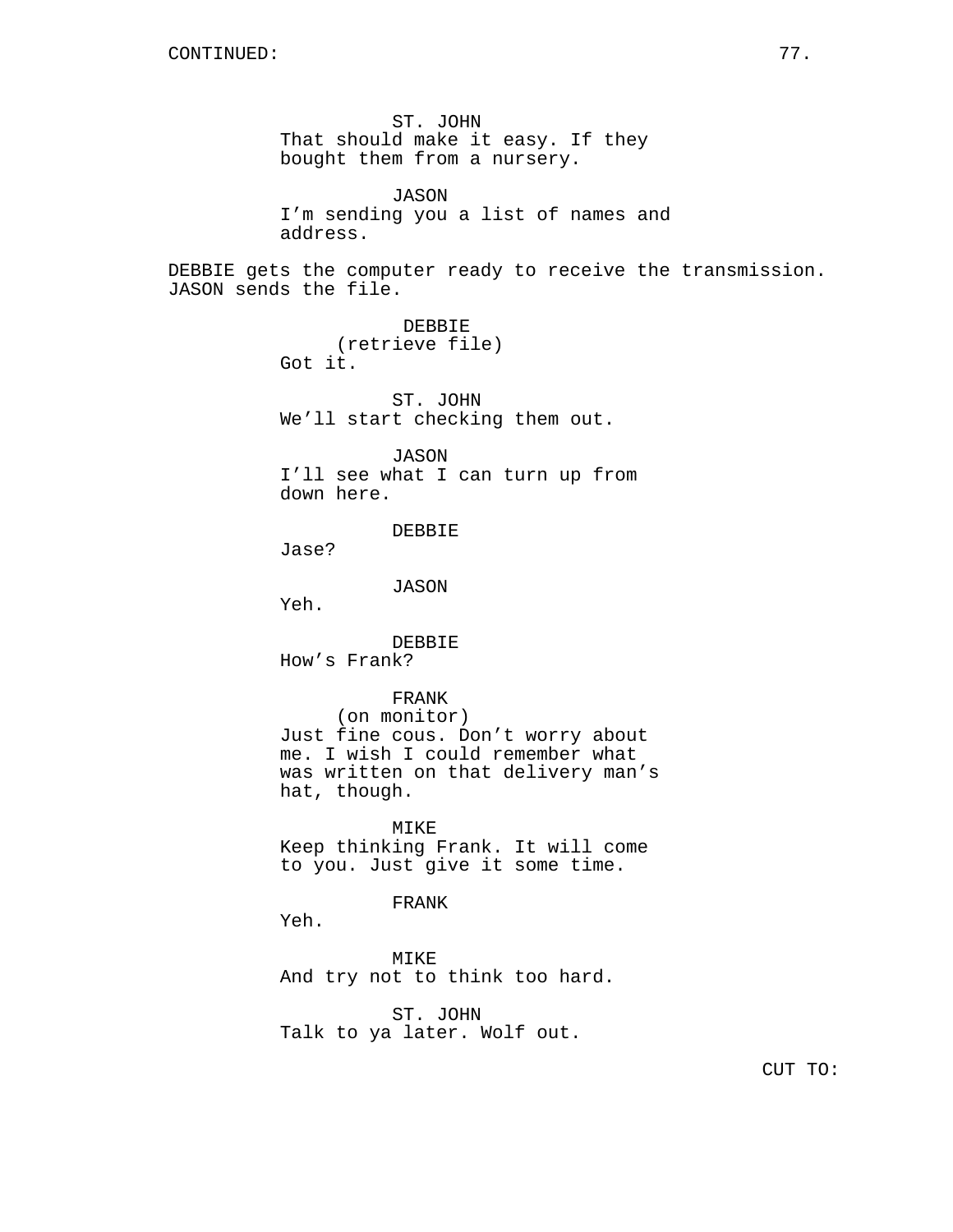JUMP TO:

120 INT: LAIR 120

JASON flicks off the communications switch and turns to FRANK.

> JASON Maybe if we went back to Jo's... something would jog your memory.

FRANK Yeh, Maybe. Let's go.

JASON rises. They head out.

121 INT: AIRWOLF (6:00PM) 121

DEBBIE Well, that's another strike. And there are still five names left on Jason's list. (beat) This is gonna take all night. Isn't there an easier way?

ST. JOHN I'm open to suggestions. Got any?

DEBBIE

(thinking) Does Jo wear any sort of homing device?

MIKE You mean something like our watches?

DEBBIE

Yeh.

MIKE She owns one. But, she never seems to be wearing it when...

DEBBIE This has happened before?

ST. JOHN More times than I can count. And not only to Jo.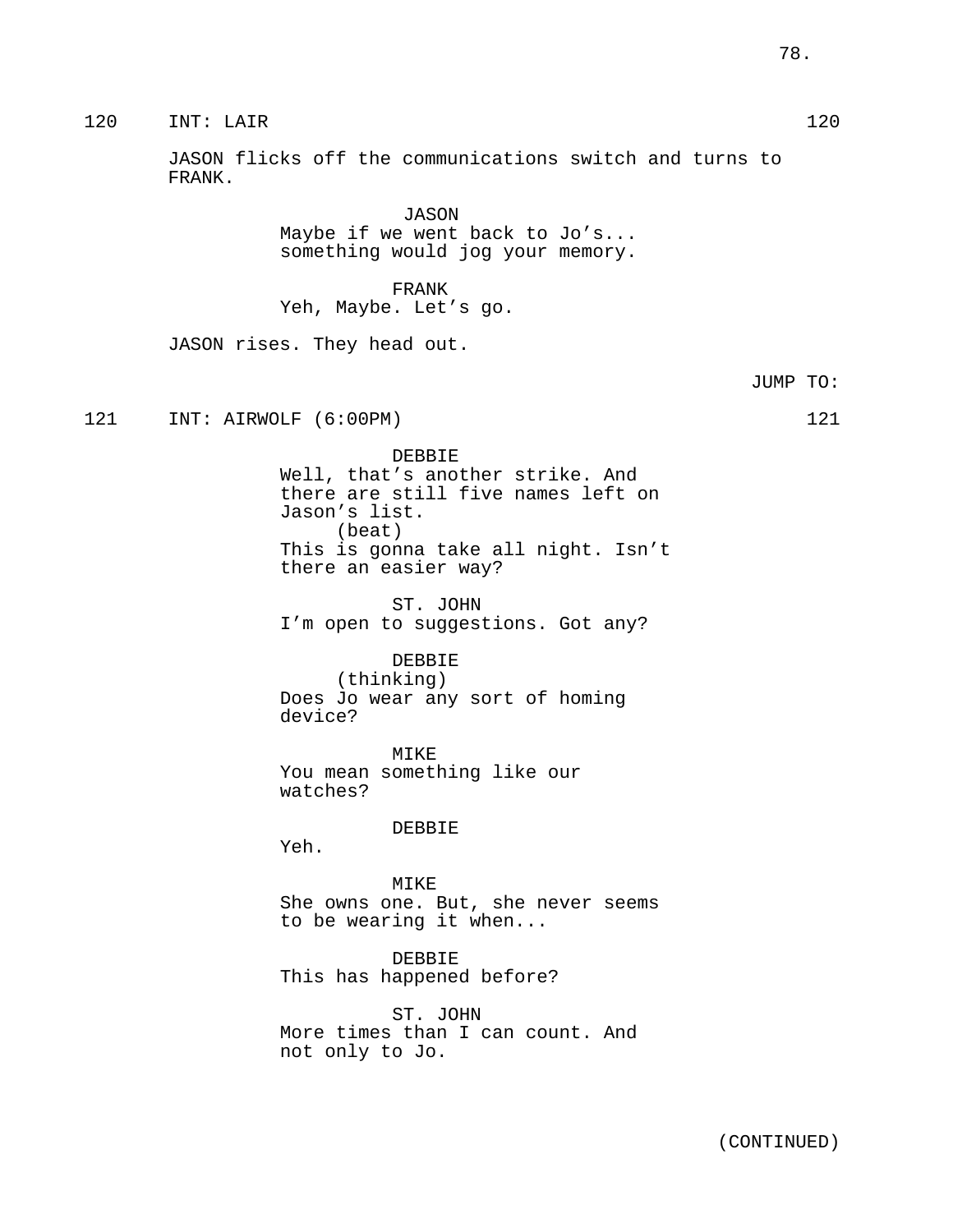DEBBIE Maybe you guys should be more strict with her. MIKE How so? DEBBIE I don't know. (beat) Give her something she'll never take off. ST. JOHN Like what? DEBBIE I don't know. All is quiet for a while. MIKE ETA to the next stop? DEBBIE (consult computer) 2 minutes. CONTINUE TO: 122 EXT: AIRWOLF 122 122 AIRWOLF flies on.

JUMP TO:

123 INT: SANTINI AIR - OFFICE (6:30PM) 123

JASON is sitting in a chair. FRANK is leaning against the desk. Both are deep in thought.

> JASON Maybe we've been looking at this the wrong way!

> > FRANK

How so?

JASON We've been under the assumption that Jo was the intended victim, and...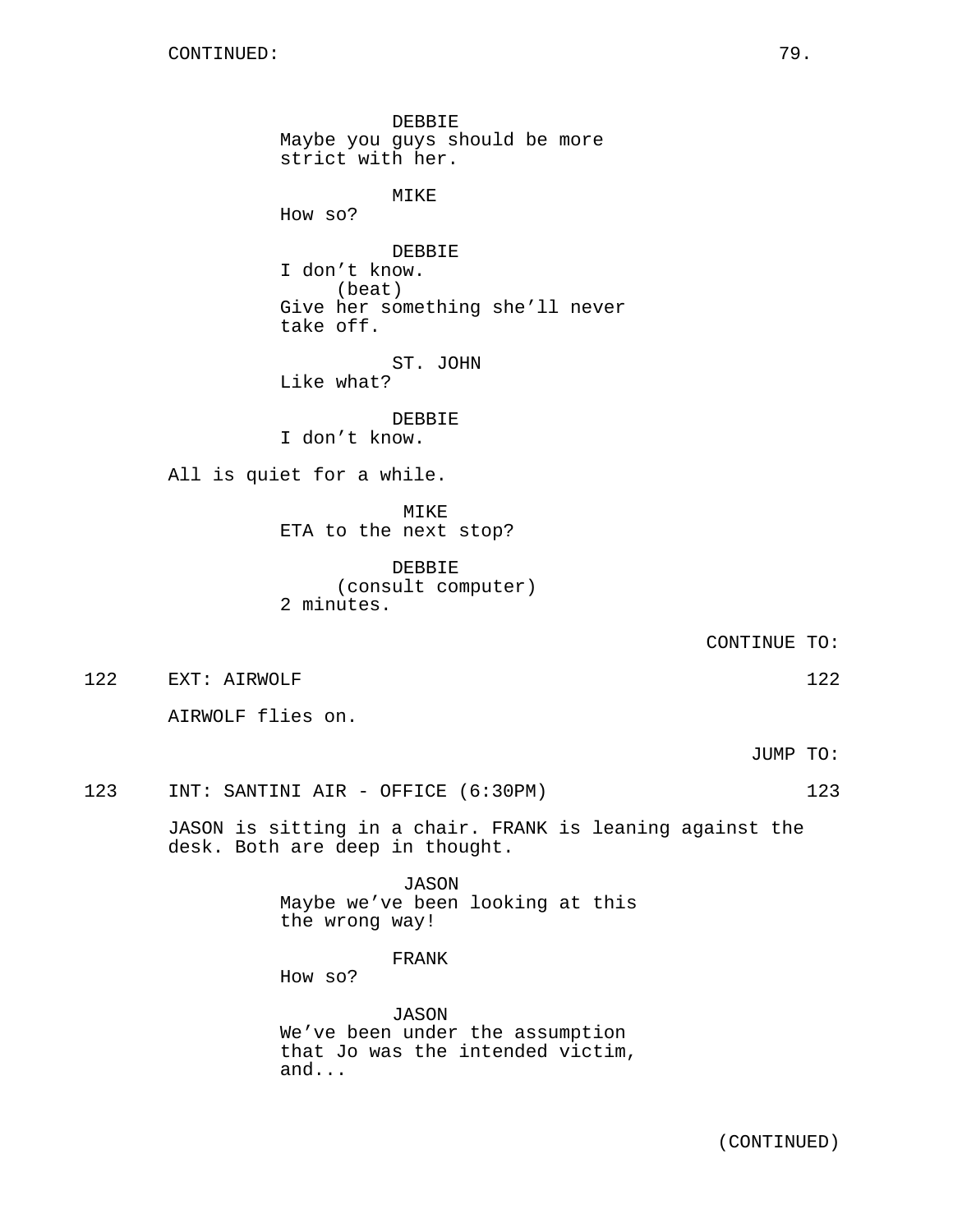FRANK What are you getting at?

JASON Maybe this has nothing to do with Jo, or the Airwolf Project. Maybe someone is after you.

FRANK Me? Then why...

JASON Leverage. They can use her, to get to you. What cases are you working on?

FRANK I have three active files right now.

JASON wheels his chair over to the computer, and accesses the DNS mainframe.

#### JASON

Names?

JASON writes down the names as FRANK says them.

FRANK Sonny Burnett. (beat) Mark Chapel. (beat) and Brad Williams.

JASON enters the first name: BURNETT, SONNY. And pulls up BURNETT's DNS file.

> JASON Burnett, Sonny. Age 40. Born: Miami, Florida. Arrested: Twice. Suspicion of drug trafficking. Charges dropped both times.

BURNETT's rap sheet continues. JASON whistles.

JASON Boy, this guys rap sheet is...

FRANK Tell me about it. He's been arrested for almost everything at least once.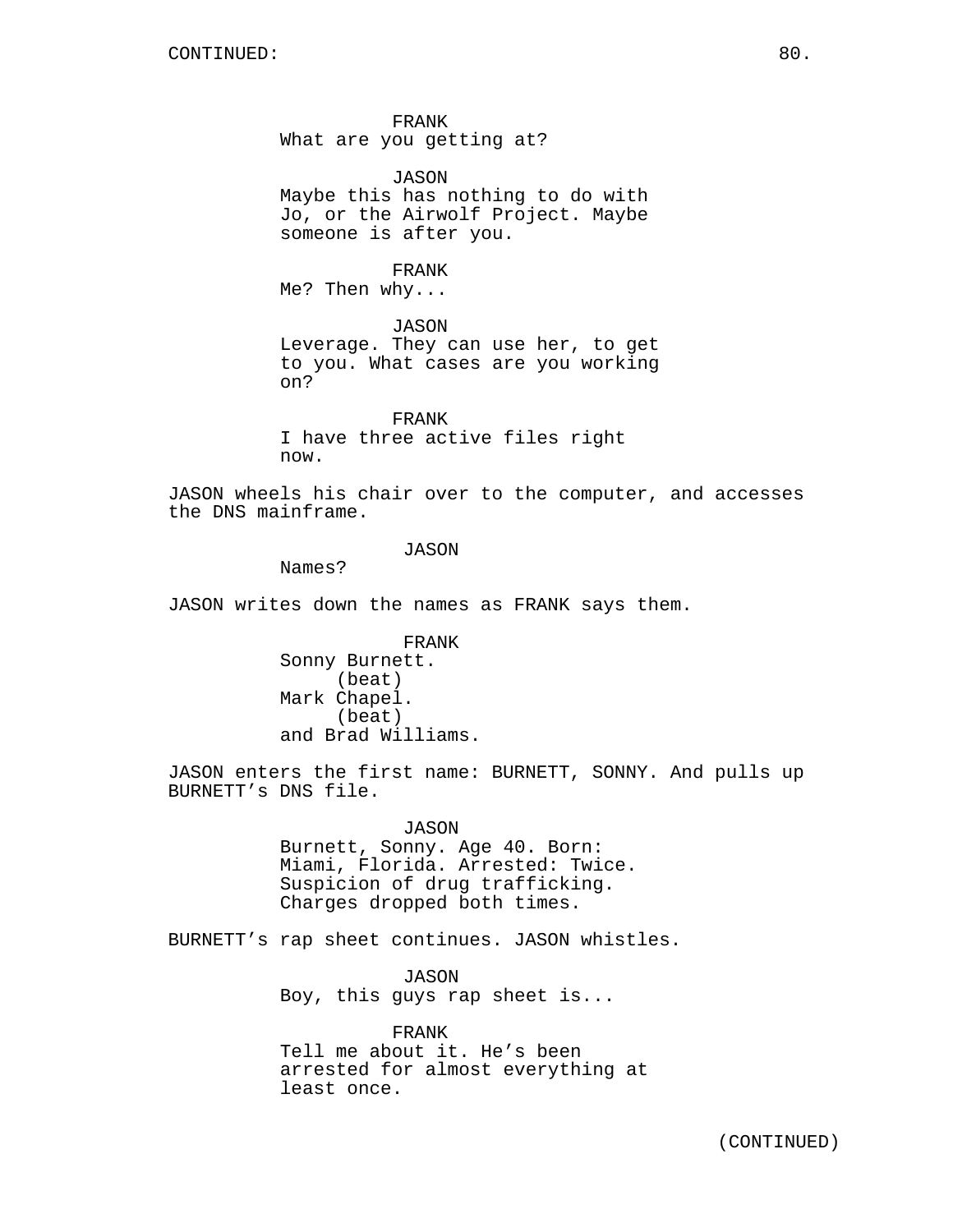JASON spots something interesting.

JASON Check this out...

JASON points to item on screen.

JASON It seems our Mr. Burnett owns a Rockland Gardens.

FRANK picks up a copy of the list that JASON sent AIRWOLF, and looks it over.

> FRANK Rockland isn't on the list.

JASON Didn't think it would. That would have too easy. (beat) One doesn't go looking for a needle in a haystack, and find the needle right away.

JASON enters the next name: CHAPEL, MARK. And pulls up CHAPEL's DNS file.

> JASON Chapel, Mark. Age 35. Born: New Orleans, Louisiana. Suspected in the assassinations of...

A long list of names appears.

JASON He's a regular gun-for-hire. Seems he'll take out just about anyone.

FRANK As long as you can pay his price.

JASON Seems that he is also part owner in The Mountain Nursery.

FRANK consults the list again.

FRANK Strike two, Jason. That one's not on the list either.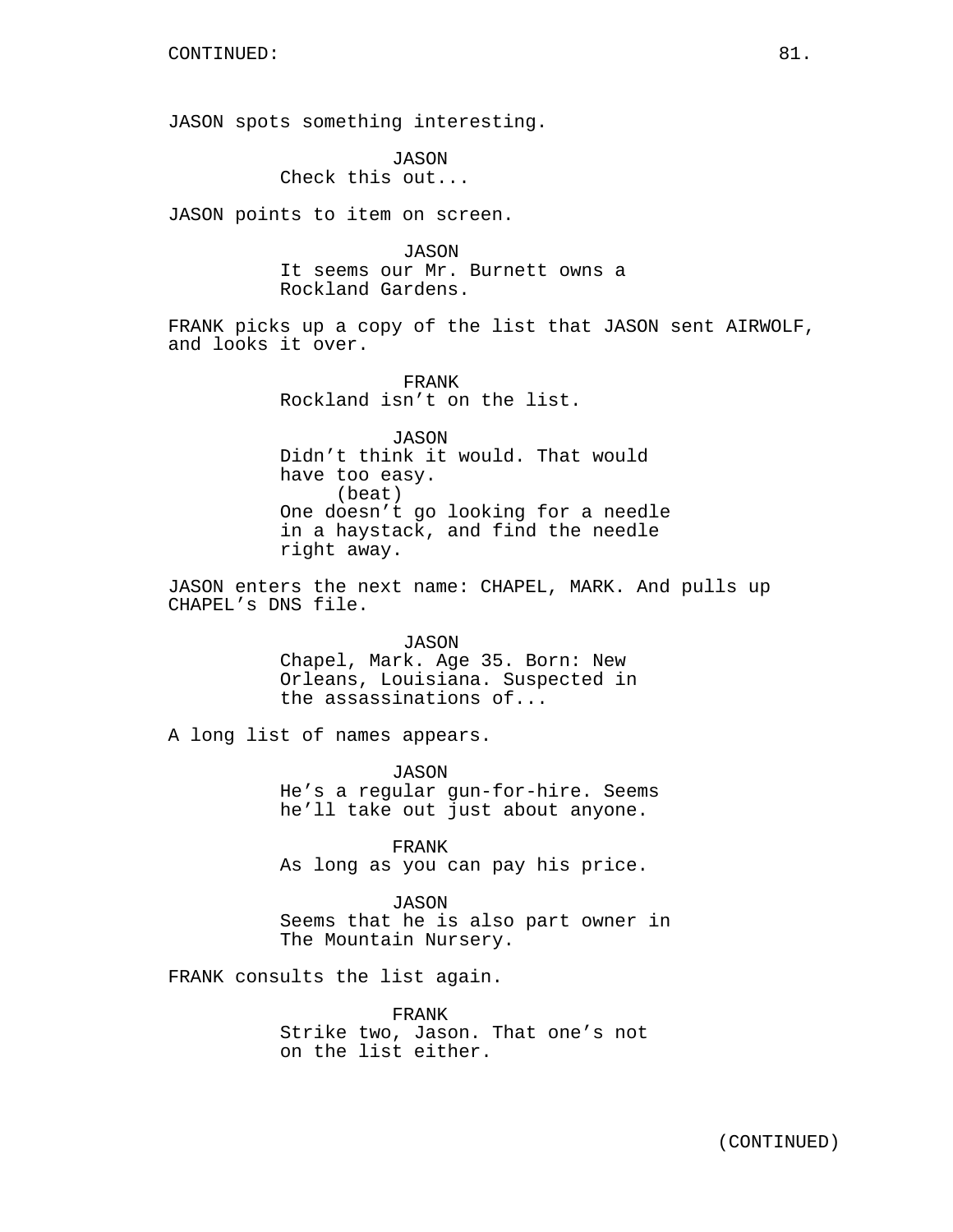JASON Well, you know what they say... (beat) It's always in the last place you look.

FRANK That's because once you've found it, you stop looking.

JASON

Funny.

JASON enters the last name: WILLIAMS, BRAD. And pulls up WILLIAMS' DNS file.

#### JASON

Williams, Brad: Age 30, worked for NASA. Suspected of selling government information to anyone who will pay the right price for it. It was never proven. And he disappeared. Suspected of going to one of his contacts in the ex-Soviet Union.

FRANK

And even though the wall is down, there are still some people, on both sides, who think it isn't.

JASON

So why are you...

FRANK It's a long story.

FRANK is looking at the screen over JASON's shoulder. He sees something.

> FRANK Check it out. (point to screen) His uncle owns Desert Flowers. And...

FRANK hands JASON the list, pointing to the third last name on the list.

> FRANK It's on the list. Pull up Desert Flowers.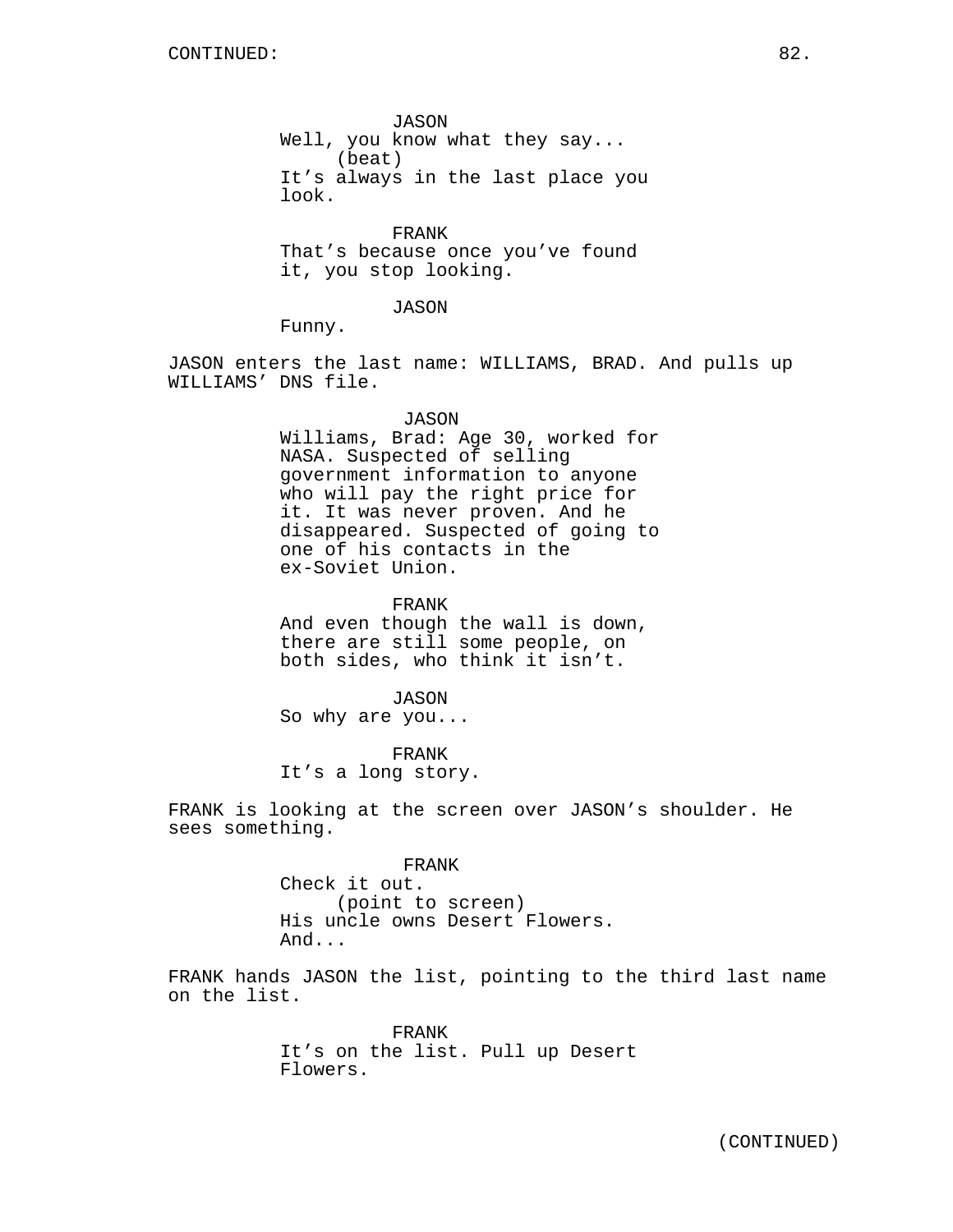JASON enters DESERT FLOWERS, and pulls up its file. In the top right hand corner is the company logo. A rainbow, a sand dune centered under the rainbow, and the letters D and F under the dunes.

> FRANK That's it! That's the logo that was on the man's hat.

JASON wheels the chair over to the CB. JASON picks up the mike, and calls AIRWOLF.

> JASON Locke to Wolf, come in Wolf.

Momentary pause.

MIKE (VO) Wolf. Go ahead Jason.

JASON I think we just got a breakthrough. Head to Desert Flowers.

ST. JOHN (VO) Desert Flowers?

JASON

Yeh.

DEBBIE (VO) It's the next one on the list.

JASON If Jo's not there, someone there ought to know where she is.

MIKE (VO)

Okay.

ST. JOHN (VO) Wolf out.

JASON turns to FRANK, who, looks distracted, worried.

JASON Don't worry Stein. (beat) They'll find her. FRANK I know. (beat)

(MORE)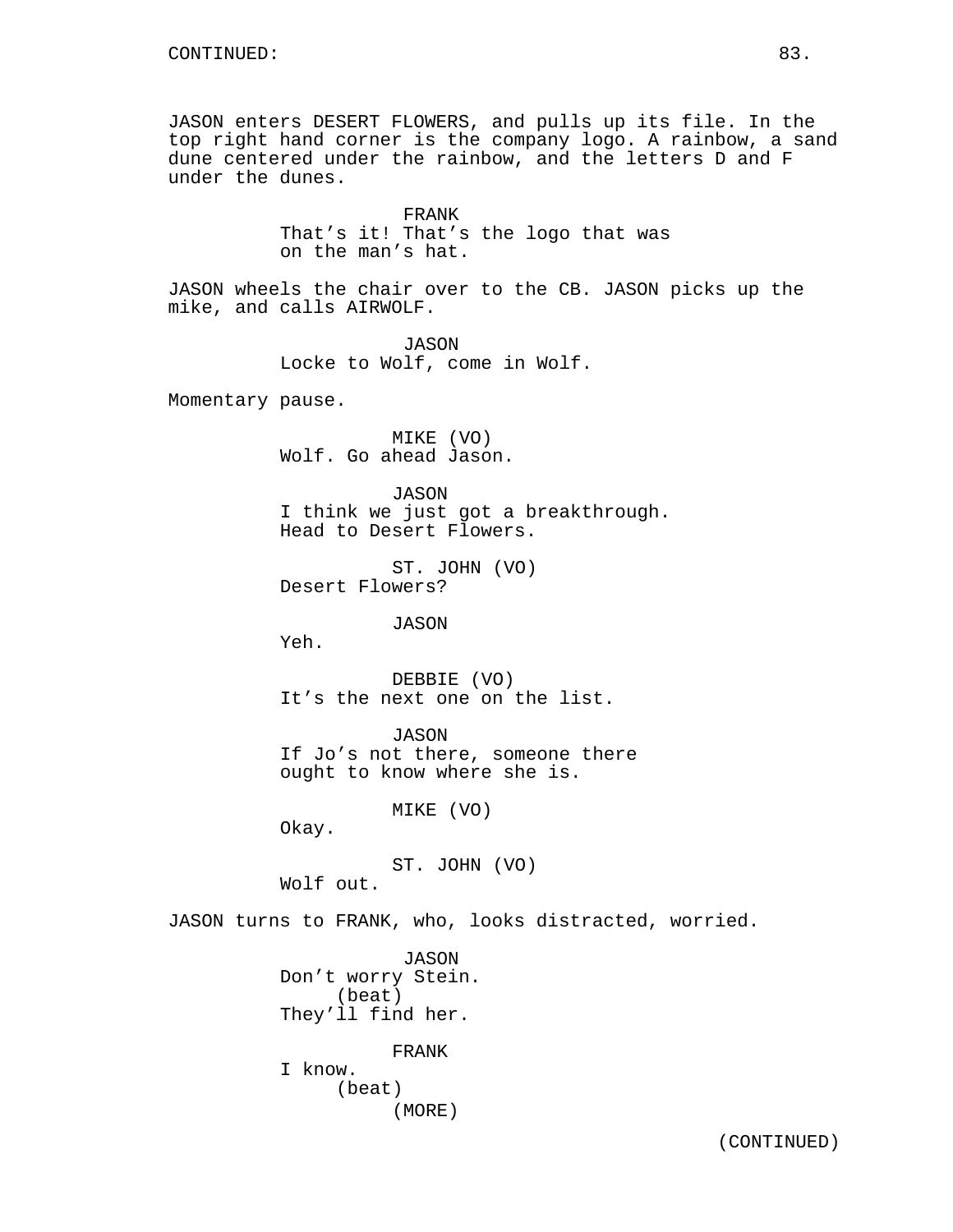FRANK (cont'd) That's not what's bothering me. JASON (raise eyebrow) Oh? Then what is? FRANK This whole situation has.. (beat) It's made me realize just how important Jo is to me. You know what I mean? JASON Yeh. I do. FRANK I don't ever want to lose her, Jase. (beat) And I know just how to make sure I don't. FRANK turns and heads to the door. JASON Where are you going? FRANK stops in doorway and turns to JASON. FRANK There's something I have to do. Then I'll be back. FRANK walks though the hanger. JASON Frank? (walk to door) Frank? (stop in doorway) Stein! FRANK exits the hanger.

JUMP TO: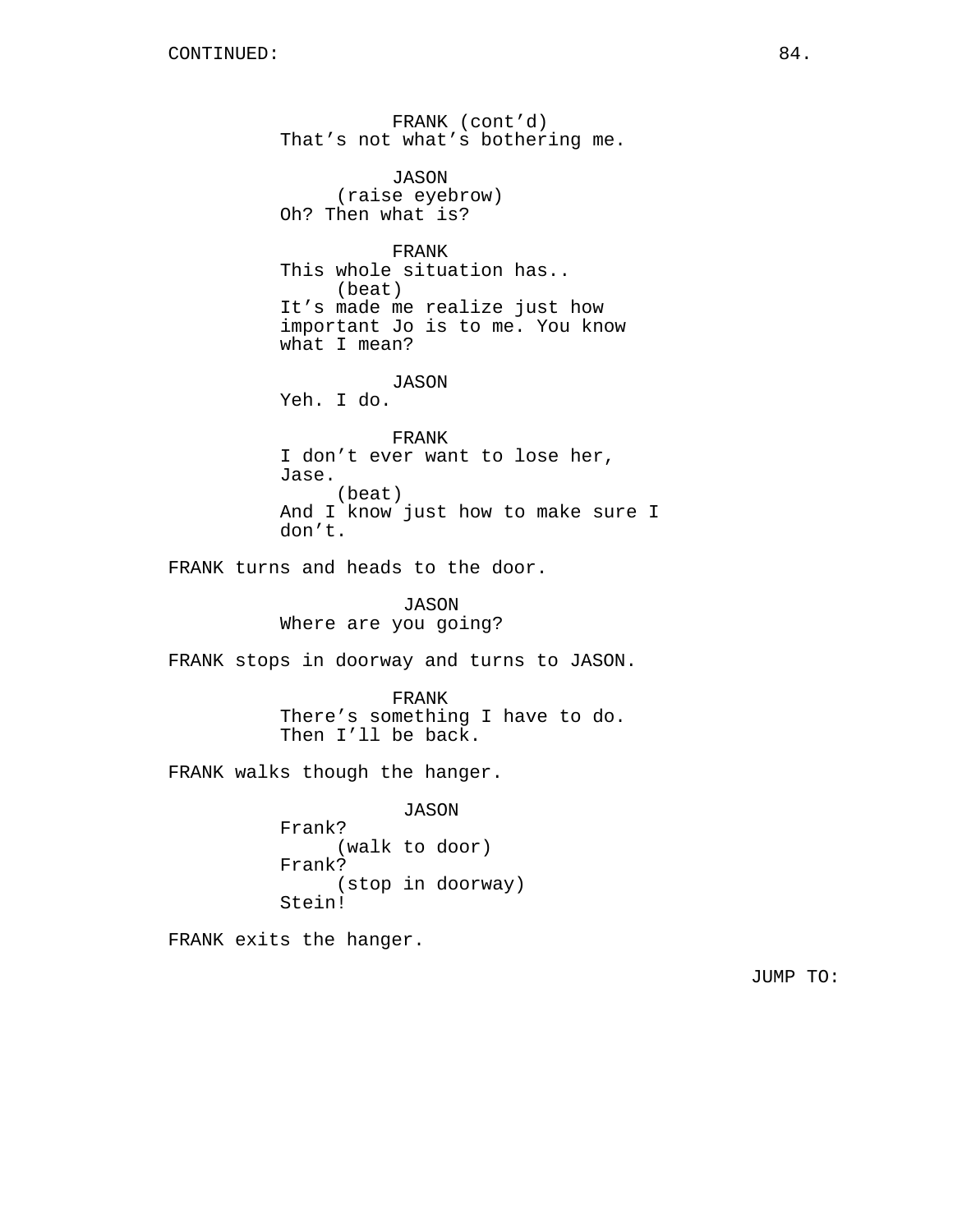## 124 INT: DESERT FLOWERS (6:38PM) 124

JO is ties in a chair. There are two men standing in front of her. They both have machine guns. They've just finished "questioning" her. There are two men standing in a far corner. One of them is wearing a suit. His name is BRAD WILLIAMS. The other man was the one "questioning" JO. He also has a machine gun. FOCUS on BRAD.

MAN She knows nothin' boss. BRAD You sure? MAN Positive. Me an da boys been questionin' her for hours, boss. (beat) Day worked her over real good. (beat) If she knew anythin', don't ya think she woulda said it? BRAD Okay. (beat) Where's Stein? MAN Who? BRAD Stein! MAN We's all that's here boss. Who's Stein? BRAD IDIOTS!!!! EVERYONE looks over at them. BRAD (lower voice) I said grab Stein and the girl!

MAN Sorry boss.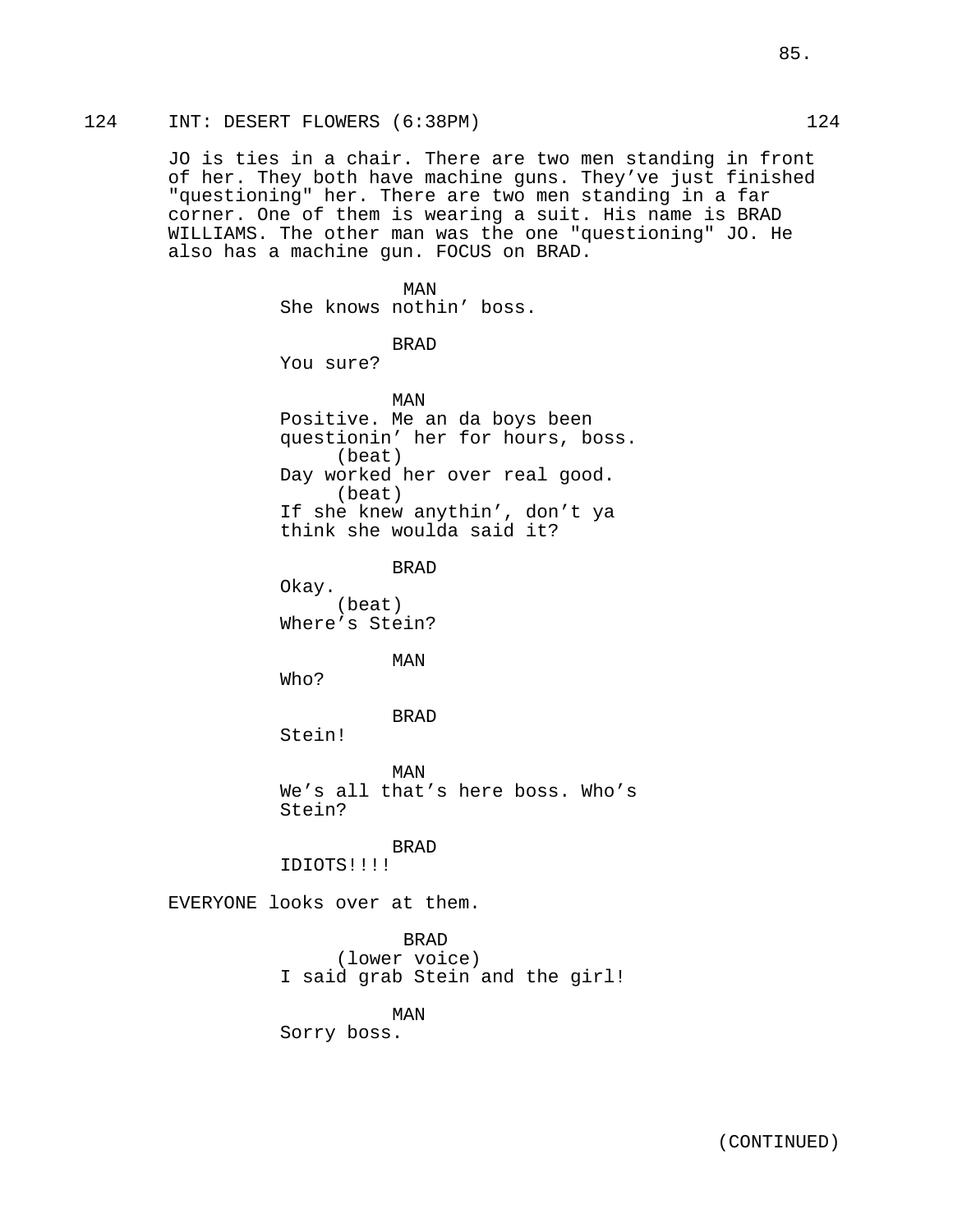## BRAD Must I do everything myself!

There is an explosion from outside.

# BRAD

## What was that?

Another explosion from outside.

BRAD Let's get out of here. That must be Stein.

BRAD, the man he was talking to, and one of the men with JO, run to the back door. The other man decides he wants to take JO with them. BRAD turns and yells at him.

#### BRAD

Leave her!

BRAD and his men exit. JO is alone. JO tries to loosen the ropes that she is tied up with. In a few seconds, MIKE enters via the front door, with his gun drawn. He is surprised to see the room empty. He sees JO, and runs to her.

> MIKE You all right?

> > JO

Fine.

MIKE starts untieing the ropes.

JO

They're...

MIKE Don't worry about them. Deb and St. John will get them.

JUMP TO:

125 EXT: BRAD'S CAR 125

The car is driving down the road, and AIRWOLF is in hot pursuit.

CONTINUE TO: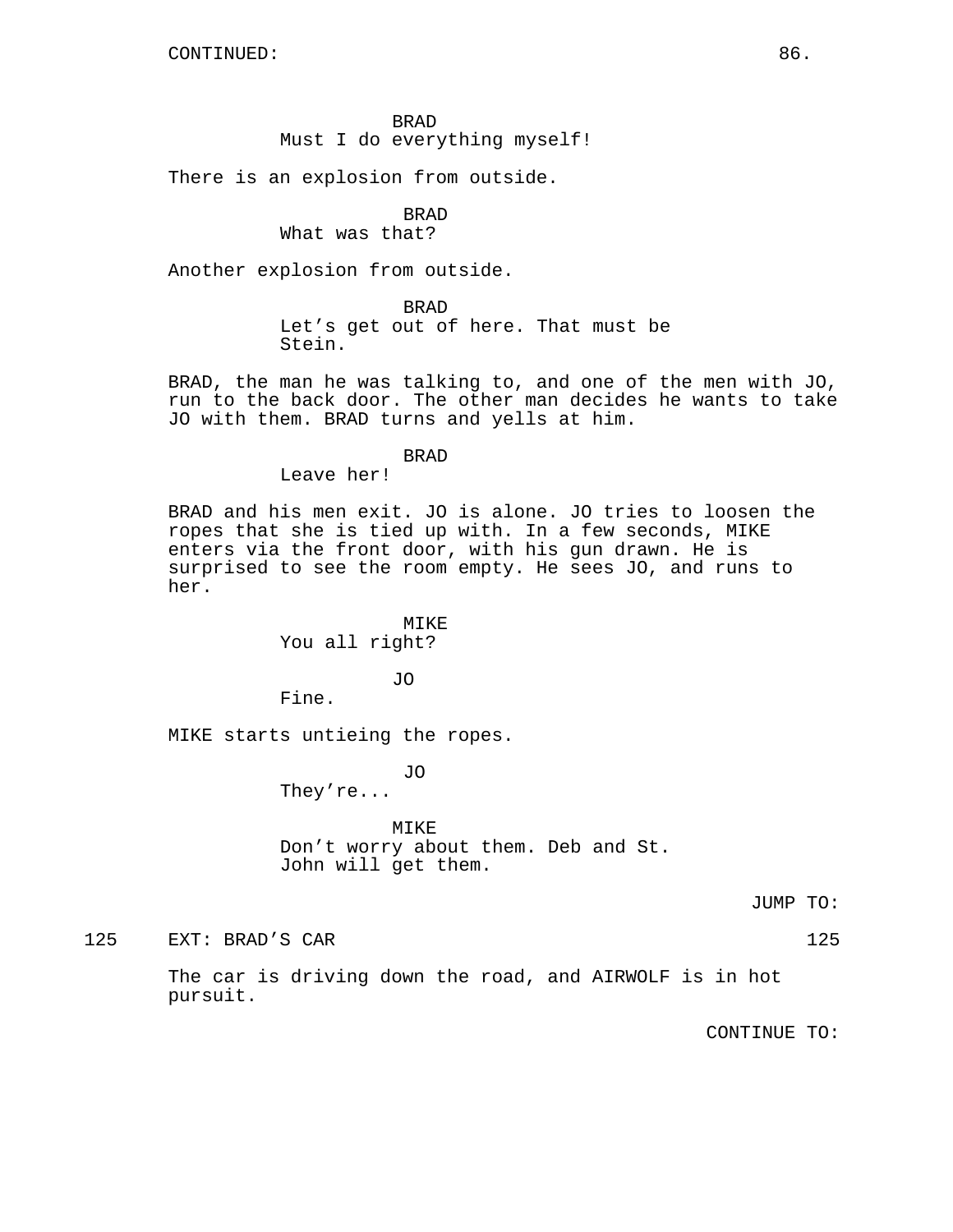The two men who were guarding JO, are in the front seat. BRAD, and the man he was talking to, are in the back seat. BRAD is behind the driver. FOCUS on back seat. MAN looks out back window, and sees AIRWOLF.

> MAN It's still after us boss. (beat) What are we gonna do?

BRAD For starters, you can try shooting at it, you idiot.

MAN Right. Shoot it down. (beat) Why didn't I think of that?

The man rolls down his window, and starts shooting at AIRWOLF.

CONTINUE TO:

127 EXT: CAR 127

The bullets from the machine gun just bounce off AIRWOLF. The man empties the clip then gets back inside the car. (NOTE: AIRWOLF has not fired on the car. Yet.)

CONTINUE TO:

128 INT: CAR 128

The man reloads the gun.

BRAD Where did you learn to shoot?

MAN

Hunh?

BRAD That... helicopter... is so close and so big. (beat) How can you keep missing it?

MAN I ain't missin' it boss. The bullets are just bouncin' off it?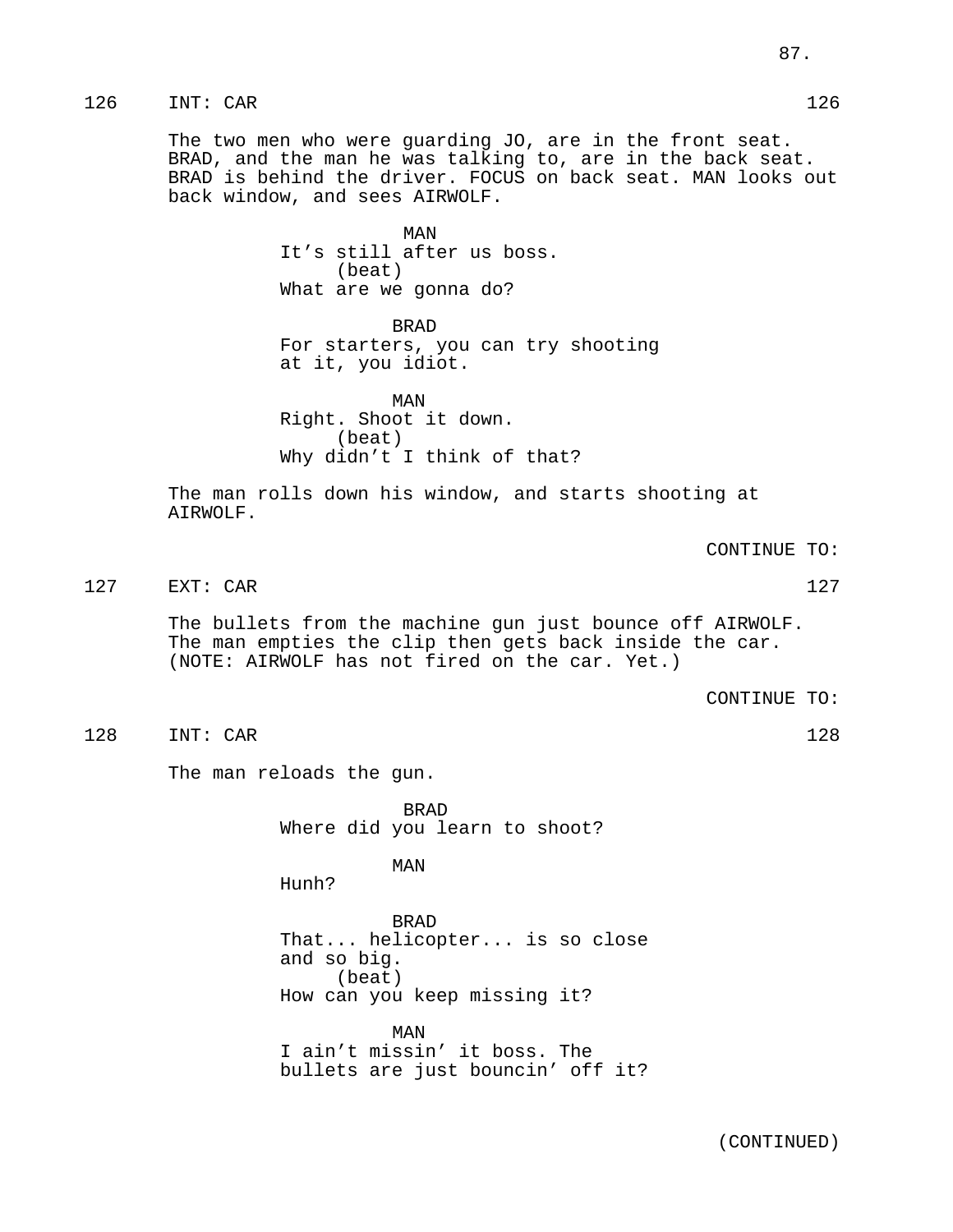BRAD Bouncing off it? (grab the gun) Give me that. (beat) I'll show you how to shoot. (beat) Watch, and learn.

CONTINUE TO:

### 129 EXT: CAR 129

BRAD opens the window and starts shooting at AIRWOLF. He empties the clip. Again, the bullets just bounce off AIRWOLF. BRAD gets back inside the car.

CONTINUE TO:

130 INT: CAR 130

BRAD throws the gun down on the seat. MAN looks at him.

MAN See, I told ya, boss. The...

BRAD turns to him.

BRAD SHUT UP! (beat) Can't this car go any faster?

CUT TO:

131 INT: AIRWOLF 131 131

ST. JOHN and DEBBIE are both wearing their black helmets.

ST. JOHN Okay. (beat) Now that they've had their fun... (beat) Let's show them that we mean business.

DEBBIE

Right.

ST. JOHN raises his hand to the side of his helmet, and lowers his visor. He targets the car's rear tire, and fires.

CUT TO: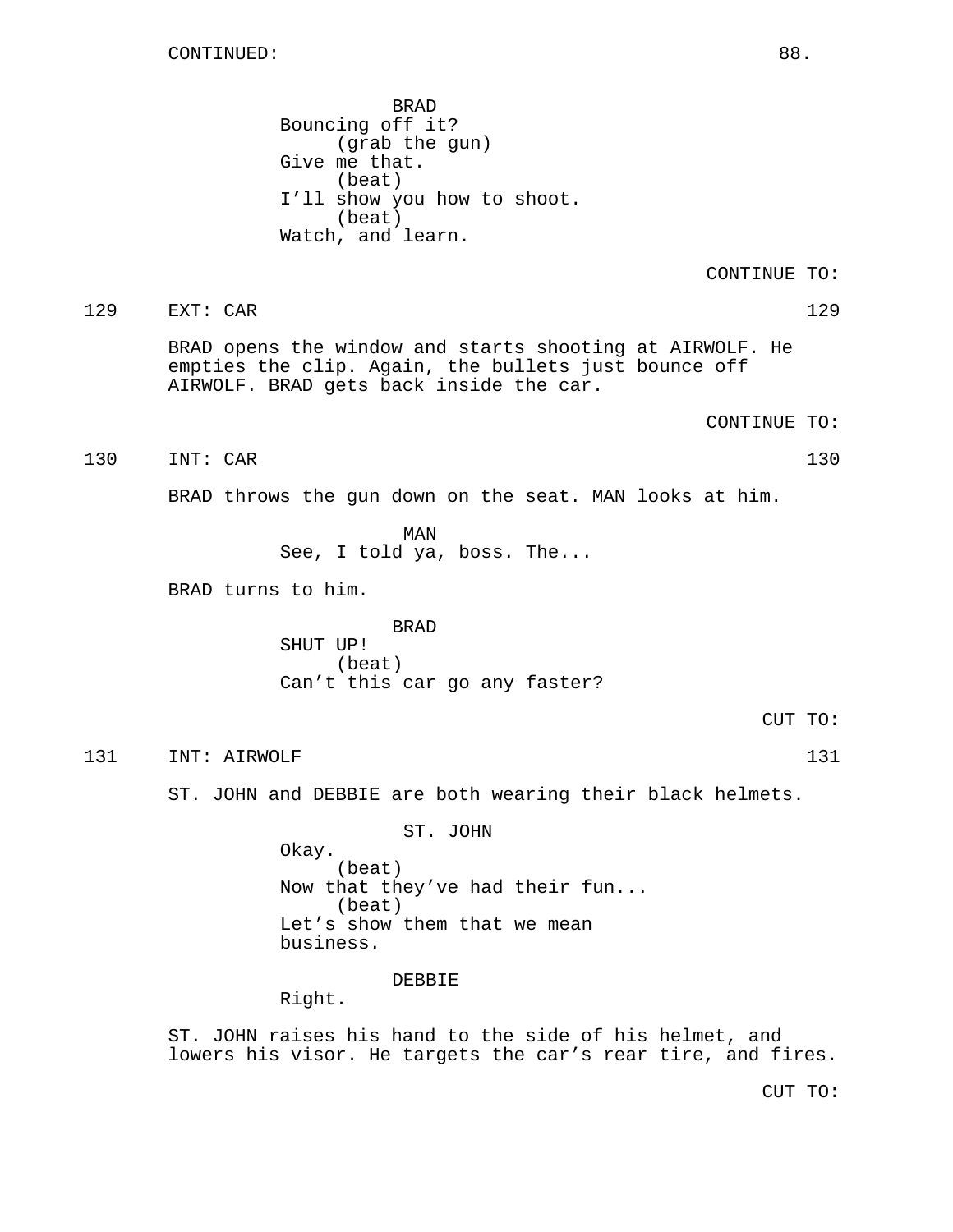132 EXT: CAR 132 EXT: CAR 132

Direct hit. The car swerves out of control, and goes off the road. It rolls down the hill, and hits the ground. Hard. It explodes on impact.

JUMP TO:

#### 133 EXT: AIRWOLF 133

AIRWOLF turns around and flies back to Desert Flowers.

CONTINUE TO:

#### 134 EXT: DESERT FLOWERS 134

AIRWOLF lands and picks up MIKE and JO. MIKE gets in front and JO gets in back. AIRWOLF lifts off.

CONTINUE TO:

135 INT: AIRWOLF 135

ST. JOHN You all right?

JO

Fine.

ST. JOHN You don't look...

MTKE. Wolf to Cub. Wolf to Cub. (beat) Mission accomplished.

JASON (VO)

How's...

JASON is now on the monitor.

MIKE She says she fine.

JASON What about...

ST. JOHN You don't have to worry about them anymore.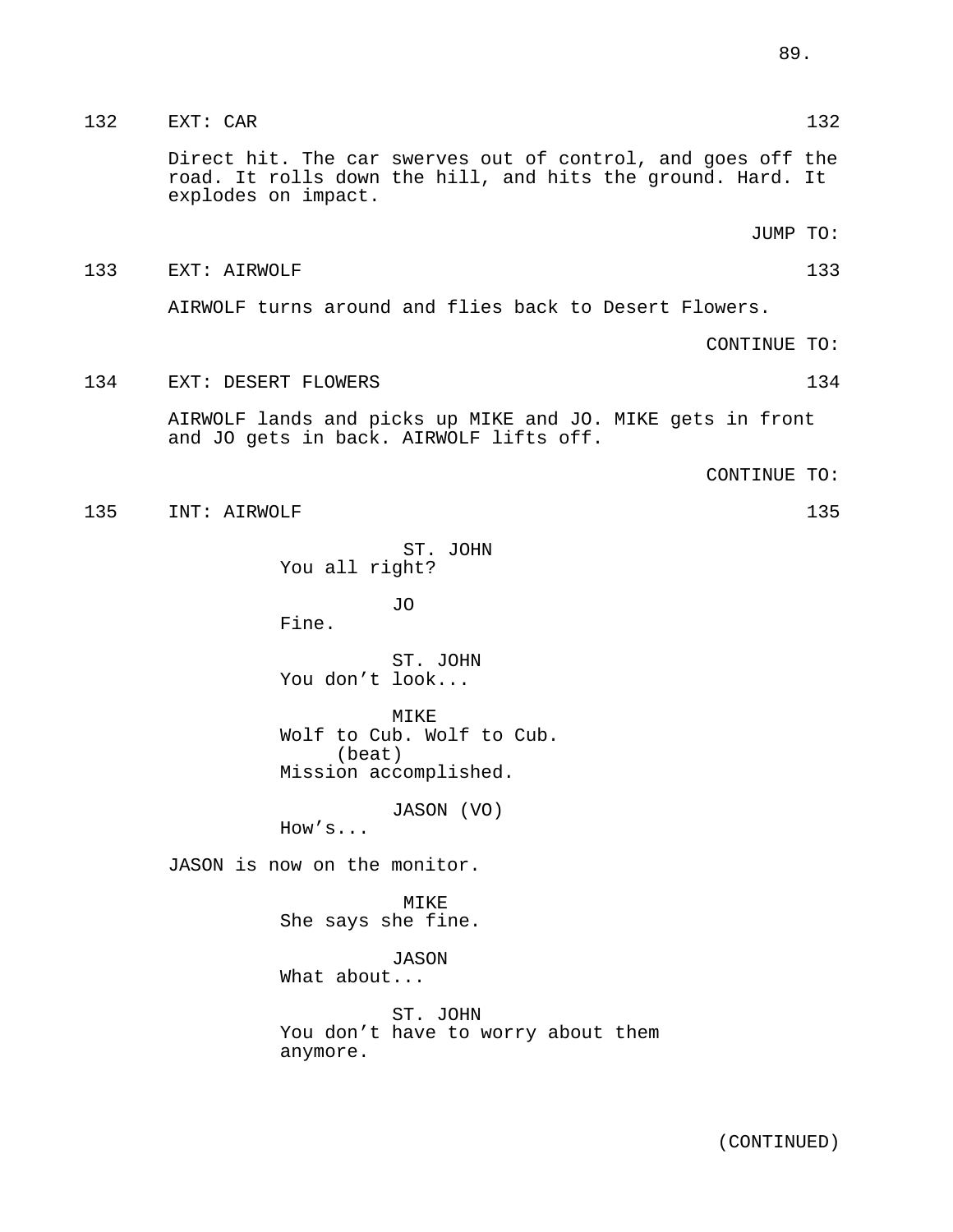JASON What do you... DEBBIE Let's just say... (beat) ...they've been neutralized. JO (beat) How's Frank? JASON Fine. (beat) He can't wait to see you. JO smiles. MIKE We're on our way home. (beat) Wolf out. CONTINUE TO: 136 EXT: AIRWOLF 136 AIRWOLF flies to the Lair. JUMP TO: 137 INT: THE LAIR (7:10PM) 137 137 AIRWOLF descends. JUMP TO: 138 INT: SANTINI AIR - HANGER (8:25PM) 138 MIKE and JO enter. FRANK and JASON are in the office. FRANK sees them enter and runs to JO. FRANK embraces her, in a tight hug. MIKE walks in to the office. PAN TO: 139 INT: OFFICE 139 JASON is sitting at the desk. MIKE enters and leans against the desk. JASON and MIKE watch FRANK and JO through the window.

(CONTINUED)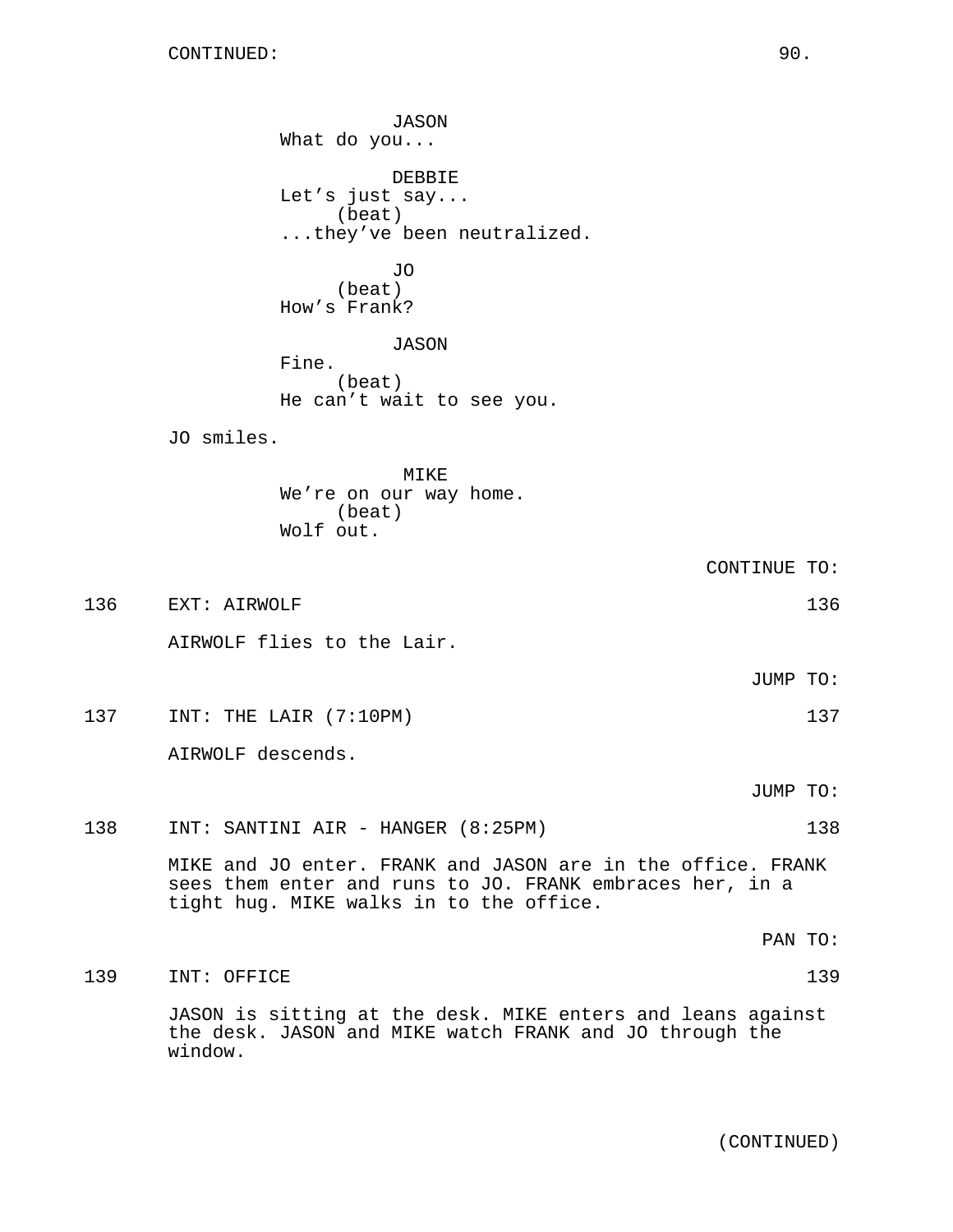JASON I guess this is another file we can close, eh?

MIKE

Yeh.

They're still watching FRANK and JO. FRANK removes a small box from his pocket and hands it to JO. MIKE turns to JASON.

> MIKE Is that what I think it is?

JO opens the box and smiles. She then gives FRANK a hug.

JASON So, that's what he meant.

FRANK puts the ring on JO, and they walk to the office. MIKE and JASON, turn away from the window. JO and FRANK enter.

> JASON I'm glad you're okay Jo. (beat) You really had...

JO Wait. I've... (beat) ...we've... (beat) ...got something to say.

MIKE pretends to be curious.

MIKE

Oh?

JO shows them the ring.

MIKE

Is that...

JO Yes. Frank just asked me to marry to him, and I said yes.

MIKE / JASON Congratulations.

JASON shakes FRANK's hand, and MIKE gives JO a hug. Then MIKE shakes FRANK's hand, and JASON gives JO a hug.

JUMP TO: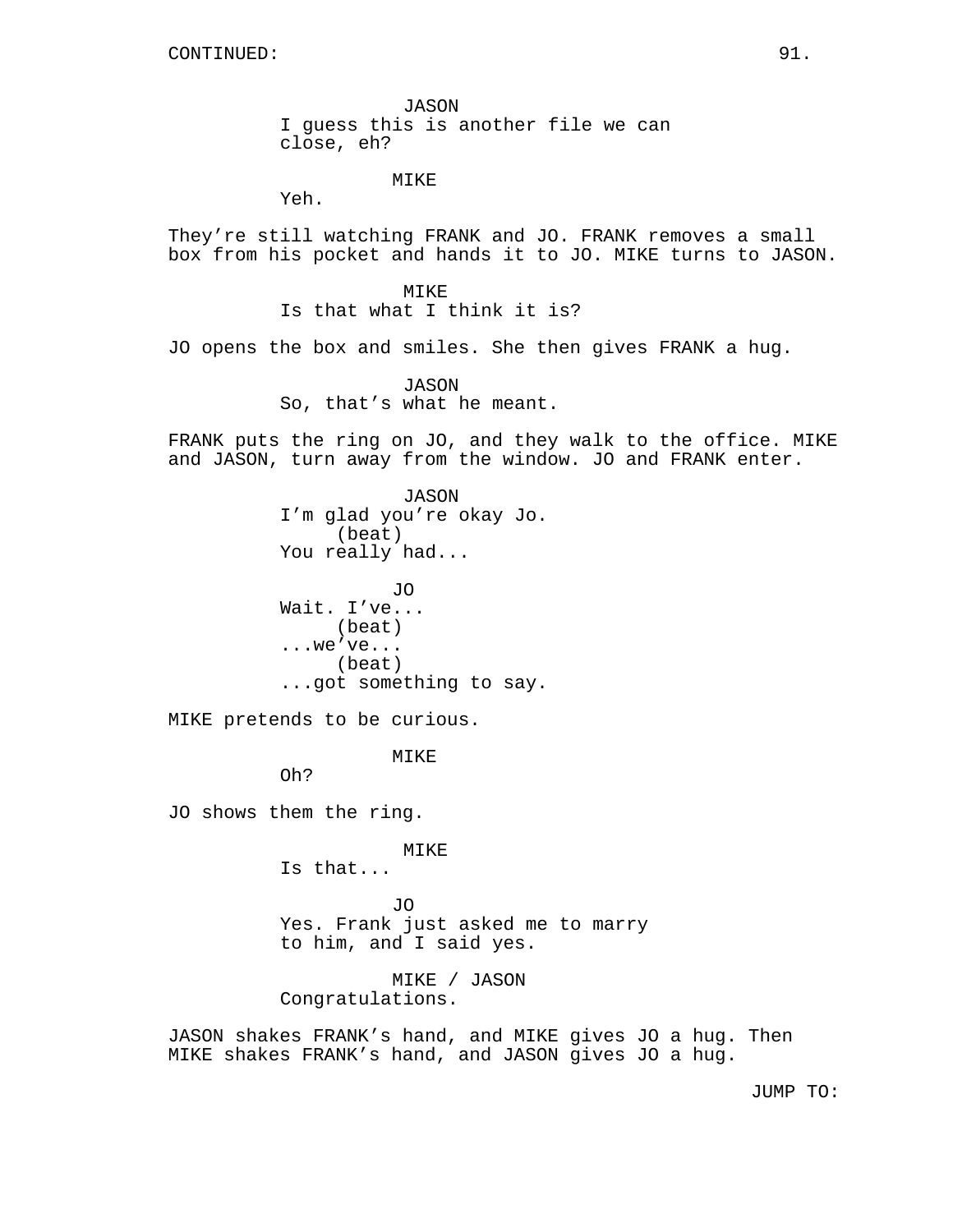ST. JOHN and DEBBIE, are cuddled on the couch, watching a movie. The phone rings. They give each other a "that better not be Jason" look.

ST. JOHN Hello? JO (VO) (excited) Hi. ST. JOHN Jo? JO (VO) I've got something to tell you. ST. JOHN From the tone in your voice, it must be... JO (VO) I'm getting married. ST. JOHN (surprise) Married? DEBBIE perks up when ST. JOHN says "Married?" DEBBIE Who's... JO (VO) Yes. (beat) Frank proposed when we returned to the hanger. ST. JOHN Congratulations Jo. JO (VO) Thanks. ST. JOHN (teasingly) You set a date yet?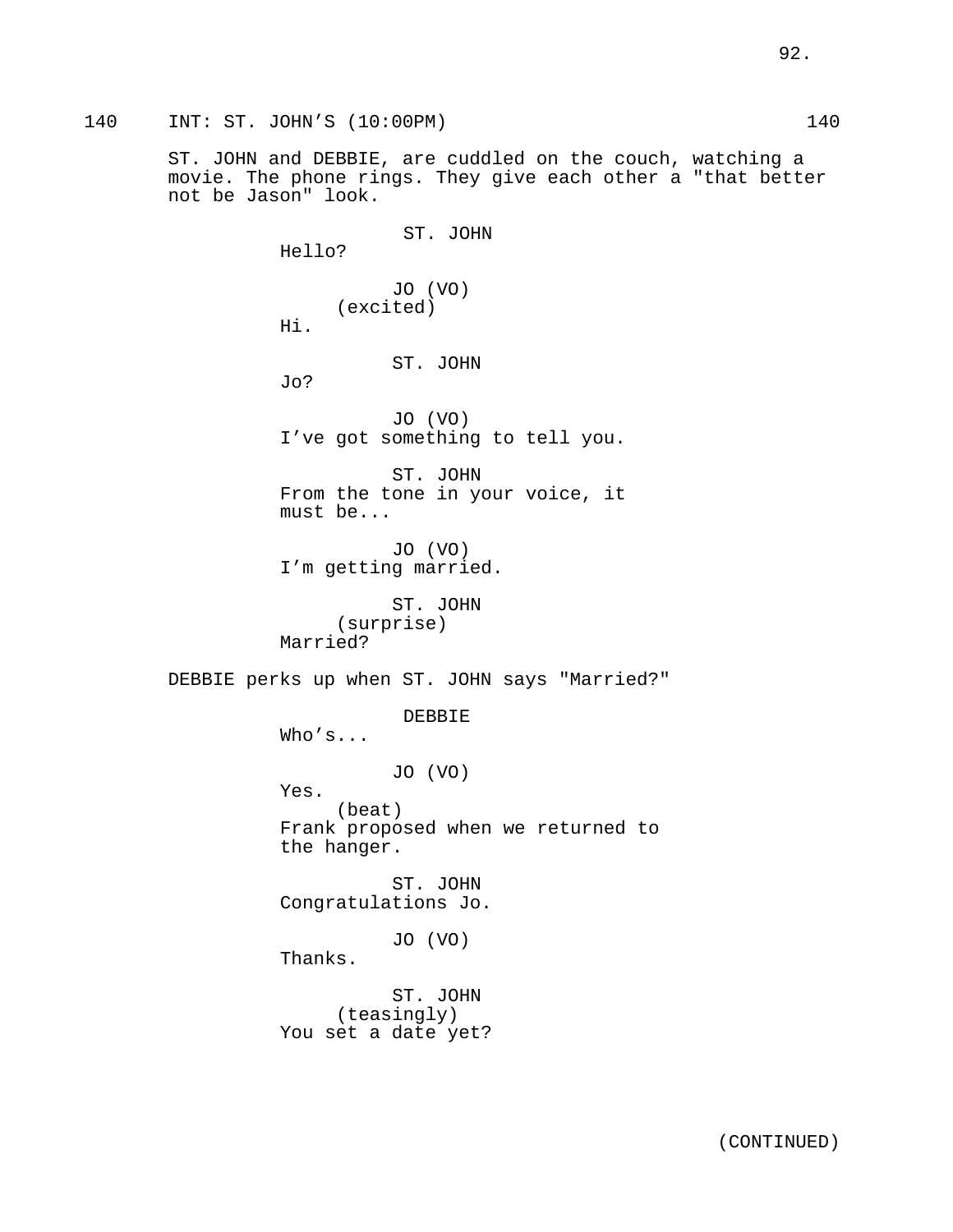JO (VO) No. Not yet. ST. JOHN I'm... JO (VO) I know. (beat) See ya in the morning. ST. JOHN See ya. ST. JOHN hangs up the phone. ST. JOHN I don't believe it. DEBBIE I never thought he'd actually do it. I mean... (beat) I knew he was thinking about it, but... ST. JOHN (look at her) What? DEBBIE He mentioned it the last time... ST. JOHN (raise eyebrow) And how many other secrets are you harboring? DEBBIE (smile) Wouldn't you like to know. She wraps her arms around his neck. DEBBIE But, if I am harboring any secrets, I'll never tell. ST. JOHN (smile) Oh yeh?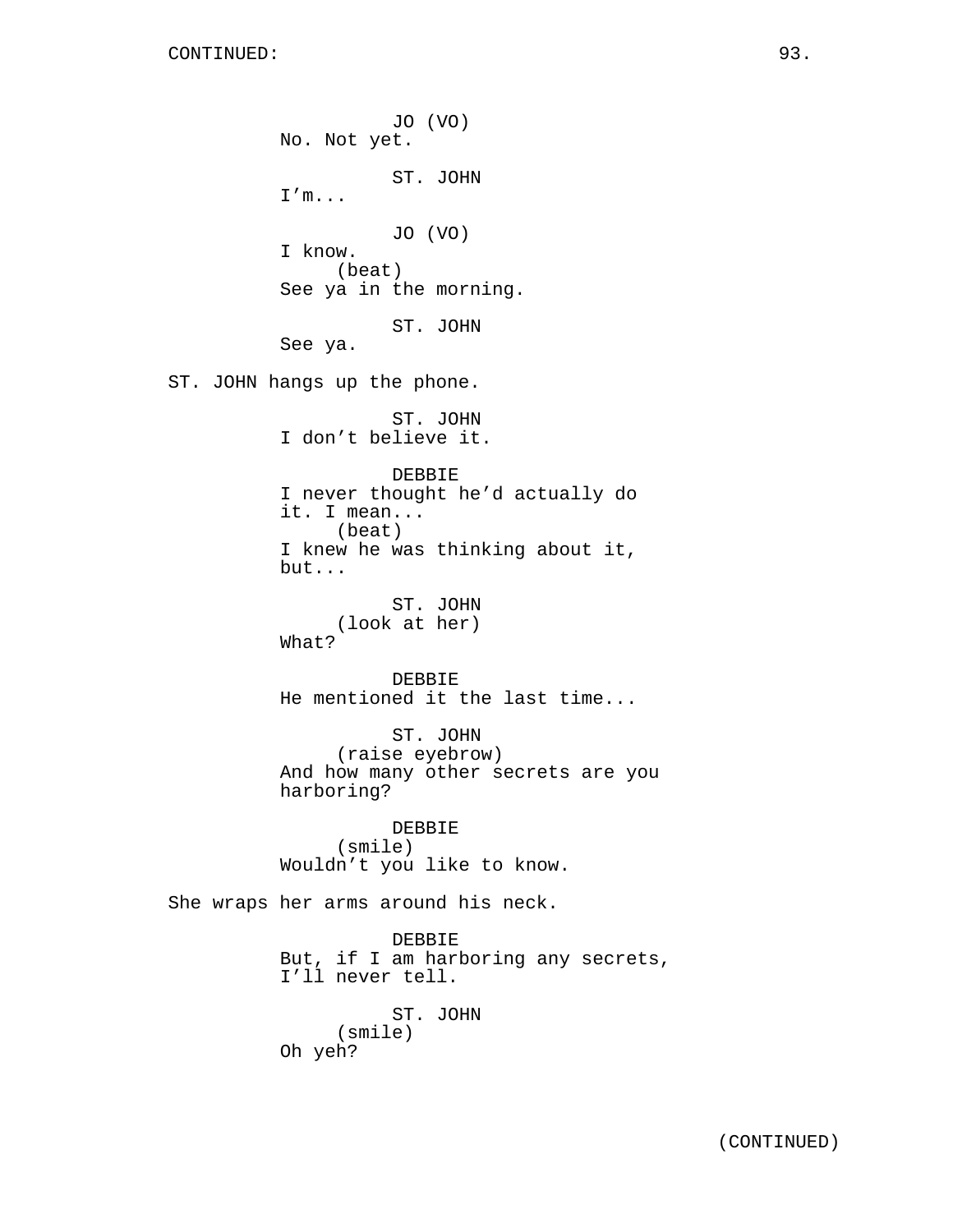#### DEBBIE

Yeh.

She leans over to kiss him, and he starts tickling her. She is very, very ticklish, and starts laughing.

> DEBBIE (beat)

Stop it! (beat) I...

St. John!

She is laughing so hard, that she falls back on the couch. He falls on top of her. Their eyes lock. He stops tickling her. And runs his hands up her sides, from inside her shirt. He then brings his lips to hers, and kisses her deeply. After a few moments, he breaks the kiss. He removes his hands from inside her shirt, and starts undoing the button on her shirt. He kisses her neck and throat, while undoing her shirt.

JUMP TO:

#### **SATURDAY JULY 10th 1993**

141 INT: SANTINI AIR - OFFICE (NOON) 141

MIKE is alone. He is at the computer. The phone rings. MIKE wheels the chair over to the phone, and answers it.

> MIKE Santini Air.

ST. JOHN (VO) Hi Mike. It's me. (beat) What's the schedule like today?

MIKE

Hang on.

MIKE consults the desk calendar.

MIKE

Empty.

ST. JOHN (VO) And tomorrow?

MIKE

The same.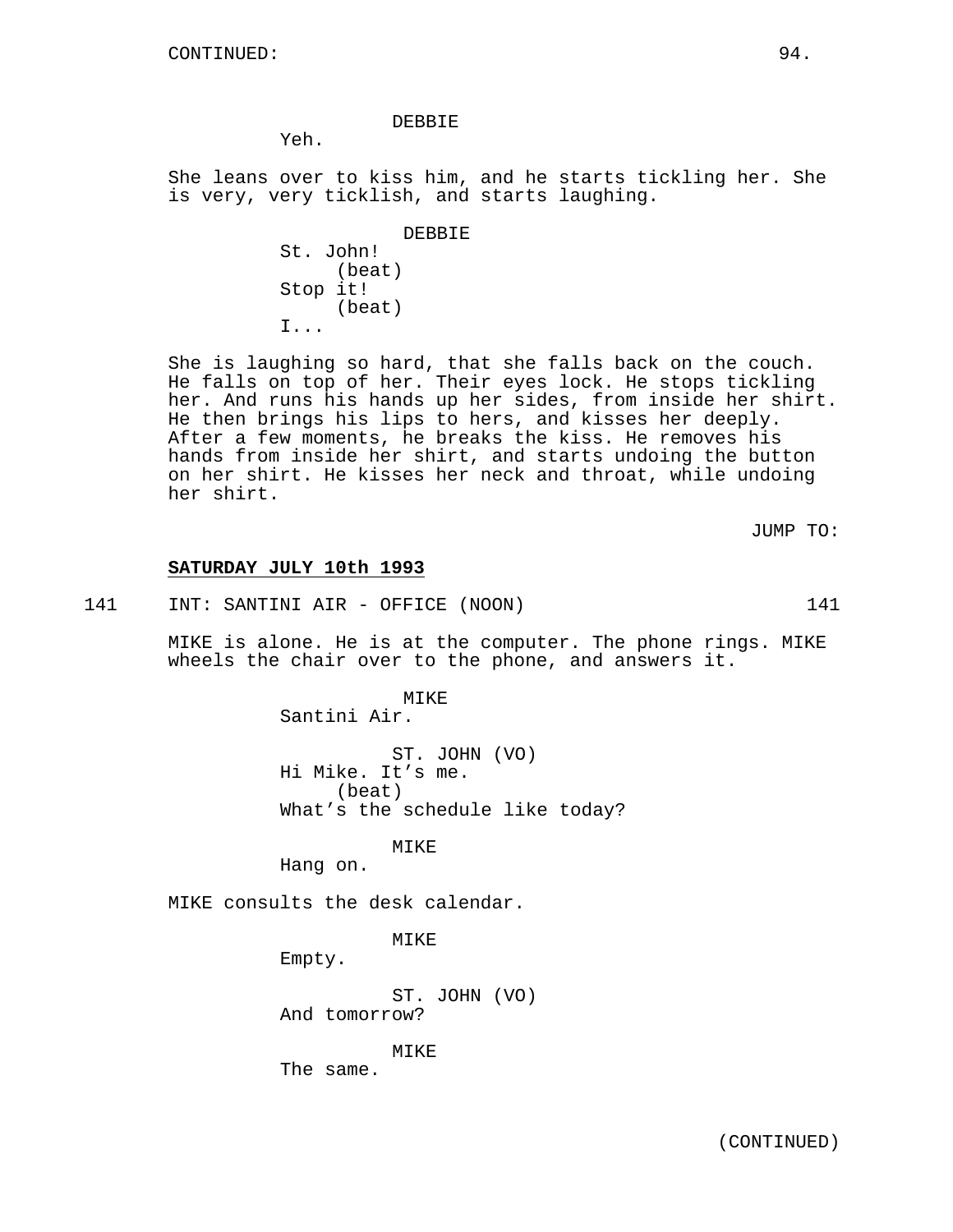ST. JOHN (VO) Good. MIKE Why? ST. JOHN (VO) I thought I'd take Deb camping for the weekend. MIKE Camping? (beat) You? ST. JOHN (VO) What's that supposed to mean? MIKE Nothing. (beat) Have fun. ST. JOHN (VO) I'm sure we will. Bye. MIKE Bye.

MIKE hangs up the phone and wheels back over to the computer. He continues with what he was doing.

JUMP TO:

142 INT: ST. JOHN'S JEEP (2:30PM) 142

ST. JOHN is driving and DEBBIE is cuddled beside him. All the camping gear, is in the back seat.

CONTINUE TO:

#### 143 TIME FLIES 2008 143

They drive for a while, then pull into a park. They register at the camp office, then enter the park. They search for their campsite. There is a big shady tree in the corner. ST. JOHN parks the jeep under it. They set up camp. Then they go for a walk, and wind up on the beach. They walk along the shore, and then watch the sunset. Then they head back to camp. ST. JOHN lights a fire, while DEBBIE cooks dinner on the gas stove. They eat, then they sit at the fire, and stare at the stars. They search for the constellations. They see a shooting star. ST. JOHN kisses her. The fire is almost

(CONTINUED)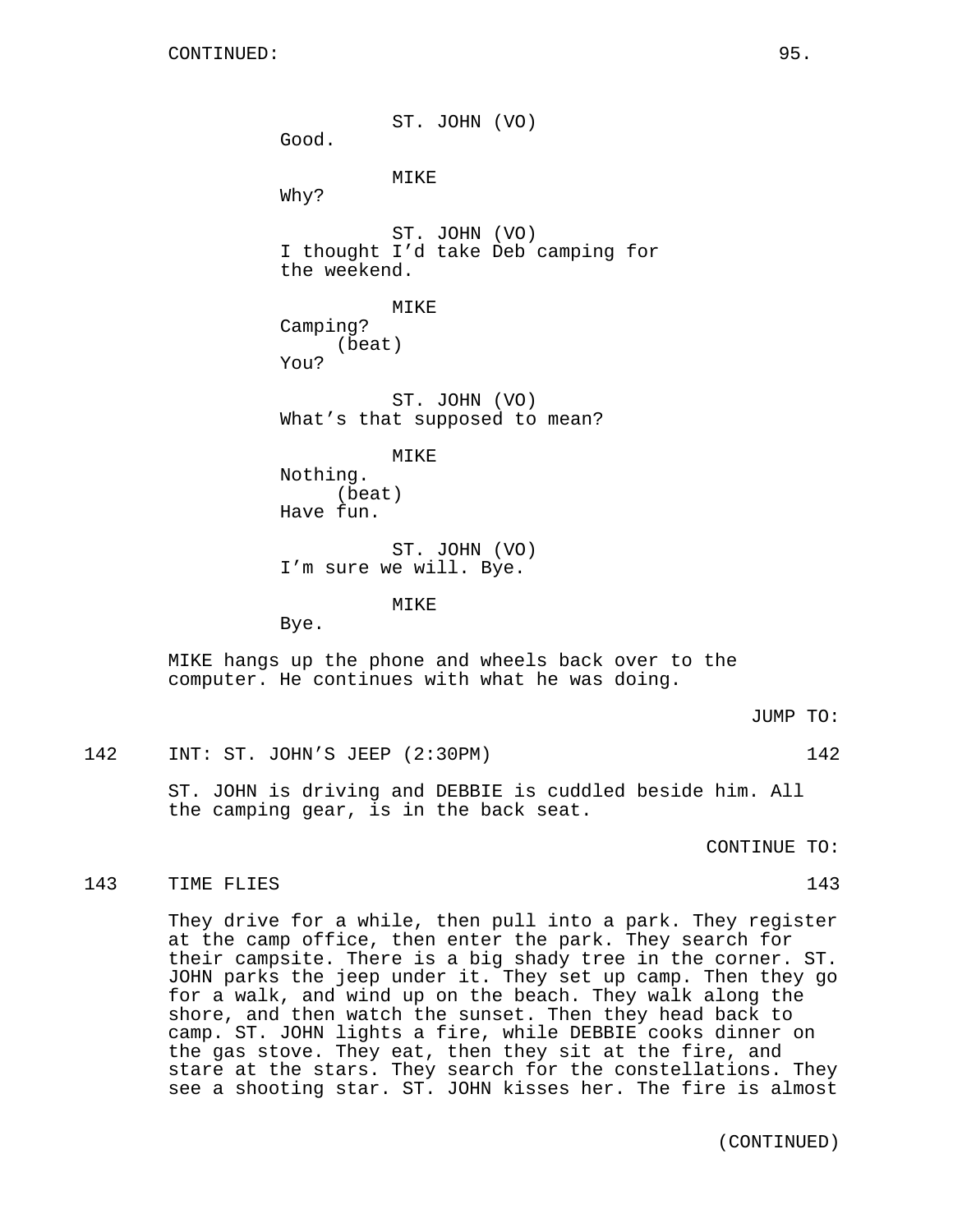out. They put out the fire, then go into the tent. They get undressed, and get into the sleeping bag. They make love.

JUMP TO:

#### **SUNDAY JULY 11th 1993**

144 EXT: TENT (10:00AM) 144

It is pouring rain. The jeep isn't getting wet, since it is still under the tree.

PAN TO:

145 INT: TENT 145

ST. JOHN wakes up first. He looks at DEBBIE, and kisses her forehead. She awakens.

> DEBBIE Hmm. Morning Stj.

> > ST. JOHN

Morning.

DEBBIE hears the rain.

# DEBBIE

Is that rain?

ST. JOHN (disappointment) Yeh. I had so much planned for today. (beat) Now we're trapped inside this tent.

DEBBIE We don't have to be.

ST. JOHN What are you...

The rain outside gets heavier, and it sounds like a storm is brewing.

> DEBBIE On second thought.

ST. JOHN lies back down. DEBBIE lies on her side and stares at him.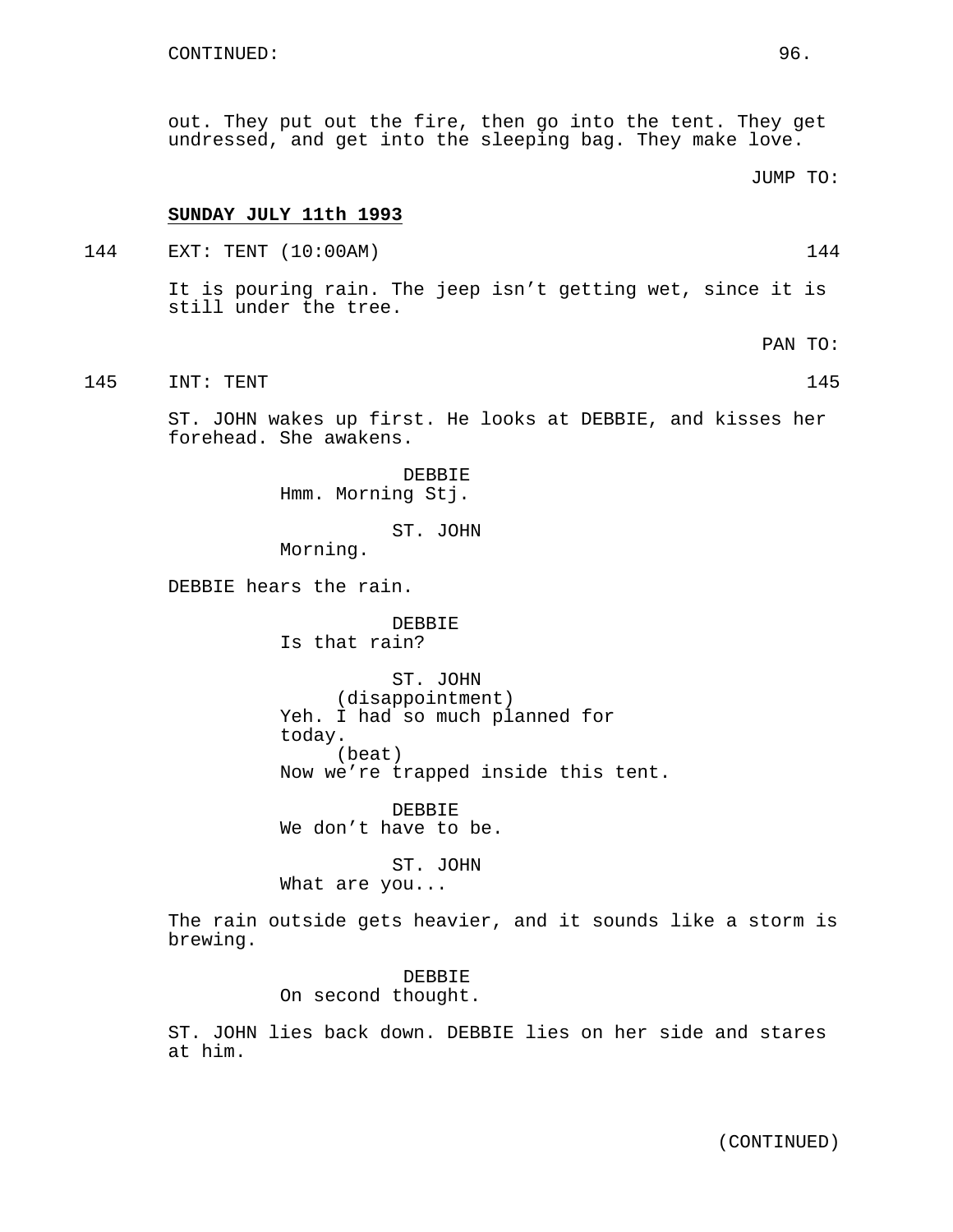ST. JOHN The day is ruined. (beat) What are we supposed to do trapped in here?

DEBBIE smiles seductively. ST. JOHN isn't looking at her, he's staring at the roof of the tent.

> DEBBIE Oh, I'm sure we can think of something.

ST. JOHN Yeh? (beat) Like what?

He looks at her. She smiles, and rolls onto him. She kisses up his body, from his chest to his throat to his neck. ST. JOHN says his line as she is kissing him. He finishes it, as she is reaching his neck.

> ST. JOHN Oh, that. (beat) I think we could manage that.

She kisses his neck. He raises his hand to her head, and gathers her hair in his hand. He pulls her lips to his. He kisses her passionately, and pulls her close. He rolls he over, and makes love to her. By now, there is a full blown storm outside.

JUMP TO:

146 INT: SANTINI AIR - OFFICE (11:00AM) 146

MIKE is hanging up the phone, as JO enters. JO is soaking wet.

> JO Whoa. It's really coming down out there.

MIKE Tell me about it. (beat) St. John sure picked one hell of a weekend to go camping. (beat) I just hope that wherever they are, it's not as bad as it is here.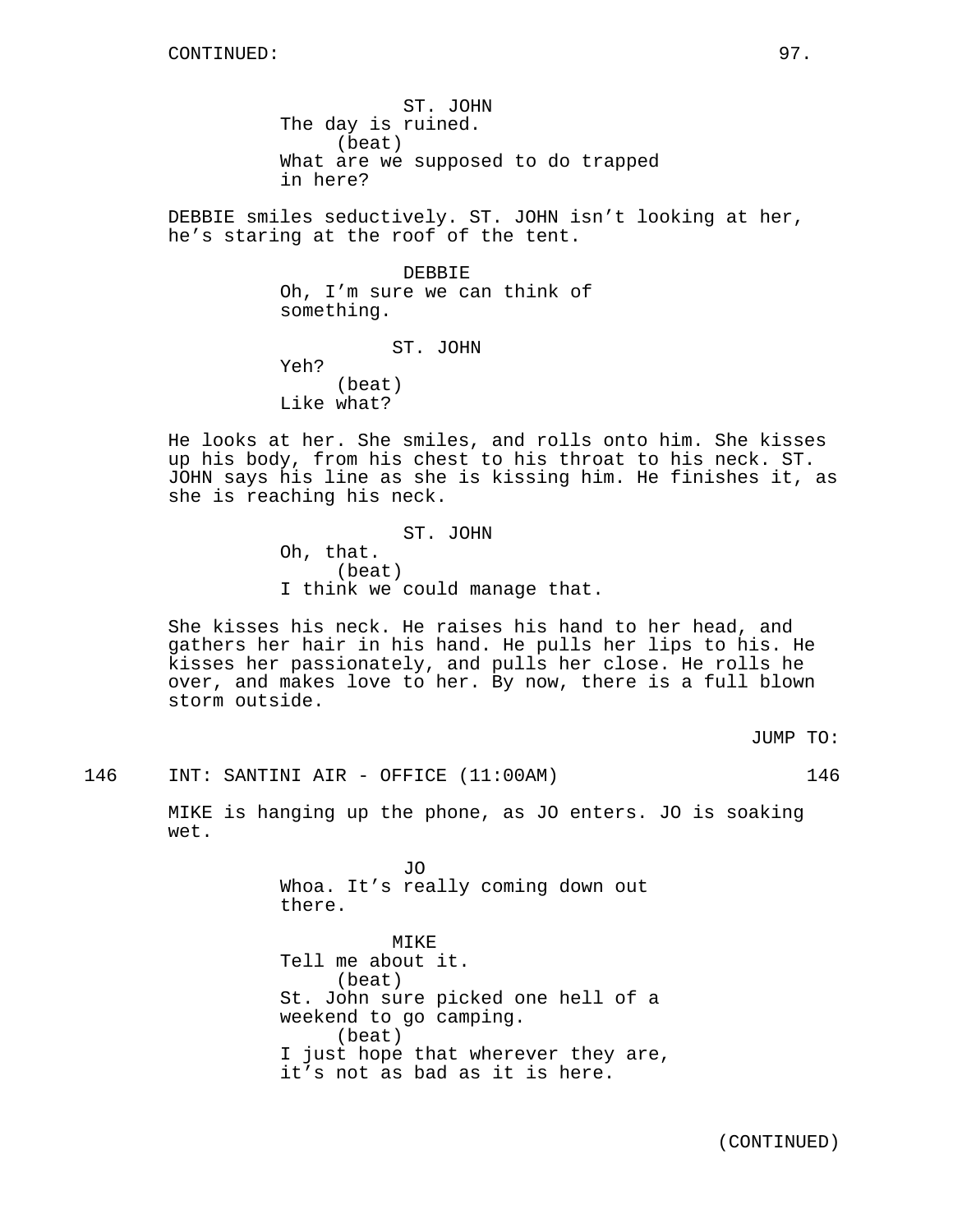JO Where did they go anyway?

MIKE Don't know. He didn't say.

JUMP TO:

147 INT: TENT (NOON) 147

DEBBIE is resting her head on ST. JOHN's chest. He is playing with her hair. She notices that the rain has stopped.

> DEBBIE Stj, listen.

ST. JOHN (listen) I can't hear anything.

DEBBIE

Exactly.

Sure.

DEBBIE looks at him.

DEBBIE The rain. It's stopped.

ST. JOHN So it has.

DEBBIE Why don't we go for a walk?

ST. JOHN

(beat) But, let's get something to eat first.

DEBBIE (smile) Okay.

CONTINUE TO: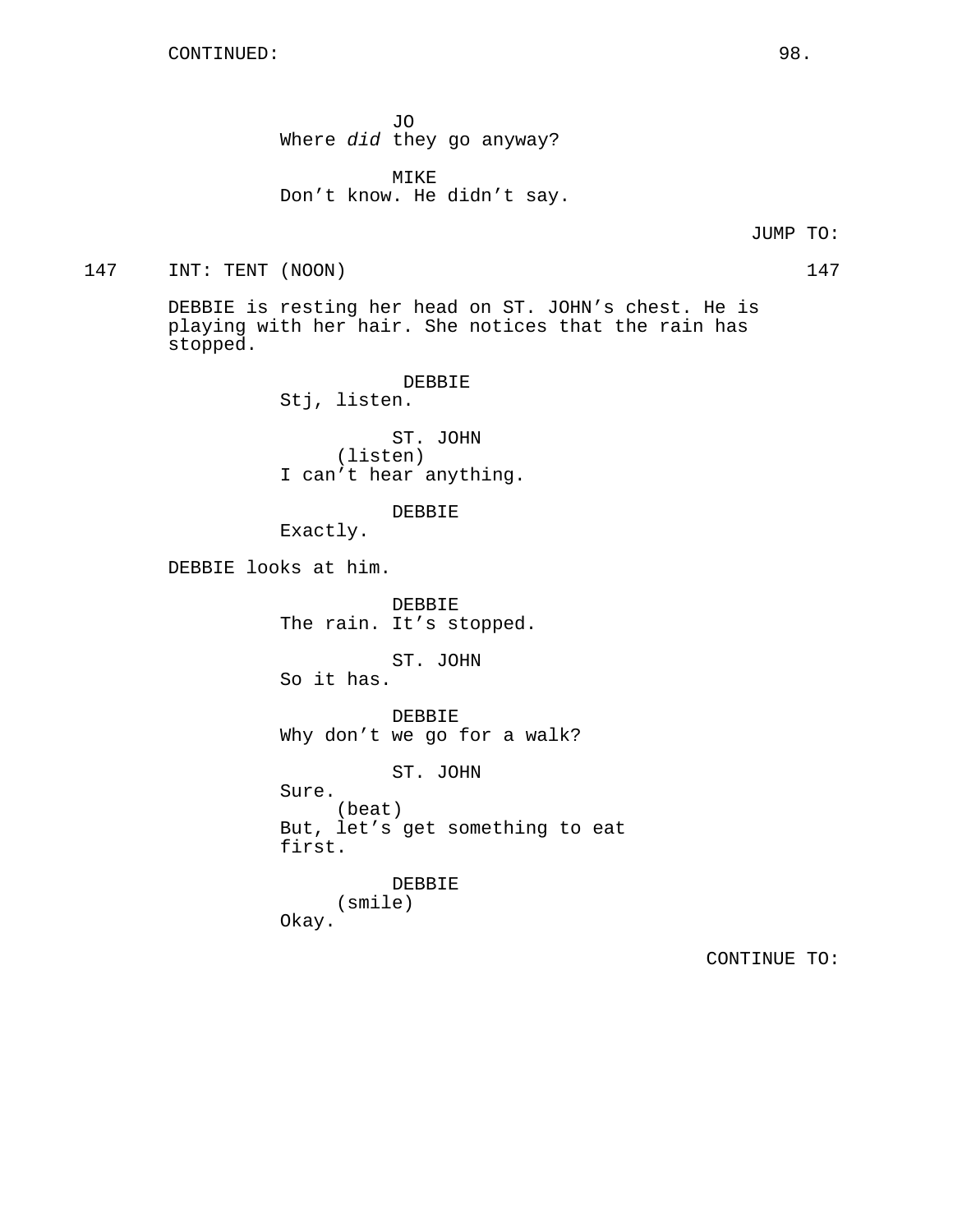## 148 TIME FLIES 148

They get up, and dressed. Then exit the tent. They make some sandwiches. They eat them. Then they go for a walk. In the opposite direction from the way they went before. They walk for about an hour, then turn around and return to camp. They get back to camp at around 3:00, and pack up the jeep. They exit the park at around 4:00, and drive back to ST. JOHN's. They stop for dinner on the way home. They get back to ST. JOHN's, at around 8:00.

CONTINUE TO:

149 TIME RESUMES (8:00PM) 149

They enter and go sit on the couch. Just, as they are sitting down, the phone rings. DEBBIE turns to ST. JOHN.

> DEBBIE Don't answer it. (beat) Let it ring. ST. JOHN I'd love to ignore it, but... DEBBIE I know. I know. ST. JOHN (answer phone) Hel-lo? MIKE (VO) You're back! ST. JOHN Obviously. MIKE (VO) Cute. ST. JOHN Is there a reason for this call, Mike? MIKE (VO) Well actually... ST. JOHN Out with it Mike!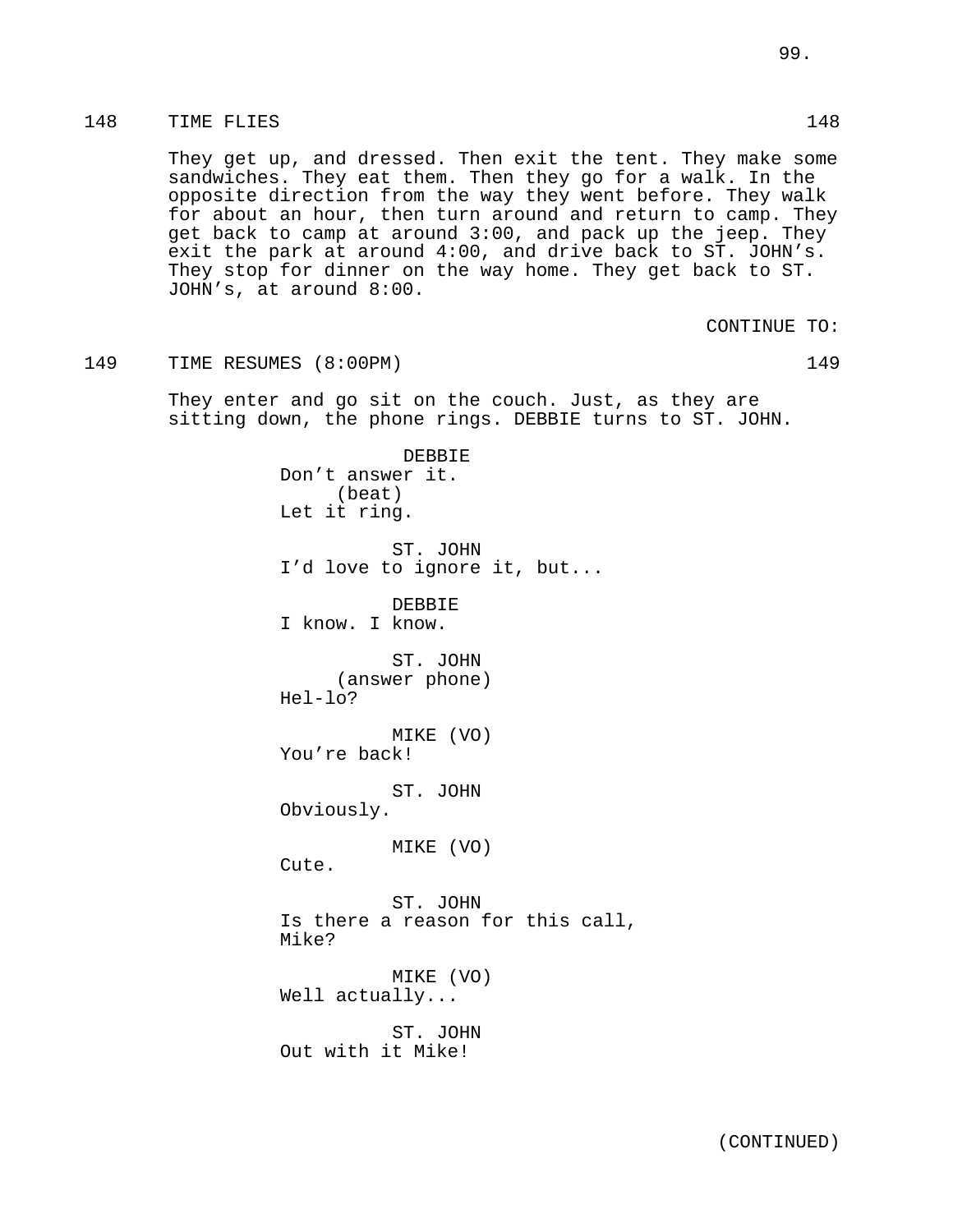MIKE (VO) Are you planning to come in tomorrow? ST. JOHN Why? Do you... MIKE (VO) No, we don't. I just wanted to know, in case for some reason, Jason should ask. ST. JOHN No. I was... MIKE (VO) Planning to fly to Toronto? ST. JOHN (raise eyebrow) Yeh. MIKE (VO) Okay. See ya on Tuesday? ST. JOHN (still curious) Yep. MIKE (VO) I guess I should... ST. JOHN Bye Mike.

ST. JOHN hangs up the phone. He has a "what was that about" look on his face.

JUMP TO:

#### **MONDAY JULY 12th 1993**

150 INT: DEBBIE'S - BASEMENT (8:00PM EST) 150

DEBBIE is sitting on the floor. ST. JOHN is lighting a fire.

ST. JOHN Don't you have a call to make?

DEBBIE

What?

ST. JOHN gets the fire lighting. He goes and sits beside her.

(CONTINUED)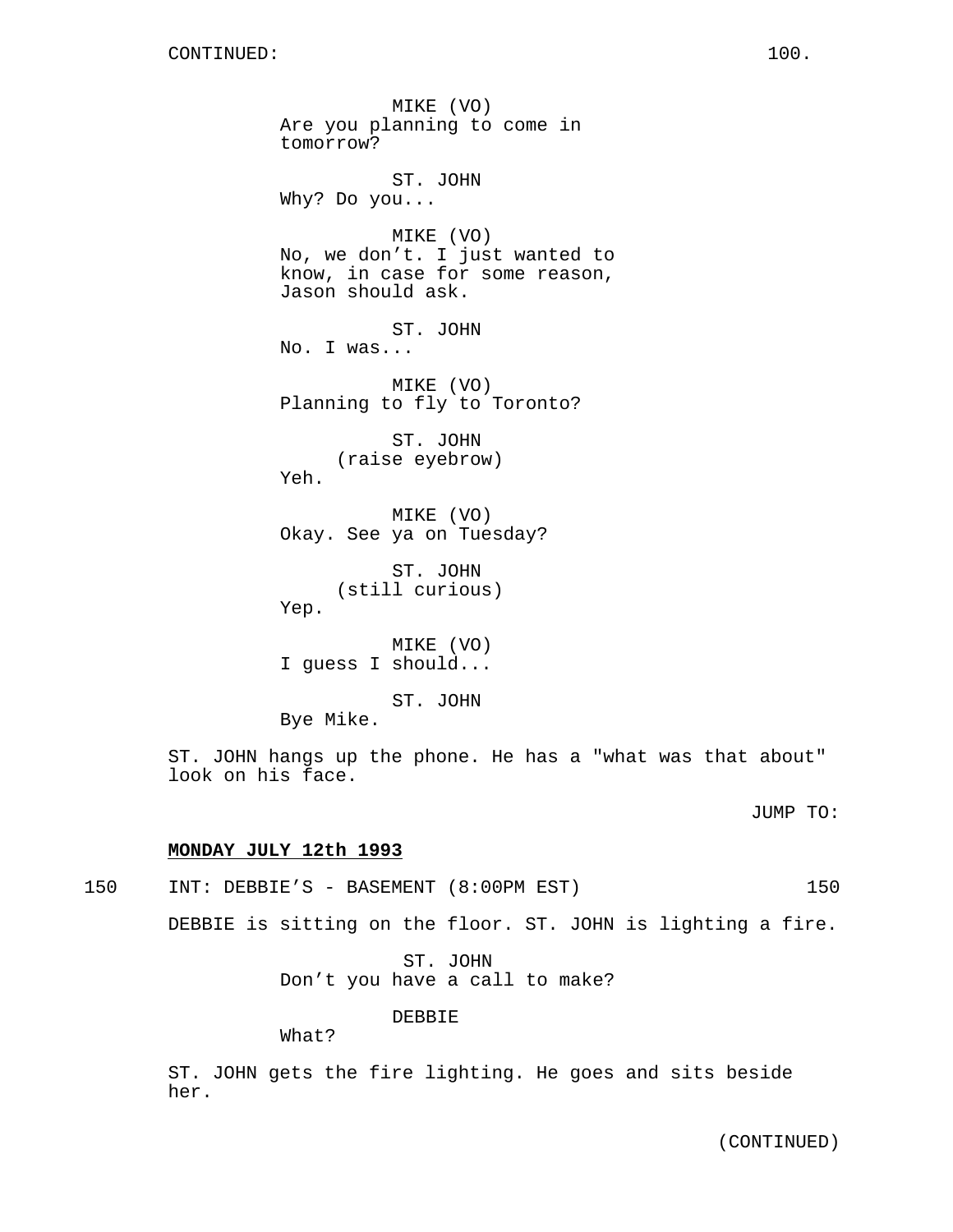ST. JOHN You said you'd call Anna when you...

DEBBIE No I didn't. She said, call me.

ST. JOHN

And you...

DEBBIE (wrap arms around him) Stj, honey. I can call her in the morning. I'd rather talk, or not talk, to you right now.

ST. JOHN smiles, and pulls her to him. He kisses her, passionately.

JUMP TO:

## **TUESDAY JULY 13th 1993**

151 INT: BEDROOM (6:00AM) 151

ST. JOHN wakes up. He gets out of bed, and starts getting dressed. He notices DEBBIE's STAR-TREK communicators are on the desk. One is a TOS communicator, and one is a TNG communicator. He walks over to the desk, carrying his shirt. He puts his shirt down on the desk. He picks up the TOS communicator. He flips it open, and it beeps. The beep, wakes DEBBIE up. He closes it and puts it back on the desk. DEBBIE sits up in the bed.

> DEBBIE St. John?

> > ST. JOHN

Yeh.

He puts on his shirt, and takes his jacket off the chair. He throws his jacket on the desk, over the communicators.

> DEBBIE What was that beep?

ST. JOHN Beep? What beep?

He walks over to the bed.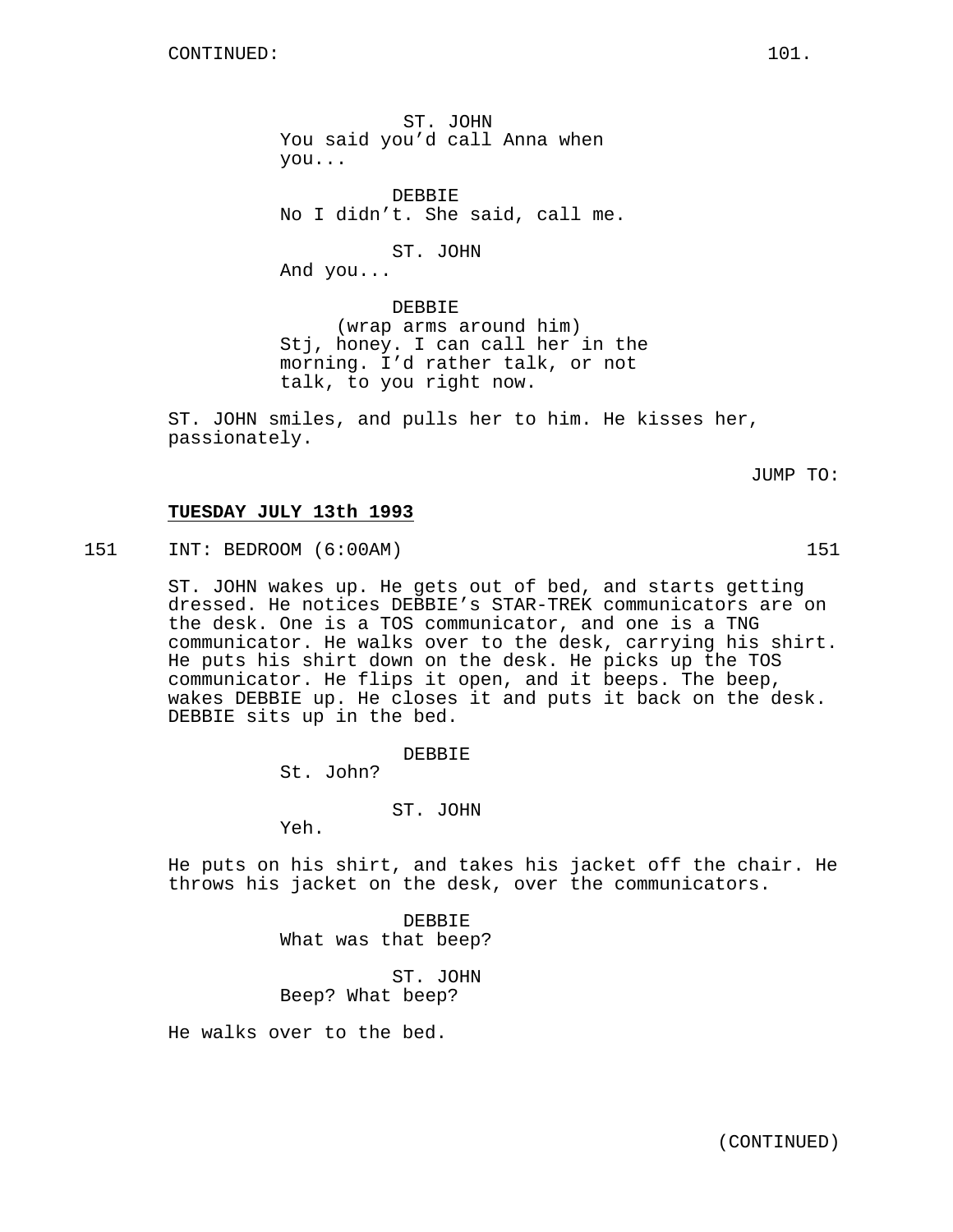DEBBIE It sounded like... (beat) ...a communicator...

ST. JOHN A communicator?

ST. JOHN sits on the side of bed.

ST. JOHN You must have been dreaming, honey.

ST. JOHN gives her a short kiss.

DEBBIE Yeh. I guess so.

ST. JOHN gets off the bed and goes back over to the desk.

DEBBIE

You leaving?

He nods.

DEBBIE

So early?

ST. JOHN Yeh. Sorry. But...

DEBBIE

I know.

ST. JOHN smiles at her, as he picks up his jacket from the desk. He also picks up the communicators. He walks back over to her, and kisses her good bye.

> ST. JOHN You go back to sleep. I'll let myself out.

> > DEBBIE (smile)

Okay.

ST. JOHN I'll call ya later.

DEBBIE

Bye.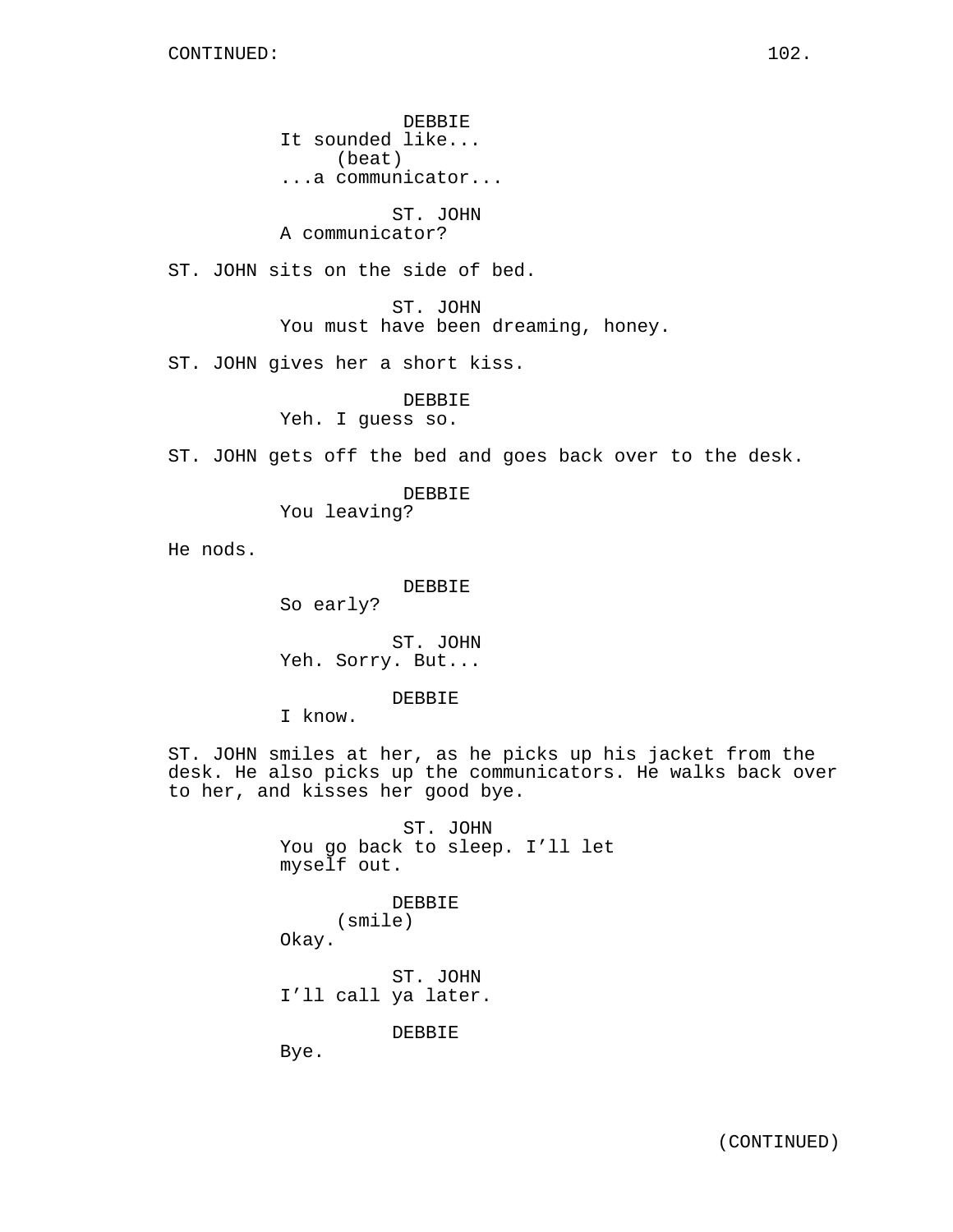## ST. JOHN

Bye.

ST. JOHN exits the room, via the walk-through closet. DEBBIE lies back down and stares at the ceiling.

JUMP TO:

152 EXT: SANTINI AIR CHOPPER (11:00AM CST) 152 The chopper is flying over Nebraska.

CONTINUE TO:

153 INT: CHOPPER 153 153

ST. JOHN picks up the CB radio mike, and calls SANTINI AIR.

ST. JOHN Hello, hello. You guys there?

JO (VO) St. John?

ST. JOHN Morning Jo. Is Mike there?

MIKE (VO) What can I do for you?

ST. JOHN What's the name of that electronics wizard?

MIKE (VO) You mean Mandrake?

ST. JOHN That's him. You think you could call him and arrange a meeting?

MIKE (VO) Sure. Why?

ST. JOHN looks over at the communicators on the passenger seat.

> ST. JOHN I'll explain when I see you.

MIKE (VO) Which will be when?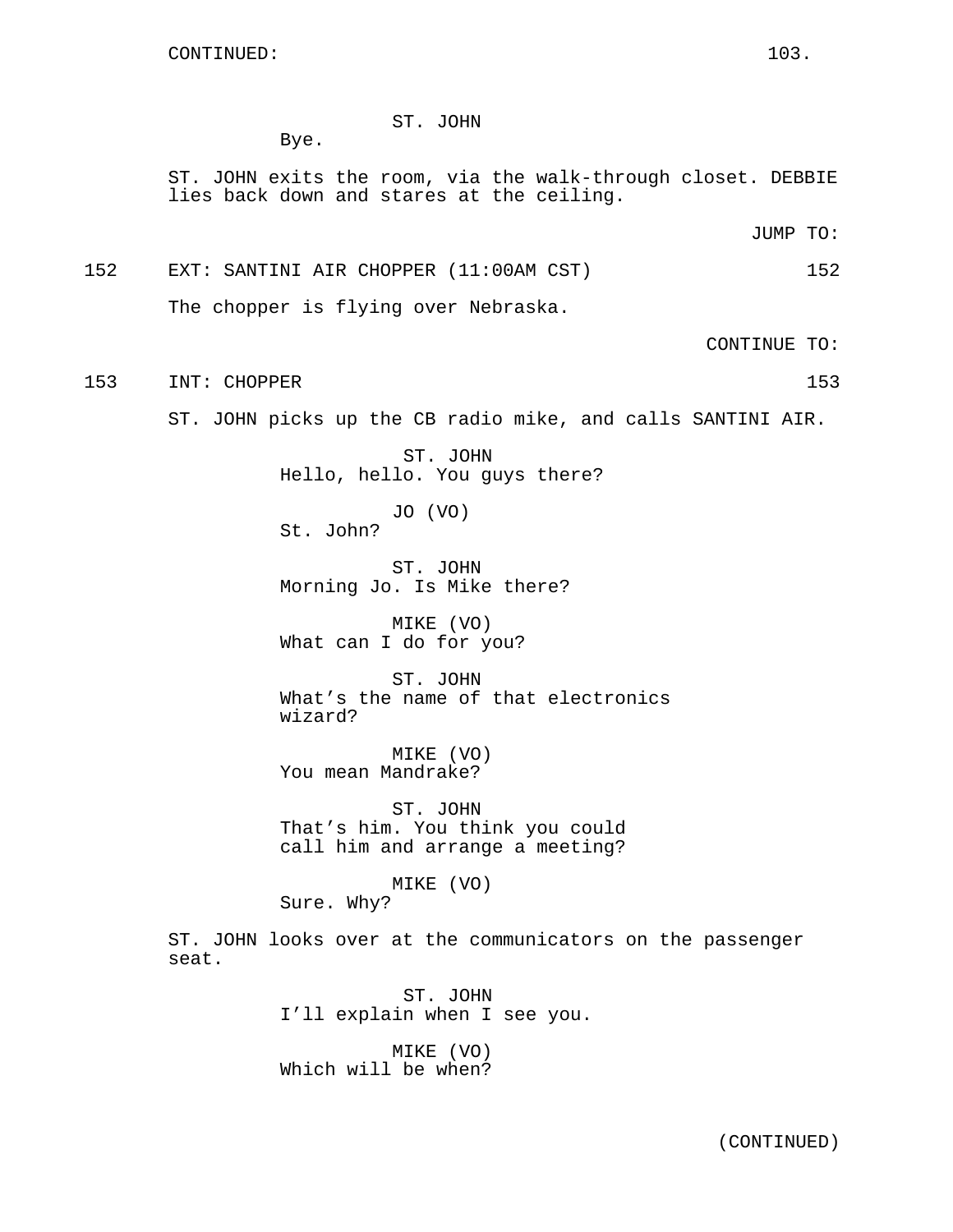ST. JOHN About two hours. Give or take.

MIKE (VO) Okay. See ya then.

ST. JOHN

Out.

ST. JOHN hangs up the CB.

CUT TO:

#### **WEDNESDAY JULY 14th 1993**

| 154 | INT: | DEBBIE'S - BASEMENT | . (NOON EST` |  |
|-----|------|---------------------|--------------|--|
|     |      |                     |              |  |

DEBBIE is on the phone.

DEBBIE That's right. She's fine. (beat) Oh, and you'll never guess what else happened?

ANNA (VO)

What?

DEBBIE Frank proposed.

ANNA (VO) Proposed what?

DEBBIE To Jo. He asked her to marry him.

ANNA (VO)

Really?

DEBBIE Yes, really. I saw it coming though. I mean, he did ask me if he should, but that was a while ago.

ANNA (VO)

Oh. (beat) Debbie?

DEBBIE

Yeh.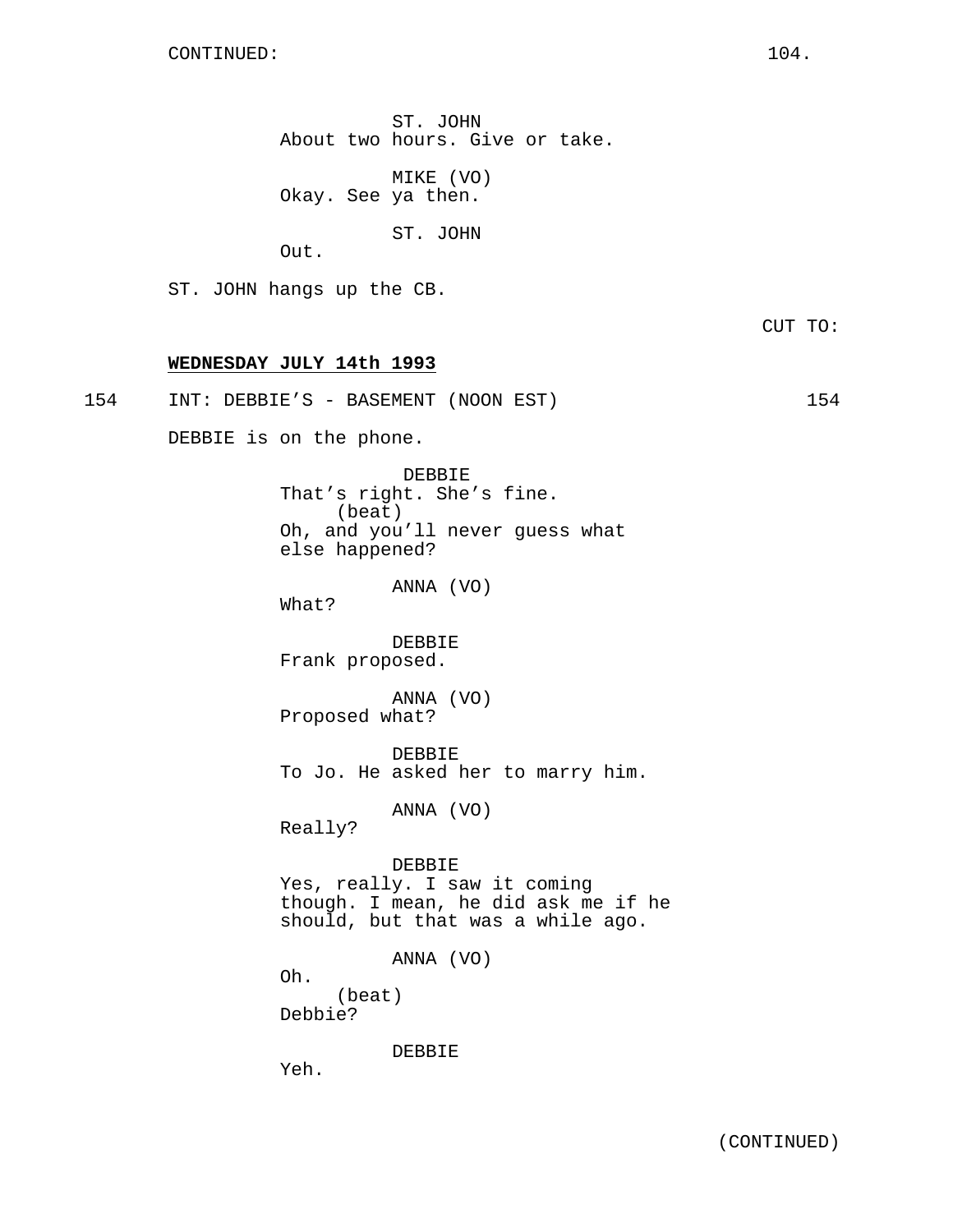ANNA (VO) If I ask you a question, will you give me an honest answer? DEBBIE (raise eyebrow) If I can... ANNA (VO) Where did St. John come from? DEBBIE The name? ANNA (VO) No. I mean on Friday. Where did he come from? DEBBIE I don't... ANNA (VO) When I left, there was no car, or cab, in the driveway. And, there was no helicopter in the yard, either. And, unless their company has ties to Starfleet, he didn't just beam in. DEBBIE You must be mistaken. There was a helicopter. You probably just didn't see it. ANNA (VO) Not only did I not see a helicopter, but I never heard one either. (beat) If a helicopter landed in your back yard, don't you think I would have heard it? DEBBIE is silent. After a few moments ANNA continues. ANNA (VO) Don't try to cover it anymore. I know. I saw it. DEBBIE (raise eyebrow)

Saw what?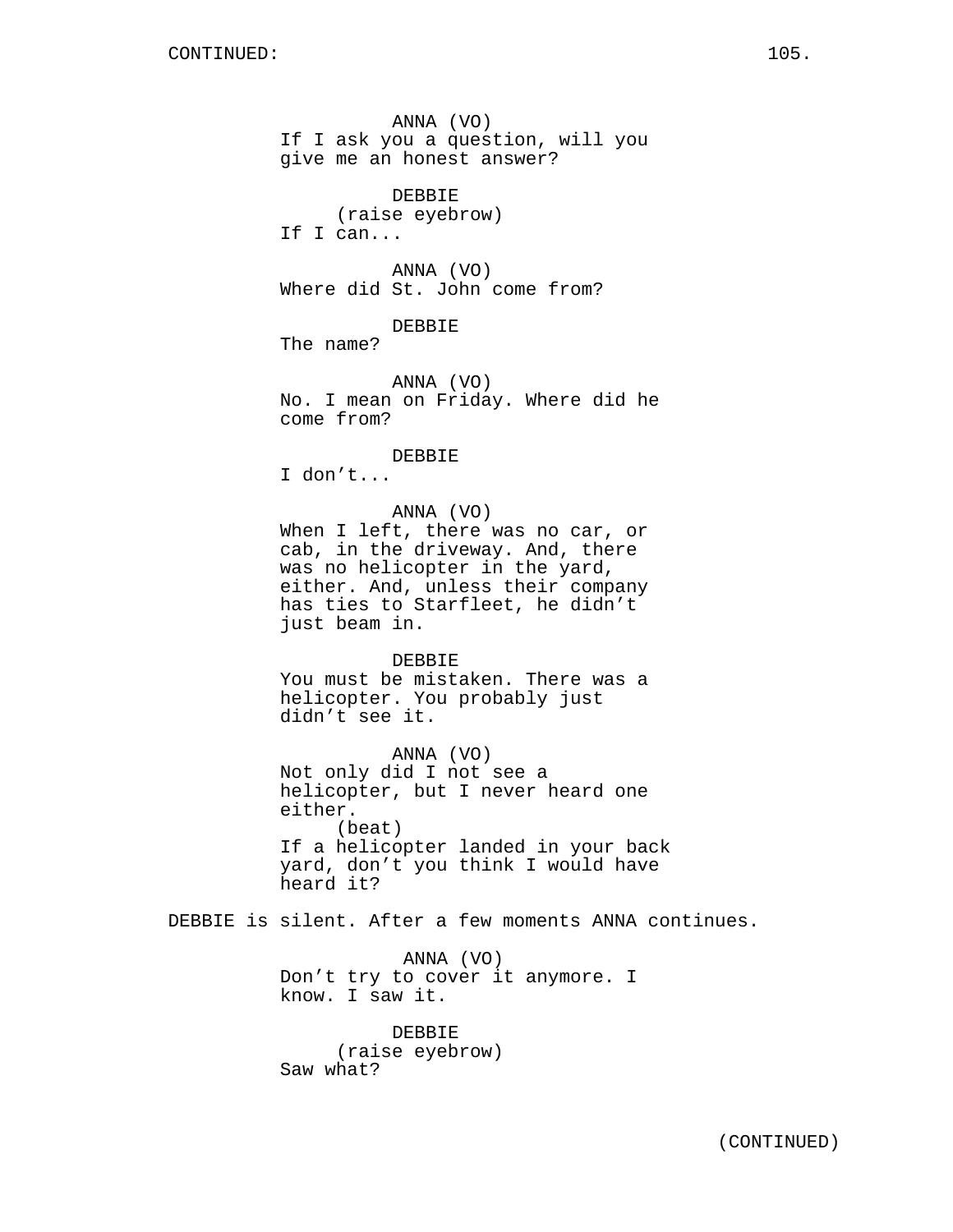ANNA (VO) Airwolf. DEBBIE Airwolf? What's... ANNA (VO) Don't you play coy with me. You know damn well what I'm taking about. (beat) It's a big black helicopter, of some kind. It can appear, and then disappear, just as fast. It also, apparently, makes no noise. DEBBIE Are you sure you're feeling all right? ANNA (VO) I'm fine. DEBBIE I think you've been watching to many... ANNA (VO) I know what I saw, and what I didn't hear. It came from underground, hovered for a second, and then POOF... it was gone. It was as if they jumped to warp speed or something. DEBBIE is silent. She's not sure what to do. ANNA (VO) Well, aren't you gonna say something? DEBBIE I... I gotta go. Bye.

> ANNA (VO) Debbie? Deb...

DEBBIE hangs up the phone, cutting ANNA off.

JUMP TO: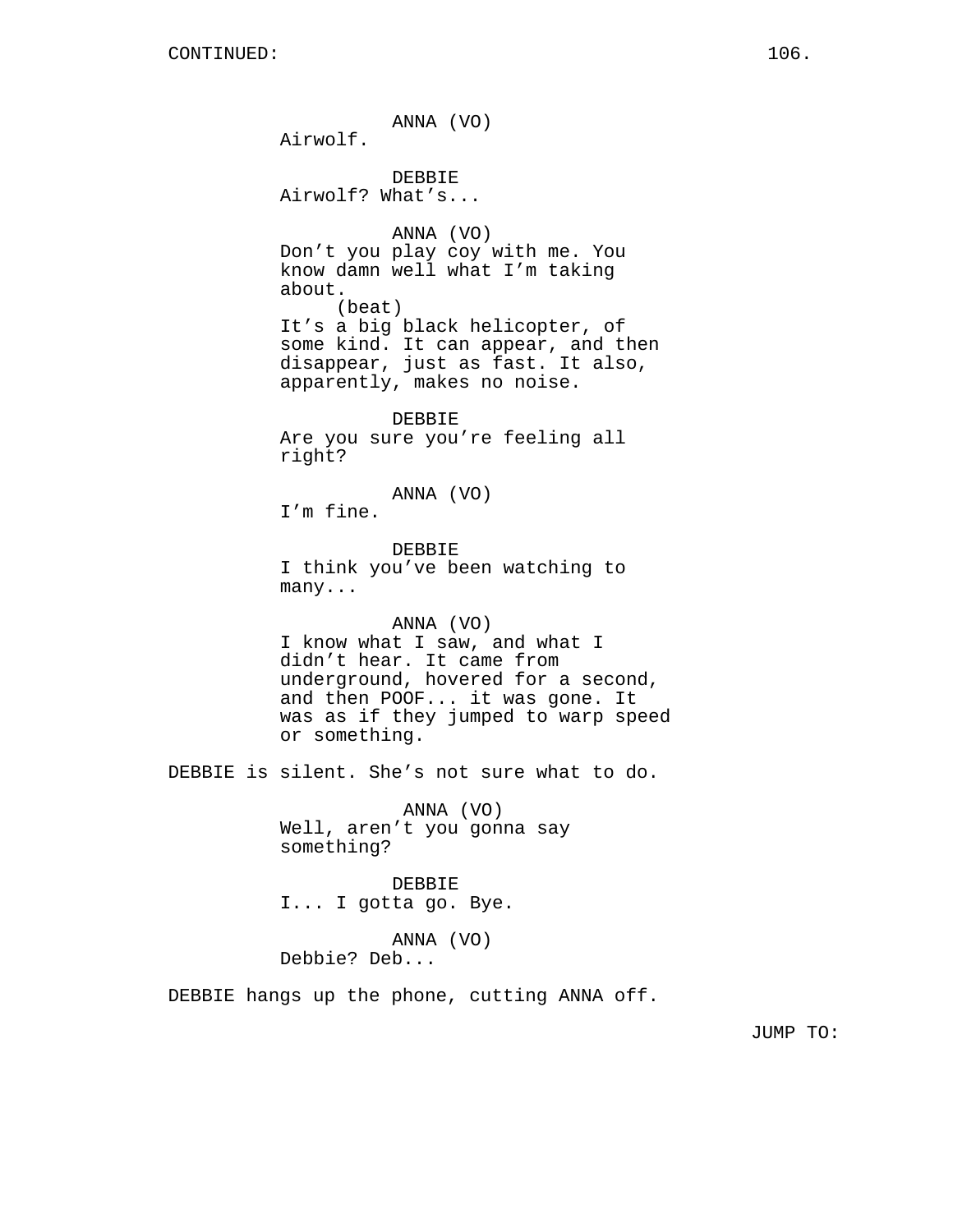ST. JOHN, MIKE, JO, and MANDRAKE are in the office. MANDRAKE is looking over the communicators.

> ST. JOHN Can you do it?

MANDRAKE You mean so that they actually work? Like in the show?

#### ST. JOHN

Yeh.

MANDRAKE Not these ones. (beat) But I could reproduce these, and make a working one.

ST. JOHN

Great.

MANDRAKE You'll just have to let me know what frequency you want them set at.

JO Does that matter?

MANDRAKE

Unless you want the whole world broadcast over them. (beat) Yeh, it matters. (beat) One frequency only. That way it's direct. You to it, and it to you.

MIKE

How long?

MANDRAKE When do you want them?

ST. JOHN How soon can you have them?

MANDRAKE I take it that means you want them ASAP?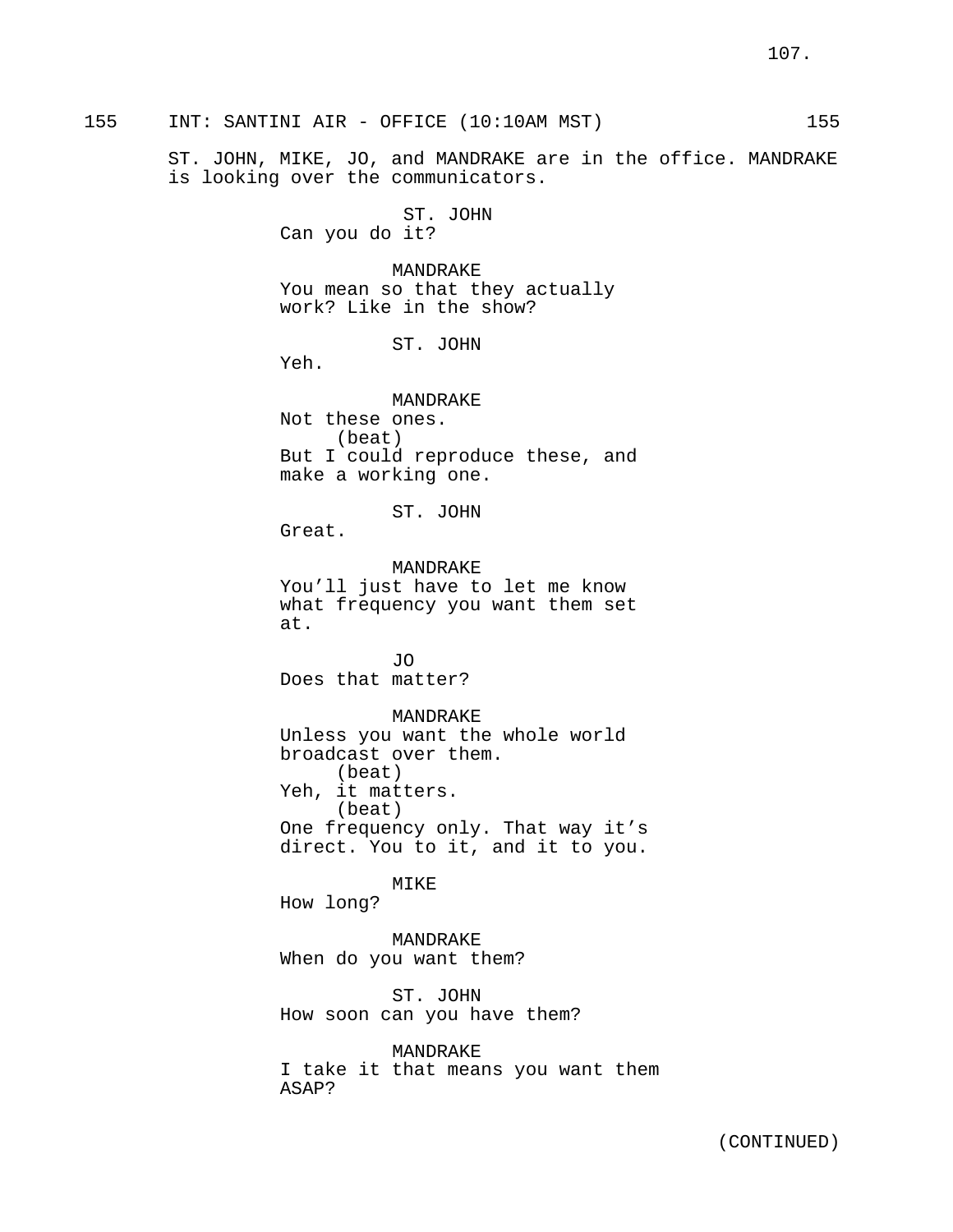ST. JOHN nods.

MANDRAKE Okay. I'll get cracking on them as soon as I get back to my lab.

MANDRAKE puts the communicators on the desk and turns to leave.

> JO Wait, won't you need these?

MANDRAKE Nope. I happen to be a major Trekker myself. I have the blueprints at home. (beat) I'll leave the frequency setting till you get back to me. See ya later.

MIKE / JO / ST. JOHN Bye.

MANDRAKE

Bye.

MANDRAKE exits. JO turns to ST. JOHN.

JO Won't Debbie miss these?

ST. JOHN I guess I should...

MIKE flips open the communicator and puts on his best William Shatner impersonation.

> MIKE Kirk to Enterprise. Come in Enterprise.

The phone rings. ST. JOHN and JO look at MIKE. MIKE closes the communicator.

> MIKE Coincidence?

MIKE answers the phone.

MIKE Santini Air.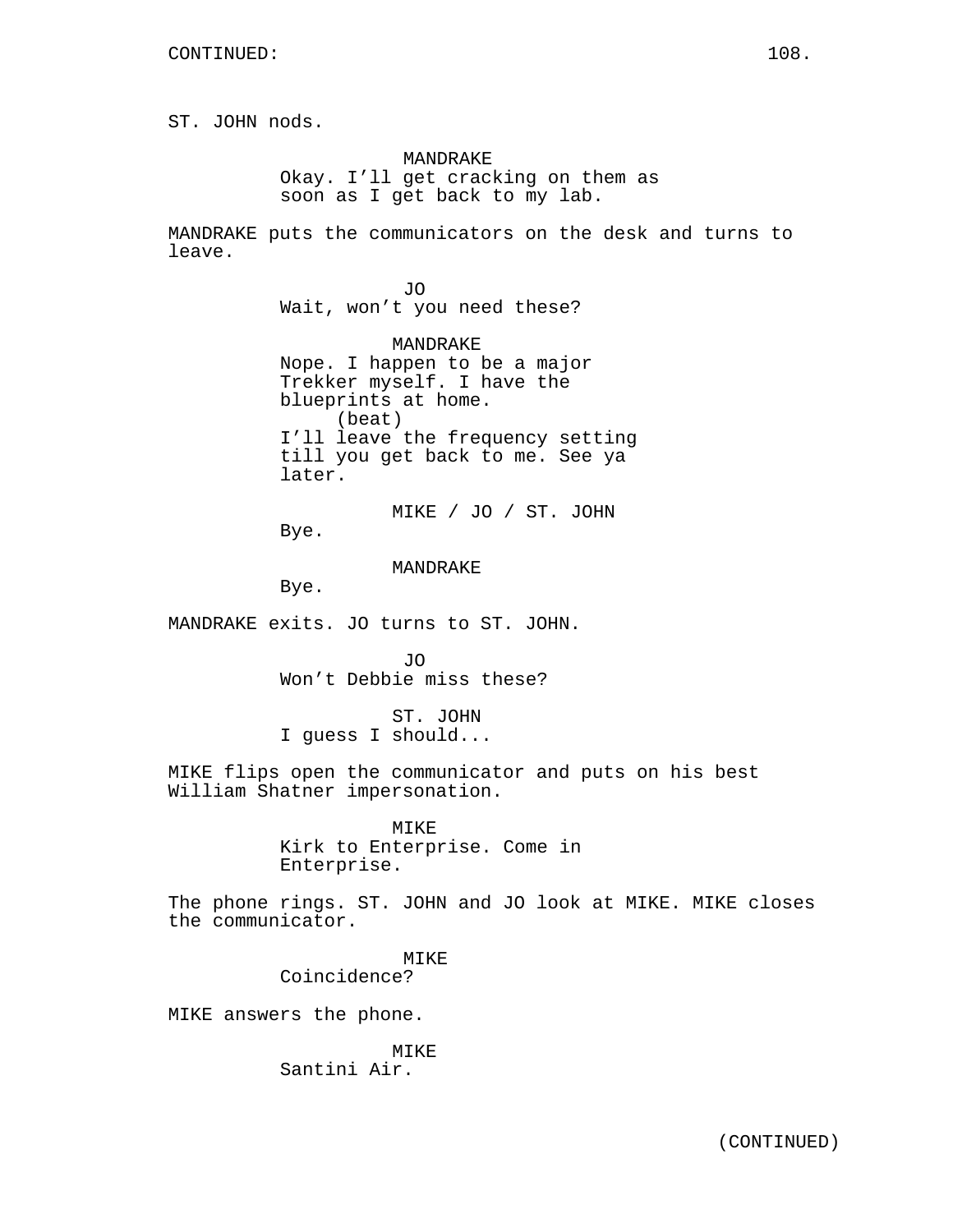DEBBIE (VO) Mike, Debbie. We've got a problem. MIKE How so? DEBBIE (VO) Anna saw Airwolf fly off on Friday. And, she's full of questions. What should I do? ST. JOHN and JO are looking at MIKE with a "who is it" look. MIKE Hang on. (turn to them) It's Deb. ST. JOHN reaches for the phone. MIKE Wait. We have a problem. ST. JOHN What sort of problem? MIKE Anna. JO Anna? MIKE She saw Airwolf on Friday. And... she's full of questions. Deb wants to know what to do? ST. JOHN (turn to Jo) Call Jason. JO nods. ST. JOHN looks back at MIKE. ST. JOHN Give me the phone. MIKE hands ST. JOHN the receiver. ST. JOHN

Deb?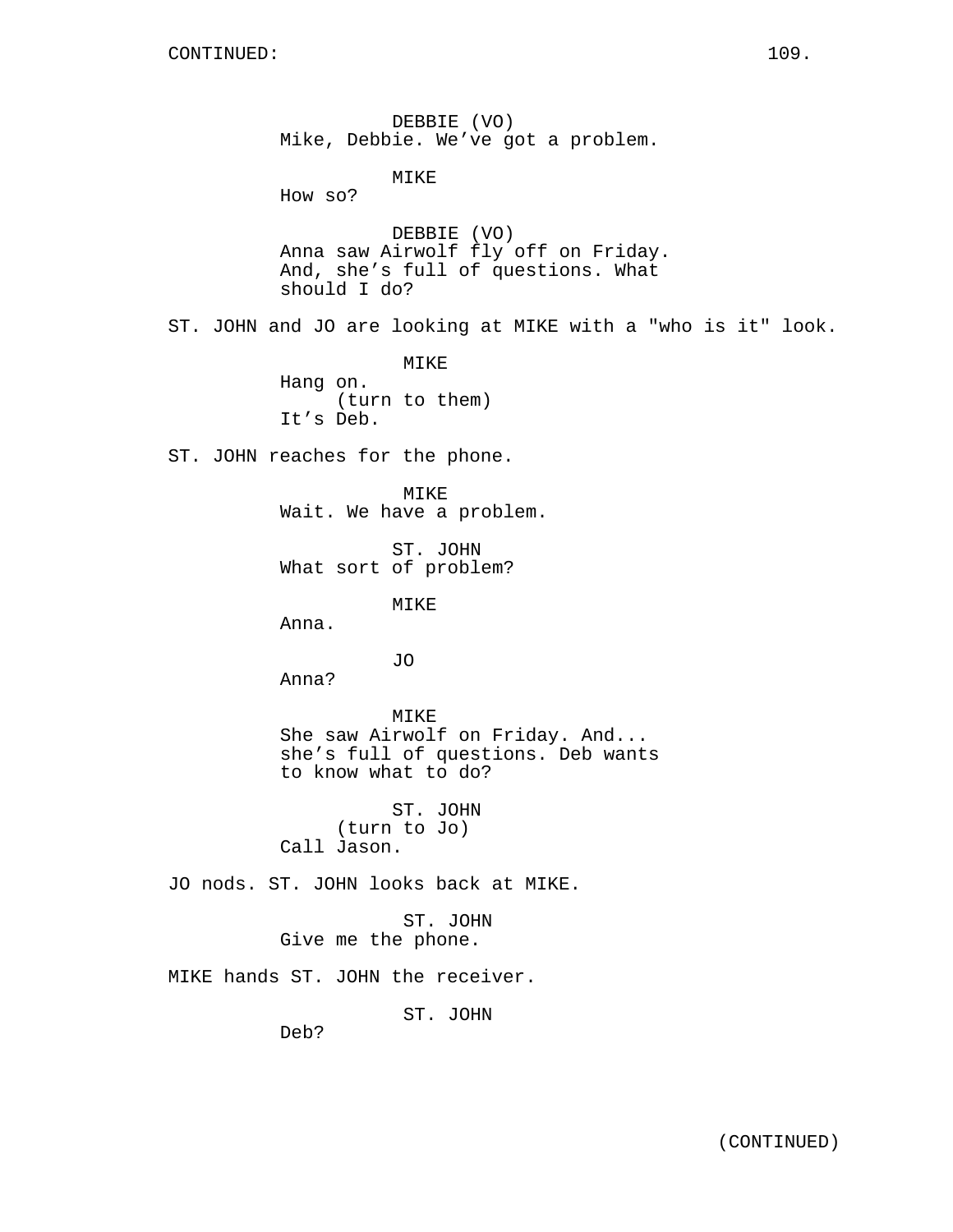DEBBIE (VO)

Yeh?

ST. JOHN Here's what I want you to do.

CUT TO:

156 INT: DEBBIE'S - BASEMENT (3:50PM EST) 156

DEBBIE and ANNA, are sitting on the couch. Talking.

DEBBIE Okay, look. I've talked to Mike and St. John, and... (beat) what you are about to see, does not... I repeat, does not, leave this house.

ANNA

But...

DEBBIE You, are to tell no one! You are to discuss this with no one. (beat) Except of course, Mike, St. John, Frank, Jason, Jo, and me. (beat) Understand?

ANNA doesn't answer.

DEBBIE If you don't promise, we can't show you. (beat) This is serious. (beat) Anna, are you still there? (beat) Do you under...

ANNA I suppose so.

DEBBIE It's for your own good. If you mention this to anyone, you could be putting yourself, and them, in danger.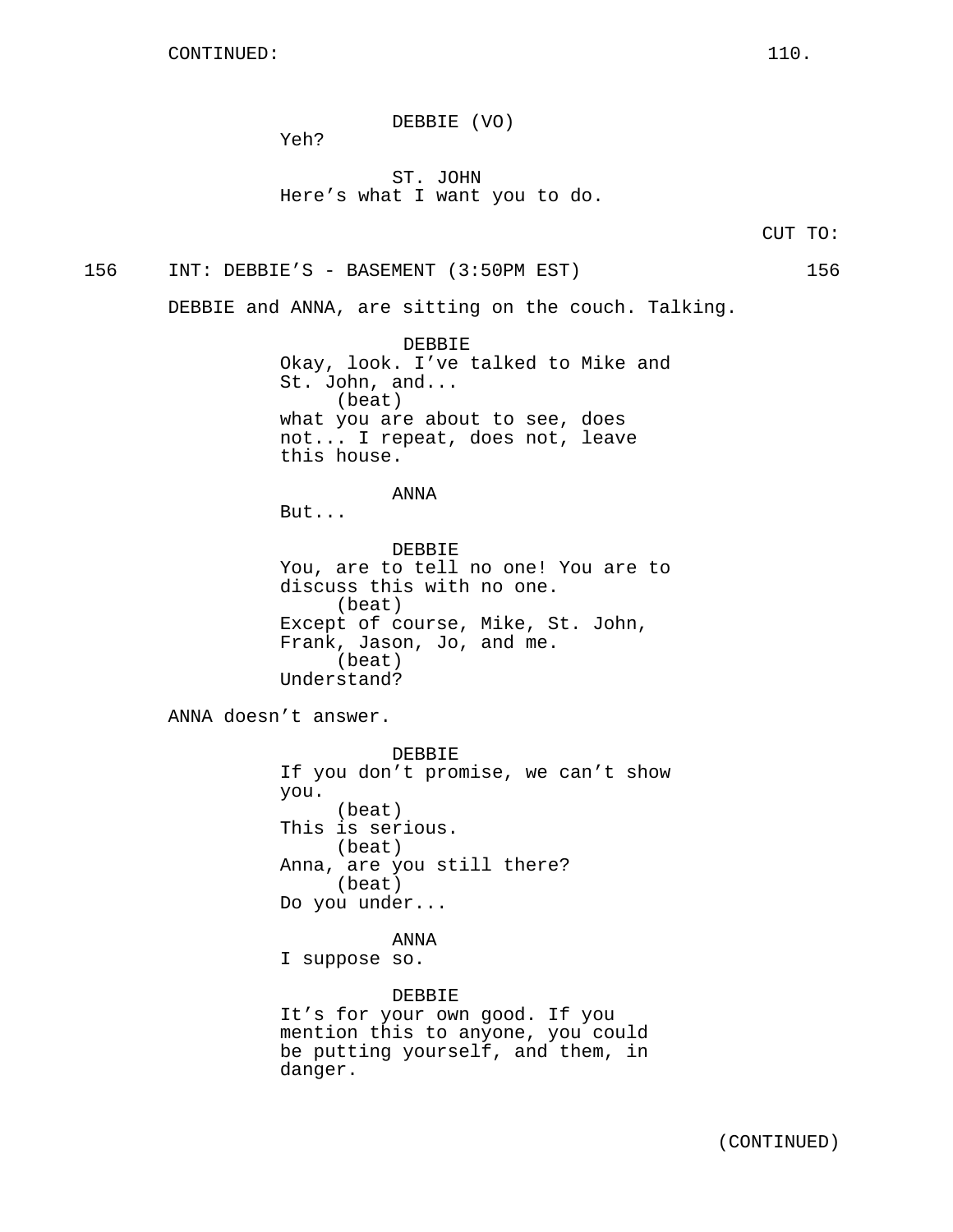ANNA

What...

DEBBIE It's a top secret U.S government chopper.

ANNA So they do work the government.

DEBBIE

Yes.

ANNA What are they? FBI? CIA? DEA? What?

DEBBIE Don't worry about that.

DEBBIE glances at her watch.

DEBBIE They should be here in about 10 minutes. Ready?

ANNA

I guess so.

They rise. DEBBIE takes a blindfold out of her pocket.

ANNA Is that really necessary?

## DEBBIE

Yes. Just because you know about Airwolf, doesn't mean you should know how to get into the base. The secret entrance, is just that. A secret.

DEBBIE blindfolds ANNA. She spins her around a few times, to disorient her. DEBBIE then takes a-round-about way to the entrance. She removes the wooden panel from the wall, and enters the access code, 4-2-9-5-3, on the access-panel. The door, on the floor, opens. They descend the stairs. The door closes.

CONTINUE TO: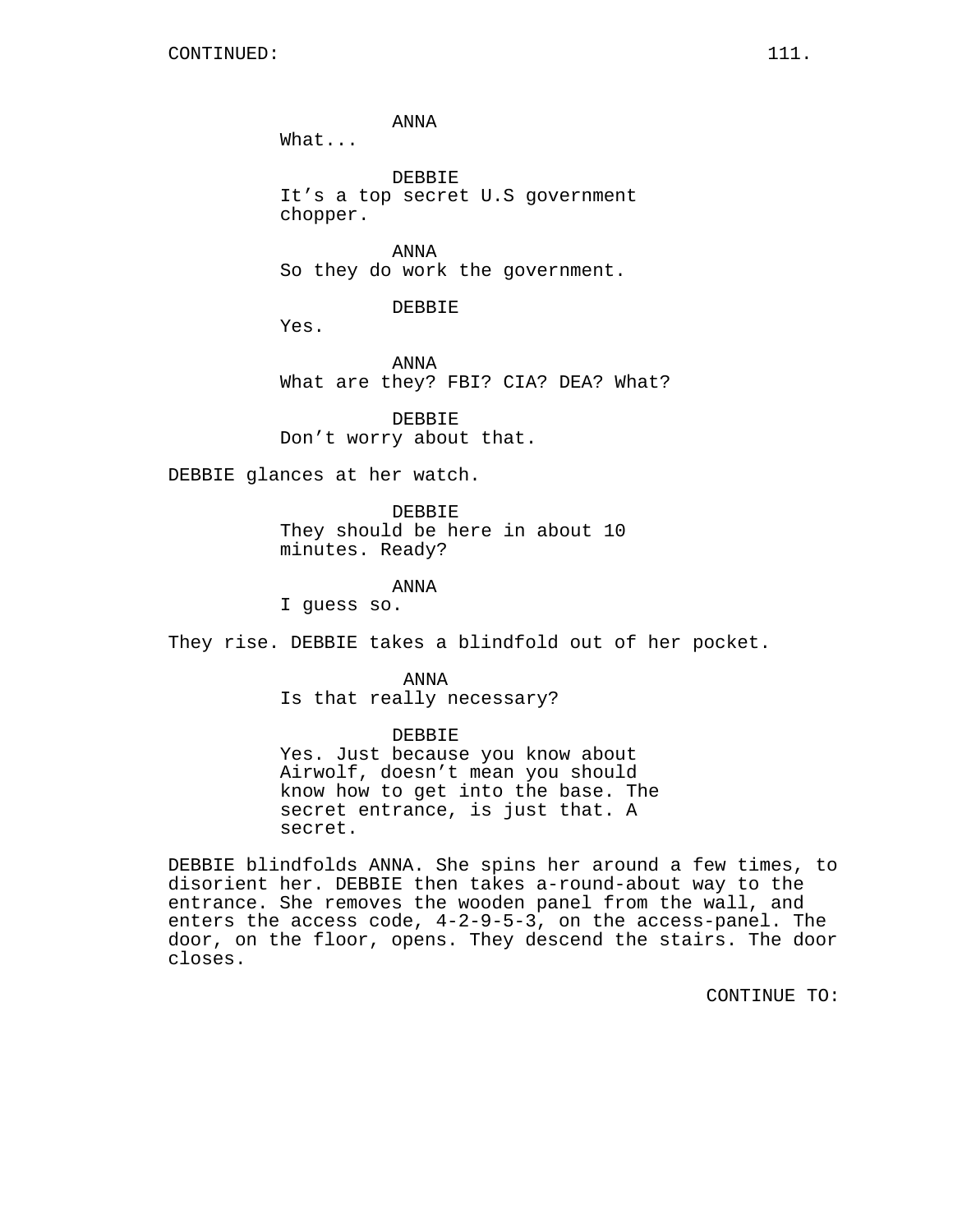157 INT: TUNNEL 157

DEBBIE stops half-way down the stairs, and removes ANNA's blindfold. They descend the rest of the stairs, and walk to the end of the tunnel.

ANNA

A dead end?

DEBBIE Turn around.

ANNA

Wh...

DEBBIE

Just do it.

ANNA turns around. DEBBIE starts to blindfold ANNA again.

ANNA Is this really nec..

#### DEBBIE

Yes.

DEBBIE finishes blindfolding ANNA, and then goes to the wall to find the panel. She finds it, and enters the door code. 5-2-7-6-6. The door appears, and opens. She takes ANNA's hand, and leads her in.

DEBBIE

Come on.

They enter. The door closes.

CONTINUE TO:

158 INT: BASE 158 158

They stop just inside and DEBBIE removes the blindfold once again, and puts it in her pocket. ANNA is amazed at what she sees.

ANNA

Wow! This is neat! I...

She stops talking, when she hears five beeps coming from the computer.

> DEBBIE That's them. Over here.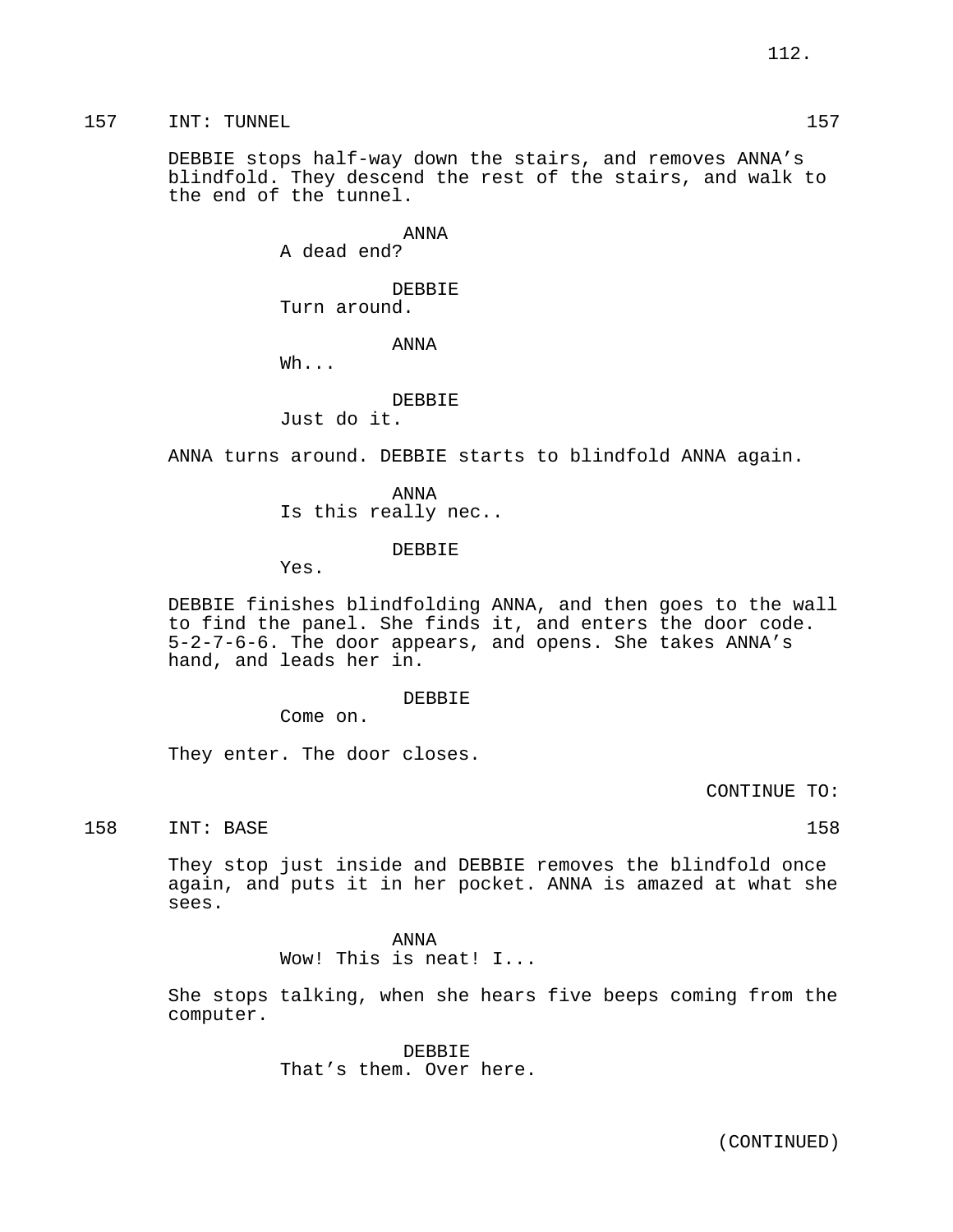ANNA walks over to DEBBIE. The roof opens, and AIRWOLF descends. ANNA just stares at AIRWOLF. Like a child on Christmas morning stares at the tree. AIRWOLF lands and shuts down. ST. JOHN, MIKE, and JASON, exit. (NOTE: ST. JOHN set the security systems before exiting.) They walk over to DEBBIE and ANNA. ST. JOHN gives DEBBIE a hug and a kiss. MIKE walks over to the computer table, and places the Star Trek communicators on it.

> ANNA Wow! It's even more beautiful than...

> > MIKE

She.

ANNA

What?

MIKE She. We like to think of her as a she not an it.

#### ANNA

Oh. Sorry.

ANNA walks over to AIRWOLF, and runs her hand along it's side. She looks inside the window. She tries to open the door, but it's locked. JASON comes up behind her, and puts a hand on her shoulder.

> JASON There are a few things we need to talk about.

JASON motions her into the apartment. ANNA walks that way, and JASON follows her.

PAN TO:

159 MIKE AND DEBBIE AND ST. JOHN 159

They are all now over by the computer table.

DEBBIE I hope he goes easy on her.

MIKE You know Jason.

DEBBIE Yeh. I do. (beat) (MORE)

(CONTINUED)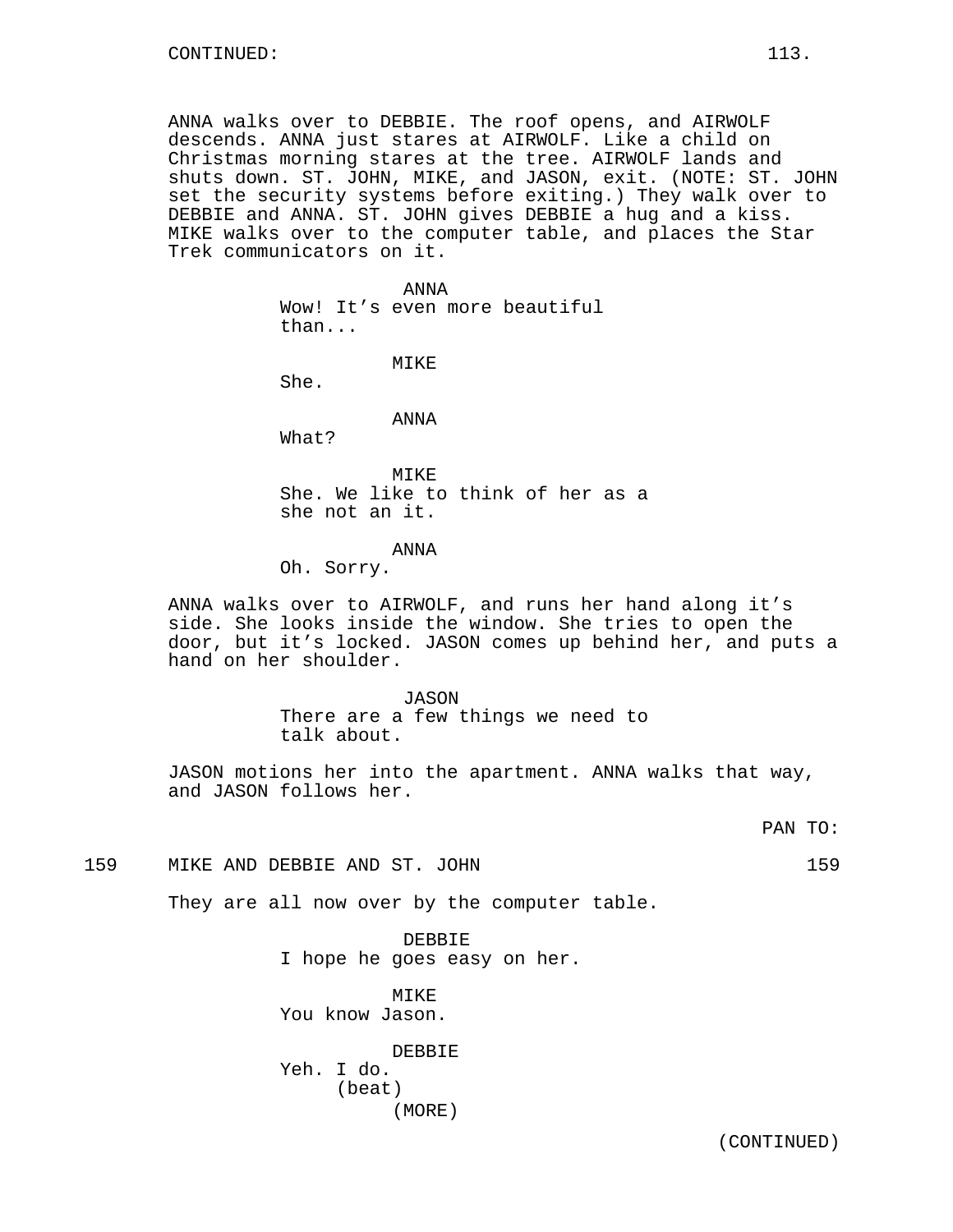DEBBIE (cont'd) I got it easy because I was invited in. Anna just...

MIKE turns and casually notices the communicators.

## MIKE

Hey, do these work?

DEBBIE turns to see what MIKE is referring to.

DEBBIE

Do what...

DEBBIE notices the communicators.

DEBBIE How'd they get down here?

DEBBIE walks over to table.

DEBBIE I could have...

MIKE picks up the TOS communicator and flips it open.

MIKE Rivers to Airwolf. Rivers to Airwolf. Come in Airwolf.

DEBBIE They don't work, Mike. They're only props.

MIKE

To bad.

DEBBIE It would be great if they did though, wouldn't it?

ST. JOHN and MIKE exchange a look.

DEBBIE What do you think it would take to make them work?

ST. JOHN (put arm around her) A good engineer?

MIKE puts his best William Shatner impression again and talks into the TOS communicator.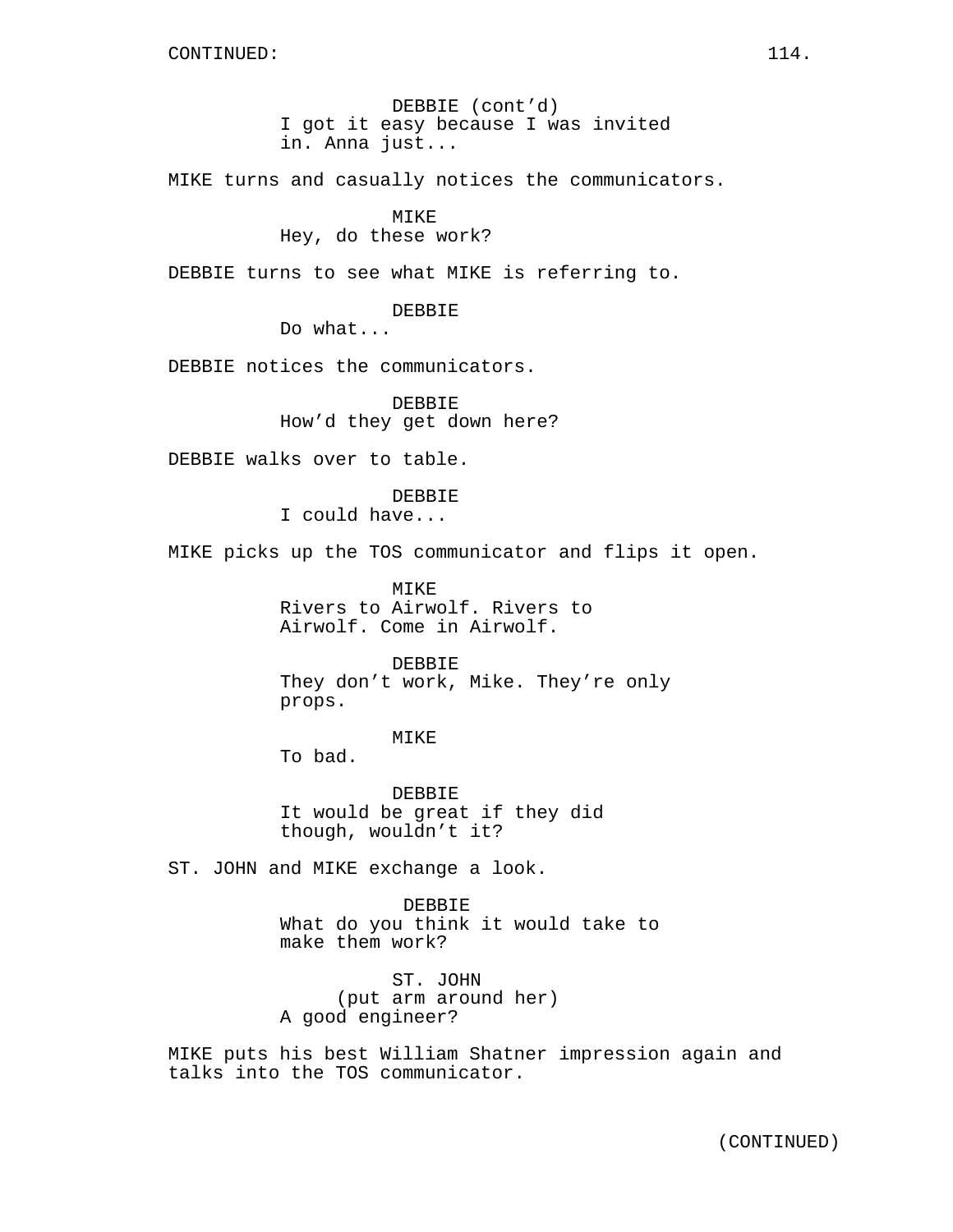MIKE

Scotty! We need you. Commander Scott, please report to the Bridge.

ST. JOHN and DEBBIE laugh. MIKE laughs too.

JUMP TO:

160 INT: BASE (5:00PM) 160

ST. JOHN, MIKE, and DEBBIE, are playing a game of cards. MIKE wins. They are about to play another game, when the apartment door opens, and JASON and ANNA head over.

DEBBIE

Here they come.

DEBBIE gathers up the cards and puts them away. JASON approaches.

> JASON Okay guys, let's move out.

MIKE and ANNA say their next lines simultaneously.

MIKE

ANNA You're not staying?

(surprise) Right now?

> JASON (look at Mike) Yes, right now. (turn to Anna) Sorry.

JASON heads to Airwolf.

PAN TO:

161 STAY WITH JASON 161

JASON I have to admit, they did a great job. This place looks terrific.

MIKE

(following)

Yeh.

JASON When we get back, I want you and St. John to...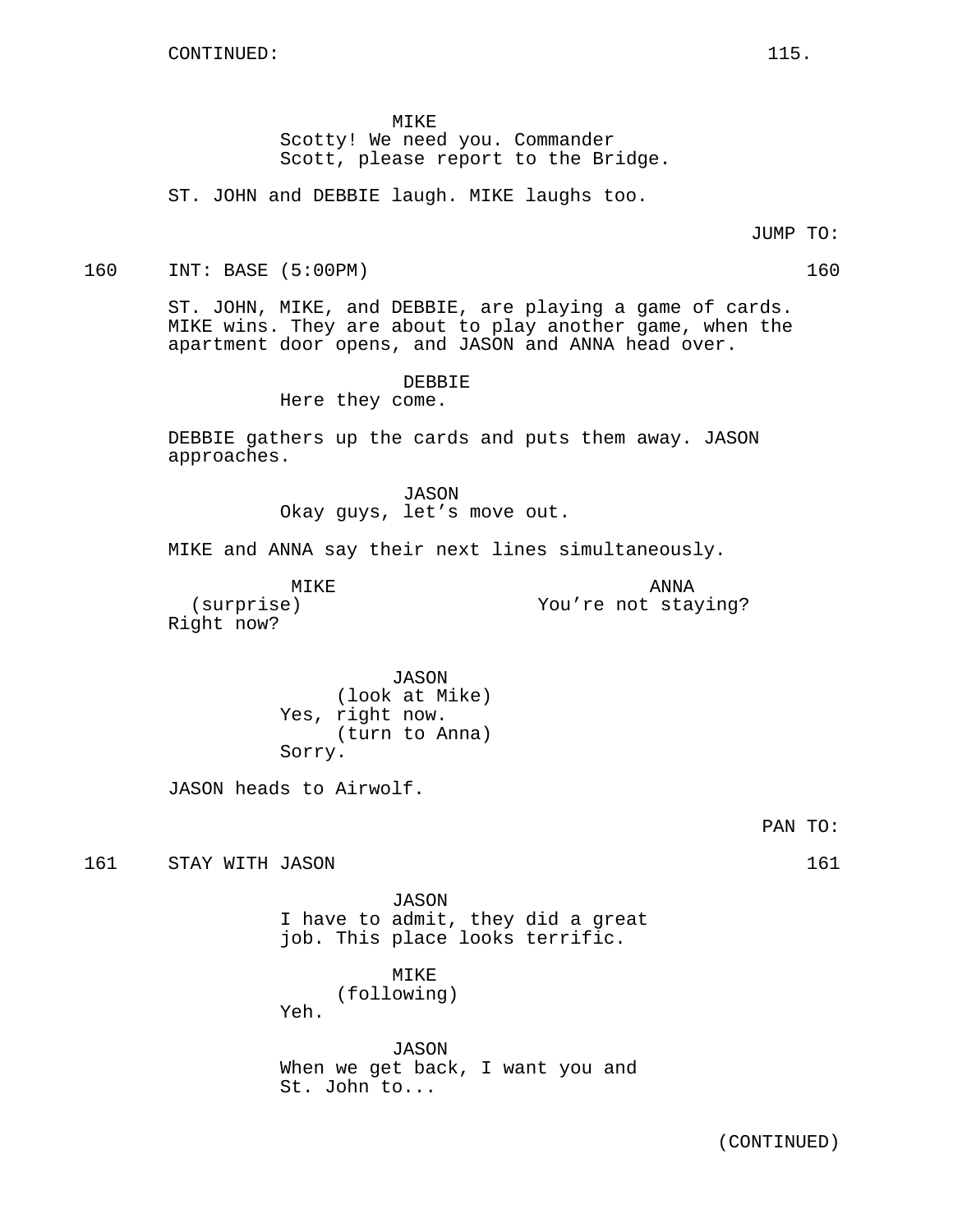JASON turns and notices that ST. JOHN is still back there. He's kissing DEBBIE goodbye.

> JASON (yell) Yo, St. John.

ST. JOHN keeps kissing DEBBIE.

JASON

HAWKE!

ST. JOHN breaks the kiss, and runs to AIRWOLF. ST. JOHN and MIKE get in the front, and JASON gets in the back.

CONTINUE TO:

162 INT: AIRWOLF 162 162

ST. JOHN starts her up. MIKE enters the code to open the roof.

CONTINUE TO:

163 INT: BASE 163

The base computer beeps five times, and the roof opens. AIRWOLF ascends. DEBBIE and ANNA watch her ascend. The roof closes. DEBBIE picks up the communicators and turns to ANNA.

DEBBIE

Let's get out of here.

DEBBIE walks over to the door. ANNA is still staring at the whole place. DEBBIE can see she is distracted, so she enters the door code while ANNA is not looking. The door opens.

DEBBIE

Are you coming?

ANNA

Do I have to?

DEBBIE

Unless you want to be locked in.

ANNA walks over. They exit. Lights go out, and the door closes.

CONTINUE TO: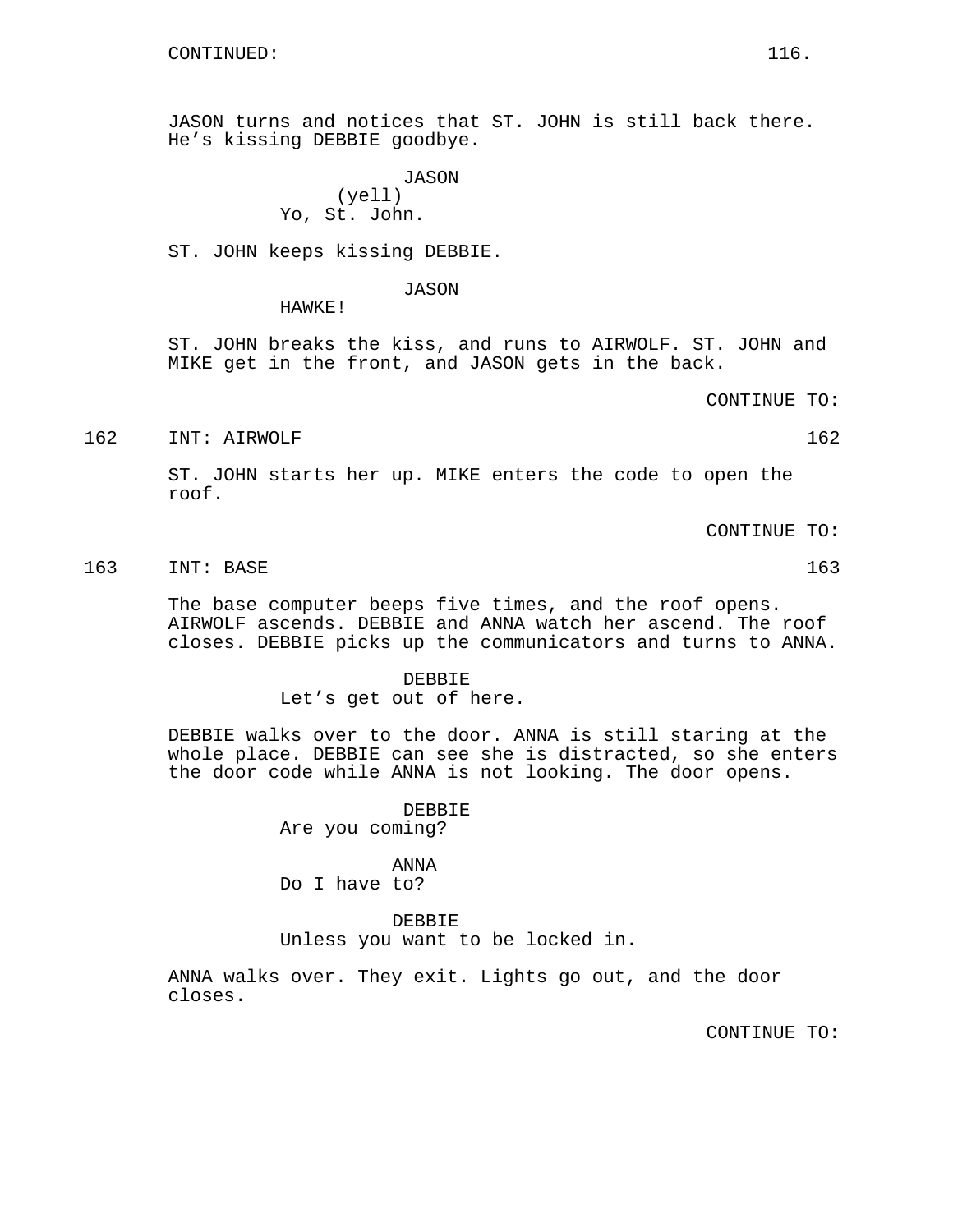164 INT: TUNNEL 164 164

They run through the tunnel to the stairs. They get about 85% of the way up the stairs, when DEBBIE stops. ANNA turns to her.

#### ANNA

What is it?

DEBBIE removes the blindfold.

ANNA

Is that really necessary, I mean I know it's here. And...

DEBBIE (look at her) For now, it would be better if you did not know how to get in.

ANNA Don't you trust me?

DEBBIE

I...

ANNA I can keep a secret you know.

DEBBIE This is different. This secret is a matter of live and death.

#### ANNA

Okay. Okay.

DEBBIE puts the blindfold on her and they continue up the stairs. DEBBIE finds the panel and enters the door code. 4-2-9-5-3. The door opens. They climb out. The tunnel lights go out as the door closes over.

CONTINUE TO:

165 INT: BASEMENT 165

DEBBIE spins ANNA a few times to disorient her. Then she takes a-round-about way back to the basement couch. They reach the couch and sit. DEBBIE removes the blindfold.

> DEBBIE So, now you know about The Wolf.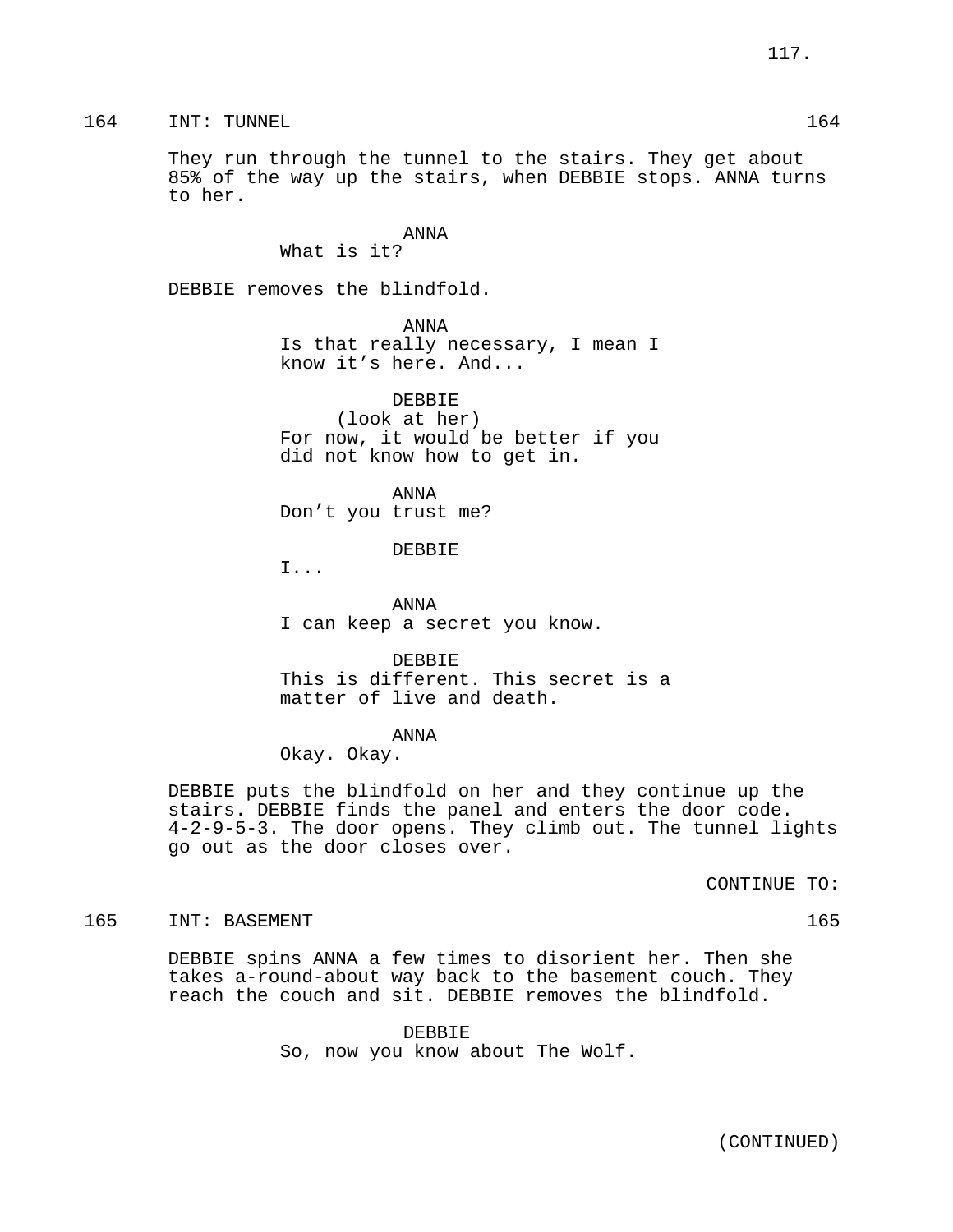ANNA Yeh. And you know what? (beat) I kinda wish I didn't. DEBBIE Wh... ANNA Well... (beat) Jason made everything seem so... (beat) complicated. DEBBIE (laugh) Yeh. Jase does have a tendency to do that. ANNA (beat) Maybe it would be better if I could just forget it. I mean her. DEBBIE You know how hard it's been on all of us to make sure we don't mention her in front of you? Do you? ANNA I... DEBBIE All of us, at one time or another, have almost slipped. (beat) I mean you were, at most times, the only one in the room who didn't know about her. ANNA Now that you mention it, that does explain a few things. DEBBIE Like what?

#### ANNA

Remember when we were at Wonderland and Mike got soaked on Timberwolf Bridge?

DEBBIE nods.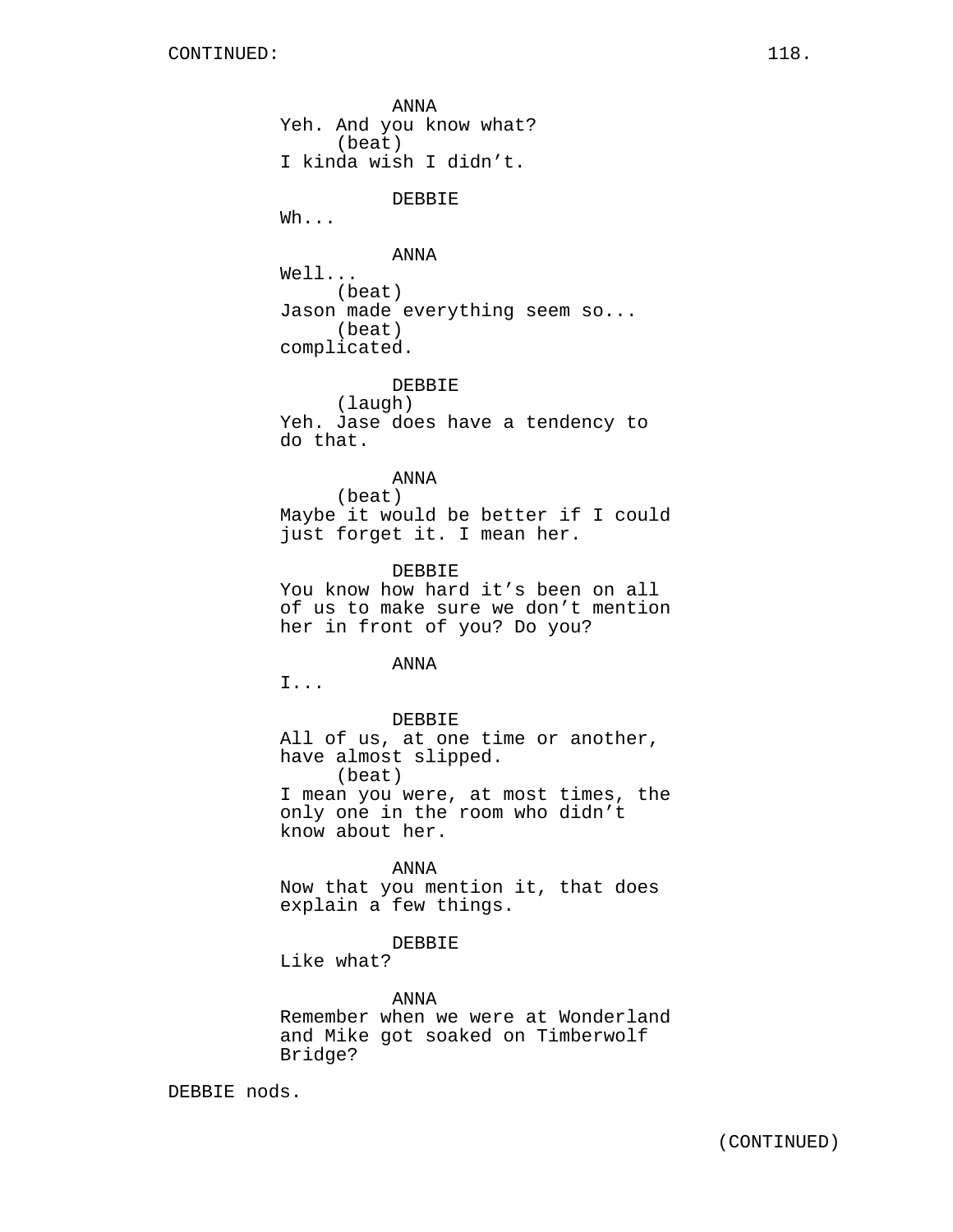ANNA

I said he looked liked a drowned wolf. And just for a few moments, he got this really weird look on his face. I, of course, was referring to the ride. I guess he must have thought, if only for a second, that I was referring to Airwolf. (beat) Which is what you were referring to when you said the same thing to him, right?

DEBBIE

Yeh.

ANNA Well. At least there are no more secrets between us, right?

DEBBIE thinks of MIKE, and remains silent. She looks at the floor. ANNA looks at her.

> ANNA I said, right?

DEBBIE Yeh. Right. Come on, I'll walk you to the bus stop.

They rise and walk to the stairs.

ANNA

By the way, where's Dusty? I...

DEBBIE He's with Brenda for the month. He'll be back August 2nd.

ANNA That's the same day as your parents and Marie, right?

DEBBIE

Yeh.

They walk up the stairs.

CONTINUE TO: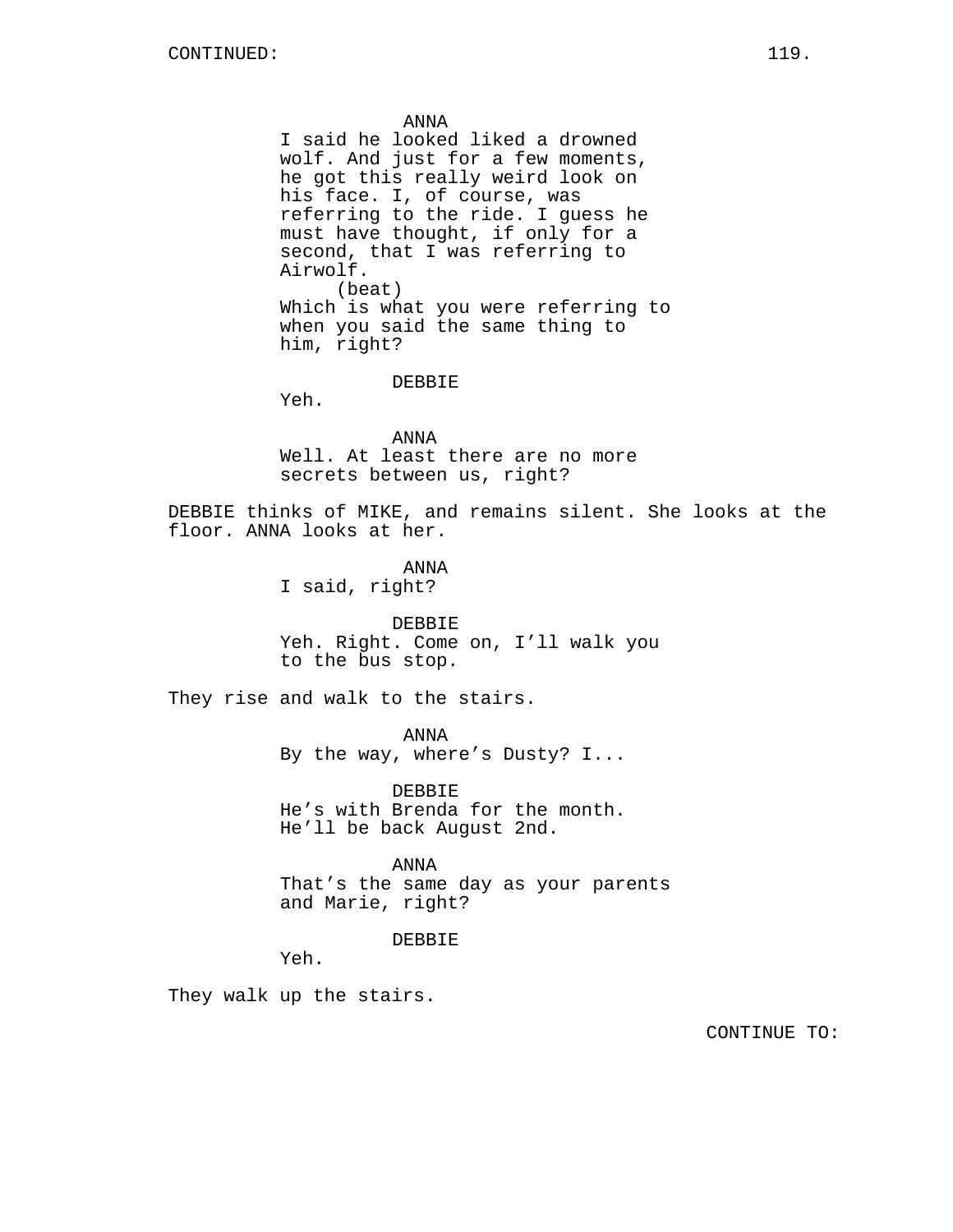166 INT: STAIRS - SIDE DOOR 166 They reach the side door and exit.

JUMP TO:

#### **WEDNESDAY JULY 22nd 1993**

167 INT: SANTINI AIR - OFFICE (NOON MST) 167

ST. JOHN is writing up an FAA report. MANDRAKE steps in the doorway, and knocks on the door. ST. JOHN looks up, and motions him in. MANDRAKE enters, and hands ST. JOHN a box.

#### **MANDRAKE**

Here.

ST. JOHN takes it and opens it. It's the working TNG communicator.

> ST. JOHN Already? That was fast.

ST. JOHN taps it. Nothing happens.

MANDRAKE We have to set the frequency first. Here, I'll show you how.

MANDRAKE turns the communicator over, and unscrews the back.

MANDRAKE So. Which frequency do you want?

ST. JOHN (smile) I'll set it myself.

ST. JOHN sets the frequency. Then he screws the back, back on.

> ST. JOHN Let's try it now.

## MANDRAKE

Okay.

ST. JOHN (Tap it) Hawke to Lady.

MIKE (VO) Lady. What can we do for you, St. John?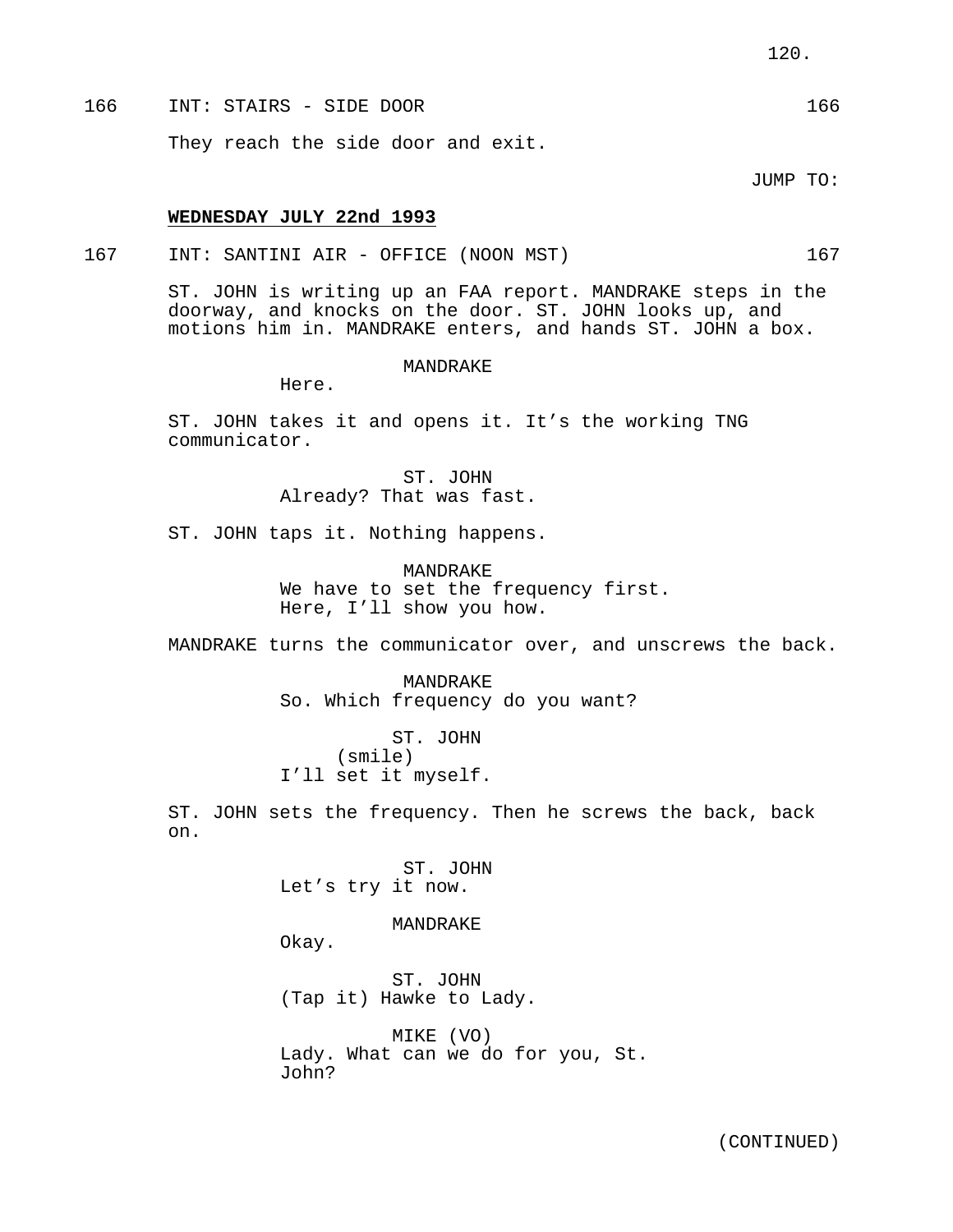ST. JOHN (look at Mandrake) It works. MANDRAKE Of course. MIKE (VO) What works? ST. JOHN The communicator. Mandrake just gave me the TNG one. (beat) I'm gonna close the channel. I want you to call me back, okay? MIKE Okay. ST. JOHN Hawke out. ST. JOHN taps the communicator again, closing the channel. Three seconds later, it beeps. ST. JOHN (tap it) Mike? MIKE (VO) At your service. ST. JOHN Great. It works. You know, we should all get one of these. MIKE (VO) Yeh. Talk to ya when I see ya. Wolf out. ST. JOHN taps the communicator, closing the channel. He turns to MANDRAKE. ST. JOHN You think you could make a few more of these? MANDRAKE

What do you think I look like, a magician?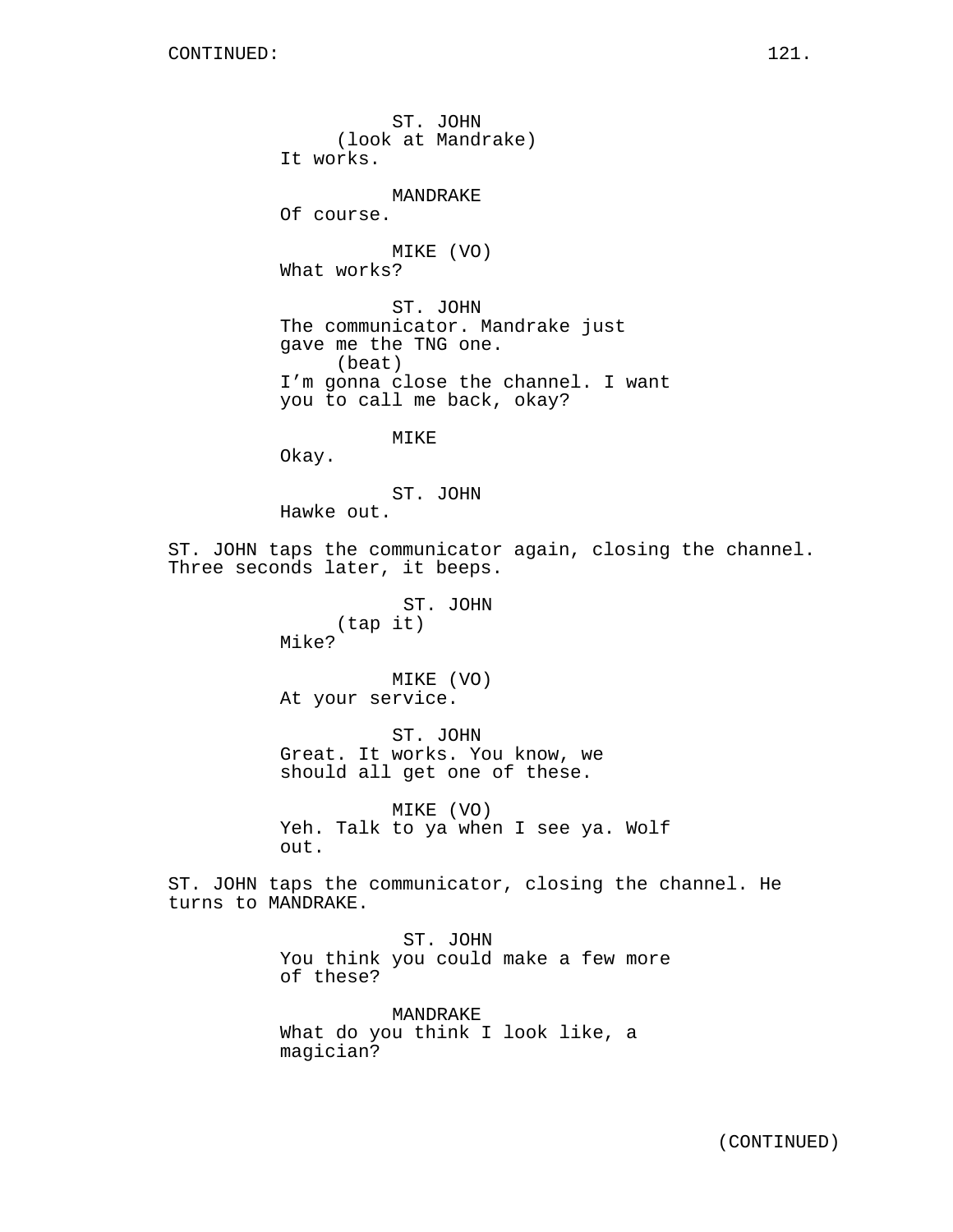ST. JOHN That's your namesake, isn't it? MANDRAKE Funny. Of course I can. If I did it once. I can do it again. ST. JOHN ...and again, and again... MANDRAKE Yeh, yeh, yeh. ST. JOHN How are you coming on the other one? MANDRAKE You still need it by the 1st? ST. JOHN If you can have it by then. MANDRAKE I'll try. ST. JOHN Thanks. MANDRAKE Ciao. ST. JOHN Bye. MANDRAKE exits. ST. JOHN goes to the phone. He picks it up, and calls DEBBIE. DEBBIE (VO) Hello? ST. JOHN Hi hon. It's me. DEBBIE (VO) Hi Stj.

> ST. JOHN What time do you have to be at the Con tomorrow?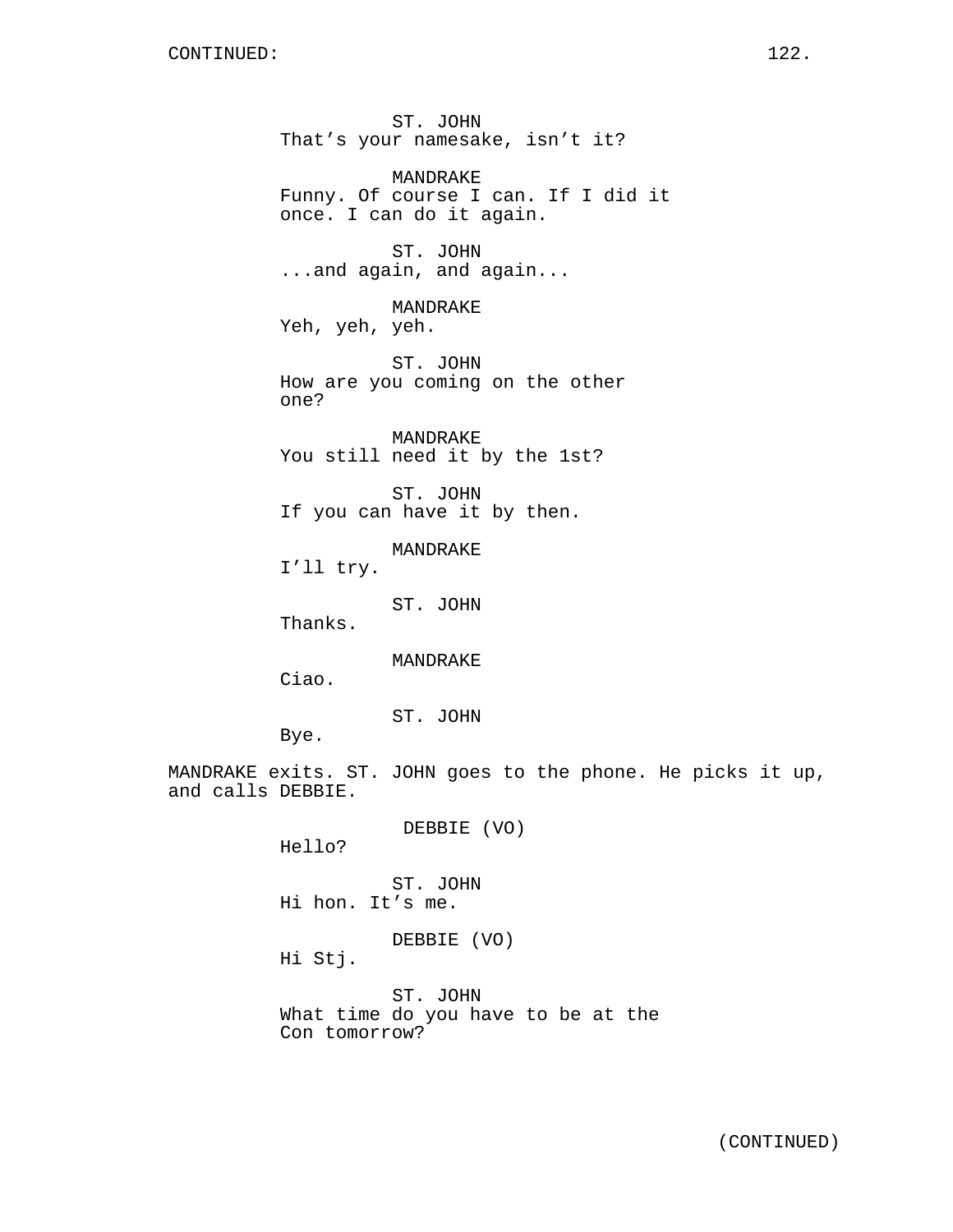DEBBIE (VO) I'm on the set-up crew, so I should be there by 10:00am. Why?

ST. JOHN picks up the communicator and plays with it.

ST. JOHN I just wanted to give you something before the Con.

DEBBIE (VO) What's wrong with tonight?

ST. JOHN Nothing. I'll see you tonight.

DEBBIE (VO)

Love you.

ST. JOHN Love you too.

ST. JOHN hangs up the phone and finishes his report. Then he leaves a note for MIKE and JO, and exits.

JUMP TO:

168 INT: DEBBIE'S - BASEMENT (10:30PM) 168

ST. JOHN and DEBBIE enter via the back-door and head for the couch. They sit down. ST. JOHN puts his hand onto his pocket, and removes the flat box that MANDRAKE gave him. DEBBIE raises her eyebrow, as ST. JOHN hands her the box.

DEBBIE

What's this?

ST. JOHN Open it and find out.

DEBBIE (open it) A communicator pin?

ST. JOHN Not really.

DEBBIE

What?

ST. JOHN

Put it on.

She does.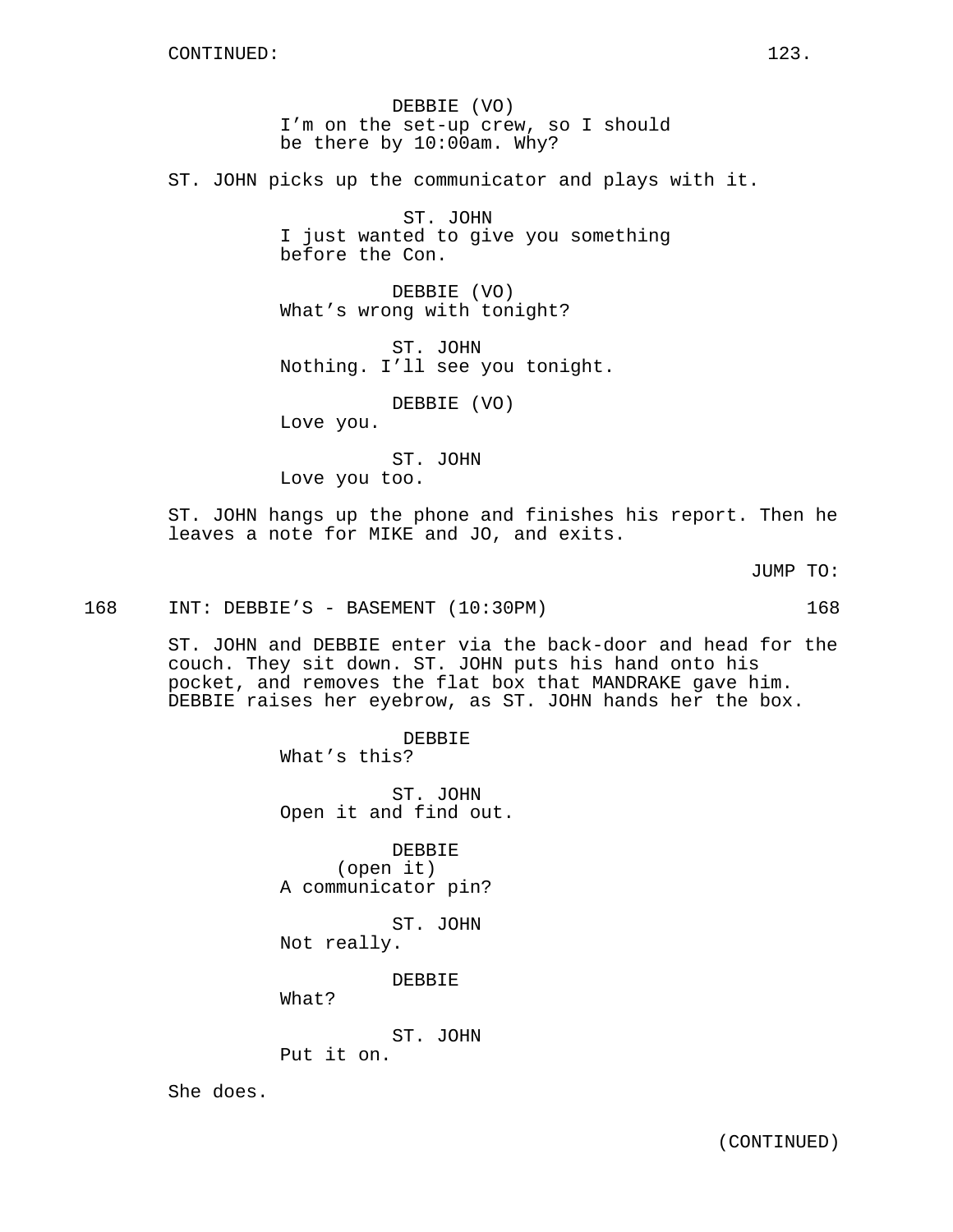ST. JOHN Now tap it. She does, and it beeps. DEBBIE I didn't know they made one with a built in soundboard. MIKE (VO) They don't. DEBBIE Mike! MIKE (VO) The one and only. DEBBIE Where... where are you? MIKE (VO) The Lair. DEBBIE In Utah? You mean this is a direct link to the Lair? MIKE (VO) And Airwolf. DEBBIE Wow. DEBBIE looks at ST. JOHN and kisses him. MIKE (VO) I think I'll leave you two alone. Lair out. ST. JOHN (break kiss) You have to... DEBBIE (smile) I know. DEBBIE taps the communicator, closing the channel. DEBBIE This is great. (beat) (MORE)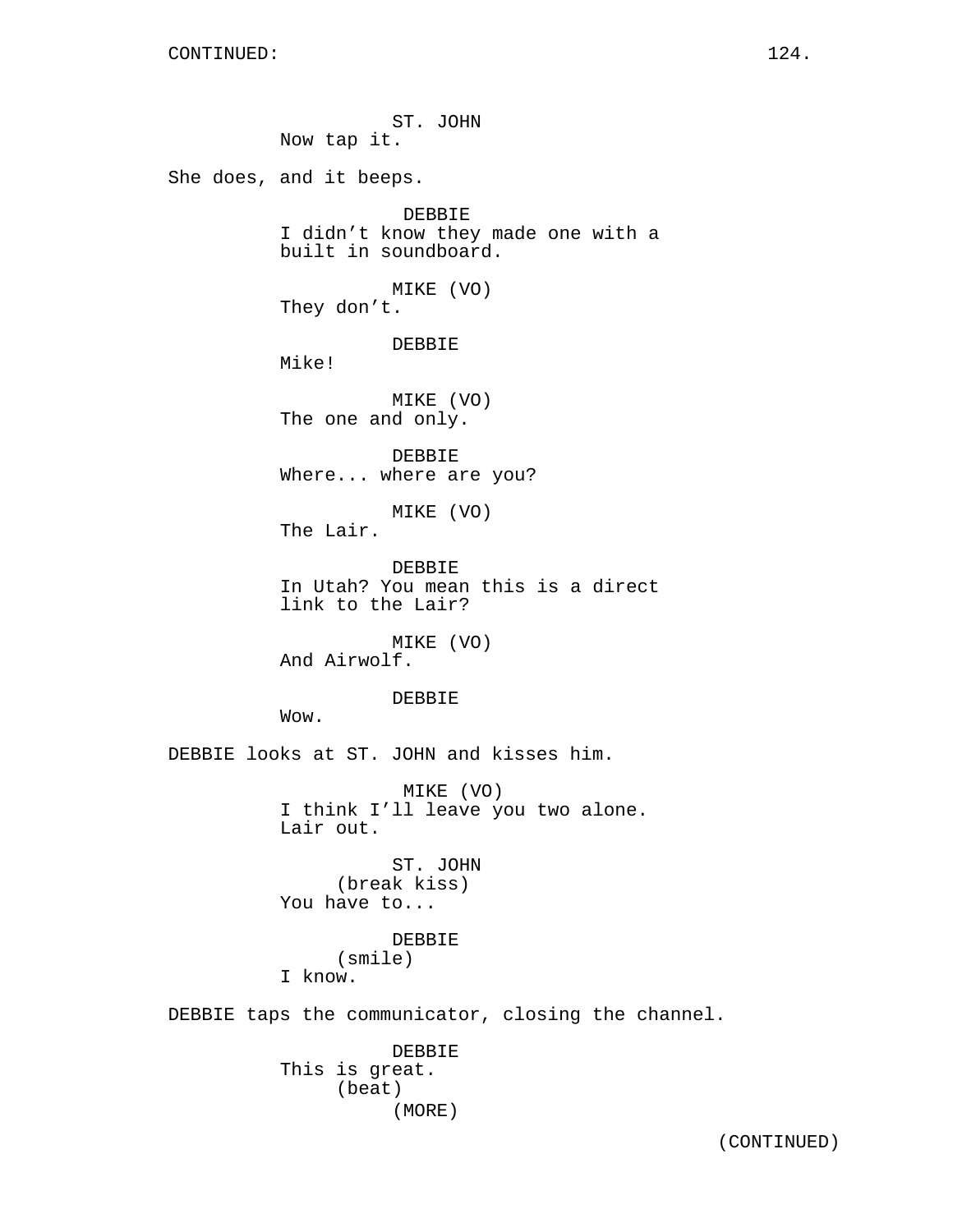DEBBIE (cont'd) Now, whenever I need you, all I need to do to is...

ST. JOHN And as long as the channel is open, we can pinpoint your location anywhere within a 2000 mile radius.

DEBBIE Two Thousand?

ST. JOHN That's what Mandrake said.

DEBBIE (laugh) Mandrake the magician?

ST. JOHN He likes to think he is.

DEBBIE Well, I shall always wear it. You never know...

ST. JOHN kisses her.

JUMP TO:

### **FRIDAY JULY 23rd 1993**

169 EXT: BACK YARD (7:00AM) 169

ST. JOHN and DEBBIE are standing by the chopper.

DEBBIE You sure you can't come?

ST. JOHN You know I would if I could.

## DEBBIE

Yeh, I know.

She wraps her arms around his neck, and kisses him. He pulls her close, for a long, passionate, kiss. He releases her, opens the helicopter door. He turns back to her.

ST. JOHN

See ya.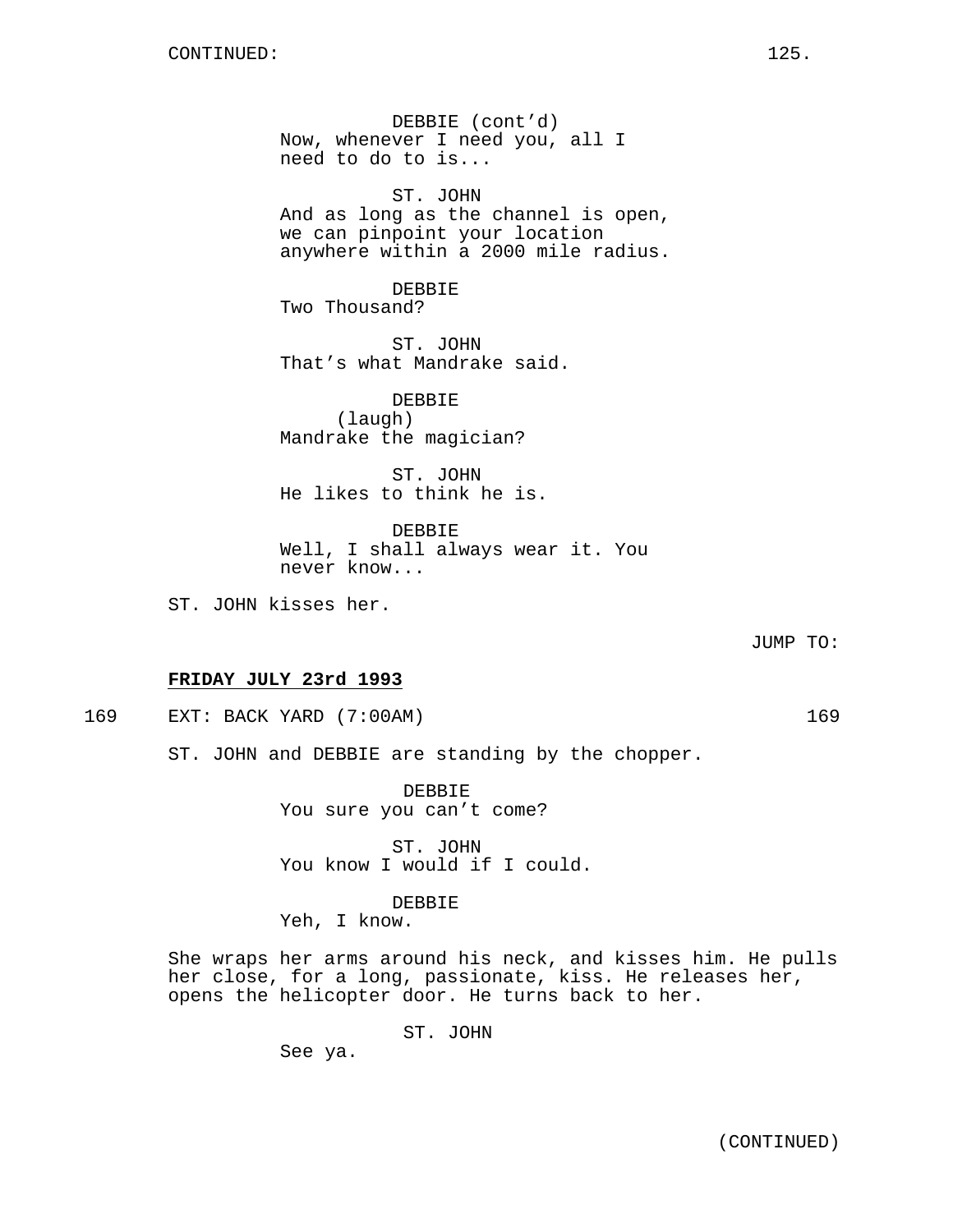DEBBIE

Bye.

ST. JOHN gets into the chopper, and starts it up. Then, he flies off. DEBBIE returns to the house.

JUMP TO:

## **SUNDAY JULY 25th 1993**

170 INT: REGAL CONSTELLATION HOTEL (5:10PM) 170

DEBBIE and ANNA, are standing in an autograph line. DEBBIE

is wearing her red TNG uniform. Complete with the rank of Commander, and the working communicator.

> DEBBIE I don't know why you want his autograph again?

ANNA It's not for me. It's for... a friend.

DEBBIE

Sure. (beat) I'm going to go get a drink. I'll meet you at the Atrium, okay?

ANNA

But...

DEBBIE just looks at her.

ANNA

Okay.

DEBBIE leaves. She is walking to the Atrium, when her communicator beeps.

> DEBBIE (mutter) Not now. (tap it)(quietly) Yes.

ST. JOHN (VO) Can we talk?

DEBBIE

Hang on a second.

DEBBIE walks to a corner, out of the way.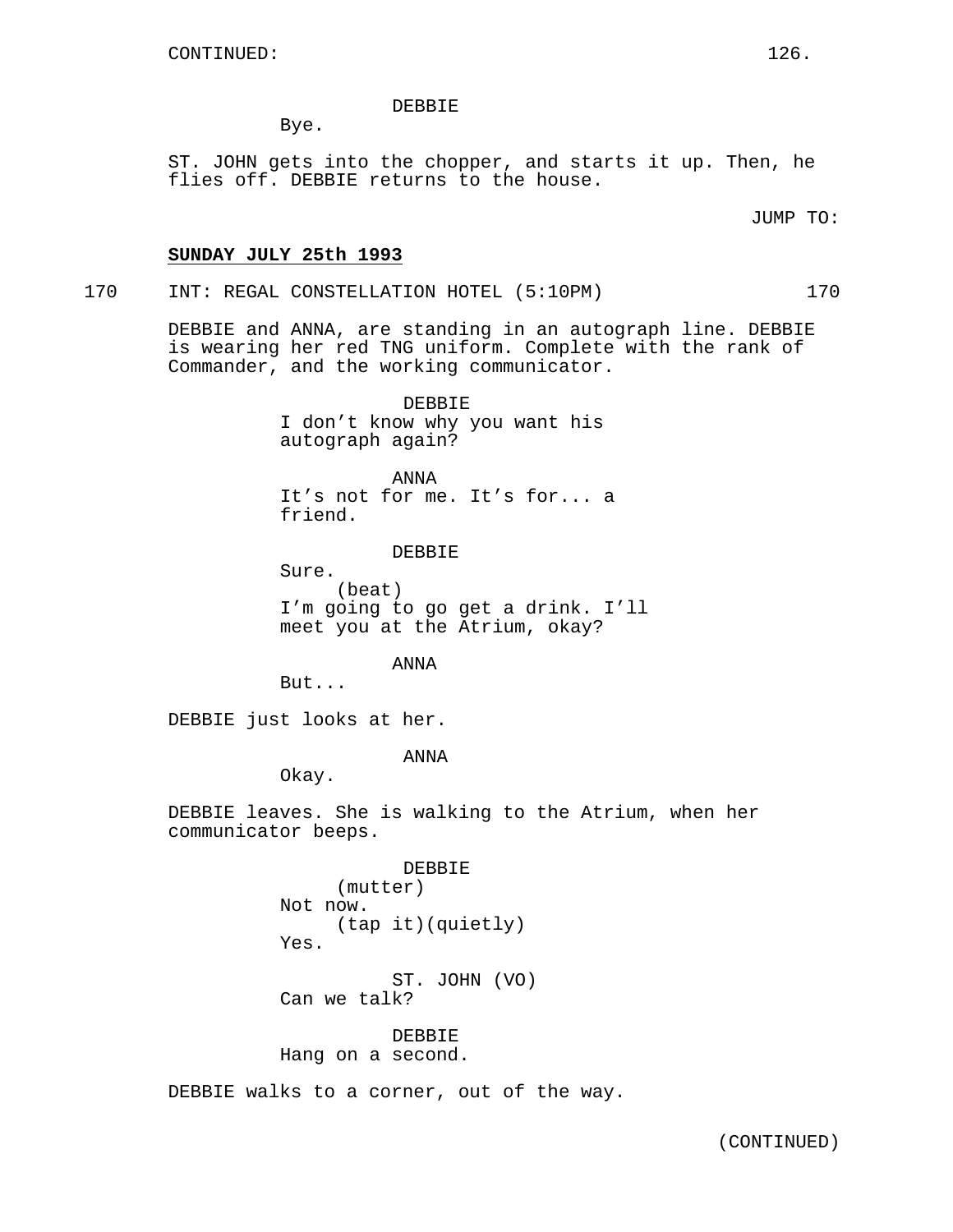DEBBIE Okay, go ahead. ST. JOHN (VO) How's the Con going? DEBBIE Great. You should really come to one you know! ST. JOHN (VO) Maybe one day I will. DEBBIE I'm sure that's not the reason you called. ST. JOHN (VO) Was I that obvious? DEBBIE (of course tone) Stj... ST. JOHN (VO) (beat) What time is the convention over? DEBBIE Around 7:00. ST. JOHN (VO) So you should be home around 8-8:30? DEBBIE raises her eyebrow, in curiosity. She wonders what he's up to. DEBBIE Around that. ST. JOHN (VO) I'll meet you at your place. DEBBIE You know, you could probably land her right outside the hotel, and no one would give you a second look. ST. JOHN (VO)

We don't need that kind of publicity.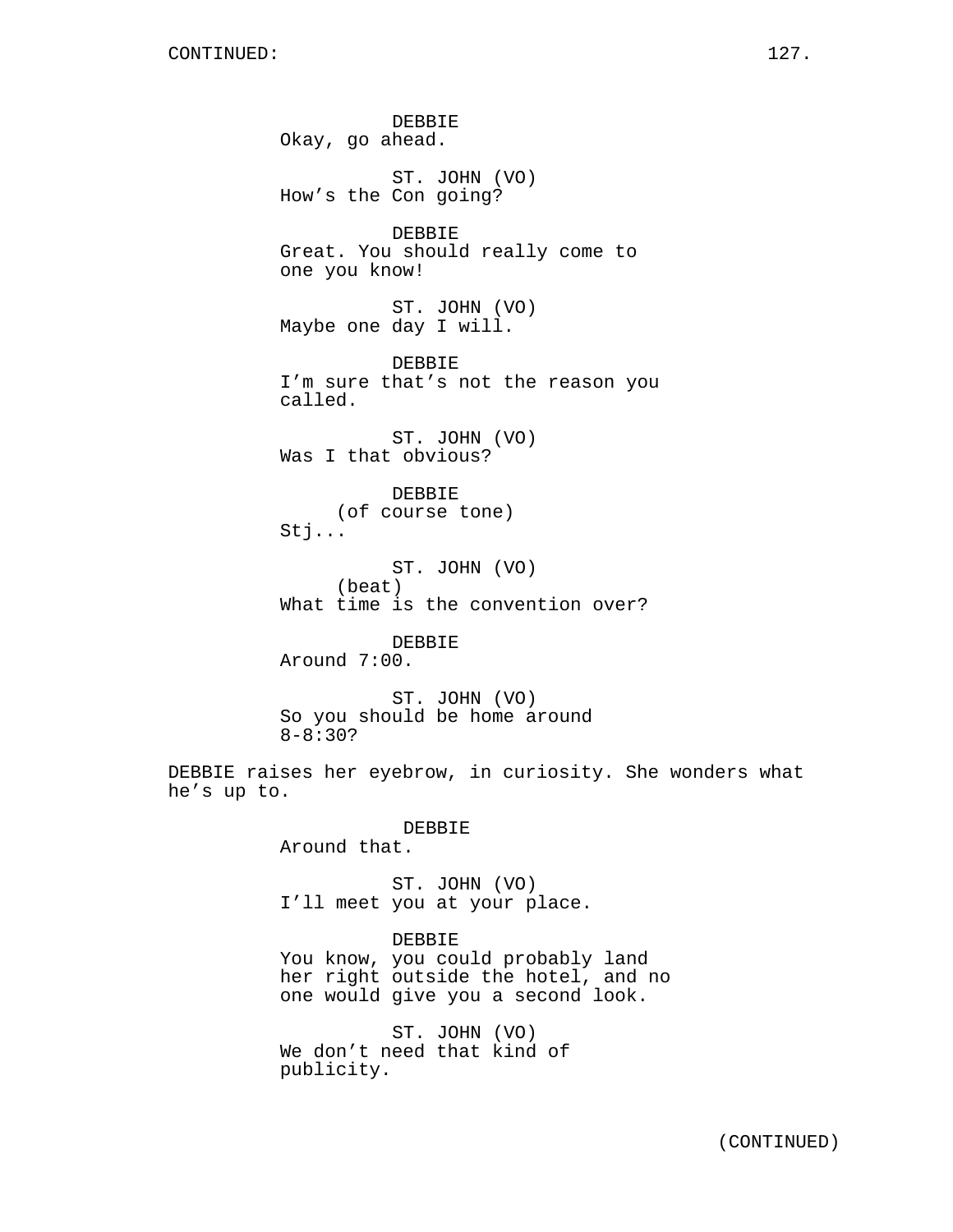DEBBIE I was just kidding hon.

ST. JOHN (VO) I know. See ya tonight.

DEBBIE

See ya.

ST. JOHN (VO)

DEBBIE

Out.

Bye.

DEBBIE taps her communicator, closing the channel, and walks on to the Atrium.

JUMP TO:

171 EXT: DEBBIE'S - DRIVEWAY (8:45PM) 171

DEBBIE walks up the driveway to the gate. She is still wearing her Starfleet uniform. She looks though the fence, and sees the chopper. She takes the house key out of her pocket and opens the side door.

CONTINUE TO:

172 INT: HOUSE 172

DEBBIE enters. She closes the door, and locks it.

DEBBIE

Stj?

ST. JOHN (VO) Downstairs.

CONTINUE TO:

173 INT: BASEMENT 173

ST. JOHN has two candles lighting on the coffee table. He has a blanket spread out on the floor in front of the table. He is sitting on the blanket. DEBBIE descends the stairs, and goes over to him.

> DEBBIE What's this for?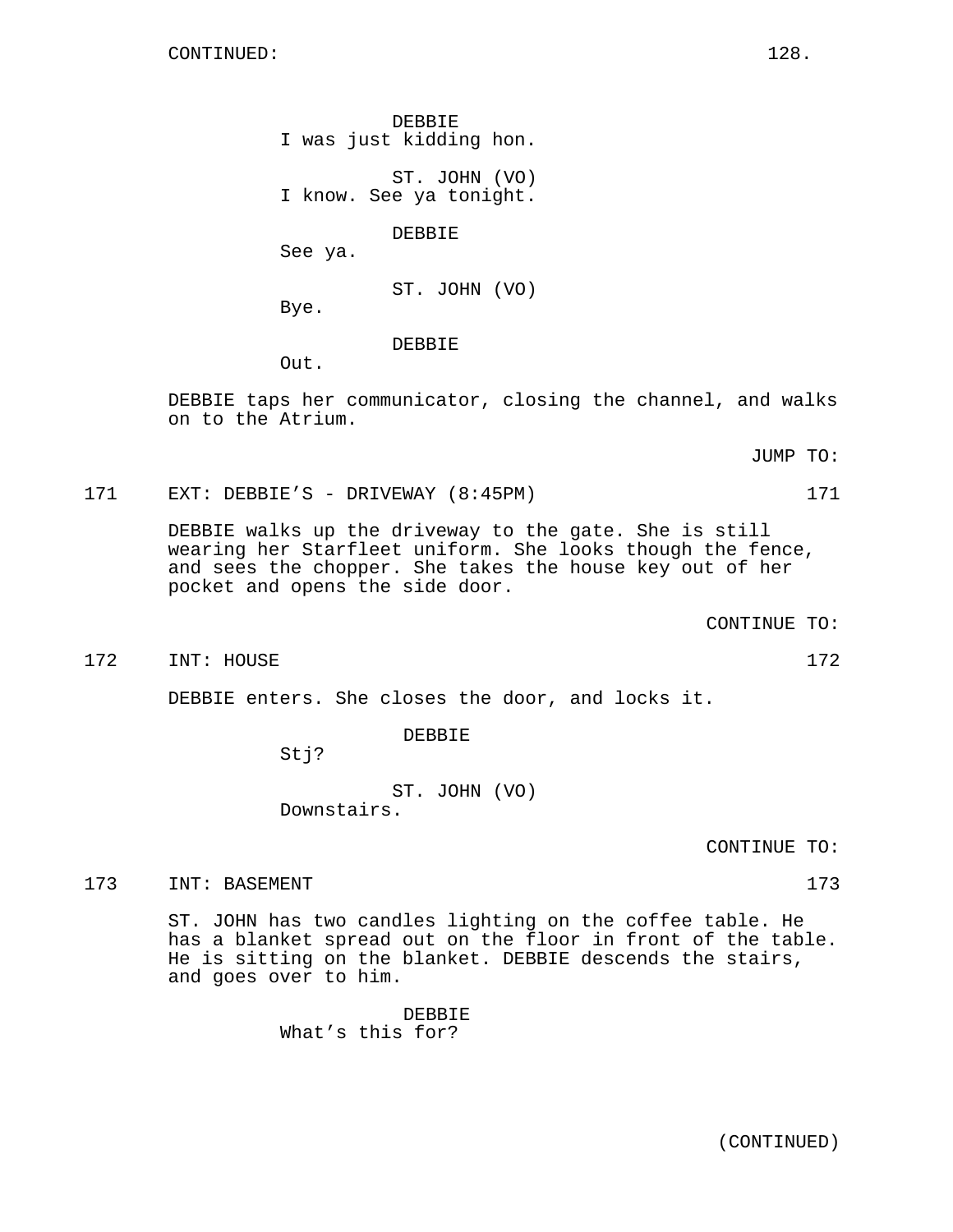ST. JOHN Can't I just surprise you, without it having to be for something?

She sits down beside him, and kisses him.

DEBBIE Is that better?

ST. JOHN (smile) It's a start.

He kisses her passionately, and pulls her close. Then he leans her back, onto the blanket. The phone rings. They ignore it.

JUMP TO:

## **WEDNESDAY JULY 28th 1993**

174 INT: BASEMENT (9:00AM) 174

DEBBIE has just gotten up. She reaches for the phone and calls MIKE, at home.

> MIKE (VO) (half-asleep) What?

> > DEBBIE

Mike?

MIKE (VO) (yawn)

Deb?

DEBBIE (look at clock) I'm sorry, I woke you up didn't I? I forgot about time difference. I haven't done that in a while.

MIKE (VO) Don't worry about it. Is everything okay?

DEBBIE Everything's fine.

MIKE (VO) That's good. (beat) (MORE)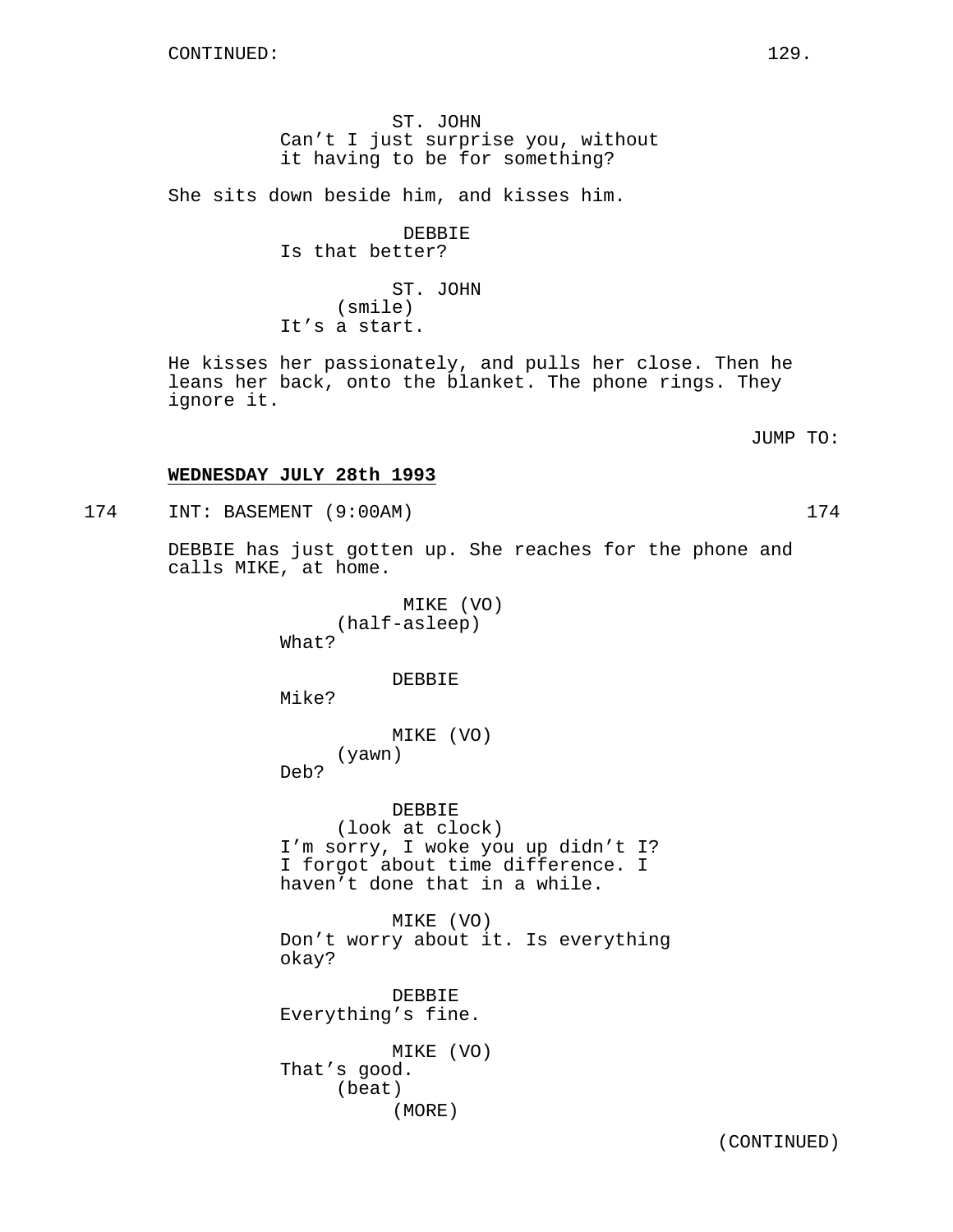MIKE (VO) (cont'd) So, what can I do for you? DEBBIE Are you doing anything tomorrow? MIKE (VO) (playfully) Nothing I can't get out of. Why? What did you have in mind? DEBBIE I need your help. MIKE (VO) Help? With what? DEBBIE Finding the perfect gift for St. John. I, I have an idea, but... I need a male perspective, and... MIKE (VO) Say no more. I'm all yours. See ya tomorrow. DEBBIE (smile) Thanks Mike. Bye. MIKE (VO)

Bye.

JUMP TO:

## **THURSDAY JULY 29th 1993**

175 EXT: SANTINI AIR - CHOPPER (7:00AM MST) 175

MIKE gets on a chopper, starts it up, then flies off.

CONTINUE TO:

176 TIME FLIES 2008 176

He flies to DEBBIE's. He lands in her back yard around 4:00pm EST. They have something to eat, then drive to the Town Center. They reach the mall, park the car, and then head to a mall entrance.

JUMP TO: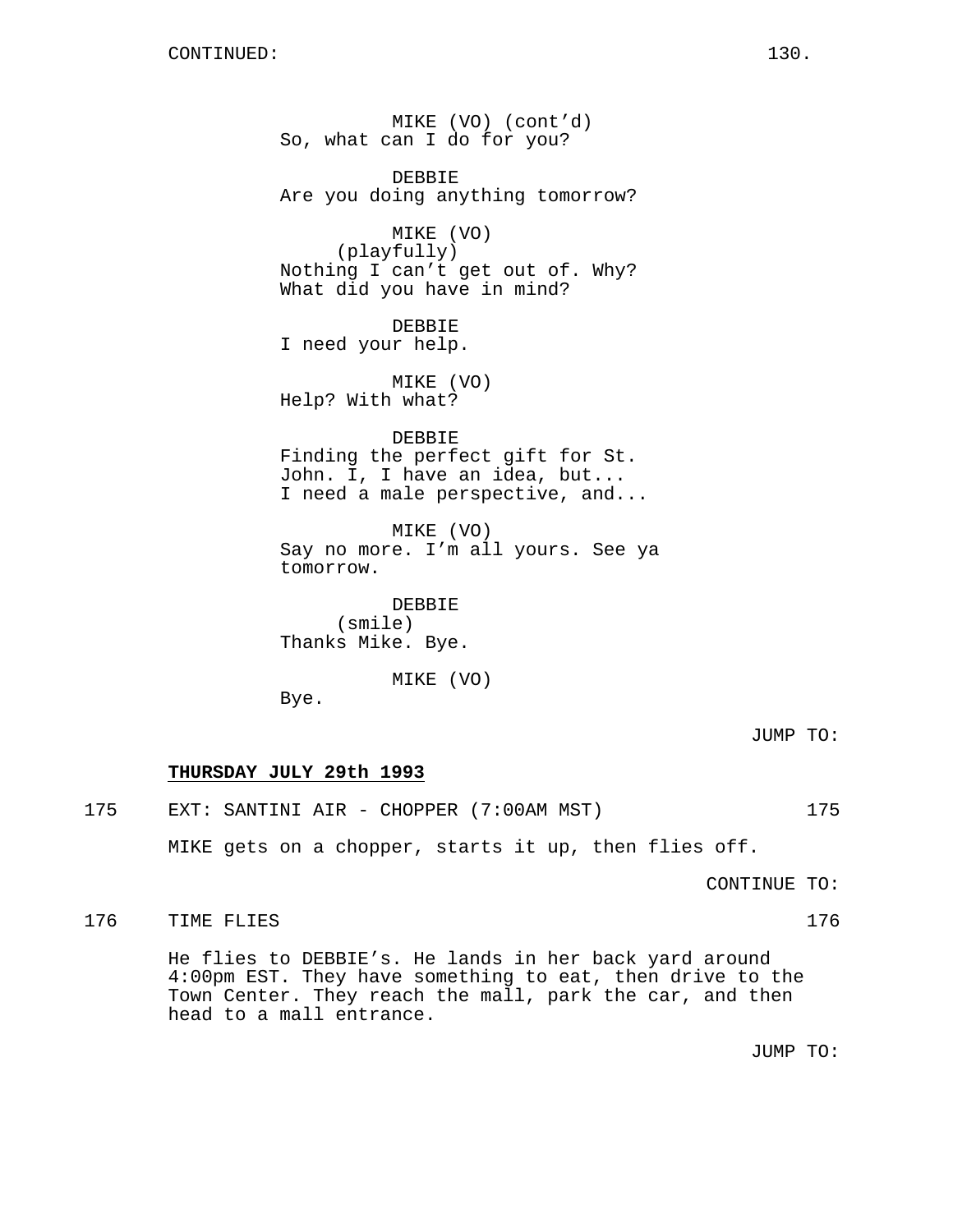## 177 EXT: SCARBOROUGH TOWN CENTER - PARKING LOT (9:00PM) 177

DEBBIE and MIKE, exit the center. They head for the car. They are each carrying a bag. They reach the car.

CONTINUE TO:

# 178 INT: CAR 178

They get into the car. They put the bags in the back seat. MIKE starts the car. DEBBIE leans over, and gives him a kiss on the cheek. MIKE turns to her.

> **MTKE** What was that for? DEBBIE For helping me. (beat) I couldn't have done it without you.

MIKE (flash her a smile) It was my pleasure...

MIKE pulls the car out of the parking lot.

DEBBIE Do you think he'll like it?

## MIKE

(smile) I did.

DEBBIE playfully punches him in the arm.

DEBBIE

Miiiike!

DEBBIE sits back in her seat, and MIKE drives on.

DEBBIE I think the red was better.

MIKE Are you kidding? (beat) Sure, the red one was... nice. But, I still think the black one was the best. (beat) You did get the black one, didn't you?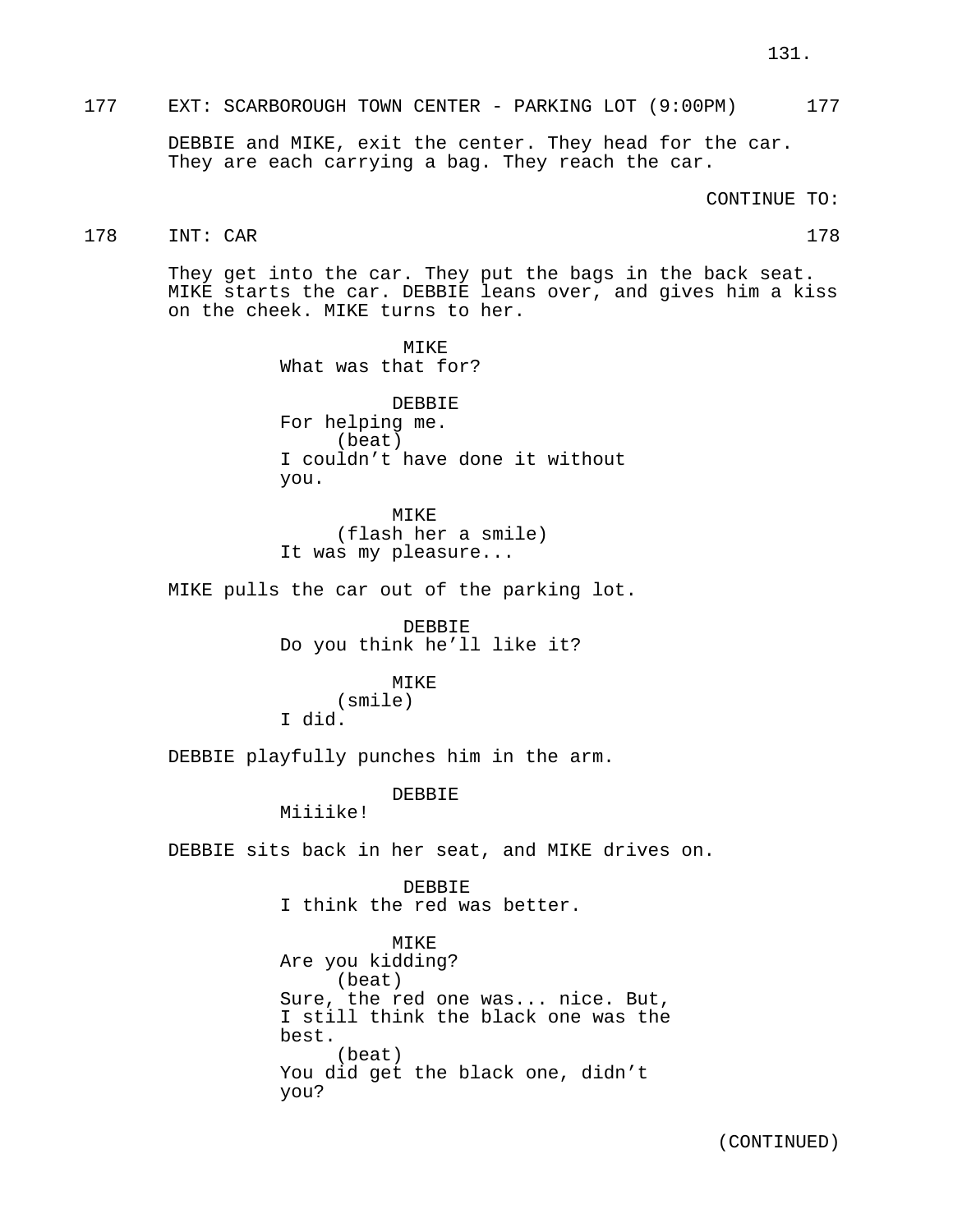DEBBIE Yes, I got the black one. All is quiet for a few moments. MIKE I've got a great idea. (beat) Why don't you fly back with me, and surprise him? DEBBIE (thinking)

Well, he was gonna fly up tomorrow, I guess we could save him the trip.

MIKE smiles and drives on.

JUMP TO:

## **FRIDAY JULY 30th 1993**

179 EXT: DEBBIE'S - BACK YARD (8:00AM) 179 DEBBIE and MIKE enter the chopper. MIKE starts it up, and

they lift off.

JUMP TO:

180 EXT: SANTINI AIR (1:00PM MST) 180

They chopper lands.

JUMP TO:

181 INT: ST. JOHN'S (5:00PM) 181

There is a candle lighting in the center of the coffee table. It is the only source of light in the apartment. Beside the candle, is a single red rose, and a note. (The note reads: KISS ME.) DEBBIE is "sleeping" on the couch. She is in a "Sleeping Beauty" like pose. She is wearing a sexy black lace teddy. The door opens, and ST. JOHN enters. He sees her on the couch. He walks over. He sees the note. He picks it up and reads it.

> ST. JOHN (mutter) Kiss me.

He goes over to the couch and sits on the edge. He leans over and kisses her. She awakens, and pulls him down onto the couch in a passionate kiss. After a few moments, he breaks the kiss.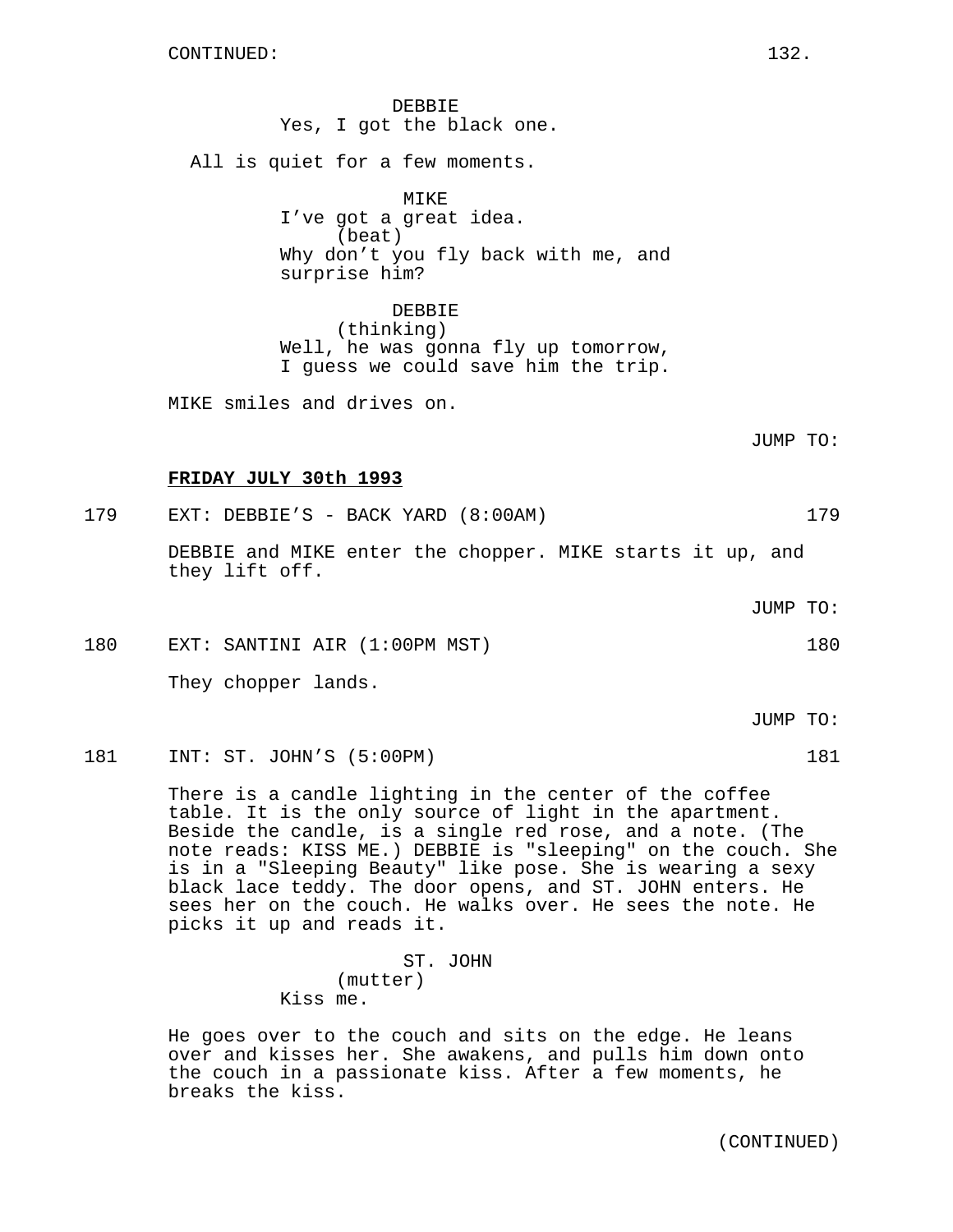ST. JOHN What are... DEBBIE Aren't you glad to see me? ST. JOHN Of course I am, you know that. DEBBIE I thought I'd surprise you with an early birthday present. ST. JOHN (raise eyebrow) Oh, is that what that... (point to her outfit) ...is? DEBBIE Part of it? ST. JOHN Part? DEBBIE (smile) You know what they say... (beat)

...it's what's inside, or in this case, underneath...

ST. JOHN smiles and kisses her lips. She pulls him onto her. He positions himself on top of her, and breaks the kiss. He kisses her neck. She runs her fingers through his hair.

> DEBBIE Oh, I've missed you.

> ST. JOHN I've missed you too.

He kisses her deeply, and passionately. She pulls him close to her.

JUMP TO:

**SATURDAY JULY 31st 1993**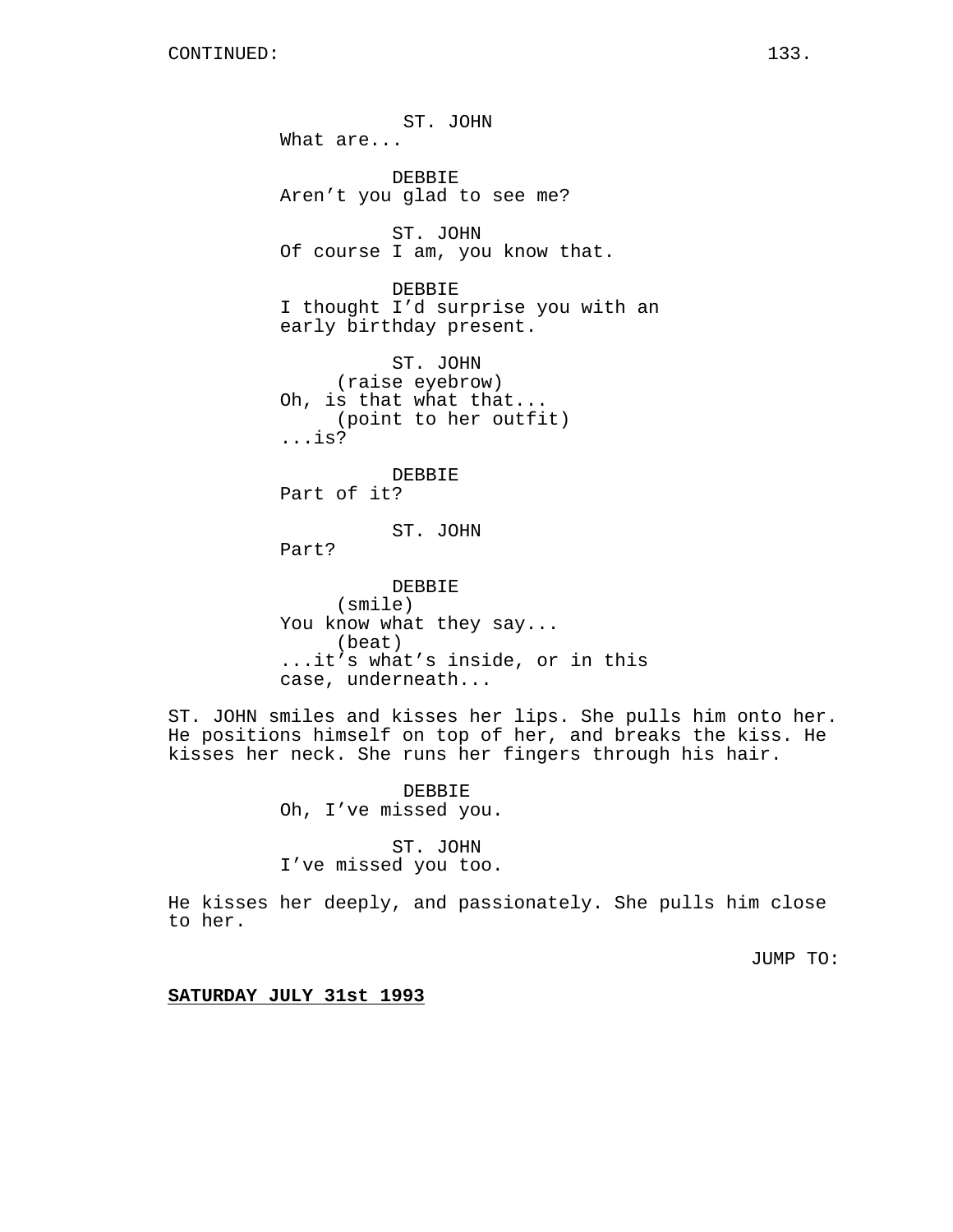182 INT: SANTINI AIR - OFFICE (NOON) 182

MIKE is on the phone. JO is on the computer.

MIKE ...be here by 4:00, okay?

JASON (VO) Okay. Bye.

MIKE

Bye.

MIKE hangs up phone and turns to JO.

MIKE Frank is on his way with the decorations and stuff, right?

JO Yep. He should have be here any minute.

The phone rings. MIKE answers it.

MIKE Santini Air.

ST. JOHN (VO) It's me. I was wondering if you guys needed me today?

MIKE

Let me check.

Momentary pause, as MIKE pretends to be looking at the desk calendar.

> MIKE Not until 5:00 to help with the end-of-the-month inventory.

ST. JOHN (VO) Okay. See ya then. Bye.

MIKE

Bye.

MIKE hangs up.

JUMP TO: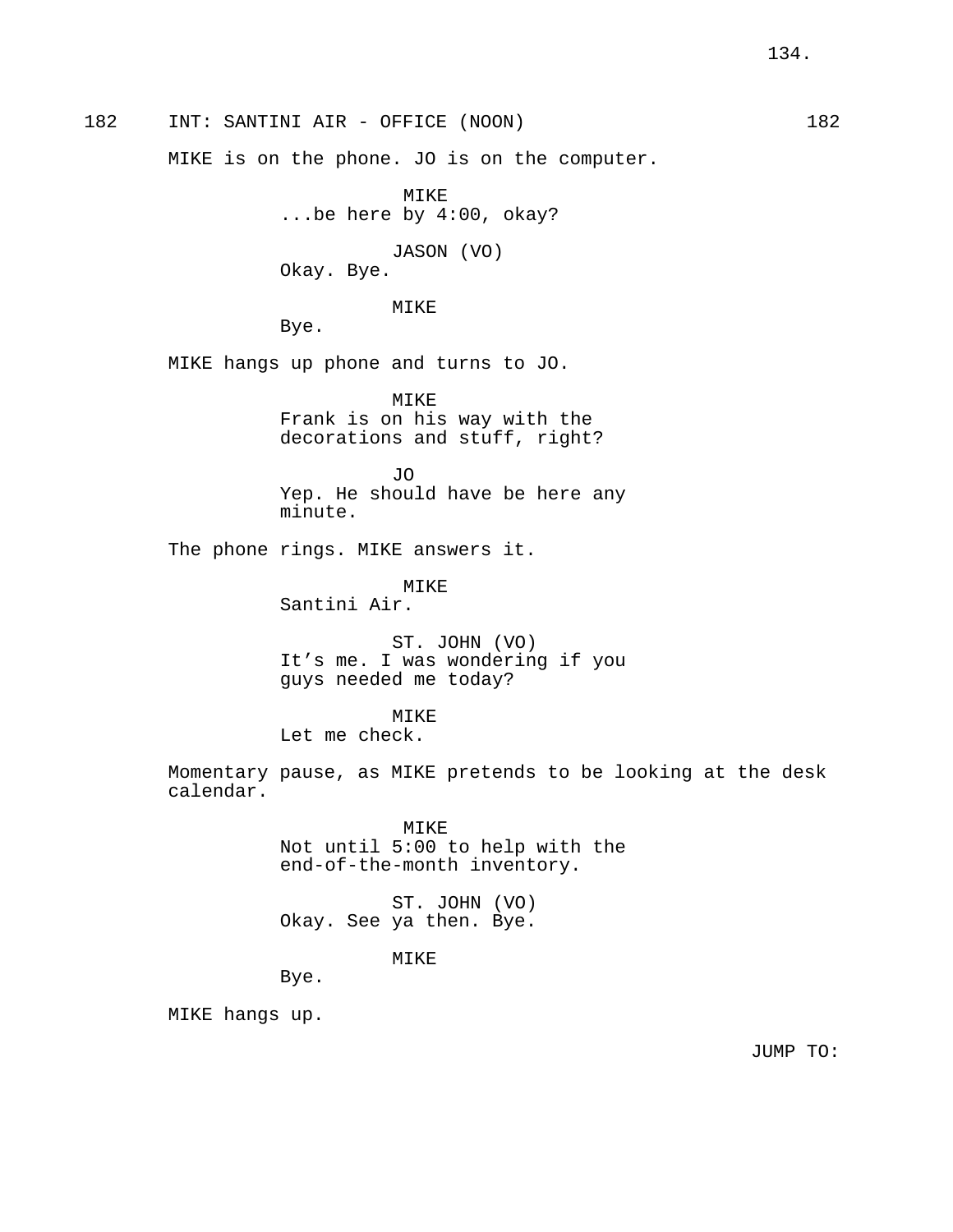183 INT: ST. JOHN'S 183

ST. JOHN and DEBBIE, are sitting on the couch. ST. JOHN is hanging up the phone.

## DEBBIE

Well?

ST. JOHN They don't need me till around 5:00, for inventory.

DEBBIE Why don't I go with you? That way you can be done faster.

ST. JOHN

Sure. (beat) Now, what shall we do until then?

DEBBIE (smile) We could go to a movie, or for a walk, or...

As she is saying the line, she is sliding closer and closer to him. She kisses him.

184 INT: SANTINI AIR - HANGER (5:05PM) 184

ST. JOHN and DEBBIE enter the hanger. It is dark and deserted. The only light is in the office.

> DEBBIE Looks like no one is here.

ST. JOHN (yell) Mike? (beat) Jo? (beat) Hello?

DEBBIE Maybe they're in the office.

They walk over to the office.

CONTINUE TO: